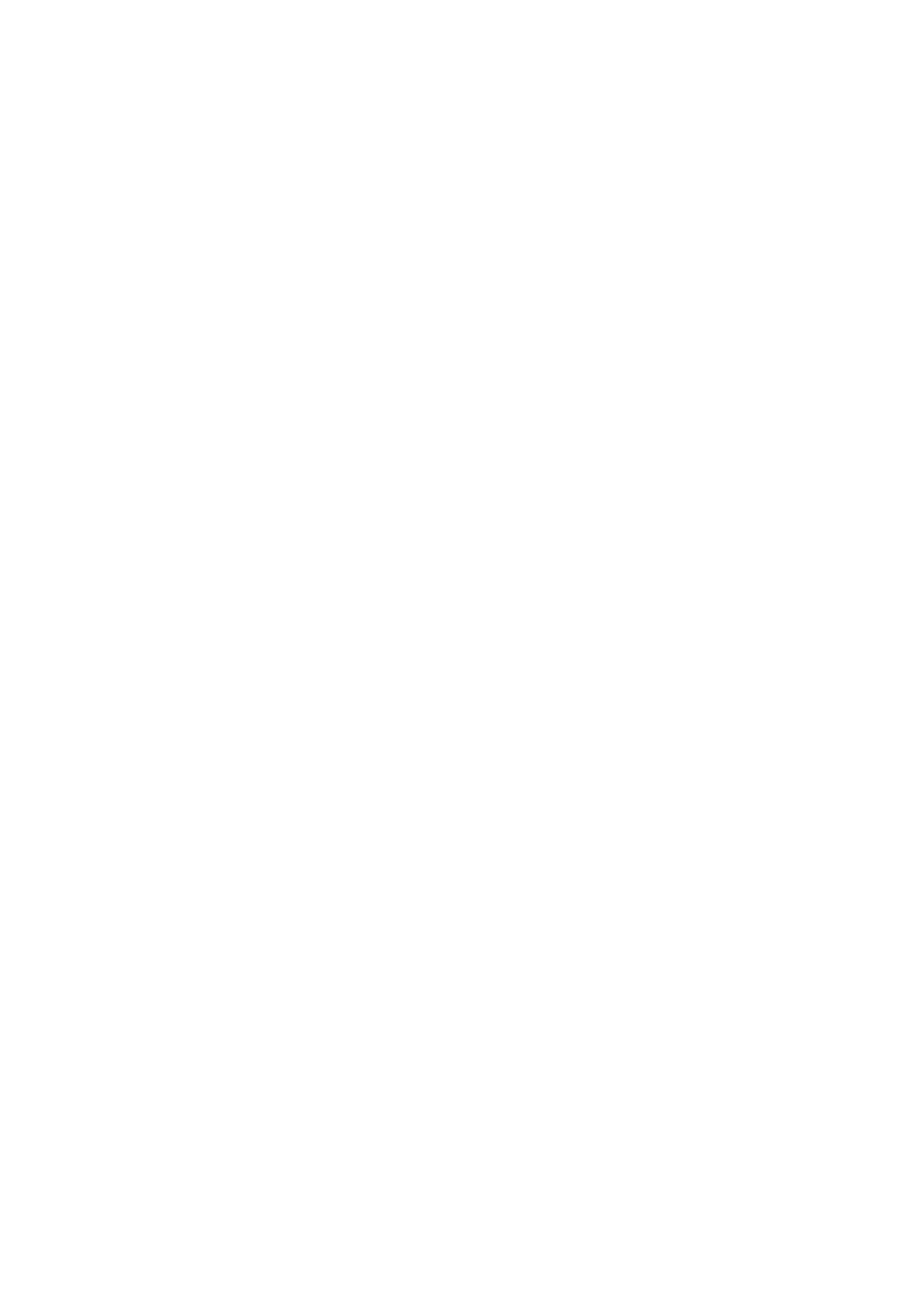



*With the contribution of the LIFE financial*  $P$ instrument of the European Community

# The handbook for good<br> **eco-publishing**

Good practices guidelines for eco-publishing and eco-design in the publishing sector (books and magazines) LIFE+ 09 ENV/ES/000457 Project





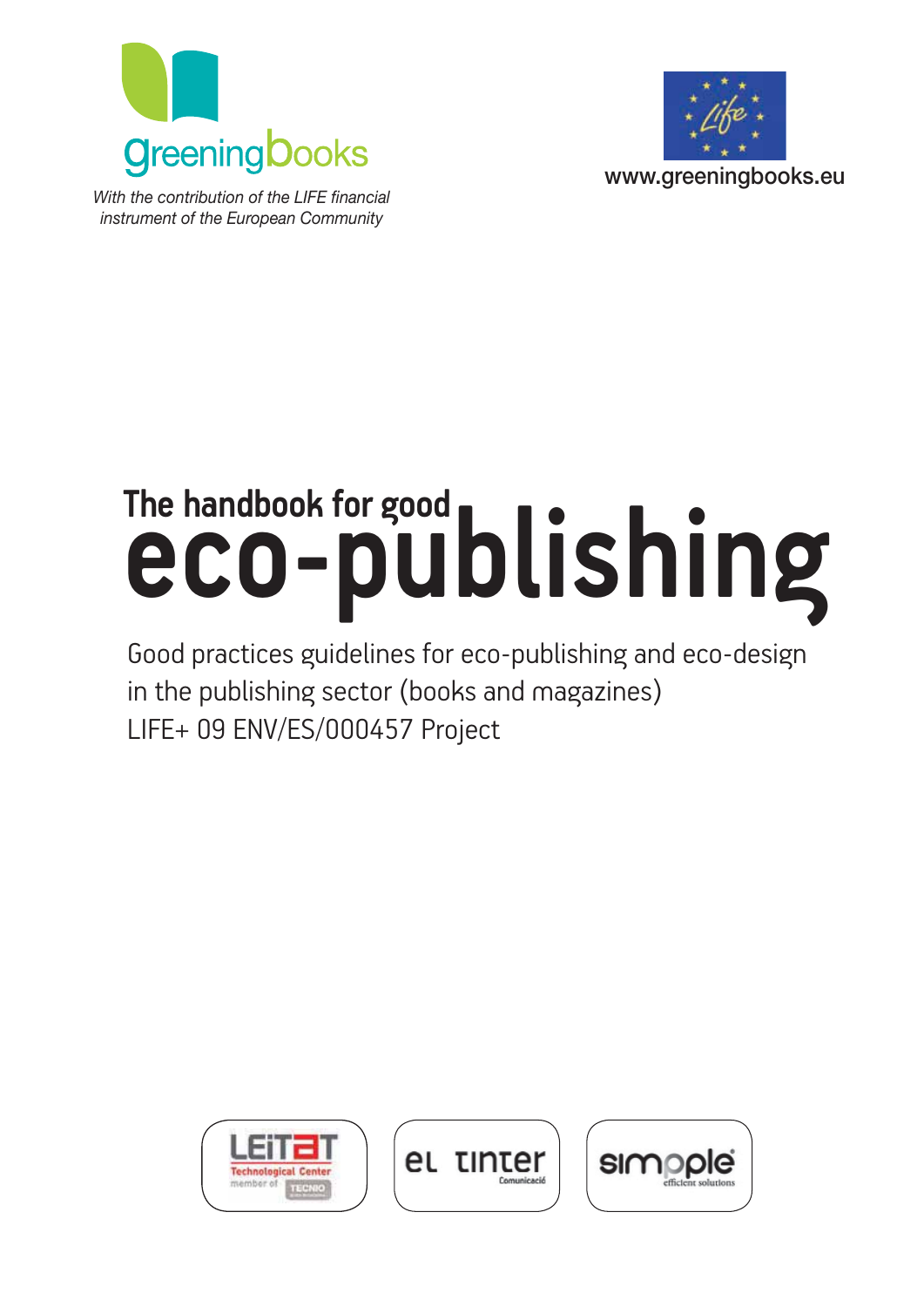2012-2013 This guide is the result of LIFE+ Greening Books Project ENV/ES/000457 09 (D.4.9)

Thanks to all collaborators who have contributed to this publication and that are members of the project:

El Tinter SAL: Jordi Bigues, Àngel Panyella, Antonia Barba, Mar Carrera Leitat: Marta Escamilla, Gertri Ferrer, Carmen Hidalgo Simpple: Julio Rodrigo, Juan Carlos Alonso, Noemi Cañellas

Legal Deposit: B-14157-2013 Designing and Printing: El Tinter, SAL (EMAS certified company) La Plana 8-10 – 08032 Barcelona Tel. 933 570 050 www.eltinter.com

Printed in Catalonia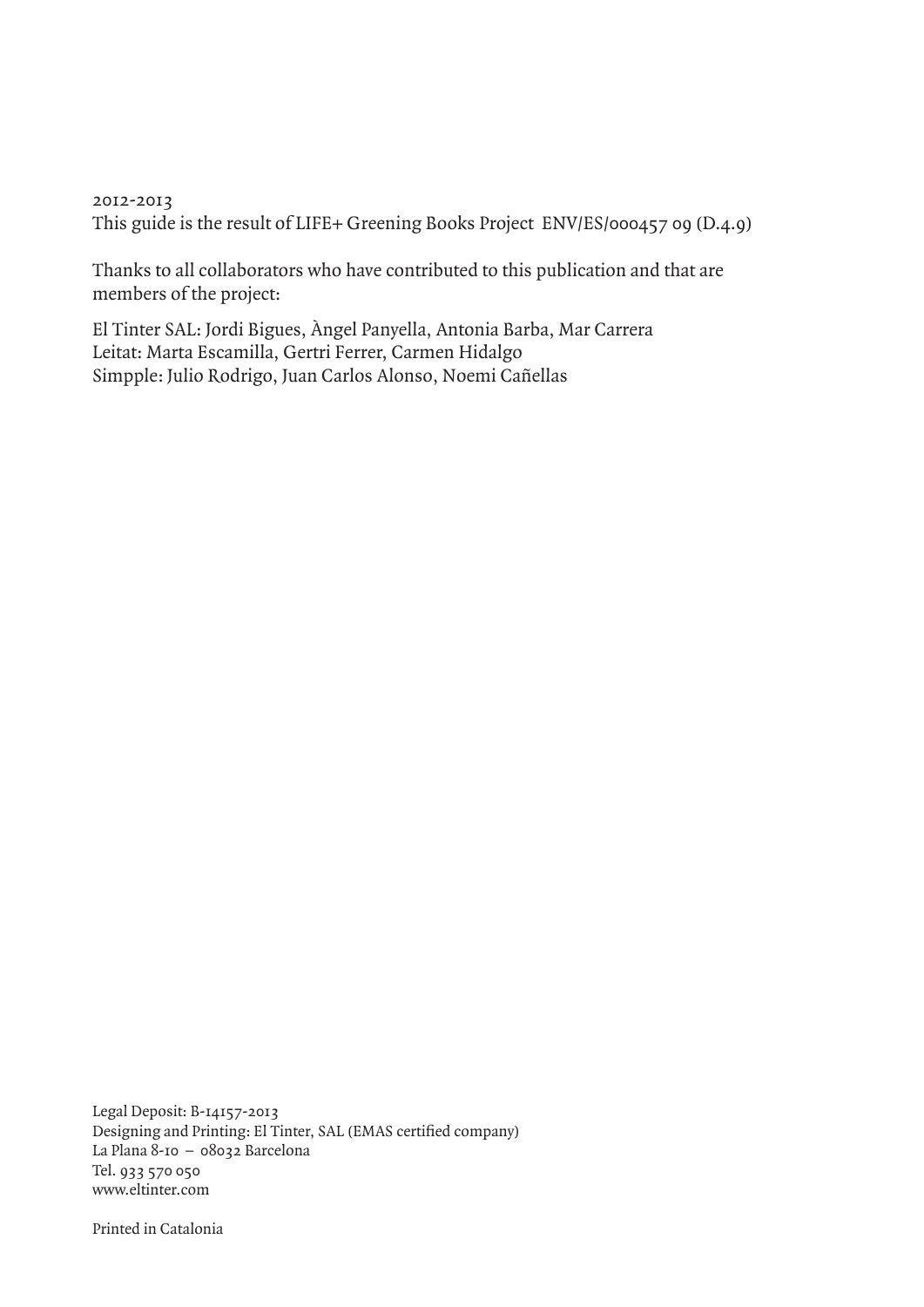5

## **Contents**

|    | <b>0.</b> Presentation                                                                                                                                                                                                                                                                                                                                                                                                                                                                                                                                                                                                                                                                                                                                                                                     | 9                                      |
|----|------------------------------------------------------------------------------------------------------------------------------------------------------------------------------------------------------------------------------------------------------------------------------------------------------------------------------------------------------------------------------------------------------------------------------------------------------------------------------------------------------------------------------------------------------------------------------------------------------------------------------------------------------------------------------------------------------------------------------------------------------------------------------------------------------------|----------------------------------------|
| 1. | <b>Background:</b><br>How we have reached this point<br>The Eco-Publishing Parliament and the Greening Books Project<br>First phase (2011) (15) · Second phase (2012) (15)<br>Dissemination of Greening Books                                                                                                                                                                                                                                                                                                                                                                                                                                                                                                                                                                                              | 11<br>12<br>16                         |
|    | More LIFE+ in Spain                                                                                                                                                                                                                                                                                                                                                                                                                                                                                                                                                                                                                                                                                                                                                                                        | 17                                     |
| 2. | <b>European Legislation</b><br>LIFE and LIFE+ projects<br>Clean and "cleaner" production<br>Environmental management and audit schemes<br><b>Environmental certificates</b><br>Environmental Product Declarations (28)<br>The paper Eco-label<br>Raw Materials (32) · Manufacturing (32)<br>Eco-Label for printed-paper and newsprint<br>The Eco-label's environmental messages $(35)$                                                                                                                                                                                                                                                                                                                                                                                                                     | 19<br>20<br>21<br>24<br>28<br>32<br>34 |
|    | 3. Analysis of the life cycle<br>of a book and a magazine<br>Objective of a book and magazine LCA<br>The study's reach (40) $\cdot$ Functional Units (41) $\cdot$ The system and its limits (41)<br>Environmental impacts considered and indicators<br>1. GWP, Global Warming Potential (42) $\cdot$ 2. ODP, Ozone Layer Depletion Potential (42) $\cdot$<br>3. AP, Acidification Potential (42) $\cdot$ 4. Photochemical Oxidants Creation Potential (POCP) (42)<br>$\cdot$ 5. EP, Eutrophication Potential (42) $\cdot$ 6. HTP, Human Toxicity Potential (43) $\cdot$ 7. ADP,<br>Abiotic Depletion Potential (43) $\cdot$ 1. CEM, Cumulative Energy Demand (44) $\cdot$ 2. Water use (44)<br>Results<br>Descriptions of general environmental impact $(44)$ · Book and magazines carbon footprint $(48)$ | 38<br>40<br>41<br>44                   |
|    | Environmental impact of the raw materials<br>Comparison between recycled paper and virgin fibre paper $(49) \cdot$ Environmental impact of<br>plate manufacturing $(51) \cdot$ Environmental impact of plate setting $(52) \cdot$ Environmental im-<br>pact of the printing stage (52) $\cdot$ Environmental impact of the finishing stage of a book (53)                                                                                                                                                                                                                                                                                                                                                                                                                                                  | 49                                     |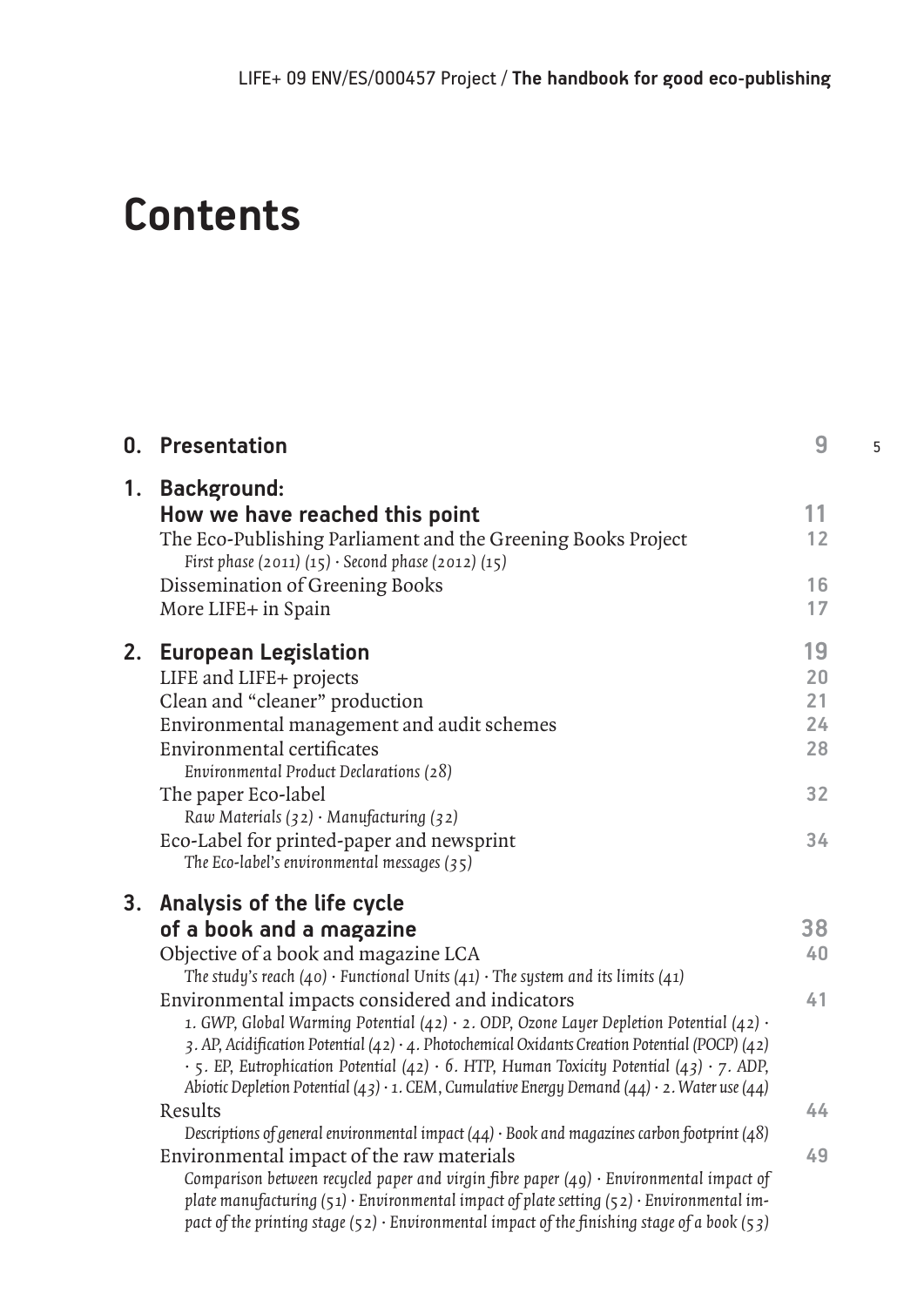| 4. | <b>Raw materials</b><br>Paper                                                                                                                                                                                                                                                                                                                                                                                                           | 56<br>56                 |
|----|-----------------------------------------------------------------------------------------------------------------------------------------------------------------------------------------------------------------------------------------------------------------------------------------------------------------------------------------------------------------------------------------------------------------------------------------|--------------------------|
|    | Recycled Paper $(57)$ · Forestry certification $(57)$ · Whitening with chlorine $(58)$<br>Inks<br>Types of ink used in graphic arts (62) $\cdot$ Risks to human health (63) $\cdot$ Risks to the envi-<br>ronment $(63)$ · Main pictograms of hazardous substances according the new EC Rule<br>1272/2008 (66) · Vegetable ink as an alternative $(71)$ · Solvents $(72)$ · Toxic free companies<br>$(77) \cdot$ Green Chemistry $(77)$ | 60                       |
| 5. | Eco-design<br>The eco-design eco-criteria<br>1. The client $(81) \cdot 2$ . The paper and the format $(81) \cdot 3$ . Applying the colours $(82) \cdot$<br>4. Replace paper for bytes $(82) \cdot 5$ . Using die cuts $(82) \cdot 6$ . Product manipulation $(83)$<br>$\cdot$ 7. Distribution and logistics (83) $\cdot$ 8. Waste management (83) $\cdot$ 9. Information for<br>purchasers $(83)$<br>Eco-design certification           | 79<br>80<br>84           |
| 6. | <b>Printing</b><br>Stochastic screening                                                                                                                                                                                                                                                                                                                                                                                                 | 90<br>94                 |
|    | Hybrid Screening (95)<br>Digital printing<br>Waterless printing<br>The finishes<br>Lamination $(gg) \cdot$ Varnishing $(100) \cdot$ Binding $(101)$                                                                                                                                                                                                                                                                                     | 95<br>99<br>99           |
| 7. | <b>Distribution</b><br><b>Shrink Wrapping</b><br><b>Transport boxes</b><br>Transport                                                                                                                                                                                                                                                                                                                                                    | 103<br>103<br>104<br>106 |
| 8. | Use and End of Life<br>Use of paper and recycling<br>Business sustainability                                                                                                                                                                                                                                                                                                                                                            | 107<br>107<br>108        |
| 9. | Measure and transmit environmental impact<br>Environmental footprint<br>Eco-publishing's eco-label<br>The Eco-publishing statement label<br>Environmental publishing statement $(120) \cdot$ Use of raw materials $(121)$                                                                                                                                                                                                               | 115<br>116<br>120<br>120 |
|    | 10. Instruction manual for the Greening Books<br>computer program<br>The Greening Books Project bookDAper tool and bDAP eco-label                                                                                                                                                                                                                                                                                                       | 124                      |
|    | www.bookdaper.cat                                                                                                                                                                                                                                                                                                                                                                                                                       | 124                      |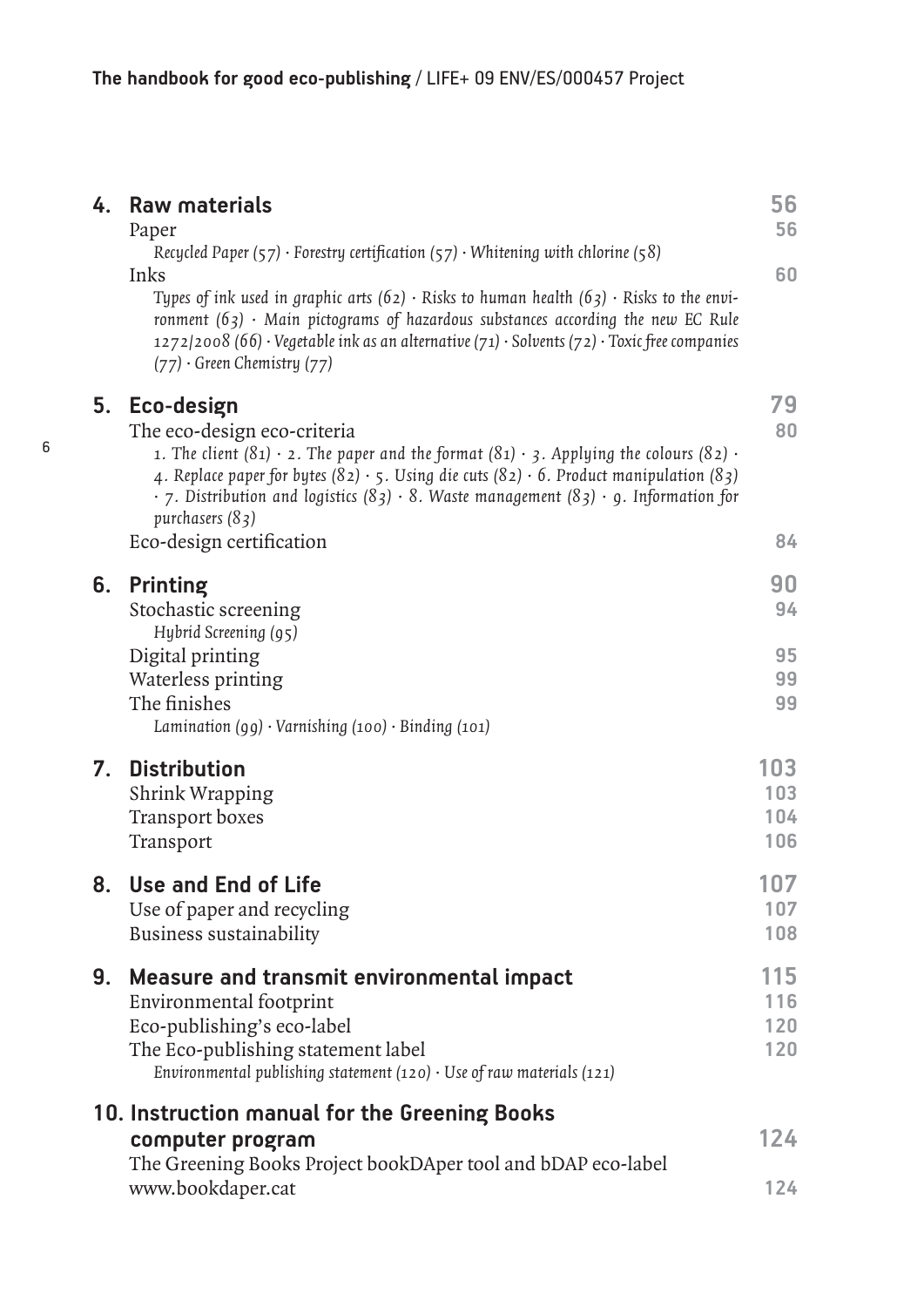7

| 11. Conclusions and Good Practices | 127 |
|------------------------------------|-----|
| <b>Good Practices</b>              | 131 |
| 12. Bibliography                   | 132 |

#### *Text boxes index*

| The values emerge before "cleaner" production        | 22  |
|------------------------------------------------------|-----|
| Environmental management schemes in the paper sector | 26  |
| Green purchasing and contracting                     | 37  |
| A common vision                                      | 58  |
| Composition of offset inks                           | 61  |
| Volatile organic compounds                           | 76  |
| Design to recycle                                    | 85  |
| The recycled product and the recyclable product      | 85  |
| Steps a company must follow to incorporate           |     |
| ecodesign criteria                                   | 86  |
| An example of waste                                  | 87  |
| Reduction of developing waste                        | 91  |
| The 70% club                                         | 110 |
| Crowdfunding                                         | 112 |
| Prudent print runs                                   | 113 |
| <b>Bookcrossing</b>                                  | 114 |
| Books for a good climate                             | 117 |

#### *Tables and graphs index*

| EMAS / ISO 14001. Comparative chart                                  | 25 |
|----------------------------------------------------------------------|----|
| The Blue Angel                                                       | 27 |
| Types of ecological emblems                                          | 30 |
| Phases of the life cycle assessment                                  | 39 |
| Terminology related to the reach of a LCA                            | 40 |
| Features of the impacts and unit measures                            | 43 |
| Book. Distribution of the environmental impact in the considered     |    |
| categories and the life cycle stages                                 | 46 |
| Magazine. Distribution of the environmental impact in the considered |    |
| categories and the life cycle stages                                 | 47 |
| Book. Climate profile. Origen of CO, eq. Emissions during each stage | 48 |
|                                                                      |    |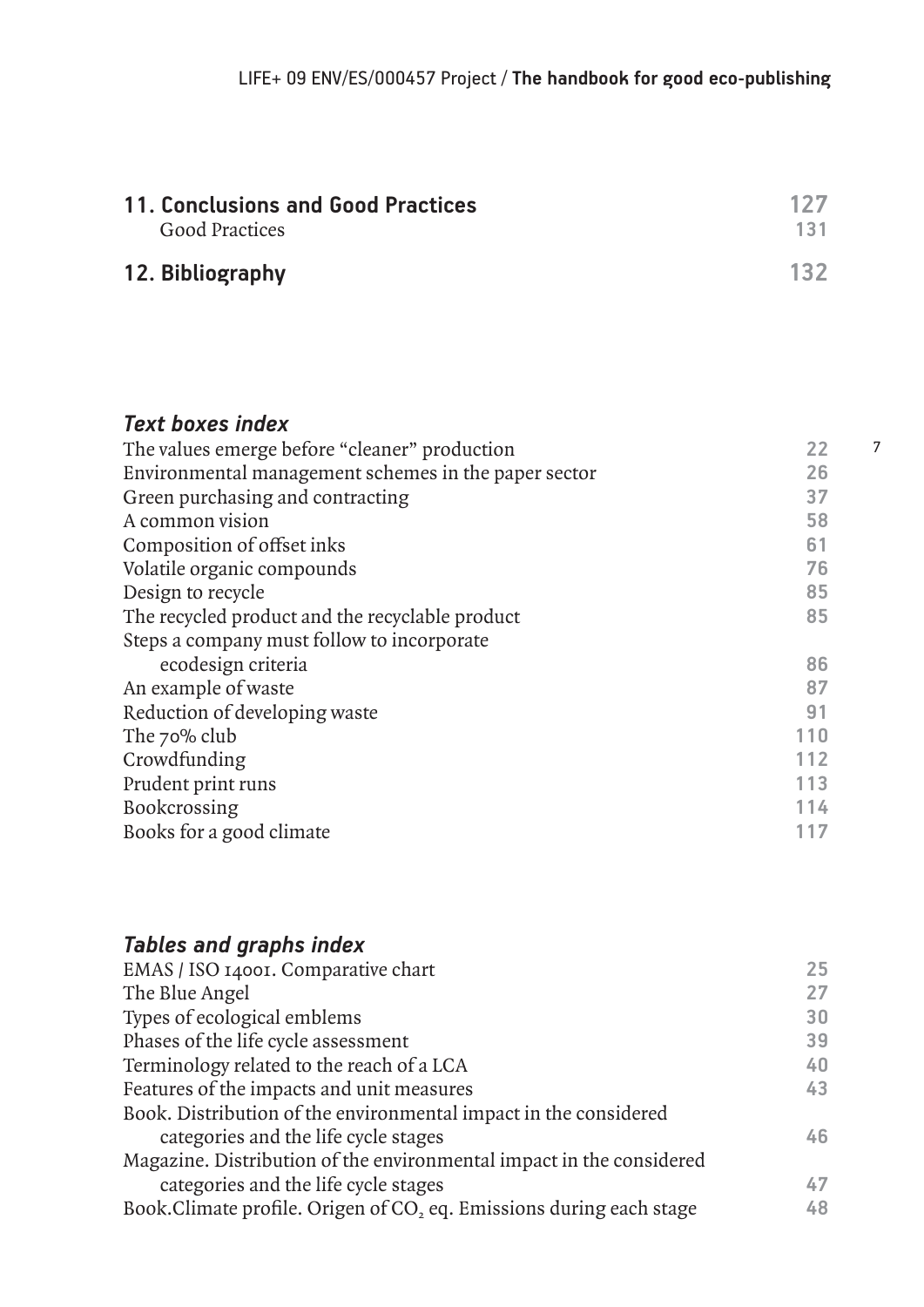| Magazine. Climate profile. Origin of $CO2$ eq. emissions during each stage | 49  |
|----------------------------------------------------------------------------|-----|
| Book. Comparison between a book made with recycled paper and one made      |     |
| with non recycled paper                                                    | 50  |
| Comparison between a book made with vegetable oil based inks and one       |     |
| made with mineral oil based inks                                           | 50  |
| Book and magazine. Plate production impact                                 | 51  |
| Plate setting impacts                                                      | 52  |
| Impact of the printing stage                                               | 53  |
| Impacts in a book's finishing stage                                        | 53  |
| Environmental impact in the finishing stage of a magazine                  | 54  |
| The hierarchy of the fibre extraction and whitening processes              | 59  |
| Types of ink used in graphic arts                                          | 62  |
| Mineral oils and vegetable oils in offset inks.                            | 72  |
| Some solvents and their risks to human health                              | 73  |
| Replacement alternatives for solvents                                      | 74  |
| Differences between the eco-label and eco-design                           | 84  |
| Paper formats                                                              | 88  |
| Diagrams of the offset printing process                                    | 92  |
| Packaging material identification systems, voluntary                       | 105 |
| Paper use                                                                  | 107 |
| Paper sector, 2010                                                         | 109 |
| Percentage emissions attributed to each phase of the life cycle            | 118 |

8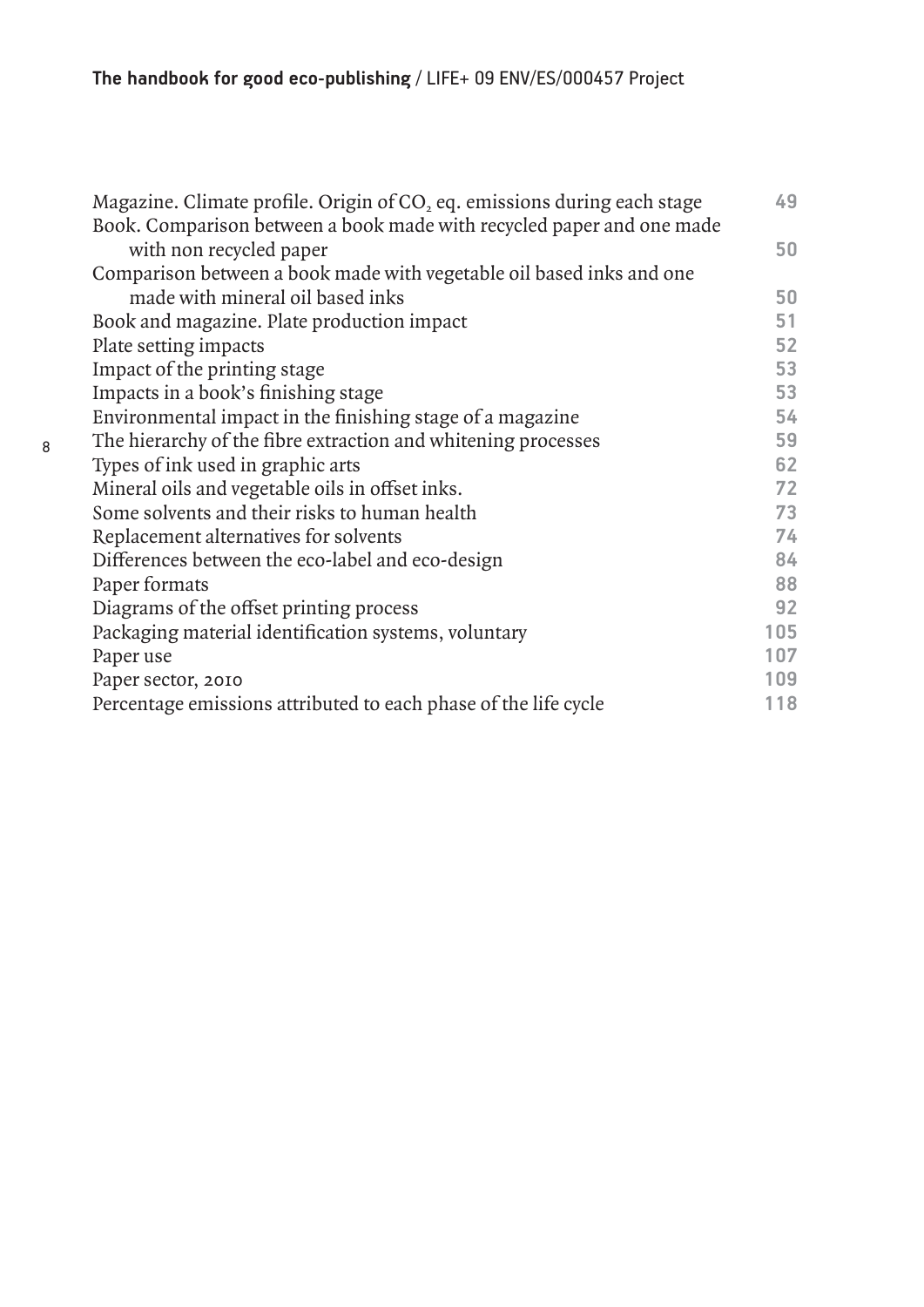### **0. Presentation**

Eco-publishing is an innovative form of sustainable publishing. It involves incorporating environmental criteria in the publishing process that minimizes the activity's negative impact during all its phases. Eco-publishing promotes the use of the best techniques available and the best environmental practices during the product's life span: from obtaining the raw material to the end of its useful life. This means having to adopt environmental criteria with a view to the raw materials, design, printing, distribution, use and reuse or recycling.

This handbook offers useful information for those who are in charge of designing, editing and printing artwork but especially for those interested in eco-publishing. On one hand it is a descriptive manual, but on the other it also includes good practices.

Even though the handbook mainly deals with publications (books and magazines) much of the advice can also be applied to graphic arts in general.

Eco-publishing is not a trend or a publicity stunt with the aim of trivializing society's environmental commitment. Its aim is to reduce environmental impact, give tips for more efficient material management and to help achieve excellence by applying the proposals that this handbook outlines – as well as adopting an informative environmental impact label that will allow the publishing industry to improve their efficiency and sustainability.

So as to reduce as much as possible the environmental impact of all publishing, eco-publishing tries to achieve the most efficient use possible of natural resources and avoid generating unnecessary and/or dangerous waste during the production process. We must also highlight that, substituting toxic substances for those that are less toxic has an extremely positive impact on all involved in the process, starting with those first affected: workers in the paper and graphic art industries.

If industrial production were incompatible with the preservation of a habitable biosphere, we would have to give up or drastically reduce output. Even though at present it is not possible to produce something without generating waste, it is possible to produce and minimize environmental impact. Saying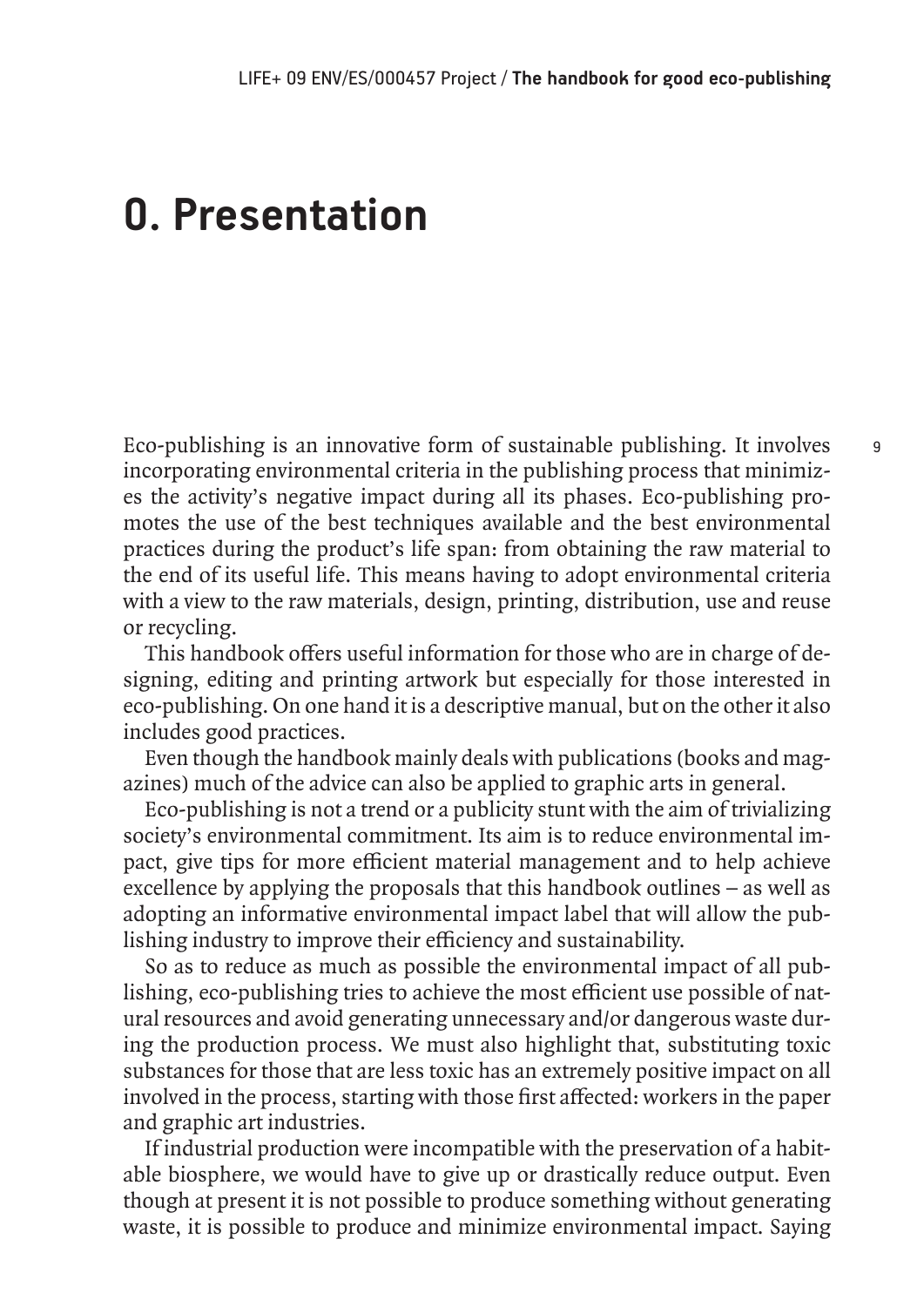that, we can't rule out that in the future, proposals for innovation and sustainability will achieve this during the whole production and editorial process, by using waste generated as raw materials in making produce for other markets, something along the lines of what architect William Andrews McDonough and chemist Michael Braungart propose in their book "Cradle to Cradle".

Despite the fact that the principle of contamination free production does not exhaust the field of clean production, it does constitute the main element of any sustainability strategy.

Clean production is a process that requires attainable goals and constantly evolving requirements. It is a preventative environmental strategy that is integrated into processes, products and services with the aim of reaching a more efficient use of natural resources and, therefore, minimizing waste, contamination, and hazards to health as well as human and environmental safety.

Greening Books LIFE+ Project, that has taken some three years (2010-2013) to develop, has the aim of reducing the environmental impact from publications: the use of natural resources, contaminants in the air and water, waste, greenhouse gases, chemical substances and compounds. It involves making sure that the management and use of natural resources in the publication sector fully analyse the life cycle of each product, preventing excessive generation of waste, whilst at the same time promoting maximum recovery and recycling, ultimately; placing the emphasis on the life cycle and eco-design of every publication. It goes without saying that this good environmental management will help reduce the carbon footprint of the publishing sector.

The second main aim is to increase awareness regarding the environmental impact of the publishing sector in general and, in particular, each product that is purchased, all with the intention of promoting the habit of purchasing only sustainable publications.

And, finally, the third objective of Greening Books is to increase knowledge amongst publishers and professionals of how to reduce environmental impact in the publishing sector.

To reach the appropriate audiences, a tool has been developed to provide suppliers with information regarding environmental changes and a book's carbon footprint, etc. in order to increase awareness and consequently the active role of those involved.

10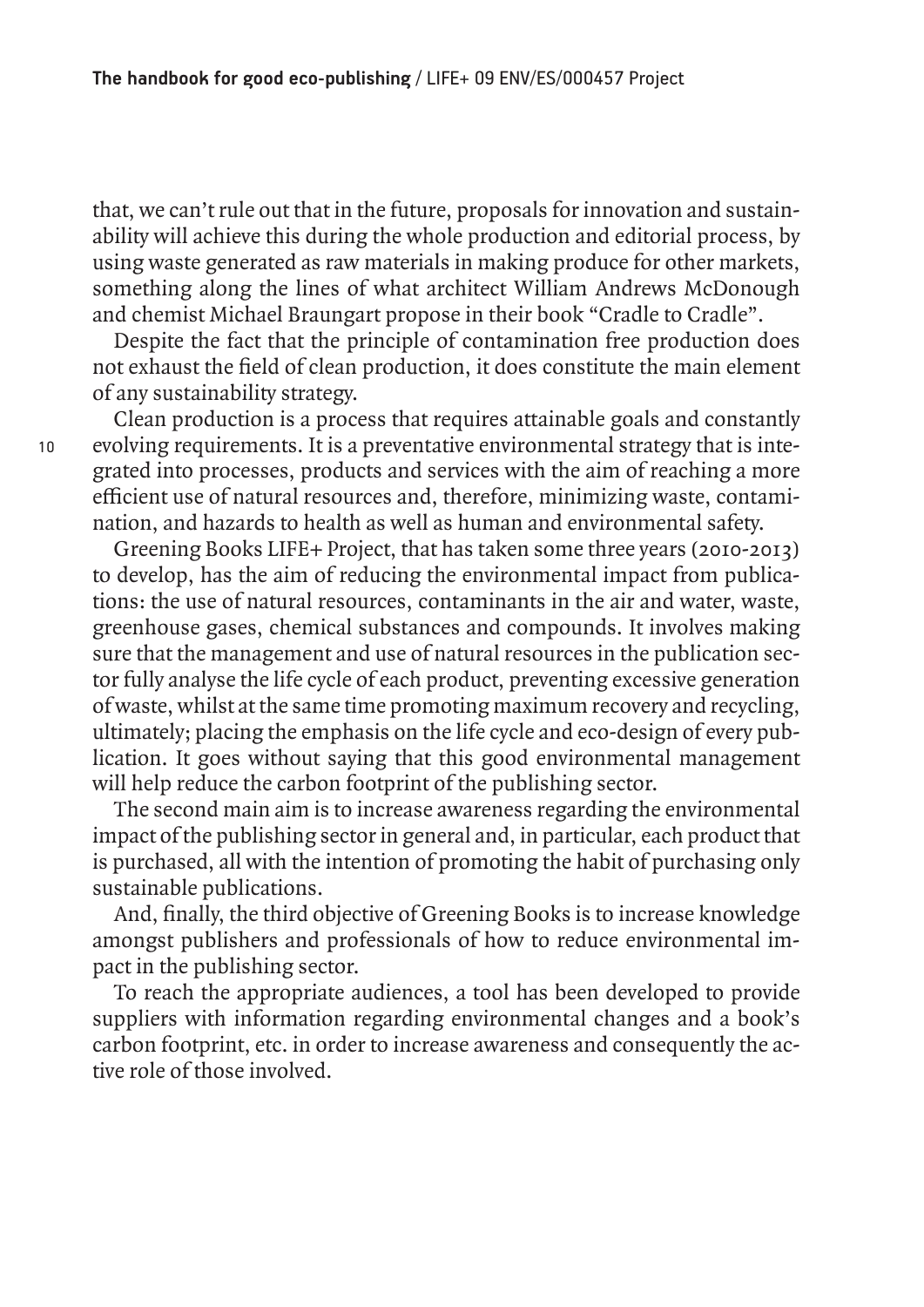## **1. Background: How we have reached this point**

In the 90's, as reported by Greenpeace, a fourth of all special waste that was produced in Spain came from one industry: paper and cellulose making. These factories were a perfect example of how applying clean technologies could be a solution to the waste crisis.

The hazard of the waste that was being discharged into the water from the cellulose factory came, in great part, from the organochlorinated compounds that it contained. These compounds are toxic, accumulate in living beings and remain in the environment for decades. The combination of these three properties means that, even when diluted two thousand times, they are still toxic for aquatic life.

Environmentalists and those who protect environmental health and joint assets reacted; considering that the presence of such organochlorinated substances in the environment was totally unacceptable, and that the only amount that could be acceptable to dump was zero, and, as this was technically impossible, the process for whitening paper and cellulose had to be changed.

It was possible to substitute bleach by using other whitening agents, like hydrogen peroxide or oxygen. At first paper wasn't so white, but using ivory coloured paper could eliminate 450.000 tons a year of toxic waste from the environment, according to Greenpeace and the Worldwatch Institute.

Twenty years on, we are still waiting to see what has been done and what is the balance of this claimed waste reduction, talking about both the amount and the toxicity: what has really been reduced and what has just been moved to other parts of the planet. A well-developed assessment of dirty industry will allow us to find out the amount of deaths caused, that is to say damage caused to human life and the surroundings.

This example only refers to residues. But, in the words of Barry Commoner (1917-2012), the war of the "technosphere" against the biosphere should also take into account energy use, incorporation of toxic substances into inks and the use of water and plastics for finishes. After analyzing restrictive regula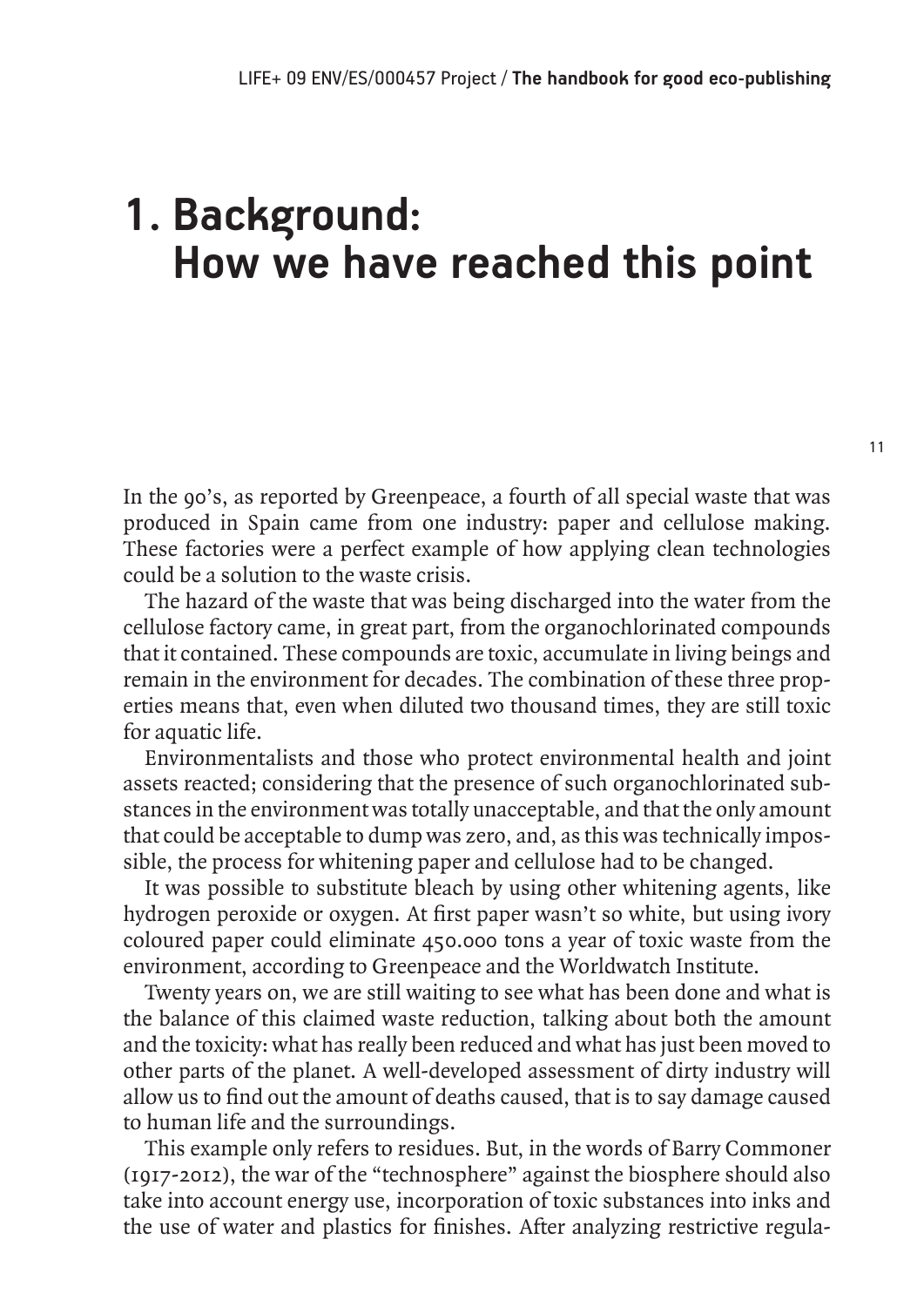tions, this American biologist provides an argument which backs those who, in the light of the results of applying such restrictive regulations, prove that regulation is not the solution; instead substitution and bans are the only way to improve the environment. In his book *At Peace with the Planet* (1990) Commoner sets the basis for industrial ecology as dialogue between social movements and new trade unions.

The contradiction was, and is that, from the first day that paper was made, the vegetable materials used were renewable, recyclable, and were in fact recycled. That is to say, the source of the raw materials, their transformation, use and their final destination, use a natural resource. This brings about the possibility of closing the loop, giving it continuity in different cycles and lives.

#### **The Eco-Publishing Parliament and the Greening Books Project**

The Eco-Publishing group was formed in 2008, it is made up of organizations, companies and experts who decided to get together in order to spread this concept.

In 2008 Foment de les Arts Decoratives de Barcelona, FAD (Barcelona's Decorative Arts Promoter) held a conference about the eco-publishing of a green book. The conclusions drawn at this conference (www.ecoedicio.cat/?p=27) pointed to the need of structuring a joint workspace for the whole book value chain. It came to be called the Eco-publishing Parliament.

Previous to this, roundtables and even an exhibition had been held. On this occasion, more than three hundred people formulated the request to form the Eco-publishing Parliament, a discussion platform that would count on, as mentioned, the participation of agents from all the book publishing value chain.

This was how in 2009 and 2010 plenary sessions were held as well as work groups dedicated to each of the points proposed at the conference.

At the end of 2010, El Tinter, Leitat and Simpple, three organization members of the Eco-publishing Parliament, presented a LIFE+ Project to the EU: Greening Books.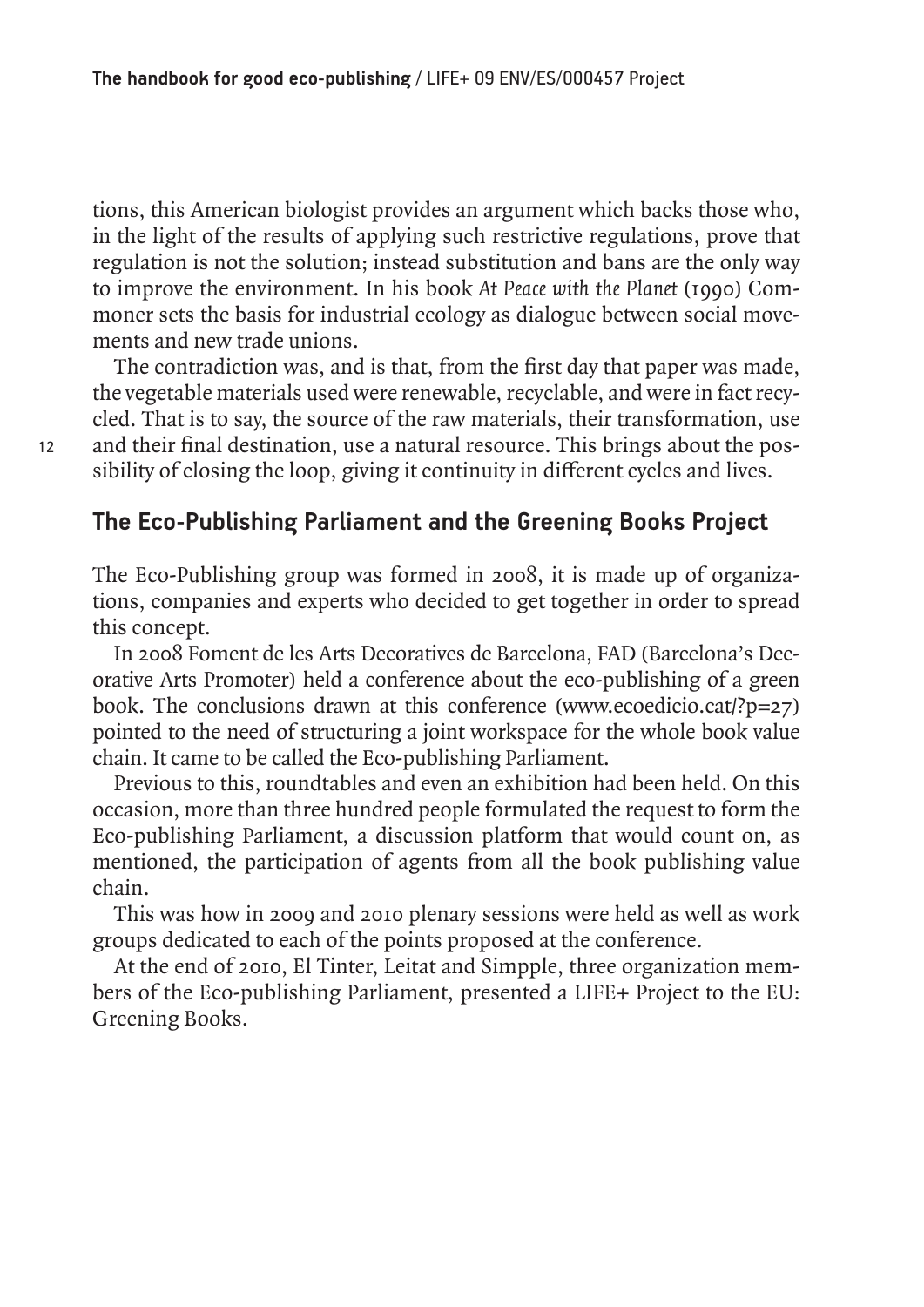

**Leitat** is a technological centre that has as its objective the supply of efficient services to businesses in the industrial sector providing added value both to products and processes. It centres its activity on research, development and innovation (R&D&I) and its services are clearly oriented to helping the business network adapt to the constant changes and demands, as well as providing companies with the most efficient and sustainable solutions.

Since it was founded, in 1906, the **Centre Tecnològic Leitat** has focused its activity on business needs by promoting honesty, professionalism and respect for both people and the environment. Based on this commitment of finding the best technological solutions, **Leitat** collaborates with public entities, government organizations, universities and other technological centres to find the most efficient solutions for its member's problems. In line with this commitment, one of **Leitat's** strategies is to promote R&D&I so as to improve the production process whilst respecting the environment.

Accordingly, the Unidad de Medio Ambiente (Environmental Unit) carries out projects and initiatives that promote innovation and efficient management in all environmental aspects with the aim of preserving and improving environmental quality, as well as contributing to substantial economic savings for the public and private sectors. As well as the R&D activities and projects, their other lines of action are advice and training. Ultimately, **Leitat**, develops its activities in the following fields: industrial ecology through a combination of environmental sustainability, technology and economy; ecologically innovative products and processes that contribute to a sustainable development (eco-design and life cycle assessment LCA), environmental management and management labelling tools, to evaluate, inform and improve environmental performance (EMAS, SGMA ISO 14001:2004, eco-label, etc.); and environmental training.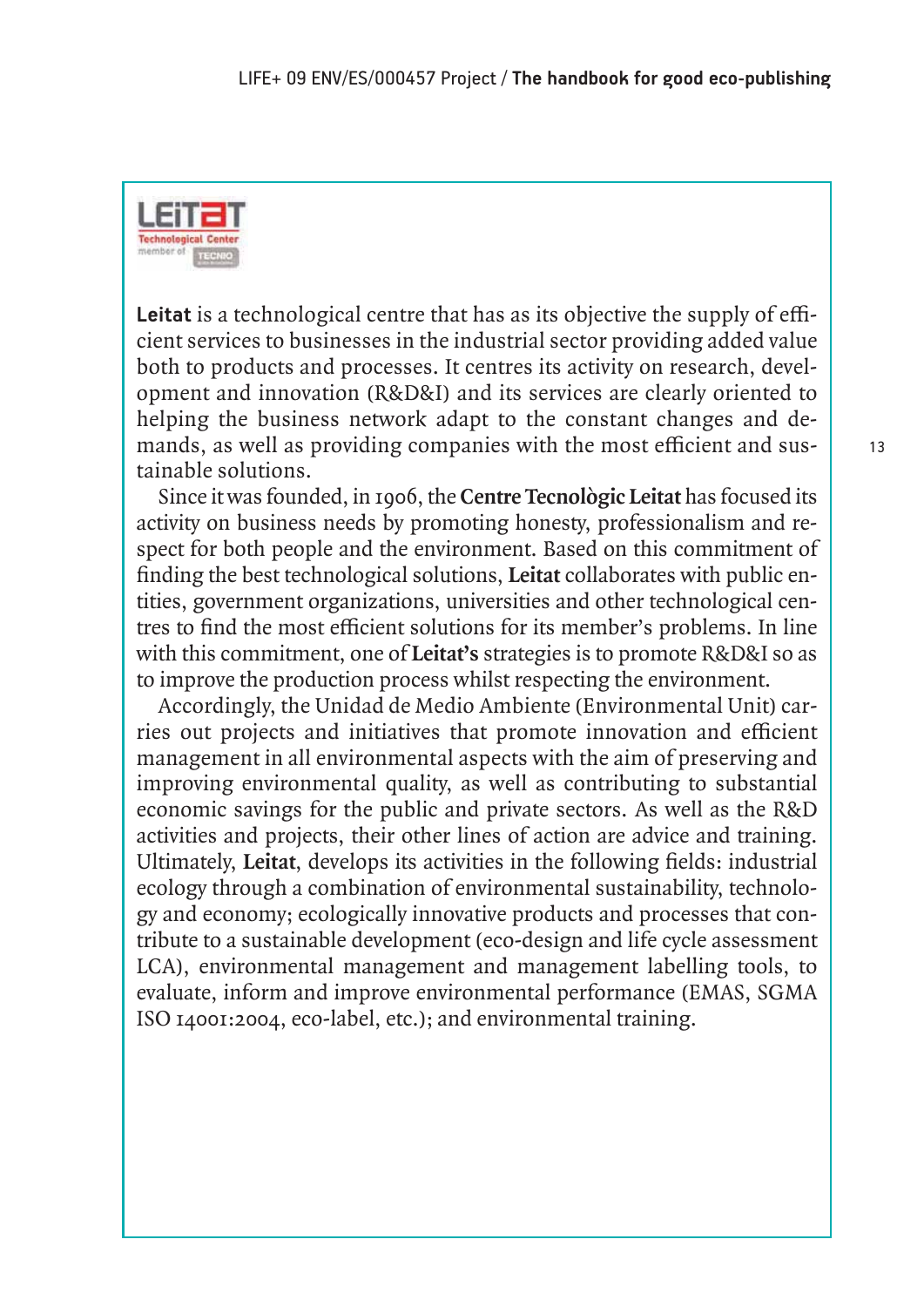#### et tinter

**El Tinter** is a communications company, offering design services, literary production, printing, audiovisual production and multimedia art. It is a leading company in eco-design and ecological publishing, backed by years of experience and certified in outstanding quality and environmental protection. It bases its work on professionalism and the participation of the team that makes up the company, always searching for continual improvement and client satisfaction whether big companies or individuals.

**El Tinter** was the first graphic and audiovisual art company to implement the EMAS (2000). It also introduced the ISO: 14001 (2000), the quality ISO: 9001 (2007), the eco-design UNE150:301 (2008) and the paper custody chain FSC (2009). All these standards prove the company's commitment to carrying out quality work with the least environmental impact. The company has taken part in the forming of the Grup d'Ecoedició de Barcelona GEBCN (Barcelona's Eco-Editing group), which investigates and then shares how to edit any type of publication with the highest respect for the natural surroundings. It has also taken part in forming Cataluña's EMAS club that promotes continual improvement of companies' ecological behaviour and public recognition of said behaviour.

### simpple

**Simpple** was formed mid-2000 as a centre for technological innovation for the IT network of the Generalitat de Cataluña, made up of various investigation groups from the Rovira I Virgili University (FeT and AGA). It used the initiative and energy of a group of young entrepreneurs with experience in the knowledge, development and technology transfer projects. From 2004 the innovation centre became a technology based company that would continue to help create value in the business network.

**Simpple** strives to be a benchmark company in the field of R&D&I through the development of technologies and cutting edge products, using innovation and lateral thinking. The company has two main pillars: the team and R&D&I. **Simpple's** key to success is to know how to attract and keep a talented, multidisciplined and eager team, with solid technical and investigative experience. The aim is to make the most of the team's synergy and develop products with a high and innovative technological value.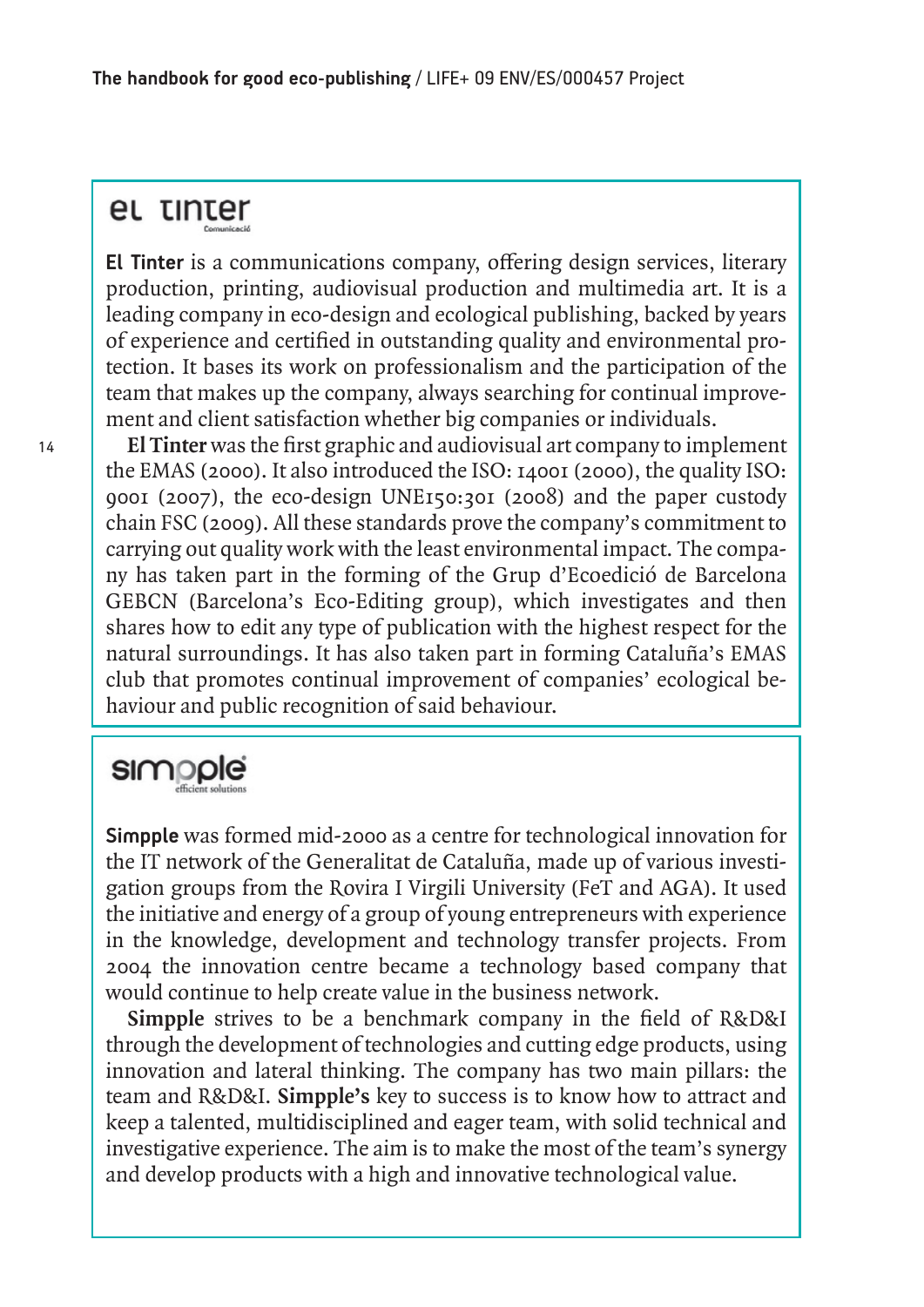The task handed out by the Eco-publishing Parliament and taken on by these three companies to develop during the LIFE+ project has been structured into various parts. The first, to be carried out by Leitat, was to analyze the life cycle of publications (one book and one magazine) with the help of their partners, but also of other collaborating companies in the fields of raw materials, design and printing. In this way it has been possible to calculate the environmental impact that they have.

After determining the environmental indicators, Simpple has designed a software tool for editors, designers and printers that makes it possible to calculate the environmental impact of any publication (book or magazine). At the same time, El Tinter, has developed the current guide for good environmental practices for the publishing sector, a handbook that gathers together the results of the LCA, recommended good practices and information about the software tool. To get all these environmental proposals to blend together as much as possible, taking into account all those involved in the life cycle of a book, eight workshops have been organized, with four public priorities: management and decision making, material experts, process experts and lastly, end users.

The workshops were split into two phases. During the first phase many small bilateral meetings were held, and during the second, multilateral meetings and events. Following is a list of the activities carried out:

#### **First phase (2011)**

- Management and decision makers: meetings with civil services; meetings with publishing houses, distributors and writers.
- Material experts: meetings and gatherings with companies that provide paper and ink, with binders and civil services.
- Process experts: meetings with design and communication companies; meetings with schools and design centres. Various conferences regarding printing, eco-publishing and waste.
- End users: meetings with charities and universities; taking part in events on climate and environmental change. Organization of the Rainbow Warrior III eco-publishing event (in December 2011).

#### **Second phase (2012)**

- Management and decision makers: among the different meetings, the event "Greening Books progress. Eco-publishing, environmental improvement of books and magazines" was held in the European representation venue in Barcelona (June 2012).
- Material experts: apart from the various meetings held with material experts (for example, a meeting with the Forest Stewardship Council, FSC),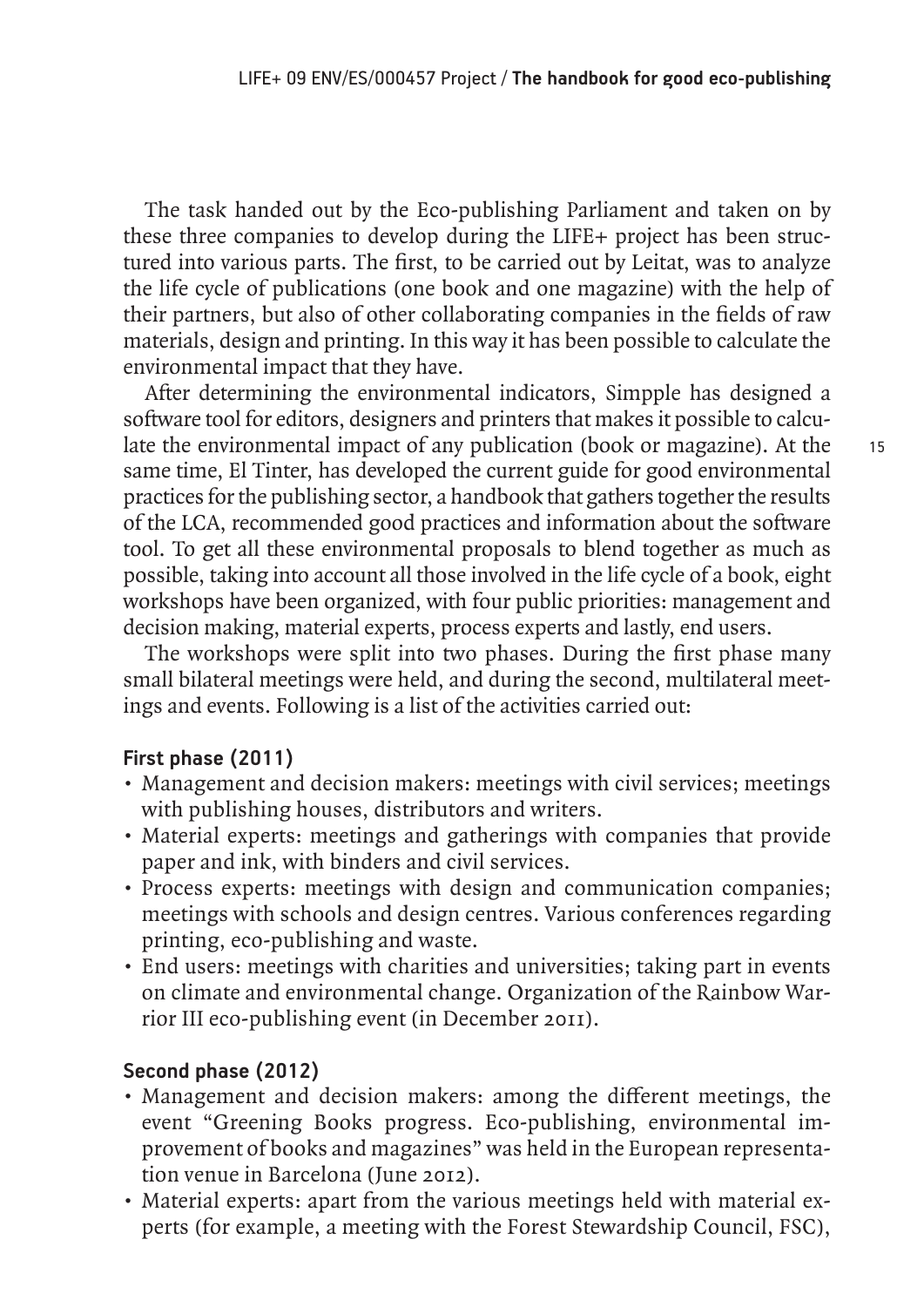a work session was held with public purchasers, paper manufacturers and distributors about green purchasing: criteria and recommendations (March 2012).

- Process experts: as well as the small meetings programmed, a session was held at the 30th Book Fair in Barcelona, directed to small and medium publishing houses, to speak about eco-publishing as a solution for the economic crisis (October 2012). From the meetings held, it is worth highlighting the one held to discuss the connection between eco-publishing and Creative Commons licenses, in the Instituto Nacional de Administración Pública in Pamplona (February 2012).
- End users: in the Eco-concern association, an event was held about the results of eco-publishing, directed to professors, librarians and readers (April 2012).

In the final phase of the project, El Tinter must also carry out trials in the printing of four publications (the handbook, two other books and a magazine) with a dual purpose: use of the software tool designed by Simpple and the use of good environmental practices obtained during the whole project.

#### **Dissemination of Greening Books**

The dissemination of the Greening Books Project is key to discovering the progress made by the improvements in book and magazine publishing.

On the 17th of November 2011, in the Palau Robert in Barcelona, an important Eco-publishing Parliament was held, eighty people were in attendance: professionals, companies, collectives and institutions. It was a space for work and reflection designed to deal in an innovative way with managing publications according to sustainable guidelines, in other words: eco-publishing. The Parliament's debate was based on four central points, with very specific themes, like the life cycle of a book and the Greening Books progress, but also other aspects linked to the publishing world, like the controversies surrounding electronic books or the proposal of prudent printing or printing on request, and even more generic or global themes, like an assessment of eco-publishing during the International Forest Year.

A decidedly European event was the one held in Barcelona with the title "Greening Book's progress. Eco-publishing; the environmental improvements of books and magazines". As explained earlier, on the  $I<sup>st</sup>$  of June 2012, in the European Commission Representation and European Parliament venue, some sixty representatives of companies and entities that have committed to the eco-publishing of books and magazines using environmental friendly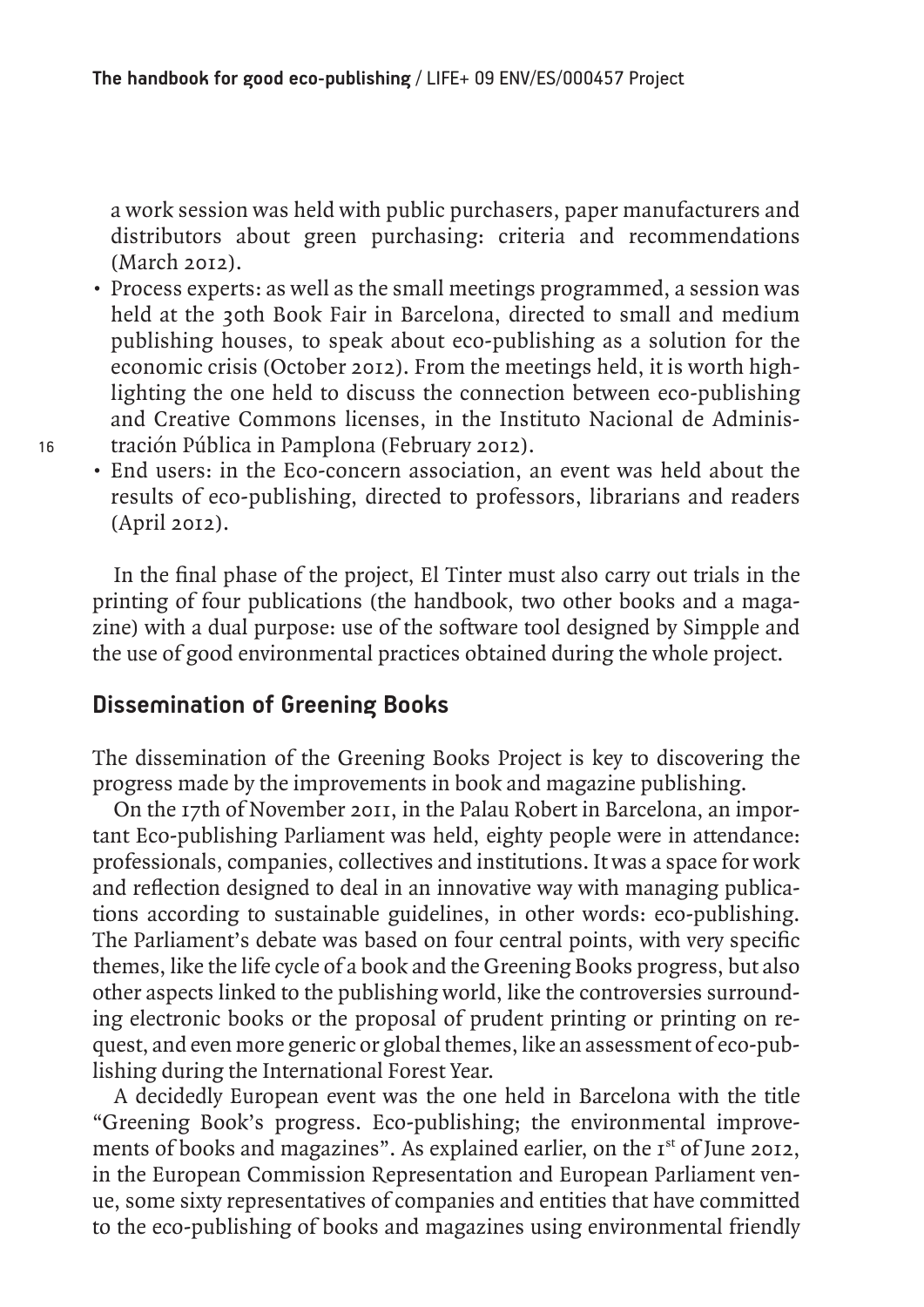criteria met together. During the event, the web site application was introduced as well as the eco-label designed by Simpple. Companies in the fields of graphic art, paper shops, publishers, universities, and other entities took part in an extensive debate regarding the importance of raising awareness in each of those taking part in the publication value chain of the need to incorporate sustainable criteria into their activities.

Apart from the events and workshops that were held, it was considered appropriate to promote this task internationally, specifically with a stand at the London Book Fair that took place in Earl's Court in London. On the  $16<sup>th</sup>$ ,  $17<sup>th</sup>$ and 18<sup>th</sup> of April 2012, the Greening Book partners travelled to the fair, which received some twenty four thousand visitors, professionals from the world of publishing and which is aimed mainly at the buying and selling of publishing rights. They got in contact with publishing houses, printers and publishing services companies, to explain to them the results of the industry's environmental impact and to inform them of the Greening Books software tool.

To help the Project get known in the Spanish market, on the 3rd, 4th and 5th of October they took part in the 30th edition of Liber, the International Book Fair held in Barcelona. Meetings were held with eleven publishing houses and contacts were made with printers and publishing service companies. Apart from this, as already mentioned, on the  $3<sup>rd</sup>$  of October a session on eco-publishing was held to generate interest in its sustainability and competitiveness.

With the aim of making known the Greening Books progress, various graphic and audiovisual materials have been prepared: company magazines, newsletters, leaflets, roll-up banners and videos in Catalan, Spanish and English, that have been distributed among those involved in the eco-publishing and publication eco-design movement. The website www.greeningbooks.eu has been kept up to date with any project news.

#### **More LIFE+ in Spain**

The interest generated in clean production in the graphic arts world, has meant that two simultaneous LIFE+ projects awarded to Spanish organizations are in agreement with the Greening Books philosophy. These projects were led by organizations that we had got to know in various seminars, conferences and fairs, which has made easy the constant interchange of information between these organizations as well as the complementarities of the work.

In the case of AIDO, they are the LIFE+ Projects by SustainGraph and BATs-Graph. In the case of the Junta de Andalucía, it's the LIFE+ Eco-publishing.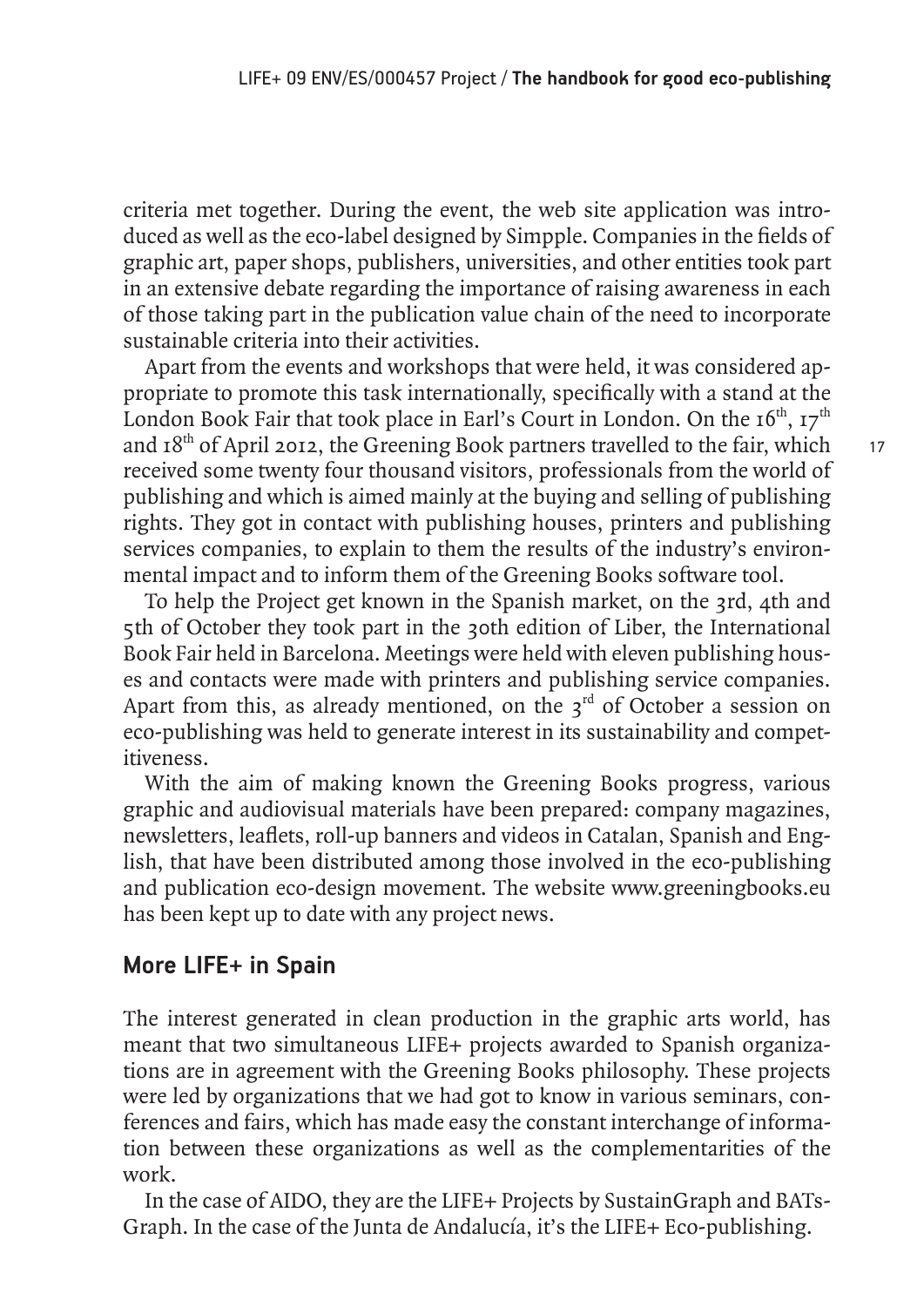These three projects actively participated in the Eco-publishing work group, in the CONAMA 2012, managing the life cycle of products, as narrators of the Group's summary document. They contributed valuable information developed during the projects related to:

- Eco-publishing's contribution to company savings.
- Efficient information (voluntary or regulated) for consumer and market control (recommendations for an efficient control).

Lastly, at the conference they presented a joint address entitled "Structure and order of the environmental information of printed publications", in which they explained the labels developed and the existing tools to achieve good environmental communication.

18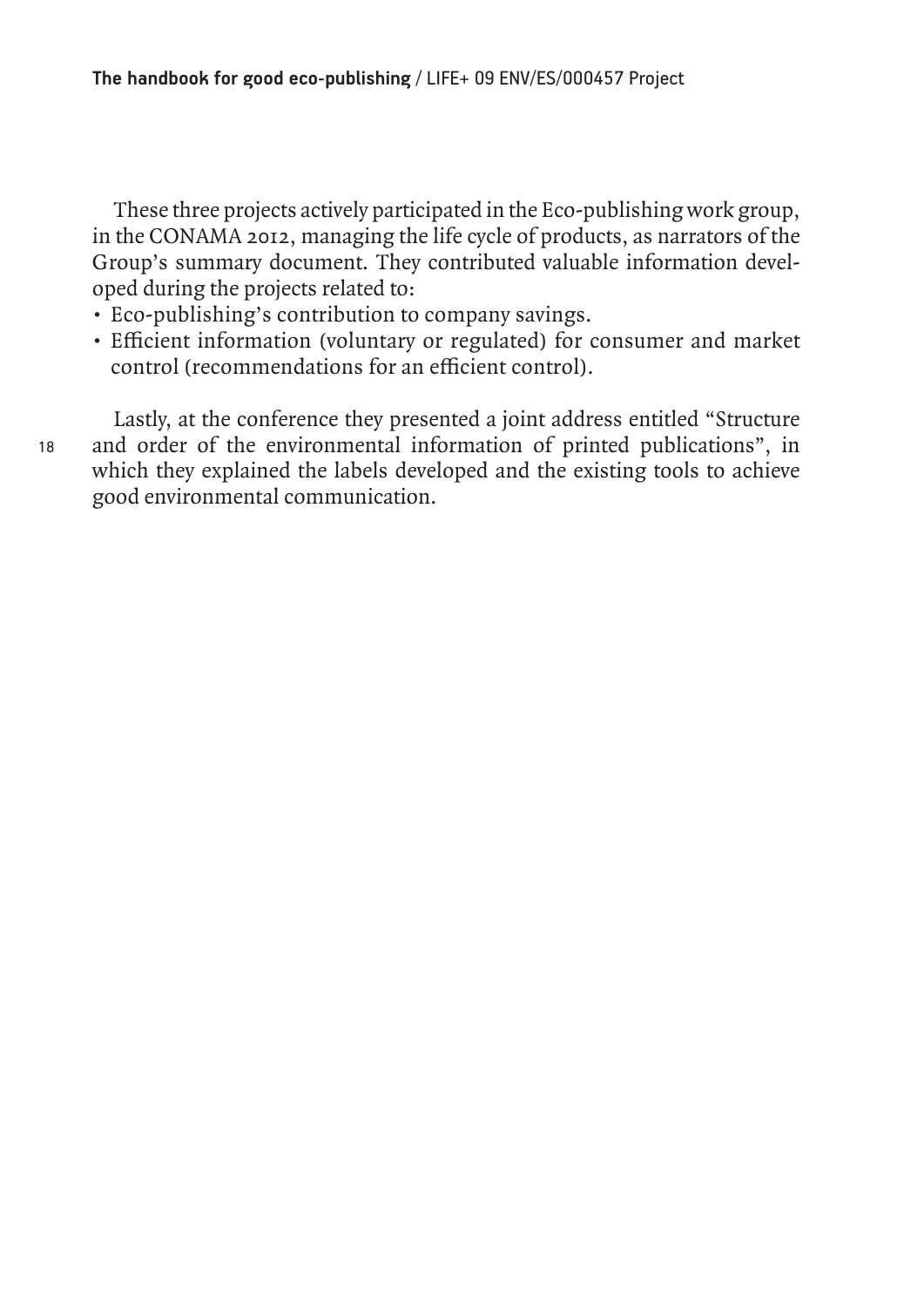## **2. European Legislation**

The development of the European Union's legislation has allowed for an active environmental policy to be adopted, fruit of both social demand and of the outspoken scientific community on ecological deterioration.

In the European Economic Community (EEC) treaties from 1957 they did not foresee the area of responsibility within the environment. Contamination as a cross border problem and the different production regulations related to the environment in the different EEC states were an obstacle for trade, which made free circulation of merchandise difficult. After the United Nation's conference on the Human Environment (Stockholm 1972), an EEC summit in Paris requested that the European Commission prepare a programme for action. From this beginning hundreds of directives were adopted as well as other actions that make up the environmental law for water protection, air quality maintenance, chemical product regulation, flora and fauna protection, workers health care, prevention against acoustic contamination and streamlining of waste management.

Together with the environmental law, the EEC developed environmental action plans that set out guidelines and priority objectives. The third action plan regarding the environment (1983) centred its attention on the basic principle of prevention; and the fourth plan (1987-1992) targeted a transition towards this prevention policy. In the fifth plan (1993-2000) prevention was the focus of community action, with the strategy of reaching full integration of environmental demands through active participation of the main environmental agents affected, and the objective was to try and change trends and practices that are damaging to the environment.

It wasn't until the Maastricht Treaty (1992) that is was possible to adopt majority agreements authorized by the council that would achieve a larger participation from the European Parliament. Even so, these agreements remained subject to unanimity in measures related to planning, the use of the ground, energy and ecological taxes.

Climate protection came to be the new focus of community action due to the demands of the Earth Summit in 1992. Reduction and banning of CFCs

19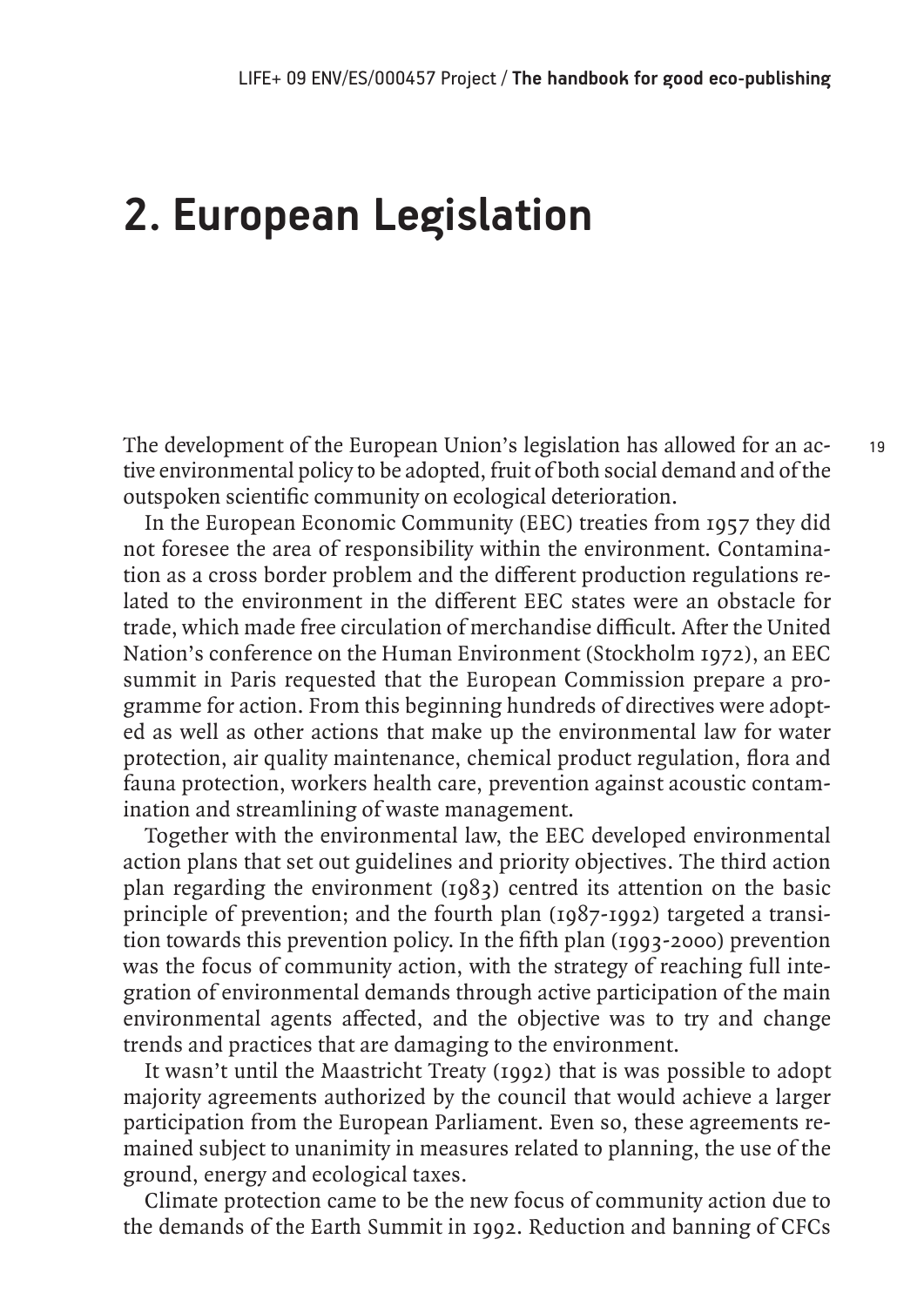due do the deterioration they cause the ozone layer, assessment of the environmental impact, compliance with the Kyoto Protocol, clampdowns associated with innovation, research and efficiency, are some of the achievements gained. Promotion of investments to improve environmental quality through cohesion and structural funds also make up part of this environmental policy, as well as the LIFE financing program.

Since the summer of 1993, products that have passed the corresponding control are awarded with the European Union's environmental endorsement (Eco-label) that since 1995 is also awarded to businesses after a verified environmental management and audit scheme (EMAS).

In October 1993, the European Agency for the Environment in Copenhagen came into existence, as a centre for information and documentation. It's reports allow us to see imbalances and difficulties so that protecting the environment does not go unheeded by the government officials in benefit of the lobbyists who keep away from collective interests and common properties or goods.

The sixth action plan in terms of the environment, (2002-2012) has contributed to environmental law now covering nearly all scopes as can be deduced from the final evaluation. The main goals in the last ten years have been to increase the Naturaleza 2000 network, political action regarding climate change, and the introduction of a general policy regarding chemical substances.

#### **LIFE and LIFE+ projects**

Created by the Single European Act (1986), that marked the beginnings of European environmental policy, the LIFE+ program began in 1992. In the first phase of the programme (LIFE I), the European Commission, through the Directorate-General for the Environment, focused on three topics: "Sustainable development and environmental quality", "Protection of habitat and nature" and "Others: management, education, training and help to developing nations". In total, between 1992 and 1996, 731 projects were financed in all of Europe. Having recognized the success of this first program, the European Commission decided to move it forward and promote three LIFE+: LIFE II (1996-2000), LIFE III (2000-2004) and LIFE IV (2007-2013). From the beginning (1992) until now, LIFE has jointly financed 3.708 projects and has contributed approximately 2.8 billion Euros to protecting the environment.

Spain, one of the most successful states when it comes to receiving LIFE+ funds, has financed, since 1992, 482 projects, with 319.4 million Euros. The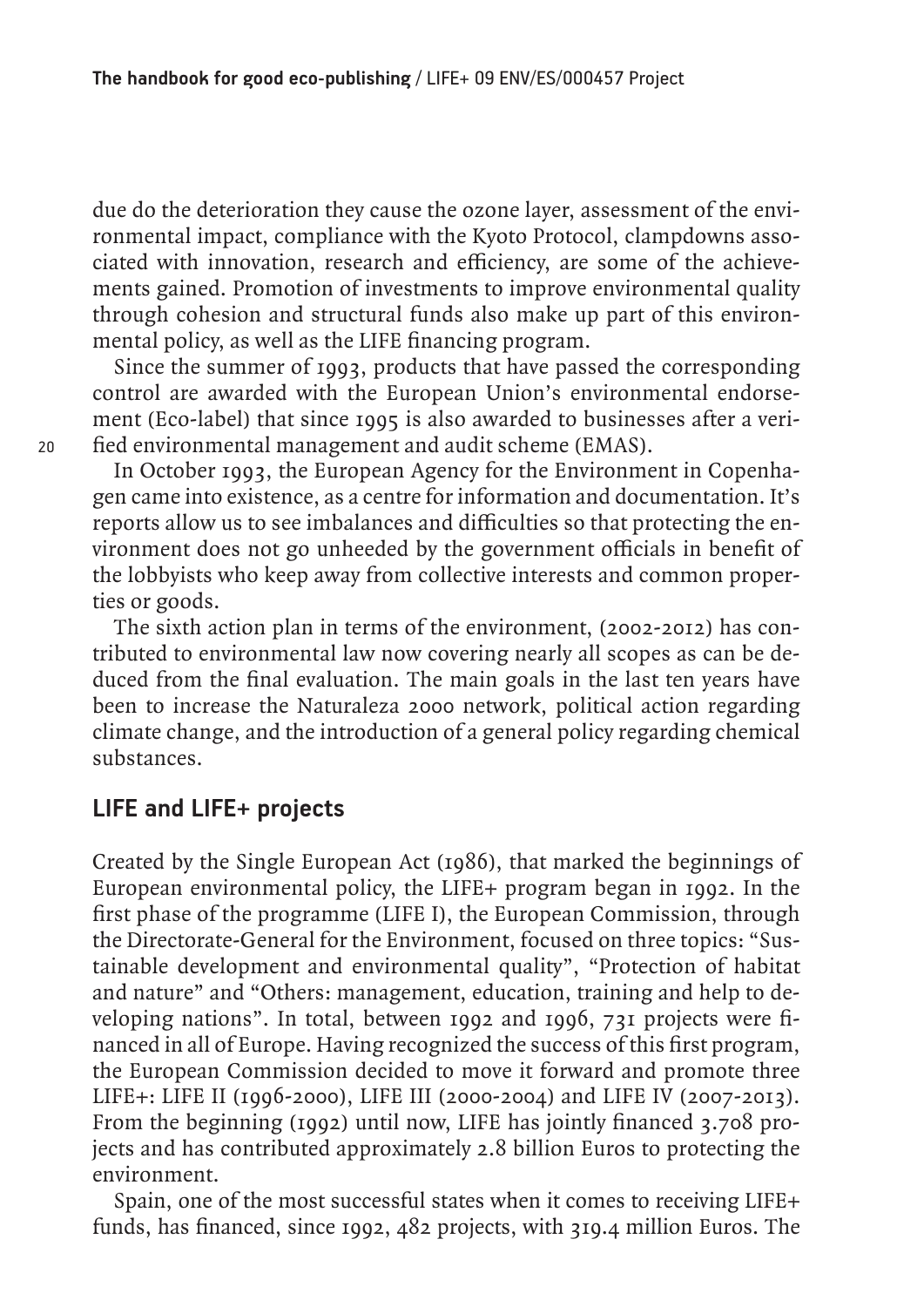most successful topic in Spain is environmental innovation (264 projects) followed by nature preservation (213 projects).

Furthermore, since the beginning of the program's period (2007-2013), the indicative financial allocation for Spain has increased with the years (more than 27% between 2007 and 2012), and in 2012 will be 27.219.926 Euros. Cataluña is among the autonomous communities to receive the most money. In 2010 all six of the financed projects were led by Catalonian entities (one on "Information and communication" and five on "Environmental policy and ruling").

#### **Clean and "cleaner" production**

Initially, clean production entails substituting dirty technologies, eliminating toxic products and a substantial reduction of waste. Years later, the expression to be used will be "cleaner production", as it is considered that production is incompatible with "no contamination". From this discovery two different approaches were born: Factor 4, and then Factor 10, based on the life cycle. The reach of that cycle can be considered as: "cradle to cradle", "cradle to gate" or "cradle to grave".

*Factor 4* is the title of a book published in 1997 that is full of examples and good practices and which is the predecessor to Factor 10 and Factor 20. This formula written by Amory B.Lovins, L.Hunter Lovins and Ernst Ulrich von Weissäcker became popular thanks to its plasticity:" doubling wealth, halving resource use".

The central themes of this approach are spills, wastewater treatment systems, incineration and toxic compounds. Based on the explanation of the nature of the conflict as a war between the biosphere and the tecnosphere, the biomimic proposal is born: observation and adaptation of production processes with those of the workings of natural systems.

All this takes place in an internationally accelerated trade setting, without any clear environmental rules, and in which the ingredients, active substances, products and services circulate without any international environmental authority, no United Nations Environmental Organization, essential to reach relevant goals.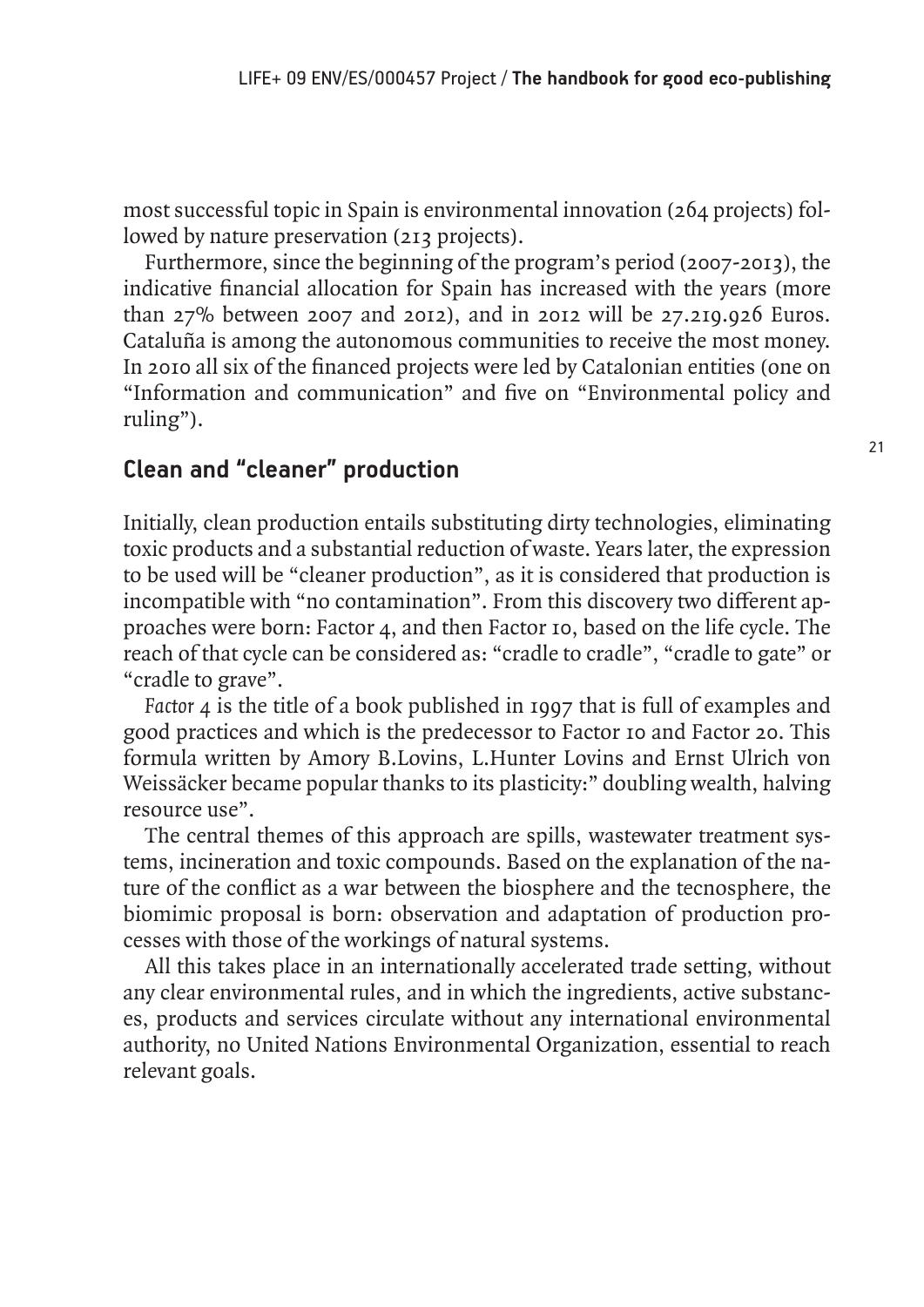#### **The values emerge before "cleaner" production**

- 1. Consume responsibly and consume less
- 2. Save resources and use renewable energies
- 3. Make collective decisions
- 4. Provide free access to information
- 5. Guarantee protection for all producers
- 6. Eliminate toxic products from food and fabrics.
- 7. Environmental management audit systems
- 8. Eliminate toxic emissions and spills
- 9. Eliminate industrial toxic and inert waste
- 10. Stop the production of toxic products
- 11. Ban trading in toxic technologies, products and waste.
- 12. Ban recycling of toxic products
- 13. Ban contamination and end the impunity of those responsible for contaminating activities, forcing them to face their responsibilities, and at the same time promote and protect those who produce without contamination.

The environmental commitments that have been taken on by Spanish and autonomous administrations are clearly fruit of Spain belonging to the EU, and the pressure of social/environmental movements. According to the ecologist movement, in Spain and Cataluña the protective rules for the environment that stem from the community guidelines are nearly always transposed afterwards. That is to say, that the community guidelines are adapted, often after the deadline, to the Spanish and Catalonian laws due to the Union's demands. Rules, on the other hand, are of direct application and do not need transposition, like the REACH rule, that is directly applied in Spain.

CE ruling 1907/2006 came into force on the  $I<sup>st</sup>$  of June 2007; regarding registration, evaluation, authorization and restriction of chemicals (REACH). The process that intends to reduce production of toxic products and exposure to said products began in 2011 with the publication of the *White book regarding strategy for future policy in respect to chemical substances and mixes.*

The main element of the REACH regulation is to establish an obligatory registration system for those who produce and import chemical substances. REACH does not allow the marketing of any product that has not been registered, therefore any entity that makes and/or imports from outside the EU any lone substances or mixes, in yearly quantities equal to or above a ton must register them. With this aim, a technical sheet will be presented to the ECHA,

22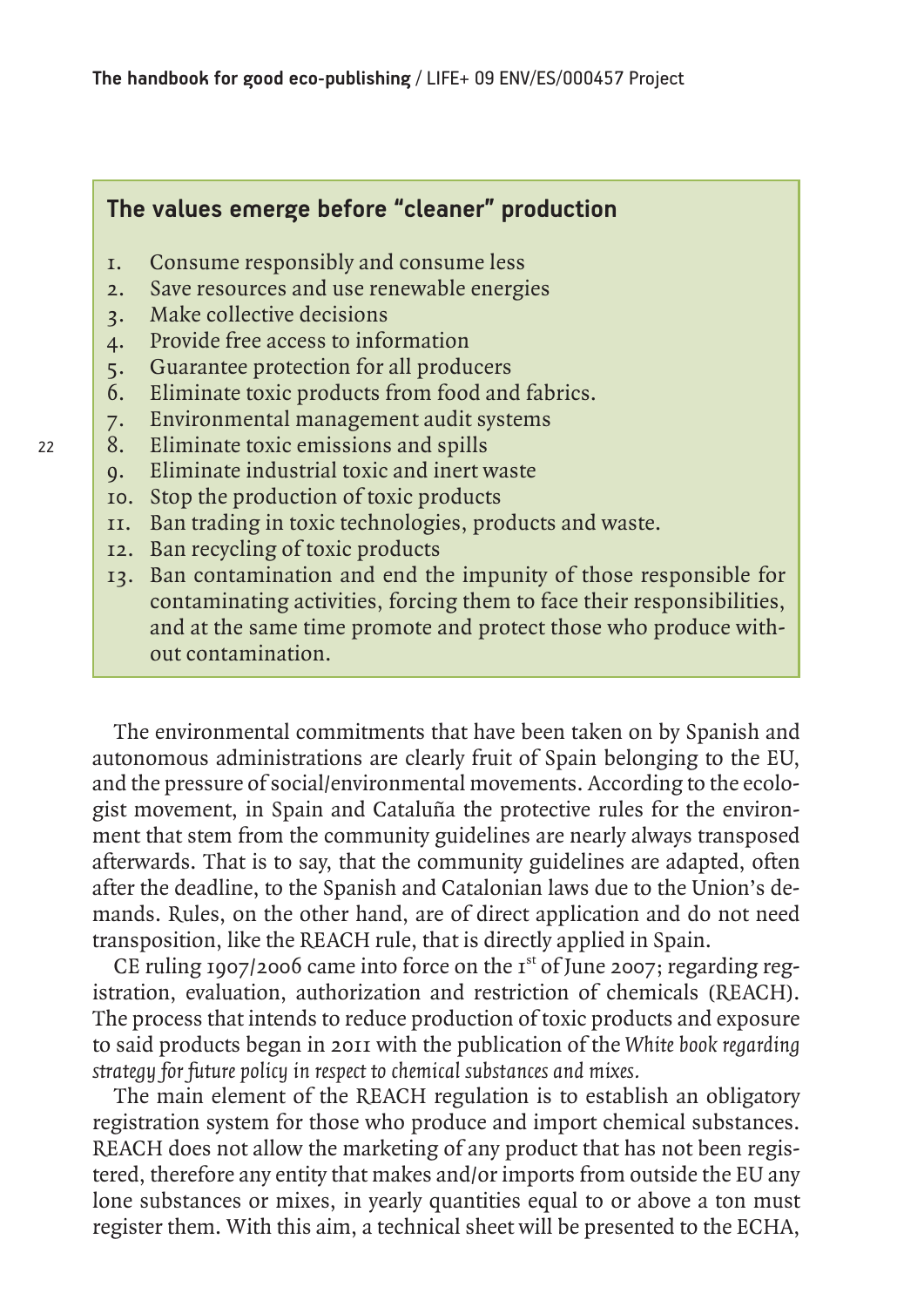European Chemical Agency – with its headquarters in Helsinki- as well as a chemical security report, this second one for substances made and or imported in annual quantities over 10 tons. The chemical security report must document the substance's classification, the dangers entailed and the assessment of whether it is persistent, bio-accumulative and toxic for reproduction (PBT) or very persistent or very bio-accumulative (MPMB).

Apart from the registration process, REACH also deals with the authorization process and the restriction of substances considered highly dangerous. Any substance that was already restricted in the annex XVII of the regulation may not be made, commercialized or used unless it meets with the conditions of this restriction. The authorization process has as its goal to limit the making and importing of substances considered highly hazardous to human and environmental health. The substances subject to annex XIV of the regulation cannot be commercialized or used without previous authorization from the ECHA. In this case, the producers and importers must request ECHA for authorization for each one of its uses.

The aim of the authorization is to guarantee that any damages derived from highly hazardous substances are controlled and to promote the replacement of high risk substances with appropriate alternative substances or technologies. Finally, ECHA is also in charge of the assessment process.

The responsibilities that each company must fulfil are determined by the role they play in the supply chain. Printers, under the REACH regulation, are considered downstream users and article manufacturers, with the consequent responsibilities. They are not forced to register the chemical substances because they do not produce or import them (they only have to register those purchased from outside the EU). But they do have the obligation to control and register the substances and the providers. However, they must ensure with their providers that all the substances they use are pre-registered or registered in accordance with the use they will have. Therefore, when the company receives the corresponding technical security sheet, they must check that using the substance as a downstream user is covered and apply the risk management procedures that are set out on the sheet.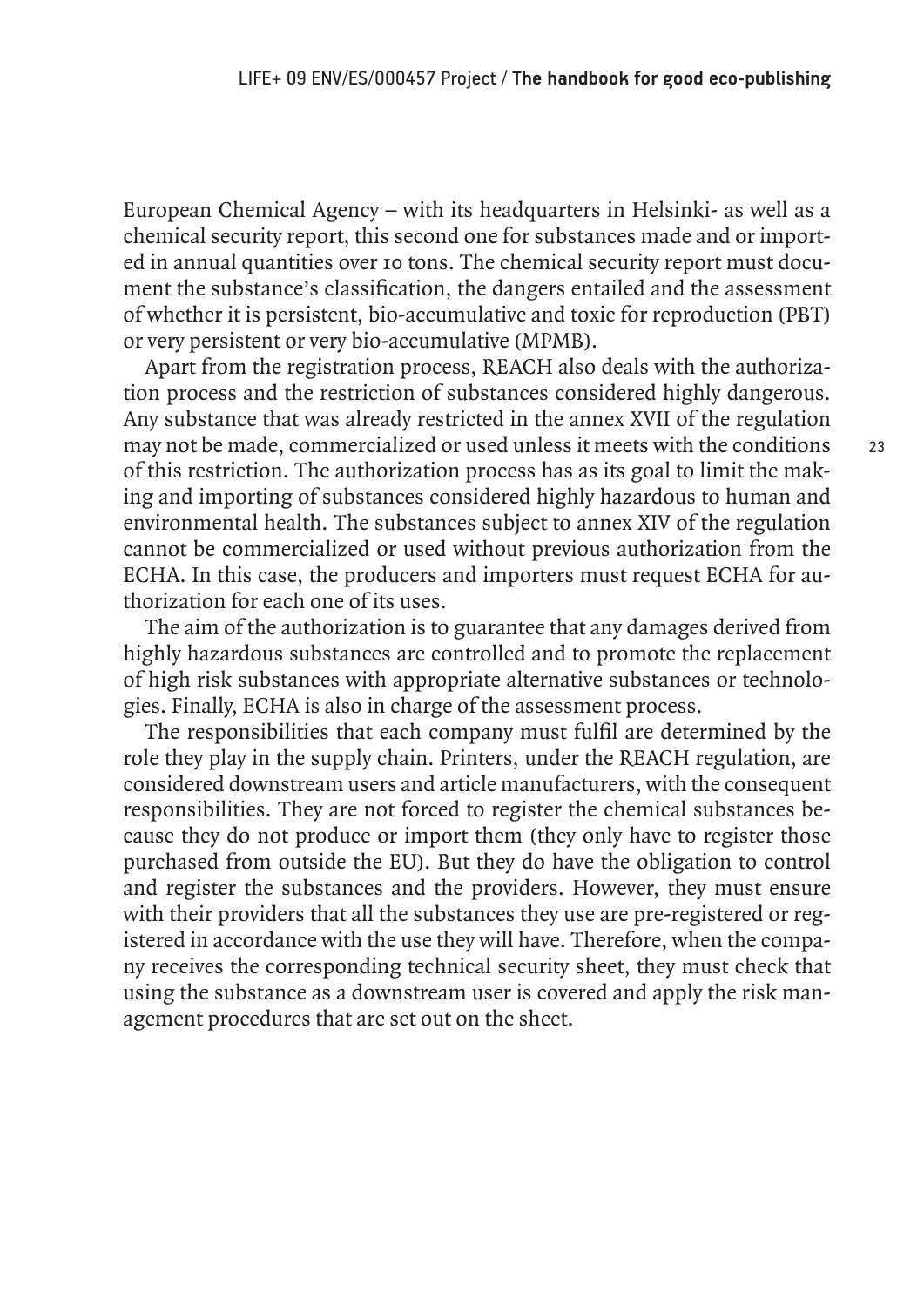#### **Environmental management and audit schemes**

Environmental management and audit schemes (EMAS) make up a tool that has great potential for improving companies' environmental behaviour. EMAS ensure the fulfilment of current laws; allow for the identifying of significant environmental aspects and anticipate a continual improvement of environmental management. As some of the improvements they provide we can consider the improvement of process efficiency, the optimization and saving of raw materials, and resources like water, energy, etc. They also allow the prevention and control of the generation of emissions, waste and discharges as well as obtaining exemptions and benefits, permits, licenses or grants and public contracts.

Registered EMAS mean procedures and figures are available that allow environmental behaviour to be measured. Information obtained from an environmental management scheme is very important as it helps identify the scale of the impact so as to introduce environmental improvement processes. It also enables the gathering of information that can then be passed on to all the interested parties in the company. In this way the company is on route to being a good eco-publisher that can be recognized with the eco-publishing insignia that allows them to identify products and services that incorporate certain environmental features.

One of the gauges is the existence of different criteria for purchasing, contracting and supplies, subject to environmental and social criteria, among other parameters. Suppliers can be informed of these criteria so they have the time to incorporate them into the process. When these guidelines are in writing, clients and others can be informed.

A good environmental management involves both image and reduction in costs as well as uniting the team with different, but at the same time, joint goals. The effects go further than just reducing the impact on the environment.

Despite being one of the leading European leaders in EMAS in the publishing and graphic fields, Cataluña still has a long way to go, as the EMAS established in the graphic art industry in Cataluña are limited to twenty with the ISO 14001 and five with the EMAS system.

The European Union has decided to reinforce the environmental management and auditing scheme, EMAS, to differentiate it from the ISO 14001 regulation. EMAS implies a public commitment to data. For the scheme to be fully effective, it is necessary that the workers the suppliers and clients all take part.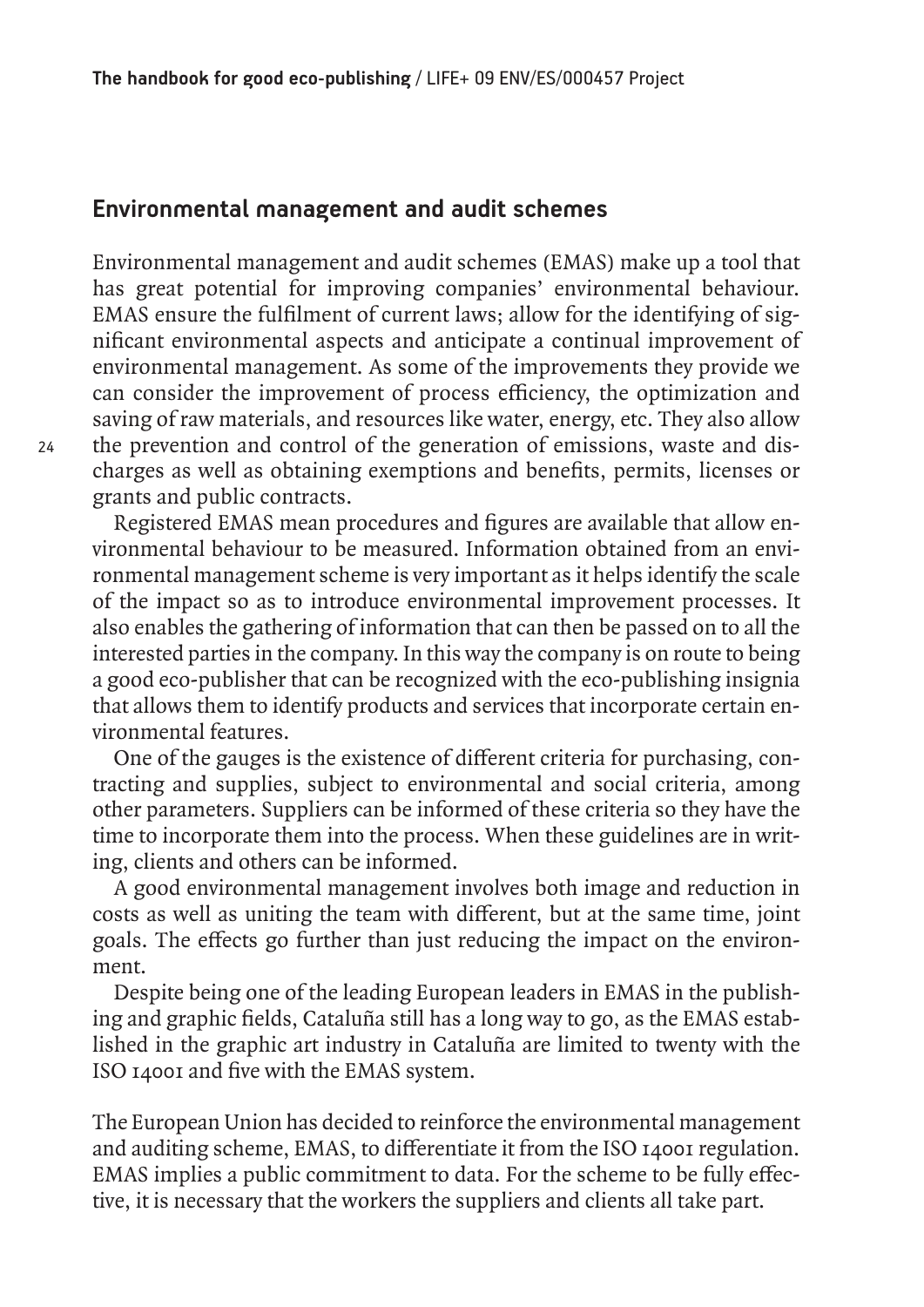#### **EMAS / ISO 14001. Comparative chart**

| <b>ISO 14001</b><br><b>Concept</b>                                            |                                                                                                                                                                                                                                                                                                                                                                                                                                 | <b>EMAS</b>                                                                                                                                                                                                                                      |  |
|-------------------------------------------------------------------------------|---------------------------------------------------------------------------------------------------------------------------------------------------------------------------------------------------------------------------------------------------------------------------------------------------------------------------------------------------------------------------------------------------------------------------------|--------------------------------------------------------------------------------------------------------------------------------------------------------------------------------------------------------------------------------------------------|--|
| 1. Nature                                                                     | Standard.                                                                                                                                                                                                                                                                                                                                                                                                                       | European regulation 1221/2009.                                                                                                                                                                                                                   |  |
| 2. Promoter                                                                   | Private entity, International Standard<br>Organization.                                                                                                                                                                                                                                                                                                                                                                         | Public Administration (European Union).                                                                                                                                                                                                          |  |
| 3. Scope                                                                      | Worldwide.                                                                                                                                                                                                                                                                                                                                                                                                                      | Worldwide, but non EU organizations must register<br>through the relevant European organisms.                                                                                                                                                    |  |
| 4. Sectors that can<br>comply                                                 | All sectors.                                                                                                                                                                                                                                                                                                                                                                                                                    | All sectors.                                                                                                                                                                                                                                     |  |
| 5. Business<br>commitment                                                     | Commitment of continual system<br>Promotion of continual improvement regarding<br>improvement and pollution prevention.<br>environmental behaviour by setting up and applying<br>a management system, a systematic, periodic and<br>objective assessment of that system, diffusing<br>information about the environmental behaviour,<br>open dialogue with interested parties, and active<br>involvement and training of staff. |                                                                                                                                                                                                                                                  |  |
| 6. Communication<br>and relationships<br>with external<br>interested parties. | The organization must manage<br>communication with external interested<br>parties and respond.                                                                                                                                                                                                                                                                                                                                  | As well as managing the communication of external<br>interested parties and responding, the organization<br>must show that they maintain open dialogue with<br>the public and other interested parties, like local<br>communities, clients, etc. |  |
| 7. Initial environ-<br>mental assessment                                      | Advisable.<br>(If there is no EMA already)                                                                                                                                                                                                                                                                                                                                                                                      | Obligatory.                                                                                                                                                                                                                                      |  |
| 8. Auditing                                                                   | Internal EMA auditing. There is no time<br>frame in which this has to be carried out.                                                                                                                                                                                                                                                                                                                                           | Internal environmental audit. Intervals of no more<br>than three years.                                                                                                                                                                          |  |
| 9. Statement                                                                  | Leaves open to the organization the<br>decision to publish environmental<br>information externally. If they decide to do<br>so, the organization will establish how this<br>is to be done.                                                                                                                                                                                                                                      | Envisages the drafting and external diffusion of an<br>environmental statement, the contents of which are<br>established in EMAS regulations. The statement must<br>be ratified by the environmental verifier certified<br>during the audit.     |  |
| 10. Certification                                                             | The audit must be carried out by a<br>certification body. The certificate is awarded<br>by the company itself (private entity).                                                                                                                                                                                                                                                                                                 | The audit must be carried out by an EMAS certified<br>verifier. The EMAS register is awarded by the EMAS<br>competent body (public entity).                                                                                                      |  |
| 11. Worker<br>involvement                                                     | Discusses competence, training and<br>awareness but makes no mention of worker<br>involvement as the driving force behind the<br>improvement process.                                                                                                                                                                                                                                                                           | As well as competence, training and awareness,<br>emphasis is placed on the workers as the driving force<br>behind environmental improvement, and therefore the<br>need for their participation.                                                 |  |
| 12. Compliance<br>with environmental<br>legislation                           | The organization must identify and apply the<br>legal requirements related to their products,<br>services and activities. It must regularly<br>verify their compliance.                                                                                                                                                                                                                                                         | More emphasis is placed on compliance with<br>legislation than the ISO 14001. The organization must<br>be able to show legal compliance in terms of the<br>environment.                                                                          |  |
| <b>13. SME</b>                                                                | There are no special conditions or<br>requirements for SMEs.                                                                                                                                                                                                                                                                                                                                                                    | Provides deadlines with specific conditions for small<br>organizations with the aim of speeding up their<br>participation in EMAS.                                                                                                               |  |
| 14. Environmental<br>behaviour                                                |                                                                                                                                                                                                                                                                                                                                                                                                                                 | The organization must be able to show that the<br>management system and auditing procedures deal<br>with the company's real environmental behaviour in<br>both direct and indirect aspects.                                                      |  |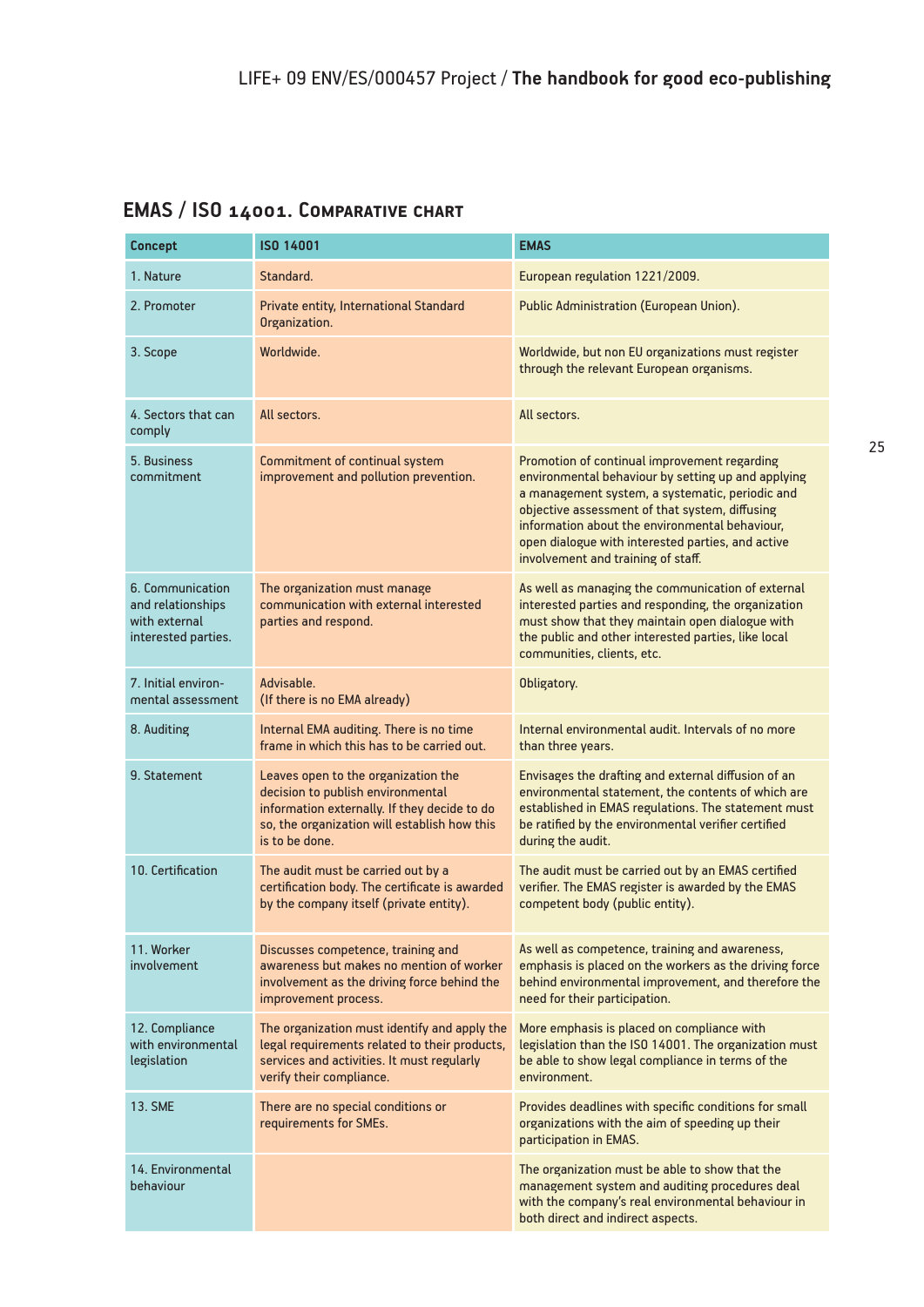#### **Environmental management schemes in the paper sector**

EMAS fail in the paper industry due to the lack of worker participation: according to a syndicate study, 57% of these do not know their company's environmental policy and more than 60% have not received any information, as can be deduced from the study made by the Instituto Sindical de Trabajo, Ambiente y Salud (ISTAS, Trade Union Institute for Work, Environment and Health).

The study comprises 78 companies in the sector, 11 of which manufacture paper pulp and 67 manufacture paper and card. 67% of the surveyed installations have an EMAS and 33% have it under review. This deficit increases to 84% in the paper pulp factories. A total of 14 companies have EMAS (Eco-management and audit scheme).

The study *Environmental management schemes and workers in the paper industry*  (2010) asks the sector for more EMAS, for workers to participate in environmental matters and for the introduction of the company's joint environmental responsibility by creating the position of an environmental representative.

This study was sponsored by the Ministry of Industry's *Observatorio del Sector Industrial del Papel* (The Paper Industry Observatory). This organism was formed in May 2009 and its members are Aspapel *(Asociación Española de Fabricantes de Pasta, Papel y Cartón,* Aspapel), Spanish Association for Pulp, Paper and Card Manufacturers), the FSC-CCOO (*Federación de Servicios a la Ciudadanía de Comisiones Obreras –* Federation of Services for Citizens Trade Union Commissions) the FIA-UGT (*Federación de Industrias Afines de la Unión General de Trabajadores-*Federation for Related Industries of the Workers General Union) the FEDIT (*Federación Española de Entidades de Innovación y Tecnología* – Spanish Federation of Innovation and Technology Entities) as well as the Ministry of Work and Industry itself.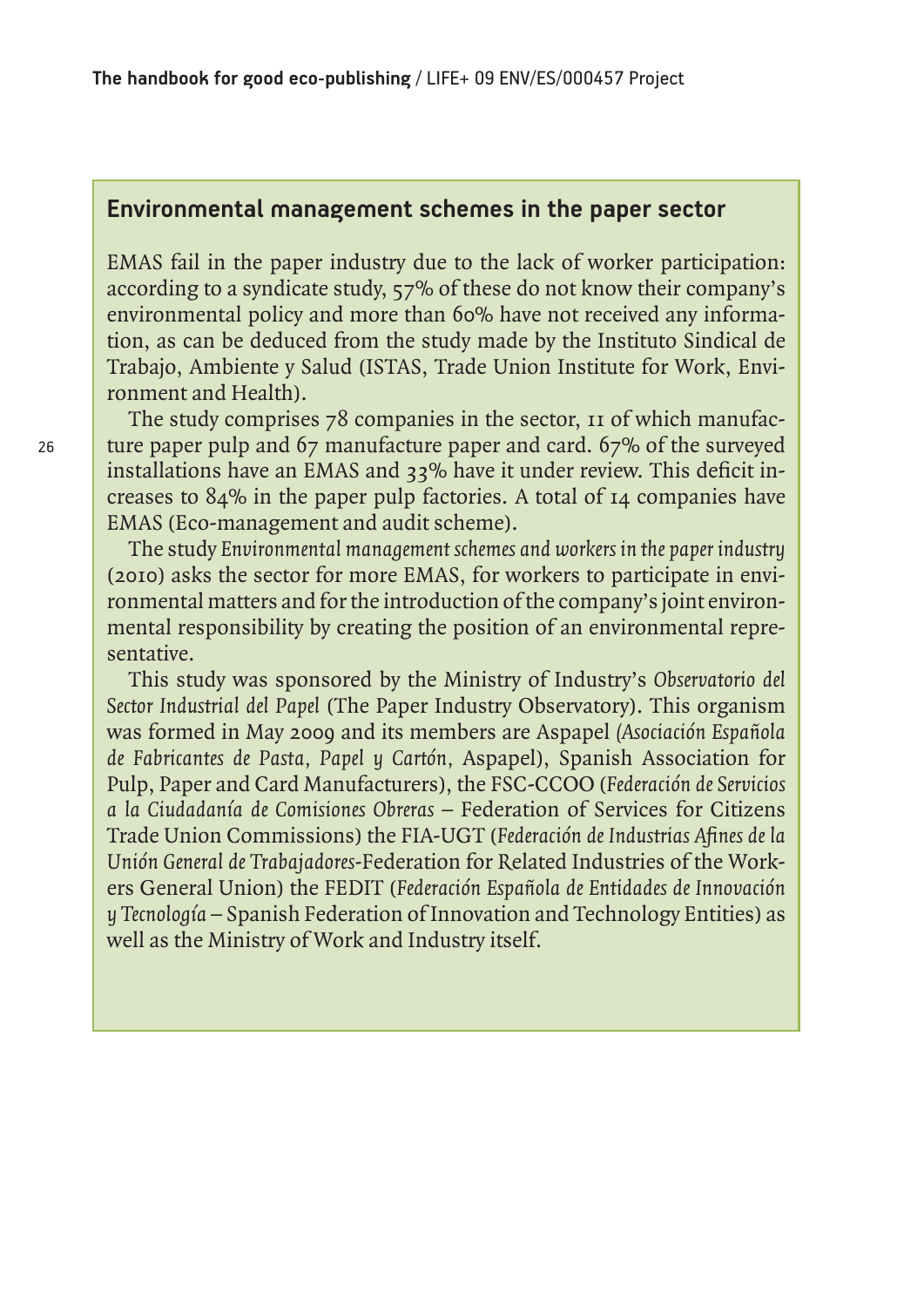#### **The Blue Angel**

In 1978, Germany established a globally pioneering label system that was and is a leader in this respect. The German Environment Federal Agency and the German Institute of labeling are that the bodies that regulate the use of the certificate Blue Angel for paper. The certification can be used by compliance of RAL UZ. These involve four types of paper:

|                                                                | The Blue Angel emblem is based on the symbol of the United Nations<br>Environment Program (UNEP). The top section reads Umweltzeichen<br>(environmental label) and the bottom Well aus 100% Altpapier (100%)<br>recycled paper) |                                                                                                                                                                                                                      |  |
|----------------------------------------------------------------|---------------------------------------------------------------------------------------------------------------------------------------------------------------------------------------------------------------------------------|----------------------------------------------------------------------------------------------------------------------------------------------------------------------------------------------------------------------|--|
| <b>Recycled paper</b>                                          | <b>RAL UZ-14</b><br>regulation, June<br>1997                                                                                                                                                                                    | The raw material must be 100% recycled paper fibre<br>despite the 5% tolerance of new fibres. It is paper<br>that excludes optical whitening and bleaching agents,<br>obtained though a Chlorine free process (PCF). |  |
| <b>Recycled cardboard</b>                                      | RAL UZ-56, June<br>1997                                                                                                                                                                                                         | The raw material must be 100% recycled paper fibre<br>despite the 5% tolerance of new fibres. It is paper<br>that excludes optical whitening and bleaching agents,<br>obtained though a Chlorine free process (PCF). |  |
| <b>Sanitary paper</b><br>made with recycled<br>fibres          | RAL UZ-5 regula-<br>tion, June 1997                                                                                                                                                                                             | The raw material must be 100% recycled paper fibre<br>despite the 5% tolerance of new fibres. It is paper<br>that excludes optical whitening and bleaching agents,<br>obtained though a Chlorine free process (PCF). |  |
| <b>Building materials</b><br>with recycled<br>cellulose fibres | RAL Uz-36 Janu-<br>ary 1999                                                                                                                                                                                                     | The raw materials must be paper fibre with at least<br>80% recycled fibre and a minimum part of this paper<br>must be low and medium grade recovered paper.                                                          |  |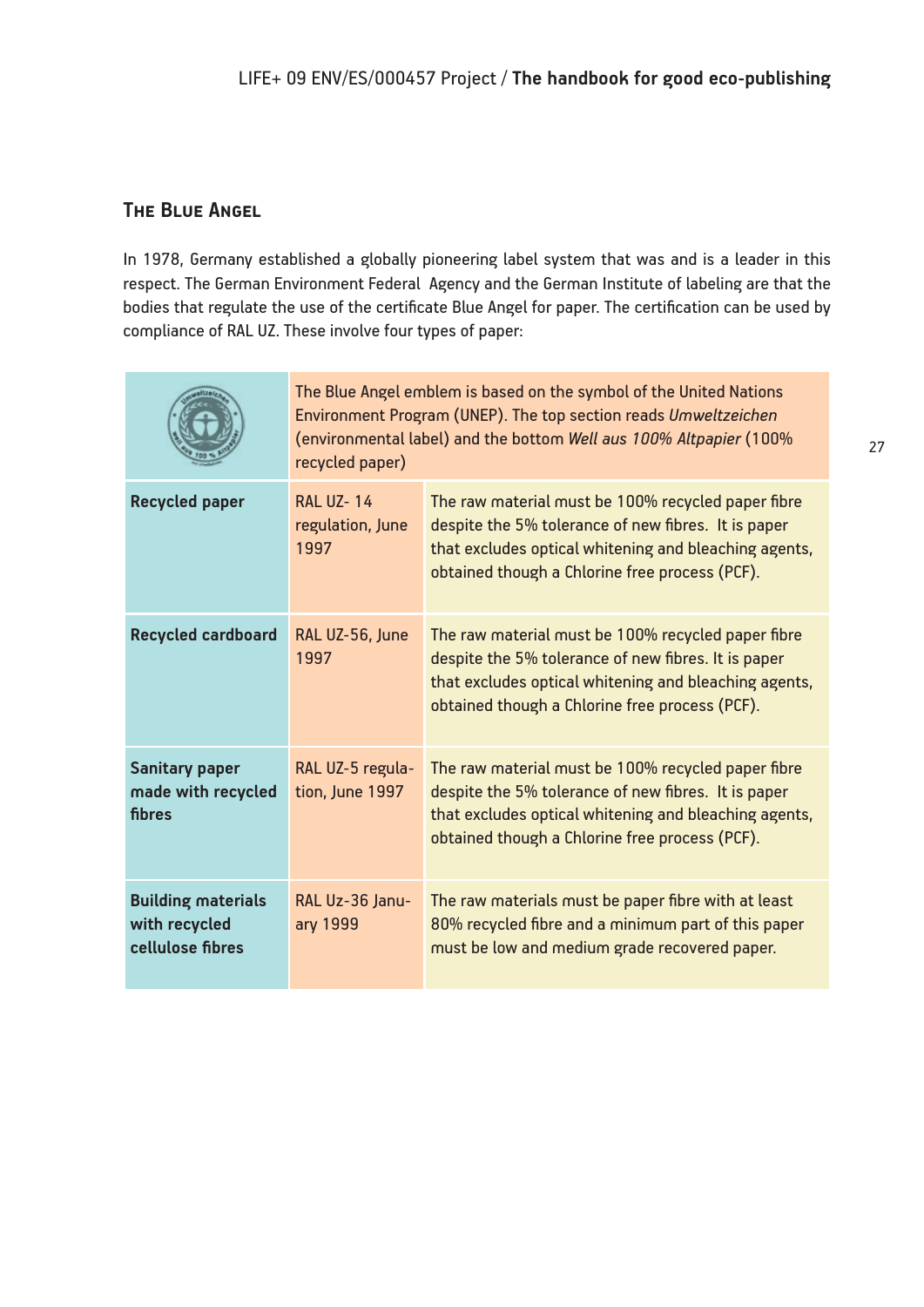#### **Environmental certificates**

Even though the term "label" refers to all the information that can be found on a product, the European Eco-label refers to an emblem (picture, logo) that identifies a set of environmental standards and rules of use.

Because of this, environmental standards have been organized into three categories by the International Organization for Standardization (ISO).

**• Type I emblems, in conformity with the DIN EN ISO 14024 regulation**, are awarded to recognized organizations with public access and verified and certified by independent third parties, and are the most relevant. They evaluate the life cycle of environmental aspects. Emblems from the European Union and its member states are type I. Some examples: Etiqueta Ecológica Europea (Europe), Distintiu de Garantia de Qualitat Ambiental (Catalunya), AENOR Medio Ambiente (Spain), Nordic Swan (Denmark, Finland, Norway and Sweden), Blauer Engel (Germany), Milieukeur (Holland) NF Environment (France), mweltzeichen (Austria), Ekosnacka (Cheq Republic), Hungarian Ecolabel (Hungary), Slovak Ecolabel (Eslovaquia) and Polish Ecolabel (Poland).

- **Type II emblems in conformity with ISO 14021 regulation**, highlight a unique environmental aspect of the product, like a reduction in the use of water during its use, or the amount of recycled materials it contains. The ISO rule regulates the basis for calculations and the most common environmental statements.
- **Type III emblems, product environmental statements, in conformity with ISO 14025**, include detailed environmental information on the product, but do not evaluate the degree of environmental improvement (only if being compared with an environmental statement of an equivalent product). They are based on the analysis of the product's life cycle, and, even though verification is obligatory, certification is voluntary and carried out by independent third parties.

The EPD, environmental product declaration, gathers all the environmental details of a product with a pre-established parameter category according to ISO 14040, for analyzing the life cycle, without excluding other environmental parameters.

#### **Environmental Product Declarations**

In the paper industry there are different schemes for voluntary programs to provide quantified environmental information destined to keep companies informed, but that can also be used to communicate with the end user.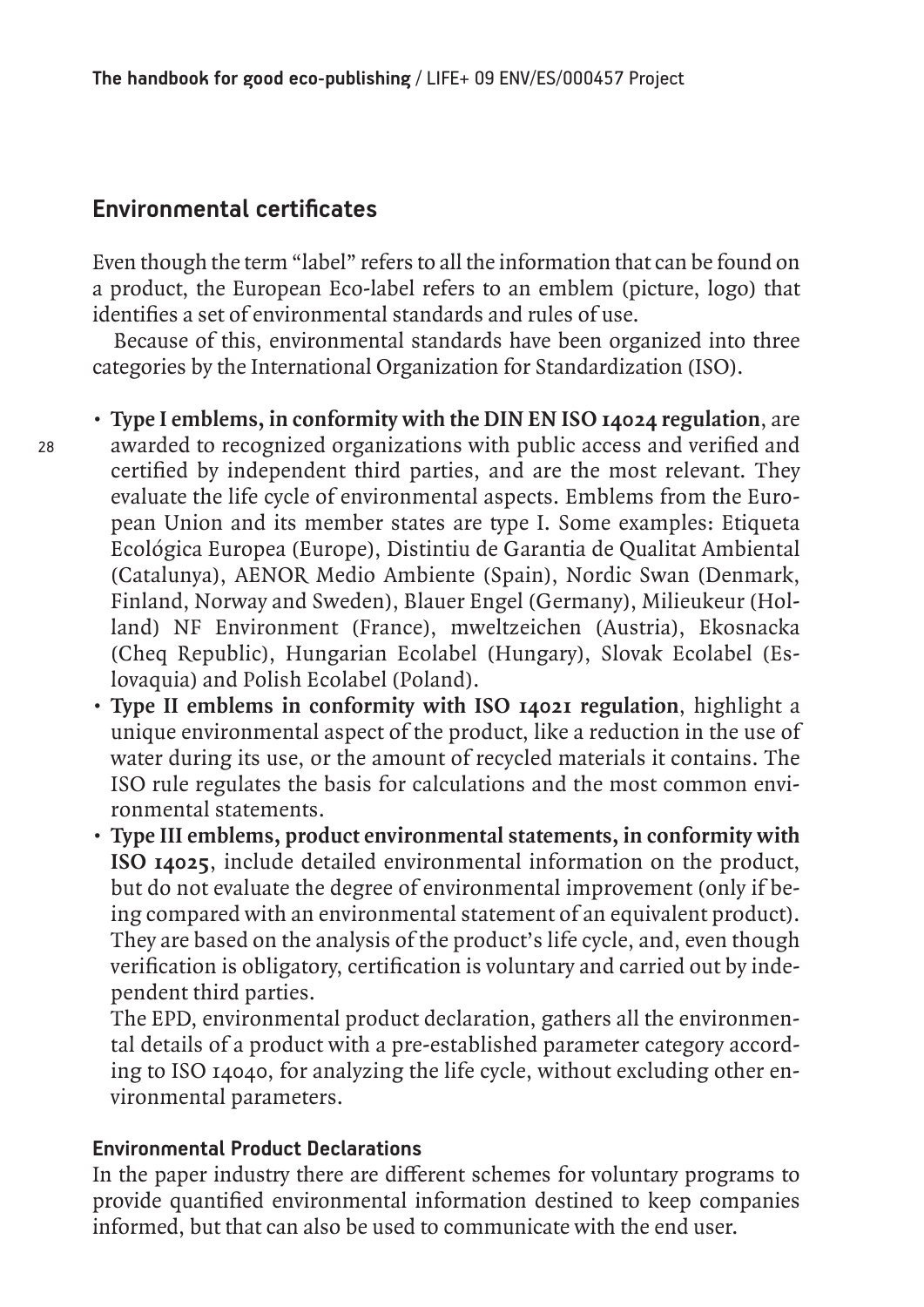- **Paper profile:** The paper profile is an international, voluntary, program in the industry of pulp and paper, distributors and other associations within the sector which collects environmental information on the product (composition, environmental parameters, environmental management systems, and purchase of wood). www.paperprofile.com
- **Paper Score Card:** A tool developed by the WWF to calculate the ecological footprint of paper products. Manufacturers carry out their own assessment to achieve a score that is then verified by a credited certifying organization. www.panda.org
- **Climate Declaration (EPD):** The information that a product's EPD offers is often considered to be unspecific and too broad because it covers all aspects of the products environmental behaviour.

In most cases, the information gathered in the EPD addresses the users different needs, like ensuring the absence of dangerous chemical products, providing information about the use of renewable or non renewable resources, providing a detailed account of the potential environmental impact within a chosen impact category, or to advise on more appropriate ways to recycle the product or reuse it in the final stage of its useful life.

One area where the demand for information is constantly growing is related to climate change. The international EPD system provides a climate declaration that allows the carbon footprint of products to be calculated and expressed in tons of equivalent carbon dioxide  $(CO, eq.)$ . The life cycle of paper products spans from the carbon dioxide released in the forests or plantations to the emissions associated with obtaining the raw materials, the manufacturing of the product as well as its transport, consumption and end of life management. Carbon footprints can only be compared with products of an identical type of manufacture, and using the same calculation methodology in accordance with ISO 14025, and responding to preparation guidelines like the GHG protocol and the ISO 14067 that is still in development. www.environdec.com

The CEPI, Confederation of European Paper Industries, has a guideline with ten basic principles that need to be taken into account when analyzing the life cycle of paper products and when it comes to elaborating the carbon footprint. Along the same lines, there are different voluntary agreement systems to calculate, reduce and compensate for the greenhouse effect gas emitted from different organizations.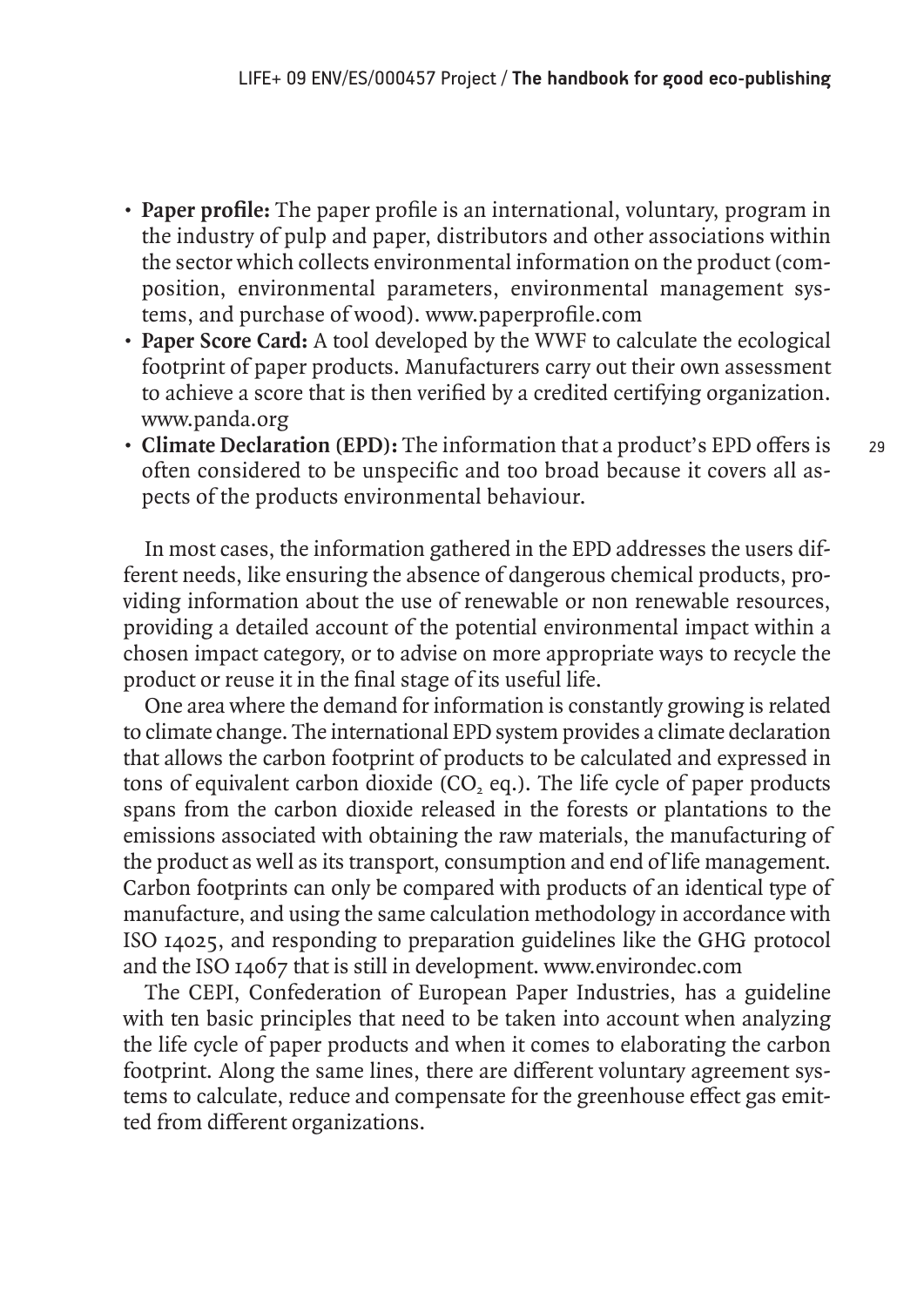#### **Types of ecological emblems**

| ISO 14020.Ecological labels and<br>environmental statements. General<br>principles | <b>Type I labelling</b>                                                                                                                            |
|------------------------------------------------------------------------------------|----------------------------------------------------------------------------------------------------------------------------------------------------|
| <b>ISO Regulation</b>                                                              | ISO 14024                                                                                                                                          |
| <b>Meaning</b>                                                                     | Products bearing it fulfil certain predetermined<br>environmental requirements, agreed upon by<br>recognised entities, these are of public access. |
| Identifies "ecological" products.                                                  | <b>Yes</b>                                                                                                                                         |
| Covers the whole life cycle                                                        | <b>Yes</b>                                                                                                                                         |
| <b>Verification/Certification</b>                                                  | • Mandatory verification by an<br>independent third party.<br>• Certification by an independent<br>third party.                                    |
| <b>Credibility</b>                                                                 | <b>High</b>                                                                                                                                        |
| Must meet certain requirements/<br>environmental criteria                          | <b>Yes</b>                                                                                                                                         |
| Amount of environmental information shown                                          | <b>Little</b>                                                                                                                                      |
| Cost                                                                               | Medium/High                                                                                                                                        |
| Recognition                                                                        | Client (B2B), High<br>Consumer (B2C), low<br>The aim is to award the best products in<br>its class.                                                |

Source: *Etiquetado ambiental de producto. Guía de criterios ambientales para la mejora de producto.* IHOBE. 2011. *Guía pràctica para la compra de papel*. Aspapel i Fedip. Madrid, 2011.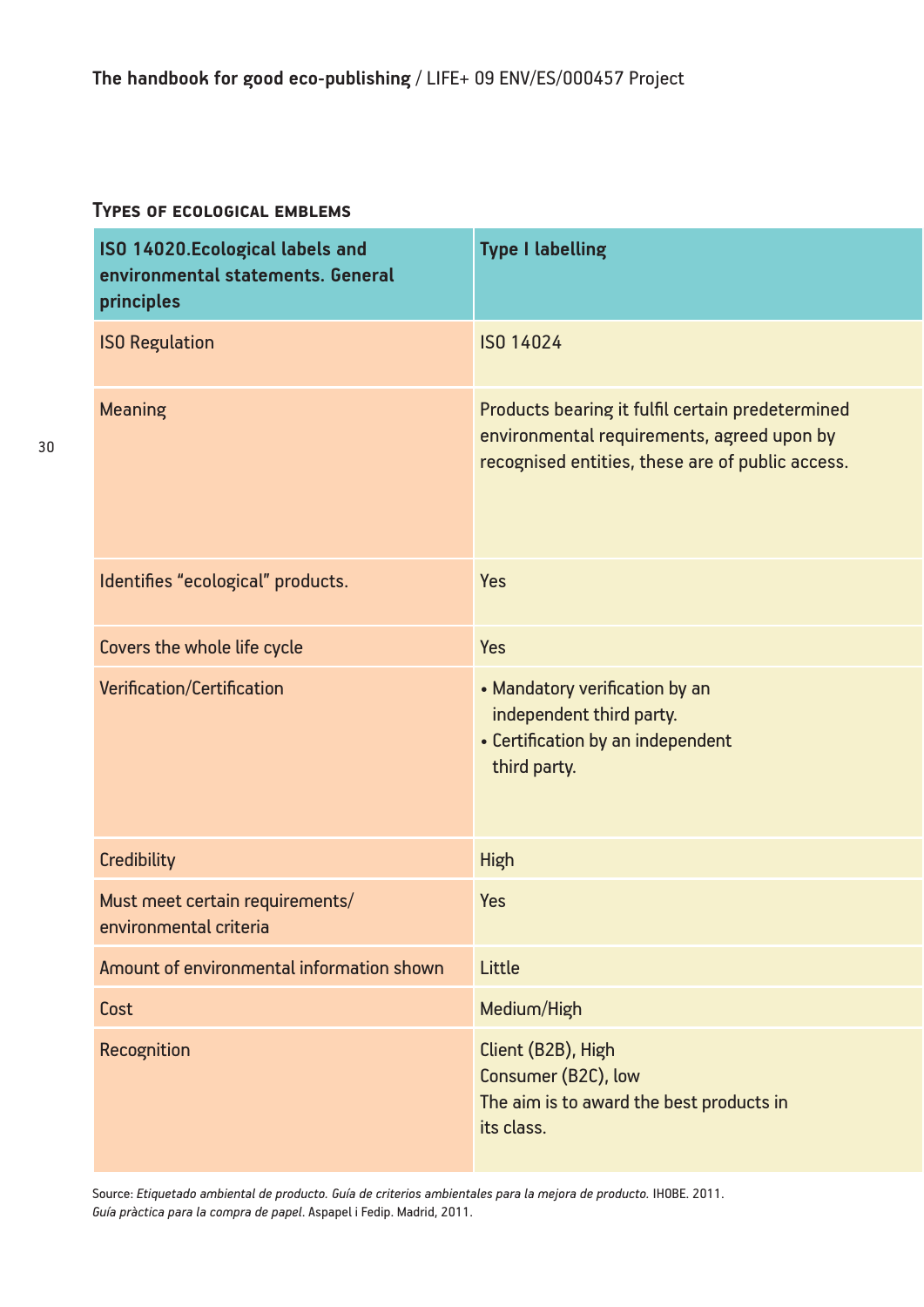| <b>Type II labels. Self</b><br>environmental statements                                                                 | <b>Type III labels</b><br><b>Environmental Product</b><br><b>Declaration</b>                                                 | <b>SEMI labels type I</b>                                                                                                                                       |
|-------------------------------------------------------------------------------------------------------------------------|------------------------------------------------------------------------------------------------------------------------------|-----------------------------------------------------------------------------------------------------------------------------------------------------------------|
| ISO 14021                                                                                                               | ISO 14025<br>UNE 150.025:2003-IS014025                                                                                       | <b>None</b>                                                                                                                                                     |
| The manufacturer makes their<br>own environmental labels with<br>pictographs, defining their<br>environmental criteria. | A technical report that summarizes<br>the most significant features of<br>the environmental behaviour of a<br>product.       | Products bearing it fulfil<br>certain predetermined<br>environmental require-<br>ments, agreed upon by<br>recognised entities, the-<br>se are of public access. |
| Yes, but with less scope than<br>type I                                                                                 | <b>No</b>                                                                                                                    | Yes                                                                                                                                                             |
| <b>No</b>                                                                                                               | <b>Yes</b>                                                                                                                   | <b>No</b>                                                                                                                                                       |
| • Mandatory verification by<br>independent third party.<br>• Own certification                                          | • Mandatory verification by<br>independent third party.<br>• Voluntary certification by<br>independent third party           | • Mandatory verification<br>by independent third<br>party.<br>• Voluntary certification<br>by independent third<br>party                                        |
| Medium                                                                                                                  | <b>High</b>                                                                                                                  | High                                                                                                                                                            |
| Voluntary, general and/or<br>specific                                                                                   | <b>No</b>                                                                                                                    | <b>Yes</b>                                                                                                                                                      |
| <b>Variable</b>                                                                                                         | A lot                                                                                                                        | Little                                                                                                                                                          |
| Medium                                                                                                                  | <b>High</b>                                                                                                                  | Medium/High                                                                                                                                                     |
| Client (B2B), medium<br>Consumer (B2C), high<br>It can come to be the image of<br>the brand.                            | Client (B2B), medium<br>Consumer (B2C), high<br><b>Technical information that does not</b><br>reach the product's final user | Client (B2B), medium<br>Consumer (B2C), high<br>The aim is to reach<br>the highest number of<br>products possible                                               |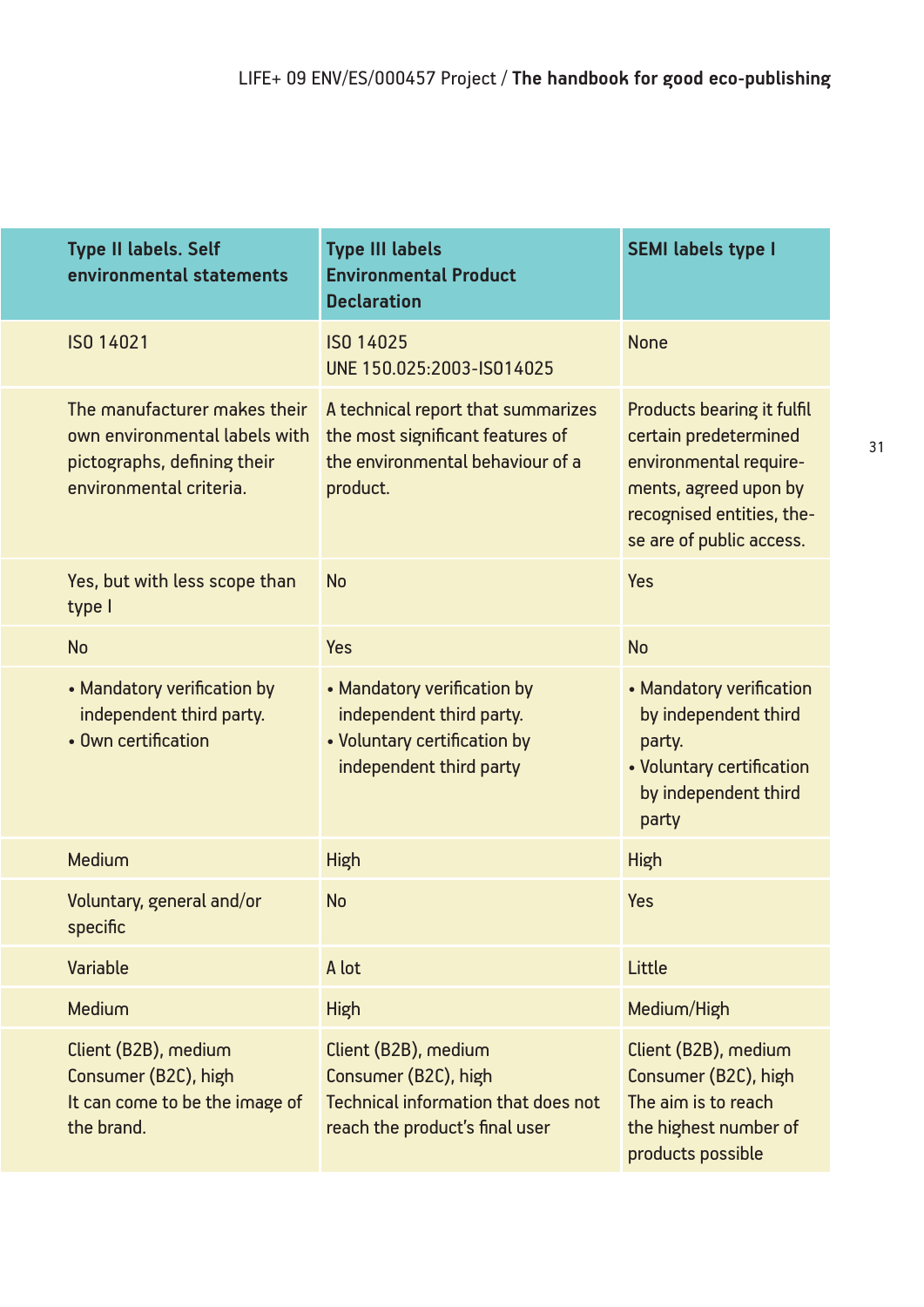#### **The paper Eco-label**

The Eco-label is an emblem of the European Union, created in 1992, that guarantees a high level of environmental protection. The emblem evaluates a product or service's environmental advantages throughout its life cycle: the use of raw materials, the production, distribution, usage and waste. For more information go to: www. reciclapapel.org/htm/articles/docs/papelcopias.pdf.

The criteria are standardized and valid for all member states of the European Union. There are twenty-six prod-



uct categories. They are managed by the European Union Committee for the Eco-label with the support of the European Commission. One of the categories is for copying paper and graphic paper, the other for printed-paper.

Graphic paper marked with an Eco-label on the sheets and rolls of white paper that are used for printing and photocopying, includes writing and drawing, (expect newsprint, thermal paper and carbonless copy paper) must meet the following criteria:

#### **Raw Materials**

32

Reduction of environmental damage related to the use of natural resources, promoting sustainable management of the forests. Virgin fibres must come from forests that are managed sustainably (more than 10% must come from woods that are certified to be managed sustainably).

The origin of the fibres must be specified.

#### **Manufacturing**

#### *A. Energy savings*

Use of electricity and fuel expressed by point system:  $PE \le 1.5$ ;  $PF < 1.5$ 

#### *B. Reduction of air and water contamination*

Absorbable organic halogens (AOX) < 0.25 kg/t)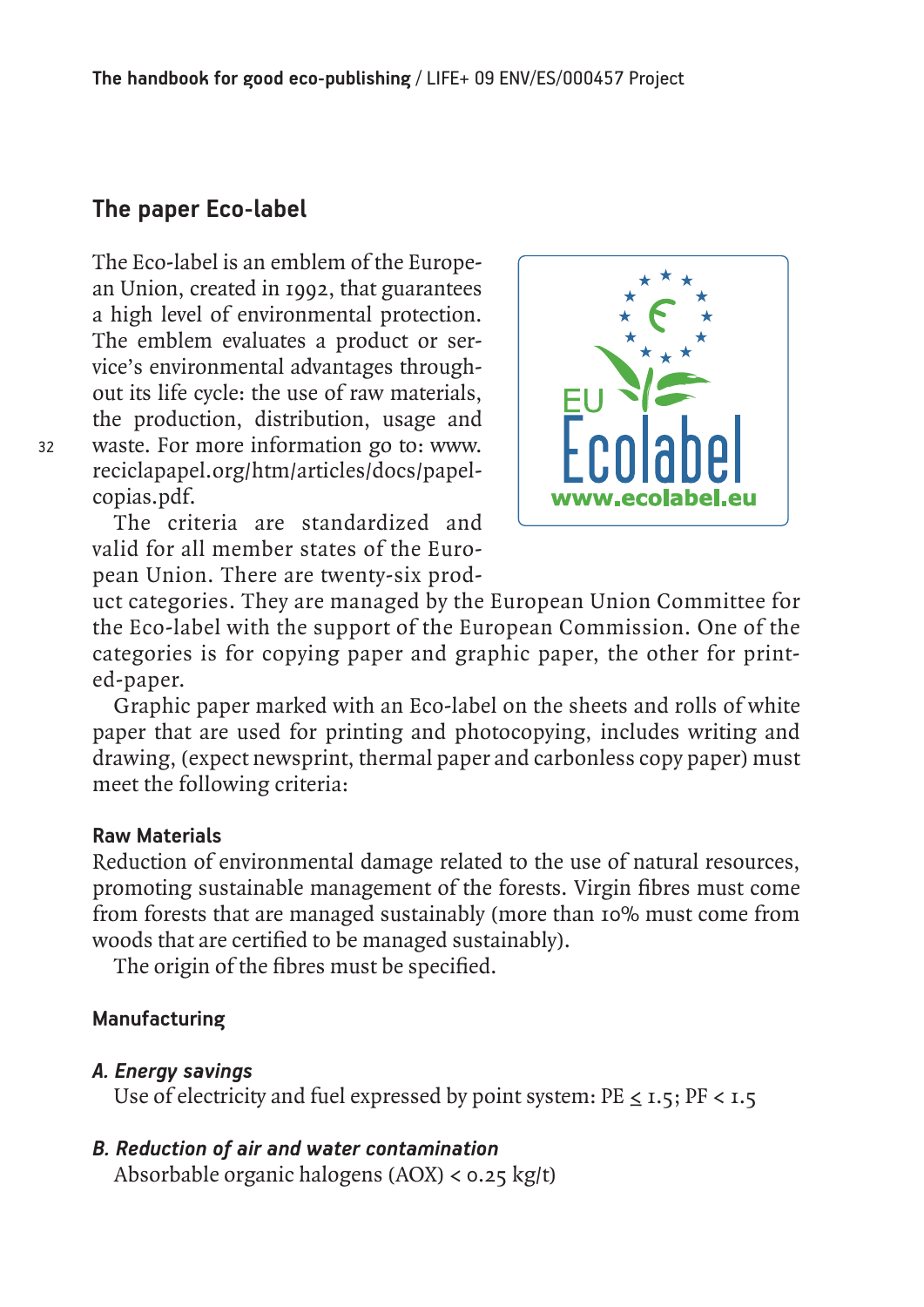Carbon Dioxide (CO<sub>2</sub>). Emissions from non-renewable energy sources ≤ 1.000 kg/t of paper (1100 kg in non integrated factories).

DCO, S, NO<sub>x</sub>. Discharges expressed by point system: PCOD, PS, Pox  $\leq$  1.5 each.  $PCOD + PS + PNO<sub>x</sub> < 3$ .

#### *C. Limits on the use of substances hazardous to the environment*

- 1. Ban chlorine gas as a whitening agent (elementary chlorine). The paper isn't totally free from chlorine (TCF) or made with a free chlorine process (PCF).
- 2. Chemical substances classified as cancegenic, mutagenic, teratogenic, toxic for reproduction, very toxic for aquatic organisms, or those that can cause damaging effects to aquatic life according to directive 67/548/CEE: limited to 100 ppm, (residual monomers) and 1.000 ppm (acrylamide).
- 3. Ban alkylphenol ethoxylates (APEO) and other alkylphenol derivatives (APD).
- 4. Ban azocolourants that can break down into certain aromatic amines.
- 5. Surfactant solutions used to extract ink from recycled fibres: quickly biodegradable when they add up to  $\geq$  100 g/ADT (air-dry tonne).
- 6. Use of biocides or biostatic products that are potentially bioaccumalative is not permitted.
- 7. The use of colorants that contain more than 2% of elements classified as toxic for aquatic organisms or that can damage aquatic life is limited.
- 8. Lead, copper, chromium, niquel and aluminium based colours and pigments are banned. Those made from phtalocyanine are allowed.
- 9. Ionic impurities in colours, in parts per million

 Ag, silver < 100 ppm As, arsenic < 50 ppm Ba, barium < 100 ppm Cd, cadmium < 20 ppm Co,  $\text{cobalt}$  < 500 ppm  $Cr$ , chromium  $\lt$  100 ppm Cu, copper < 250 ppm Fe, iron  $<$  2.500 ppm Hg, mercury  $\lt$  4 ppm Mn, manganese  $\lt$  1.000 ppm Ni, nickel < 200 ppm Pb, lead < 100 ppm Se, selenium < 20 ppm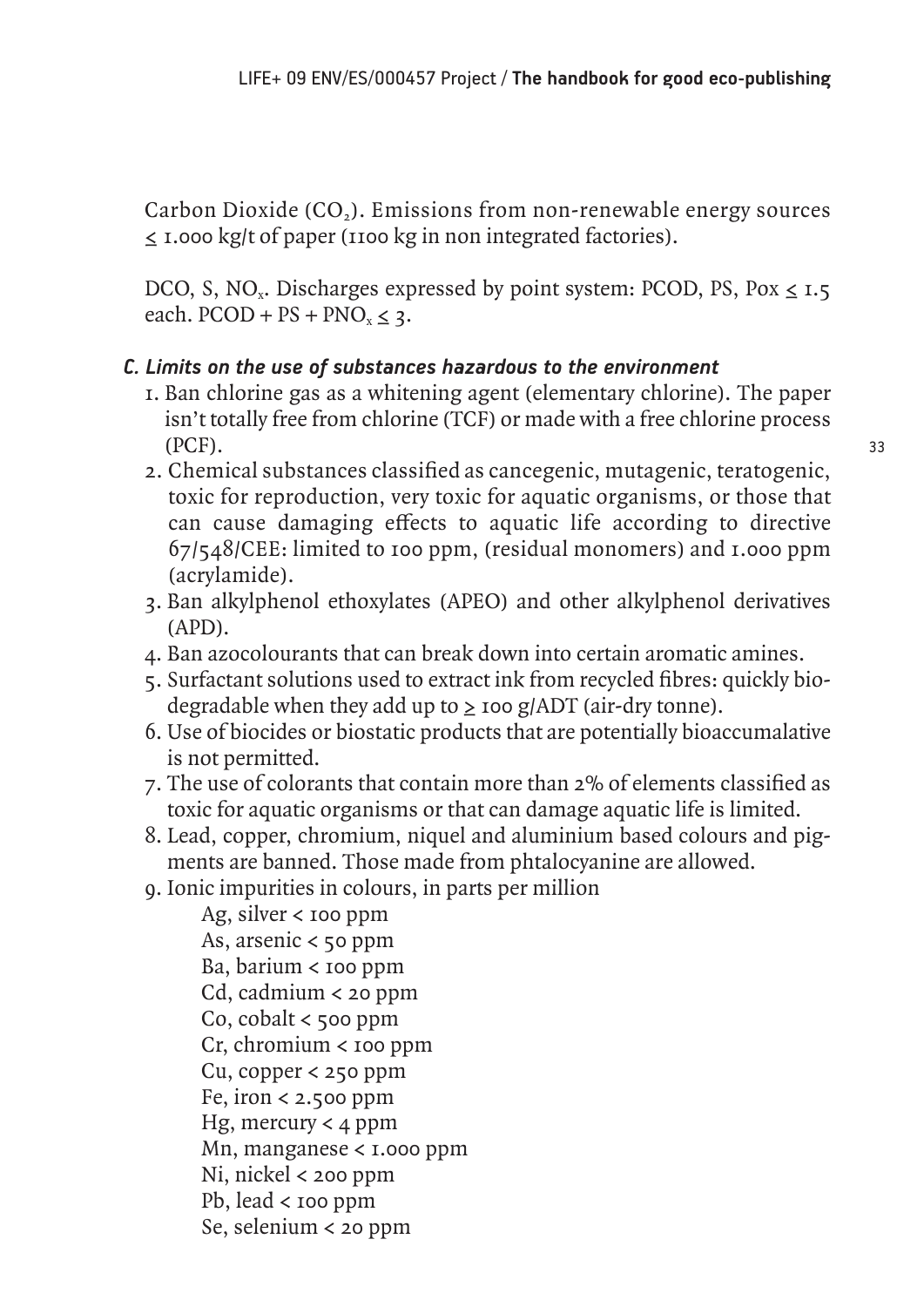Sb, antimony  $\lt$  50 ppm Sn, tin  $\lt$  250 ppm Zn, zinc < 1.500 ppm

#### *D. Reduction of the impact of solid waste*

 Implementation of a solid waste management system that includes procedures to:

- separate and use recyclable materials
- recover materials for other uses
- treat dangerous waste

#### *E. Environmental information for the user*

 The product's packaging must include information about the environmental benefits of the Eco-label and about the appropriate behaviour to protect the environment.

#### **Eco-Label for printed-paper and newsprint**

Twenty years after the Eco-label was created, the European Union's emblem has reached printed-paper and news print, overcoming all obstacles and resistance from the forestry and paper industry. That is to say, since the Official Journal of the European Union was published on the 21<sup>st</sup> of August 2012, only products that fulfil the conditions laid out in the decision of the  $12<sup>th</sup>$  of July 2012 – that establishes the ecological criteria to award the European's ecological label – will be granted the emblem.

These criteria are intended for printed paper products (including the printing and finishes): books, magazines, newspapers, propaganda, leaflets, catalogues, posters, sheets, cards, files, folders, tickets, etc.

The aim is to regulate and promote environmental efficiency through recyclability, reduction of emissions and risks from printers and so called printing services, both commercial and those associated with entities, and external and internal services.

All printing services and subcontractors that want to obtain the Eco-label emblem must fulfil the established criteria. The applicant must present a list of the chemical products used in the printing, and their security file. The requirements include printing inks, toners, overprinting varnish, adhesive, detergents and dissolvent. As well as the identification, they must include the quantities, the suppliers and the security detail sheets, in agreement with directive 2001/58/CE.

34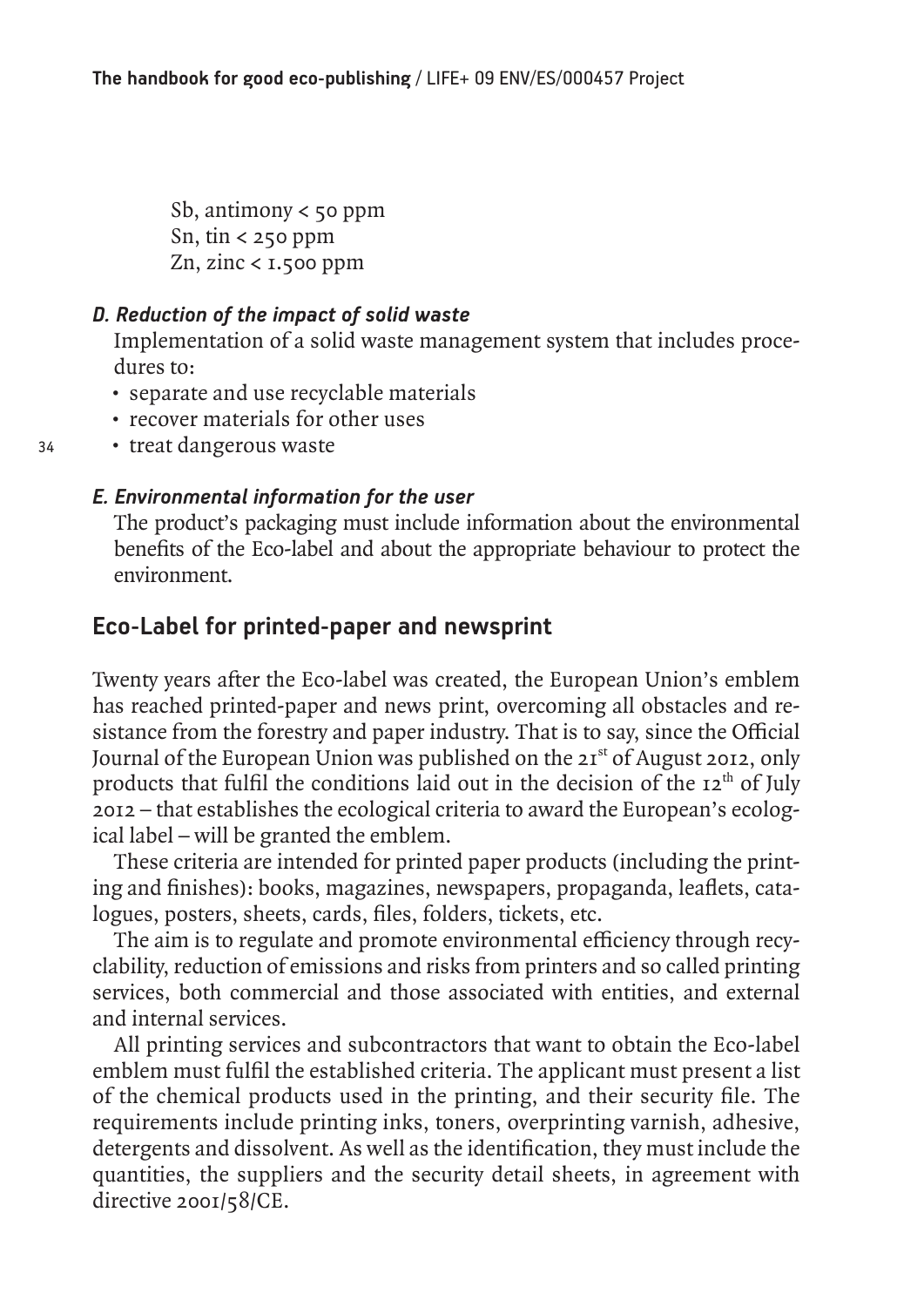**Substrate:** The substrate, that is to say, the paper and news press must meet the requirements of paper certified by the paper's Eco-label. The applicant must provide specifications, like their trading name, amounts as well as the weight of the paper used. That is to say, the printer or publisher must possess a copy of a valid Eco-label certificate for paper to be used for printing.

**Excluded substances:** All excluded or limited products are listed. Inks cannot contain heavy metals, and a statement must be presented with the contents of the aromatic hydrocarbon solvent.

**Emissions:** Inspections for emissions both into air and into water that are associated with the printing process must be listed.

**Waste:** The printed product must be recyclable and the ink removable. It must include the inspection of the waste treatment system and limit them quantitatively in certain processes.

**Energy use:** Includes a record of all devices that use energy (machinery, lighting, air-conditioning, refrigeration, etc) and an energy efficiency program.

**Training:** All those involved must know the requirements of an ecological eco-label thanks to a yearly training plan.

We must point out that the validity of the criteria when applied to the category of printed paper products, as well as the corresponding requirements for assessment and verification, is for three years, starting on the  $16<sup>th</sup>$ of August 2012. Without a doubt, what will end up determining its generalized use (presently voluntary) will be when it is included in public purchasing and contracting as well as the social demand for these excellent requirements.

This European Union ecological label for printed paper on the one hand will be the way forward for obtaining an eco-publishing label – specifically for books and periodical publications – and on the other hand will mean that eco-published products will include information about their ecological backpack and the good environmental practices of the companies involved in the publishing process.

#### **The Eco-label's environmental messages**

The securing of the Eco-label allows for appeals to obtain the ecological label for printed paper and news press, as well as the one for paper of copies and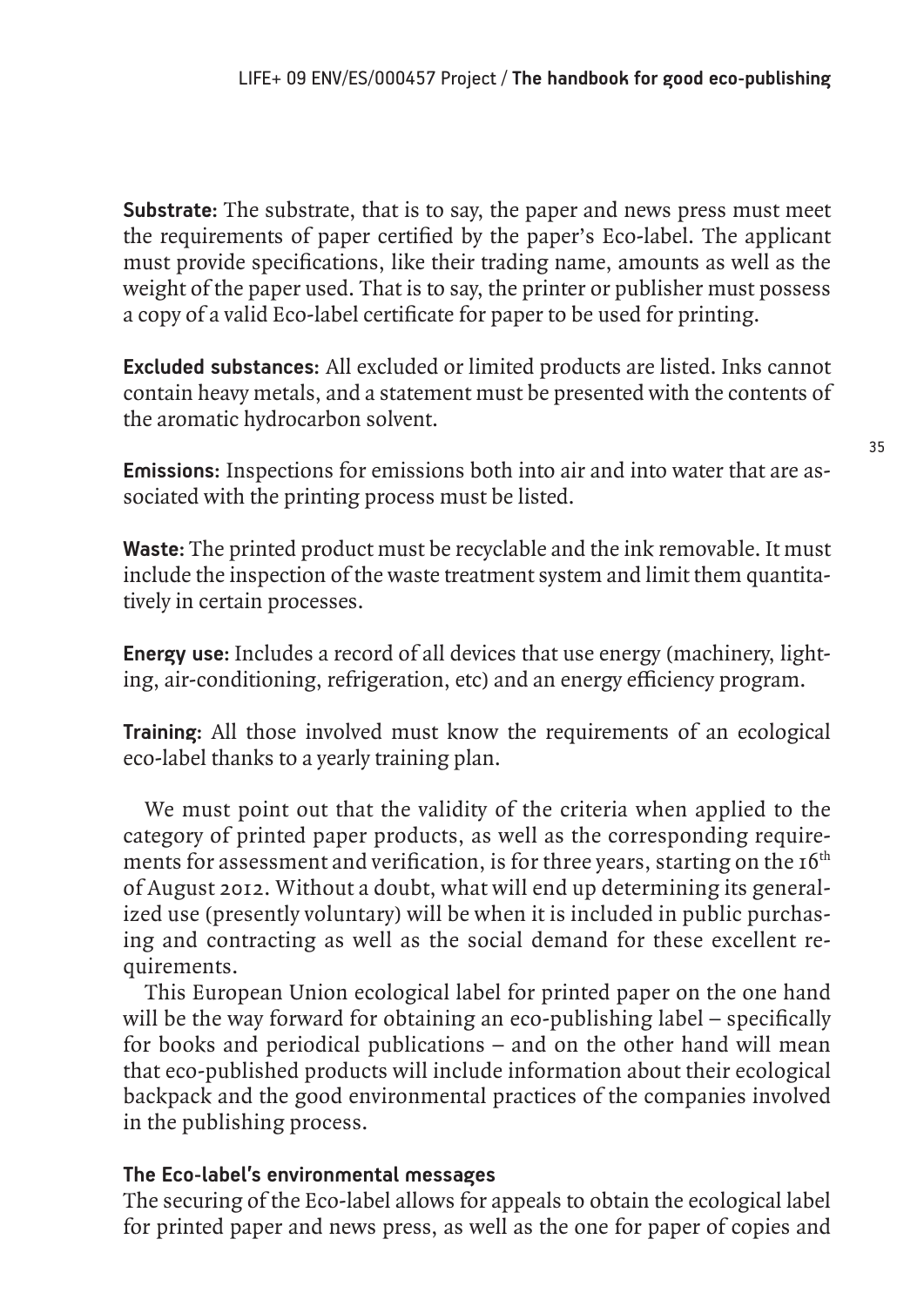graphic paper. The ensuing decisions set out what information can appear on the product by the European Flower: *"Collect used paper so it can be recycled".*

In the information that must appear on printed-paper, in a text box placed next to the optional label can be one of the following three sentences:

- *Recyclable printed product.*
- *Printed on paper of low environmental impact*
- *Limited emissions from chemicals into the atmosphere and water during the paper manufacturing and printing processes.*

36

In the ecological label for news press, as well as paper for copying and graphic paper, among the label's optional information, one of the following three sentences may appear in a text box:

- *Low water and atmospheric contamination*
- *Use of certified fibres and/or use of recovered fibres (depending on the case)*
- *Limited use of hazardous substances*

In the ecological label for paper for copying and graphic paper, the message "*Recycle Used Paper*" may appear optionally on the product's packaging.

We must once again point out that a label must be made up of a collection of stipulated written information accompanied with pictorial emblems. And that the statements must inform of facts, not amounts or quantities.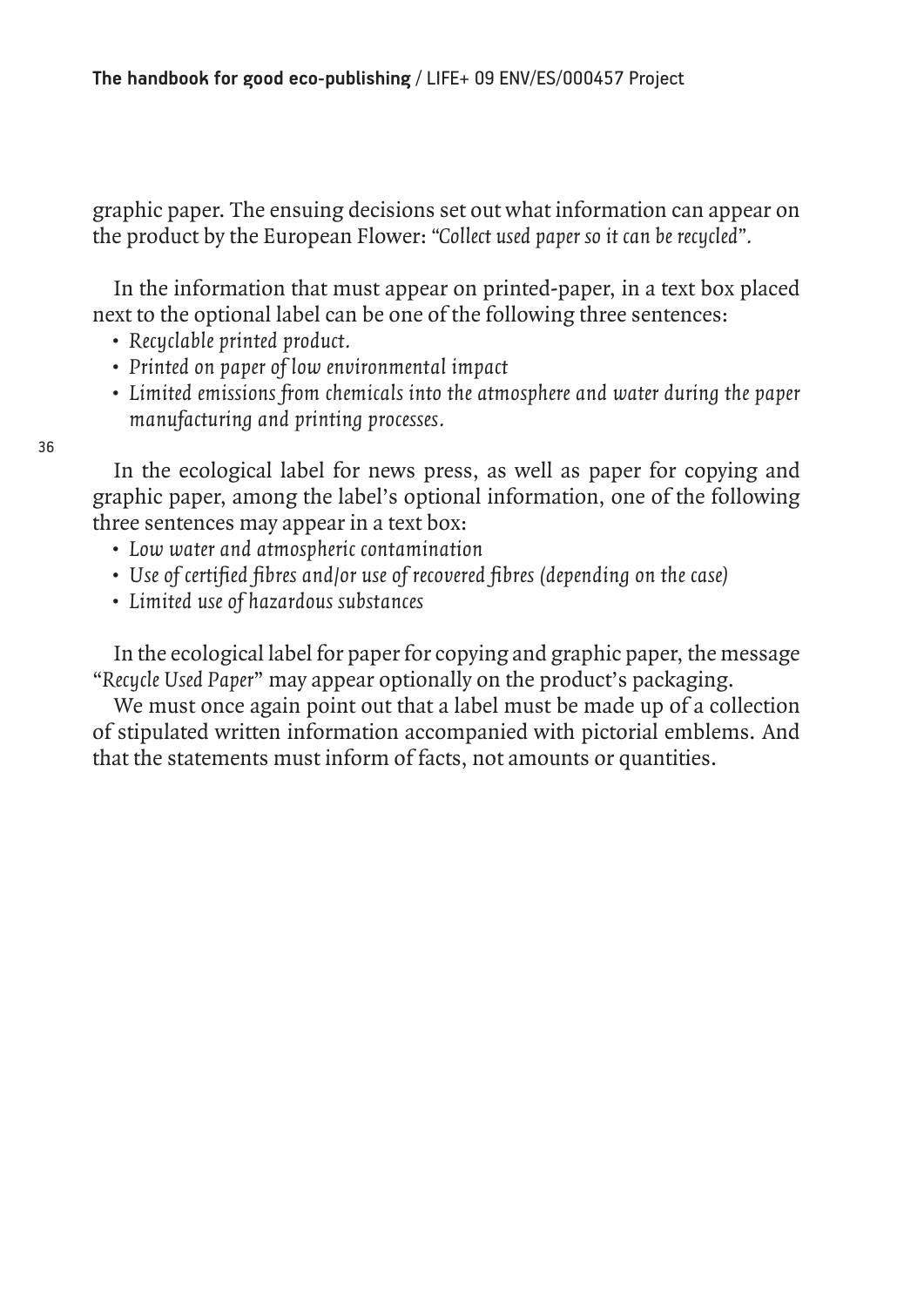## **Green purchasing and contracting**

The volume of public purchasing and contracting, that represents about 16% of the GDP allows us to see the demand pull for development in the marketing of products and services that are more environmentally responsible.

Ethical and green purchasing and contracting is the purchasing of goods and services that do not take into account just monetary and technical criteria, but also environmental, social and economic, that is to say excellence. In this way one can purchase services and goods that are respectful of the environment, with social rights, fair trade or specifically with explicit and audited commitments: those that offer the levels of quality and service demanded and that at the same time, generate a lesser environmental impact and higher social impart.

The European definition for green public purchasing and contracting (GPPC), included in the European Commission Communication called: "Public Procurement For a Better Environment" is "a process by which public and semi-public authorities decide to purchase products, services, works and contracts in specialist sectors with a reduced environmental impact during their life cycle compared to the products, services works and contracts in the specialist sectors with the same basic use that would have been purchased otherwise."

In Europe, the start of public green purchasing and contracting goes back to the eighties, when they started to be applied in countries like Germany, Austria, Sweden, or Denmark. From the beginning and as time has gone by, the European Commission has carried out studies that recognize the importance of green public purchasing and contracting as the ideal tool to promote and implement the European Union's environmental strategies and policies.

The result has not been very equal, as it oscillates between 80% in Sweden (where green public contracting represents 20% of the GPD) or 70% in the United Kingdom and Germany (countries where the GPPC represents 17% of the GPD) and under 30% in Spain (country that as we can see is lagging behind the big ones when it comes to bids with an environmental criteria). We must highlight the great percentage found in Holland where green public purchasing and contracting represents 100% in the case of the central Government and 50% in other administrations according to data from 2010.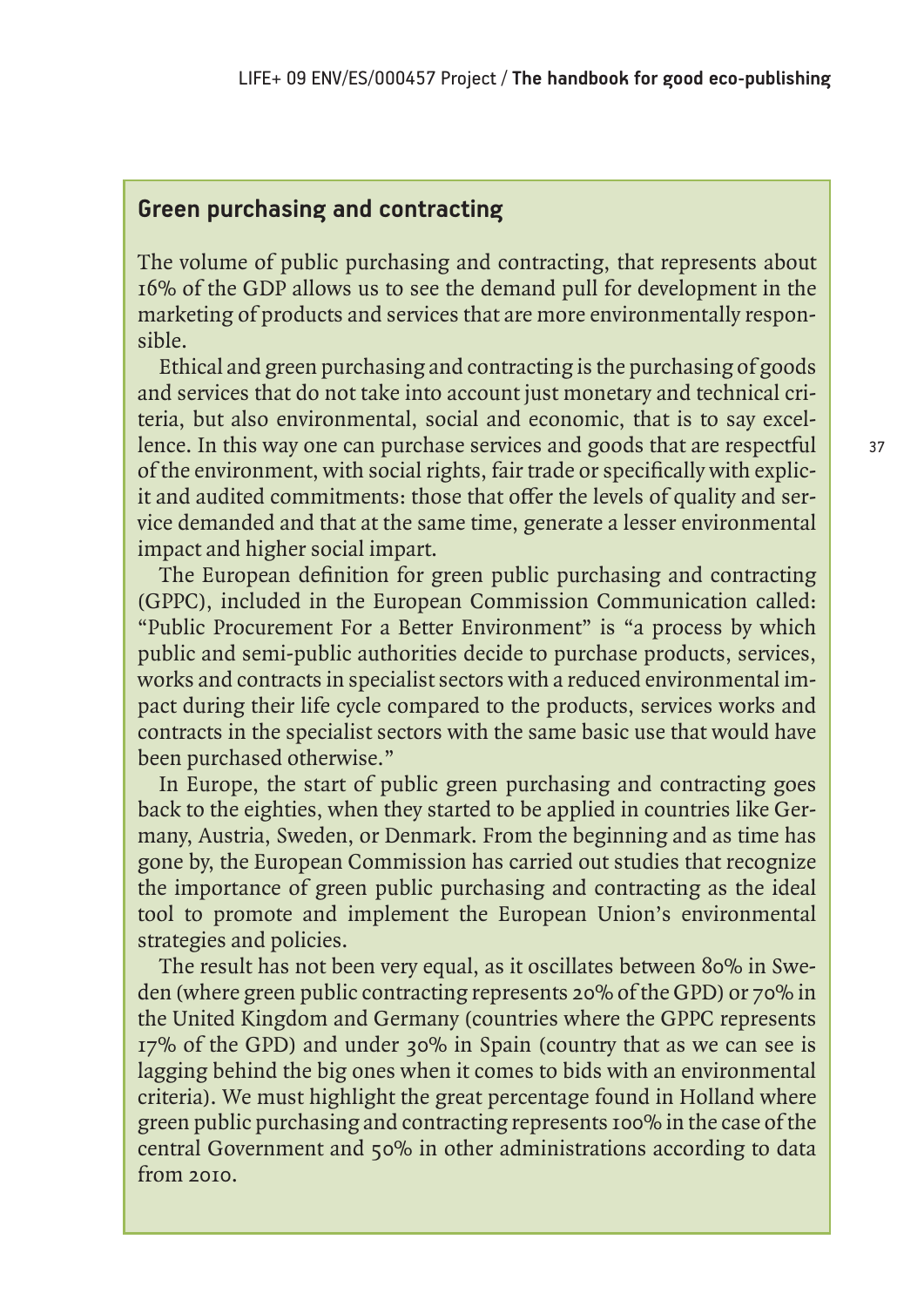# **3. Analysis of the life cycle of a book and a magazine**

The Greening Books Project, that has the aim of improving the environmental behaviour in the publishing sector so as to minimize the impact books and magazines have on the environment, has developed the life cycle assessment (LCA) of a book and a magazine so as to obtain the necessary data to support the arguments both of good practices and of the software tool used to calculate the eco-publishing label.

Presently, the life cycle assessment is not the only methodology in this field, but it is the one that can contribute most to advance the book value chain towards excellence.

The life cycle assessment allows for an exhaustive study of the environmental effects of the chosen product, in this case a book and a magazine. The LCA applied is based on the collection and study of the systems entrances and exits, so as to obtain results that show the potential environmental impacts.

It involves then, a type of metabolic study that includes the entrances that feed the process with the use of resources and raw materials, parts and products, transport, energy, etc and the exits like emissions into the air, water and ground as well as waste generated and by-products.

An important part of the environmental impact of the products studied in this LCA corresponds to what is generated by the extraction and manufacture of the needed raw materials both for a book and a magazine. These impacts are mainly due to the manufacturing process of paper, the most abundant material in proportion to its weight.

The methodology of the life cycle assessment is based on ISO 14040 and ISO 14044 regulations and the recommendations of the International Reference Life Cycle Data System Handbook from the European Platform of Life Cycle Assessment. The phases of a life cycle analysis are the following: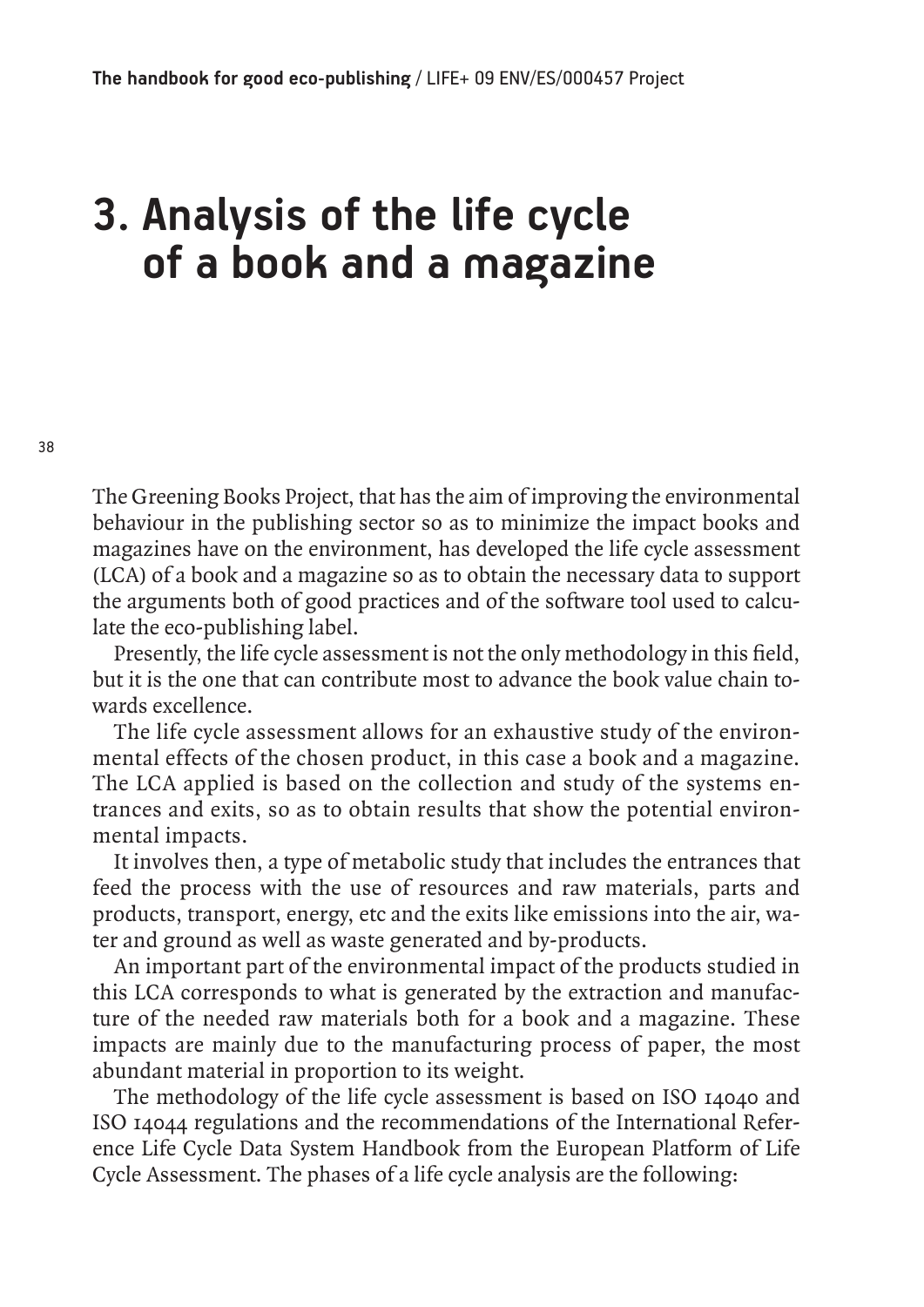**Definition of objectives and scope:** Identification of the objectives and applications that are derived from them. An LCA can have a large scope. Therefore it is vital to identify where the limits are. The system that is the object of the study must be analyzed, as well as the roles, functional units and system limits.

**Inventory analysis:** Collection and measurement of entrances and exits of a system (energy, raw materials, air, water, earth, etc) during its life cycle.

**Assessment of the impact:** know and assess the magnitude and significance of the potential environmental impact of a system during the length of the product's whole life cycle.

**Interpretation of the results:** Conclusions of the inventory analysis of the impact assessment or both. They are assessed in connection with the defined objectives and scope so as to arrive at certain conclusions or recommendations.

#### **Phases of the life cycle assessment**



In this case, the software program used is the SimaPro, from the Dutch company PRé Consultants, it is one of the most used, as it is a powerful tool to analyze and simulate the environmental behaviour or products and services. SimaPro uses databases from inventories created by users and accepted data bases like Ecoinvent, BUWAL, IDEMAR, ETH or IVAM. The one used in the study is Ecoinvent 2.2.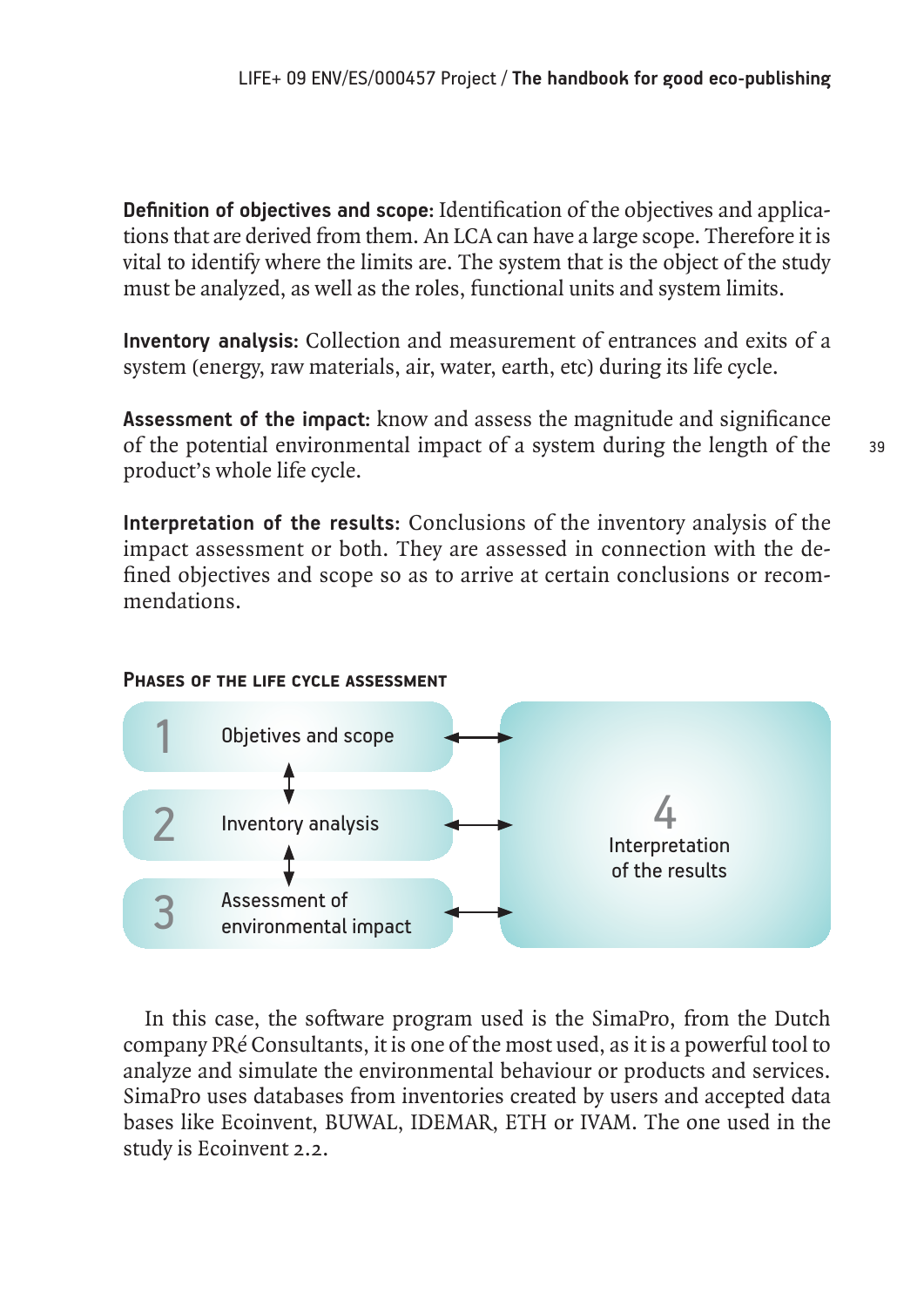## **Objective of a book and magazine LCA**

The objective of a LCA is to identify the environmental impact of a standard magazine and book printed in Spain. The study provides plenty of information regarding the environmental impacts produced in the studied areas, identifying which are the more problematic points of the process from an environmental viewpoint.

We should clarify that the objective of the LCA carried out is to evaluate the standard process for printing a book and a magazine, and not that of a specific product or manufacturing process. For this reason the most used technologies and standard processes are the ones studied. This fact has made it difficult to obtain representative data. In some cases, the information has been provided by specific producers or suppliers, for specific points of the printing process. Companies, manufacturers and suppliers from the publishing field have all cooperated by providing data



#### **Terminology related to the reach of a LCA**

#### **The study's reach**

The reach of the LCA, both for the book and the magazine, encompasses the whole process, from the cradle to the grave, that is to say, all the levels of the life cycle of a product, from the extraction and transformation of the raw materials that make it, to the end of its useful life.

To enable the identification of the key factors within the printing process, different variations have been considered in the analysis, like the use of different types of paper and ink.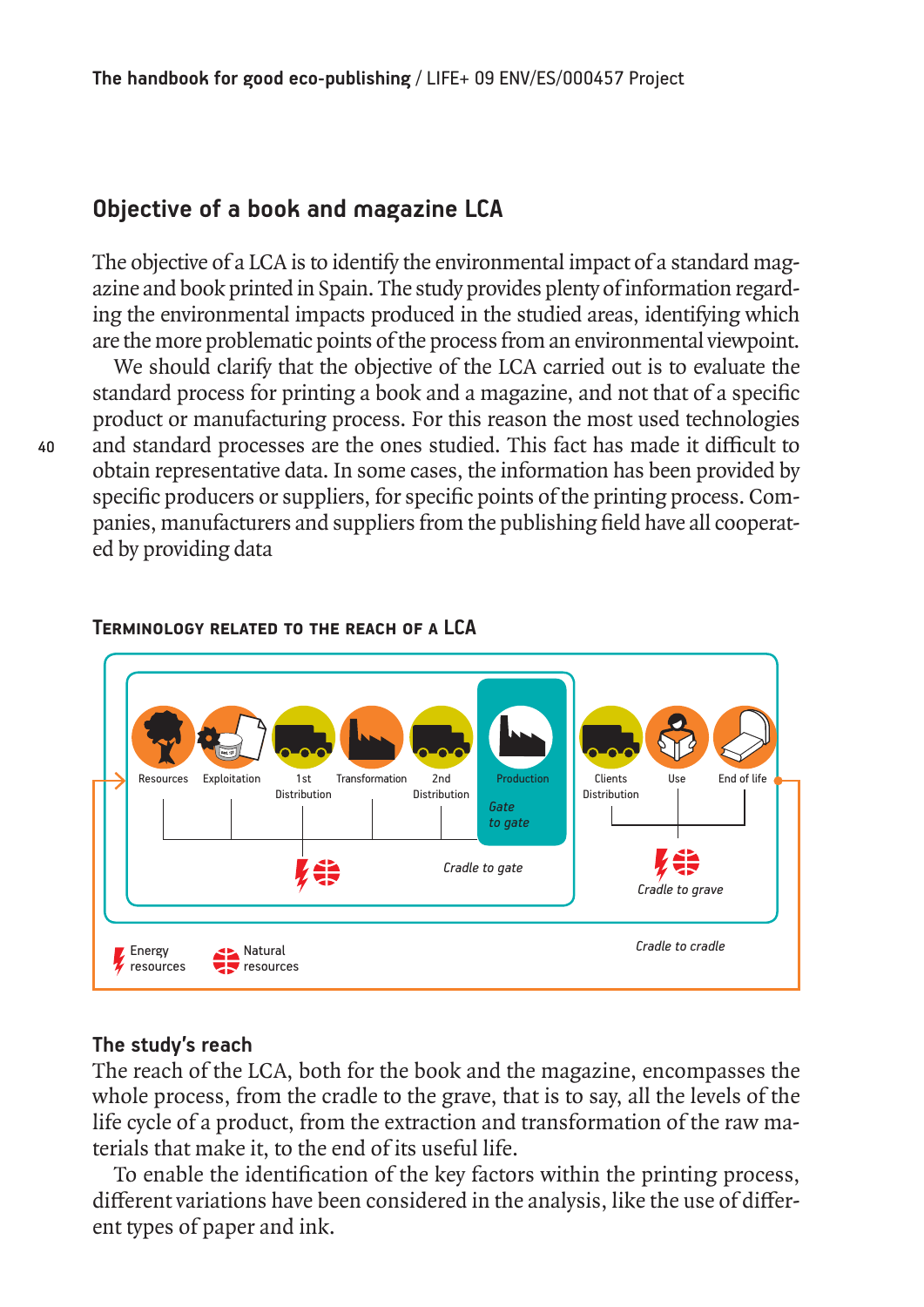The studied system includes all the steps for producing a book and magazine: creation, design, printing and publishing. The system is based on offset printing.

## **Functional Units**

A functional unit measures the function of the studied system and is the reference point that all entrances, exits and results are directed to. The clear cut functional units for the book and magazine are the following:

A book that has had a circulation of a thousand copies, that contains information that can be read during a period of thirty years, that is a paperback (with paper or card cover), that has ninety six pages measuring 15 x 21 cm and two thirds of it has been printed with one ink and the rest in full colour.

A magazine with a circulation of two thousand copies that contains information to be read within three months that has twenty-eight pages measuring 21 x 29.7 cm and that has been printed in full colour.

## **The system and its limits**

The system studied is the production process of a book or a magazine, divided into the following subsystems:

- *Production of materials:* The analysis of the paper and the ink has included the corresponding extraction of raw materials and the subsequent production process.
- *Production of the product (book/magazine):* This stage has been divided into creation and design, plate engraving, cleaning and finishing processes.
- *Distribution:* from the Publisher to the shop
- *Use:* No environmental loads have been considered for this stage.
- *Treatment as waste*

## **Environmental impacts considered and indicators**

The life cycle assessment carried out calculated a product or processes' environmental impact in connection with its influence on the seven categories of impact considered to be most relevant by the ILCD Handbook. For the global warming category, they have used the IPCC 2007 100 years indicator. And for the others; indicators from the Institute of Environmental Science of Leidan University.<sup>1</sup>

41

<sup>1.</sup> The ILCD handbook is the International Reference Life Cycle Data System Handbook by the European Life Cycle Assessment platform. The OPCC 2007 100 years, developed by the Intergovernmental Panel of Climate Change, contains the IPCC climate change factors for a period of one hundred years. And the CML 2001 method comes from the Institute of Environmental Science of Leiden University.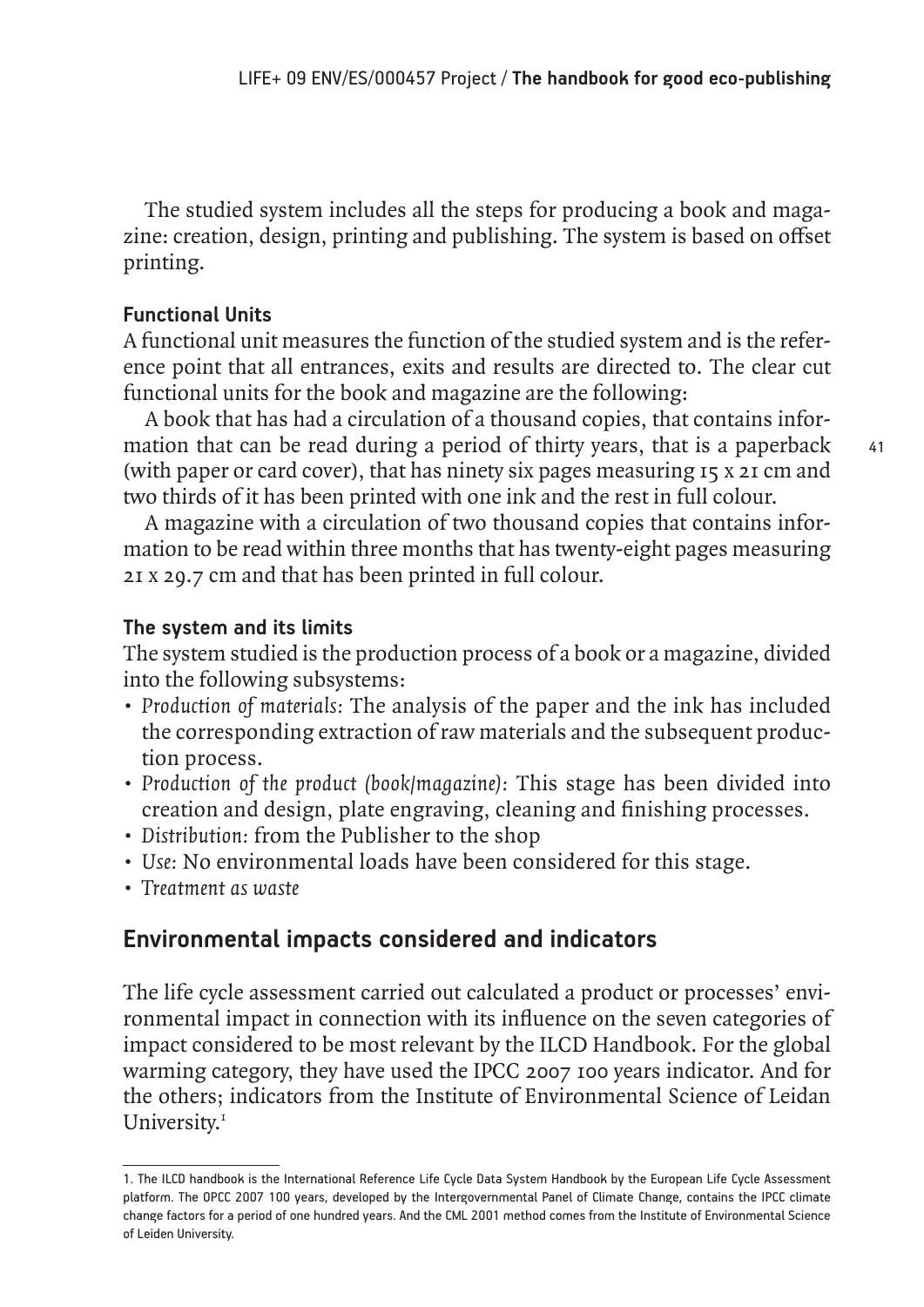## **1. GWP, Global Warming Potential**

It considers the increase in the earth's average temperature due to the greenhouse effect caused by the increase in the concentration of greenhouse gases during a century. It is measured in kilos of equivalent carbon dioxide ( $kg CO$ , eq.)

## **2. ODP, Ozone Layer Depletion Potential**

Consequence of the presence of halogenated compounds (especially chlorine) in the highest levels of the atmosphere. The main source of this effect is the CFC gases which are very stable and contain chlorine and fluoride, as well as halons which cause the destruction of ozone molecules. It is measured in kg of 11 equivalent chlorofluorocarbons (kg CFC-11 eq.).

## **3. AP, Acidification Potential**

Decrease in the environment's pH as a consequence of emissions of acid substances (made up of sulphur, nitrogen, hydrochloric acid, etc.). It considers the impact on the earth and the water environment. It is measured in kilos of equivalent sulphur dioxide (kg  $SO$ , eq.).

## **4. Photochemical Oxidants Creation Potential (POCP)**

Compounds created by photochemical in the troposphere, among them ozone (not to be confused with the good ozone that exits in the ozone layer, in the stratosphere, and that blocks the direct impact of the short wave ultraviolet rays that reach the earth's surface from the sun, that otherwise could cause serious harm to all types of life). They are considered negative due to their reactive nature, as they oxidize organic molecules. Inhalation of these gases has a damaging effect on human health, as it provokes irritation and creates respiratory illnesses. With plants, it can attack them on the surface, or get inside them through the leaves' stomas and upset their photosynthesis. It is measured in kilos of equivalent ethylene  $(kg C, H<sub>4</sub> eq.).$ 

## **5. EP, Eutrophication Potential**

Excessive concentration of nutrients (especially nitrates and phosphate derivatives) in the aquatic environment that aids the quick growth of algae; more than the environment can deal with. It causes a lack of light on the waterbed and a depletion of nutrients that are essential to water. The decomposition of the algae causes an important decrease of dissolved oxygen that in turn causes an increase of anoxic reactions that can lead to compounds that are toxic to many species. And this anoxia or strong reduction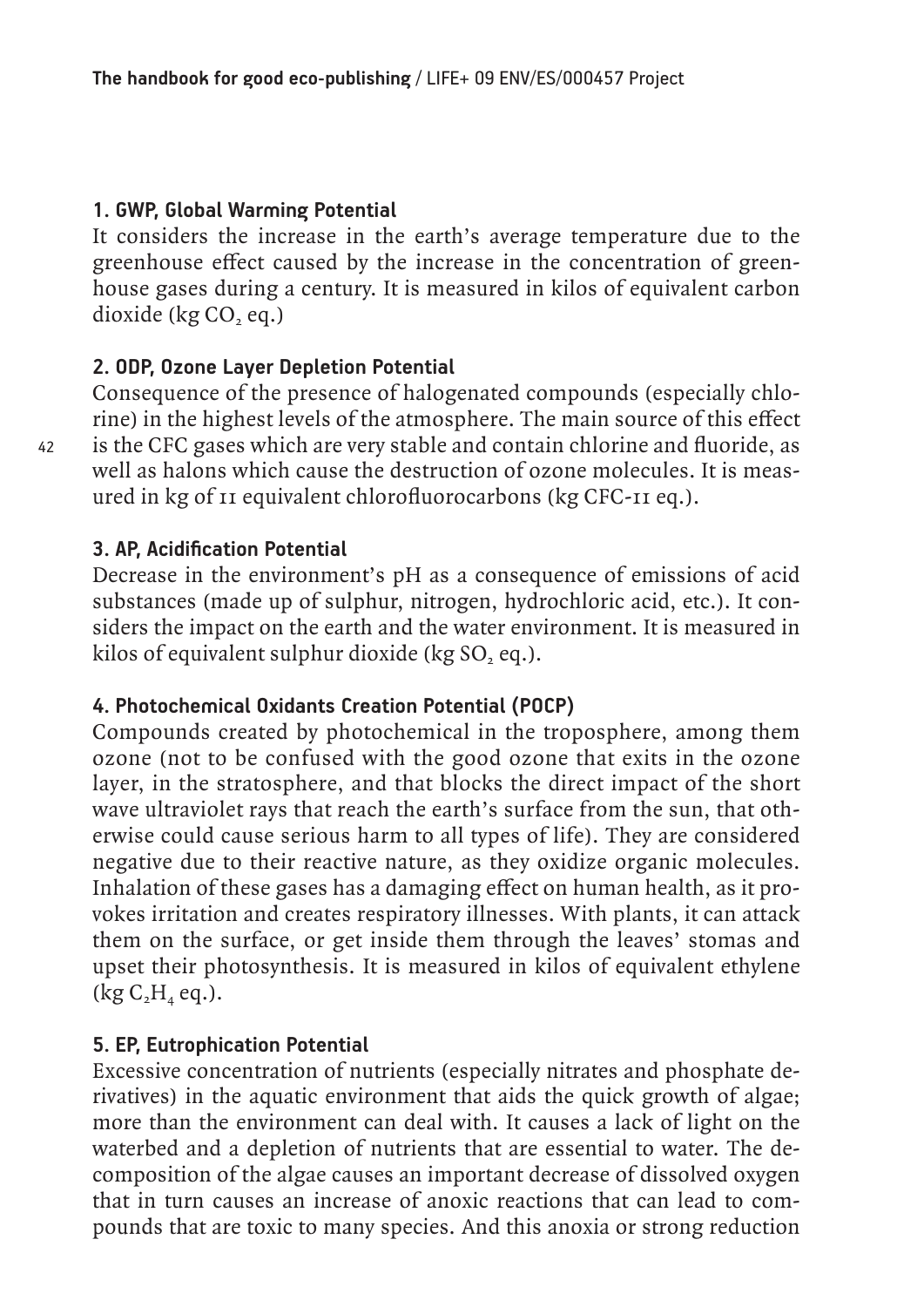of oxygen can also directly affect many organisms by asphyxiation. It is measured in kilos of equivalent phosphate (kg  $PO_4^{3-}$  eq.).

## **6. HTP, Human Toxicity Potential**

Impact of toxic substances on human beings. It does not include the effects from occupational exposure. It is measured in kilos of equivalent 1, 4-dichlorobenzene (kg 1, 4-DB eq.).

## **7. ADP, Abiotic Depletion Potential**

43 Use of non-renewable or abiotic resources, that is to say, the minerals that are used in the whole system being studied. It is measured in kilos of equivalent antimony mineral (kg Sb eq.).

#### **Features of the impacts and unit measures**

| <b>Impact category</b>                             | <b>Units</b>             |
|----------------------------------------------------|--------------------------|
| 1. GWP, Global Warming Potential                   | $kgCO2$ eq.              |
| 2. ODP, Ozone Layer Depletion Potential            | kg CFC-11 eq.            |
| 3. AP, Acidification Potential                     | $kg$ SO <sub>2</sub> eq. |
| 4. POCP, Photochemical Oxidants Creation Potential | $kg C2H4$ eq.            |
| 5. EP, Eutrophication Potential                    | $kg$ PO $_4^{3-}$ eq.    |
| 6. HTP, Human Toxicity Potential                   | kg 1,4-DB eq.            |
| 7. ADP, Abiotic Depletion Potential                | kg Sb eq.                |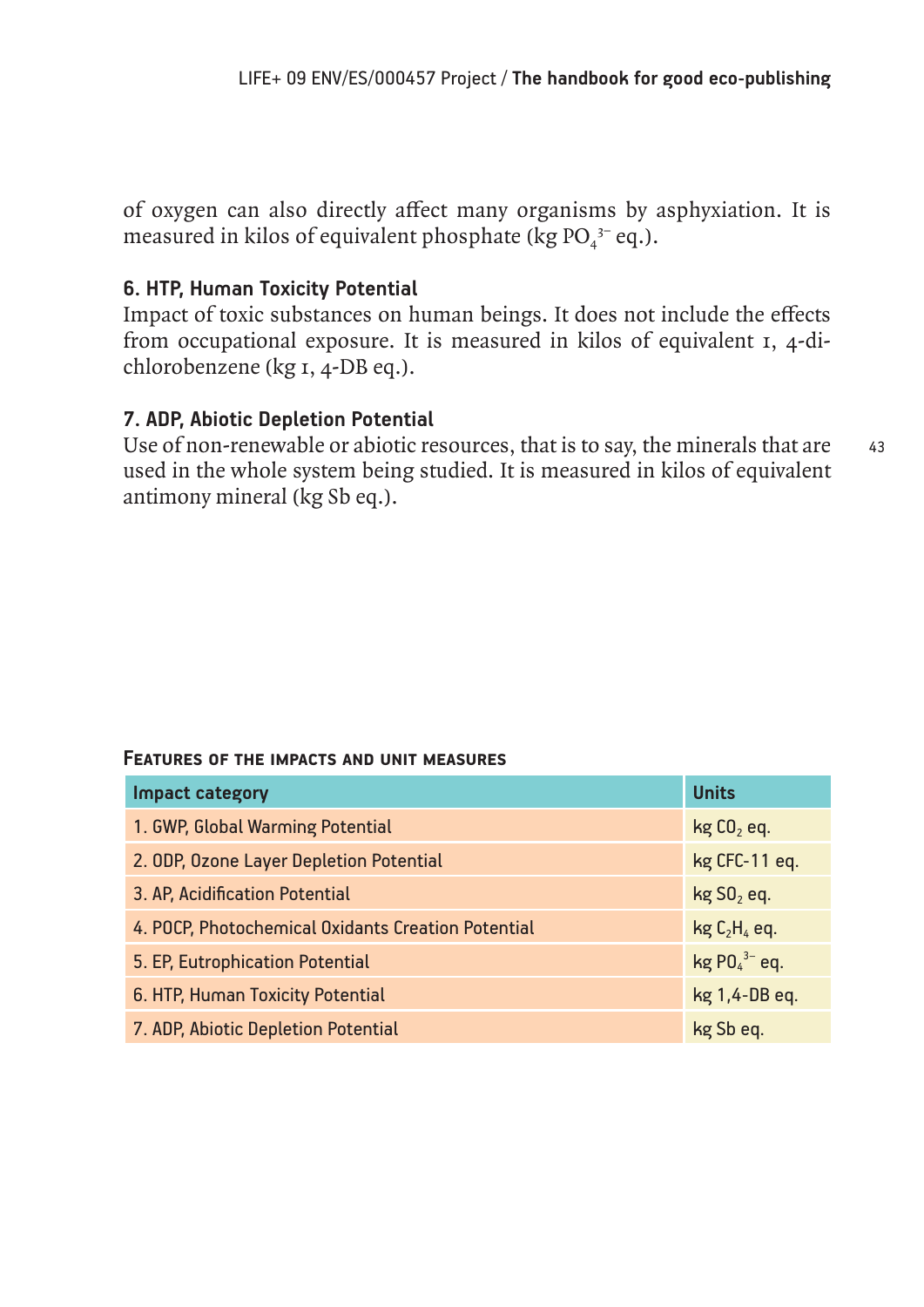In the LCA of this study, the following indicators have also been taken into account:

## **1. CEM, Cumulative Energy Demand**

The amount of renewable and non-renewable energy resources that the system requires over its whole cycle. The non-renewable resources are coal, gas, petrol and uranium. In practical terms, it refers to all primary energy contained in the material. It is measured in equivalent mega joules (MJ eq.).

#### 44 **2. Water use**

Assessment of the water needed by the system being analysed. It is measured in cubic meters (m<sup>3</sup>). One cubic meter equals 1000 litres (L).

## **Results**

## **Descriptions of general environmental impact**

The study has allowed for the assessment of the environmental impact at the different stages within the life cycle of a book and magazine and also to identify the critical points: those that have the most impact. Both for the book and magazine, the general analysis has been carried out taking into account raw materials like recycled paper and inks made with vegetable oils. To try and reduce the environmental impact, changes that could be made in the choice of paper (recycled or non-recycled paper) or the different types of ink (with mineral or vegetable oils) have also been studied.

The general profile of the book analysis points out that the most important part when it comes to the total environmental impact of the product (which varies between 55 and 19% of the total value of impact in the different categories studied: global warming, eutrophication, etc.) is during the extraction and manufacture of the raw materials (paper and ink). This impact is mainly due to the choice of paper that makes up the most abundant material in weight percentage. The same happens with the magazine, in which the main environmental impact is generated in the extraction and manufacture of the raw materials (and varies between 70 and 26% of the total value in the different impact categories studied).

The manufacturing stages of the printing presses and the product distribution also have an important environmental load in all categories of environmental impact.

The design stage also has considerable environmental impact in all impact categories, due to the use of energy, but with values lower than the stages previously mentioned and that present more environmental problems (raw mate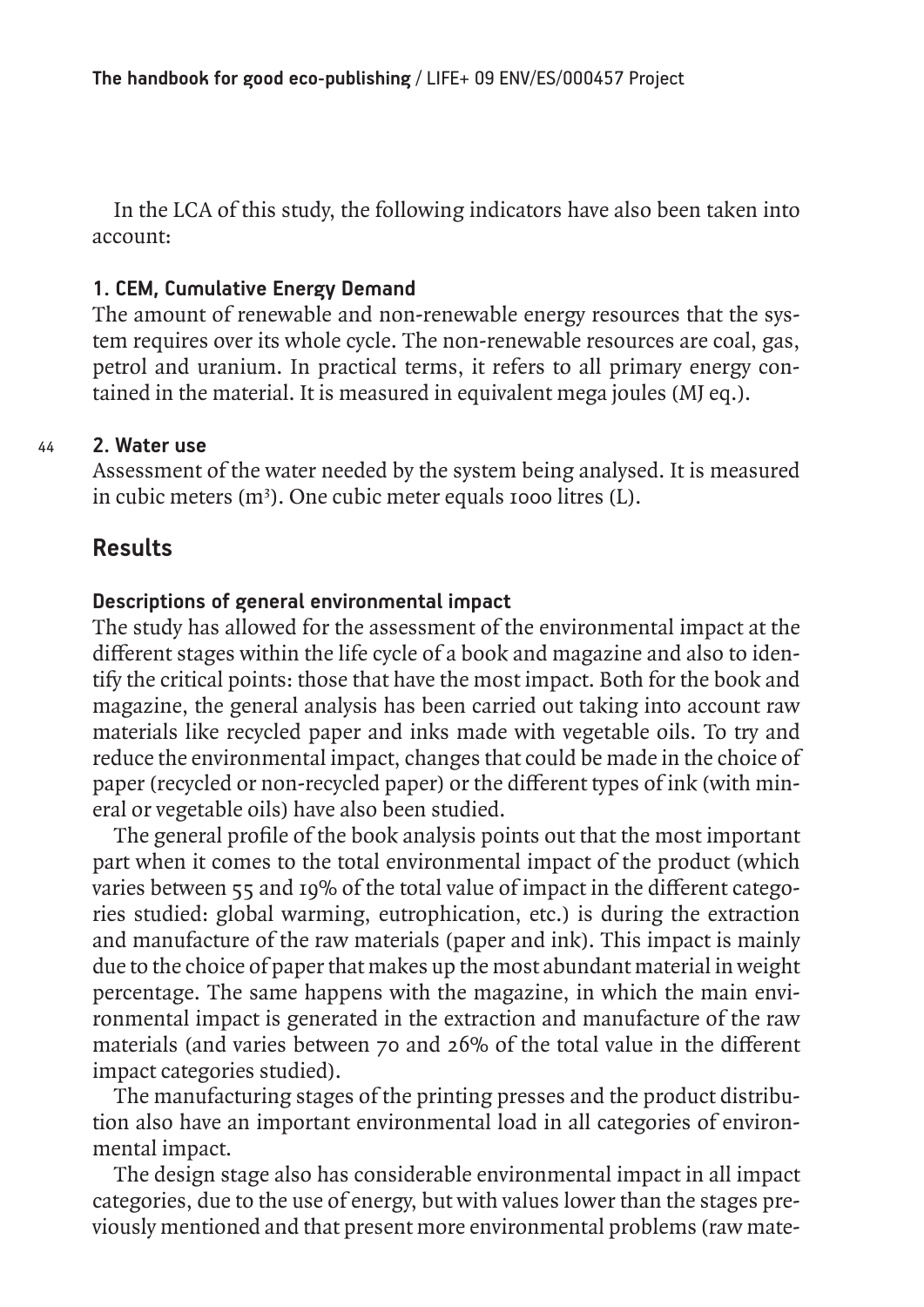rials, manufacturing of presses, distribution, etc.). We should highlight, however, the great importance this stage has regarding the impact that can be caused by the others, as it is at the time of designing a book or magazine when the most important decisions are made, like the choice of raw materials, among others.

On the other hand, it has been observed that the printing (including the cleaning processes), finishing, plate setting, and waste treatments stages have a low contribution to the global environmental impact of the products.

The use stage of a book or magazine has no environmental load, as it has been considered that during this stage, in which the use of the product is for reading, no materials or energy are used, neither are there any emissions or waste.

The entrances and exits in the printing process come from a printer that applies good environmental practices, and therefore, makes good use of resources like energy and water. If the data had been extracted from the standard processes on the Ecoinvent database, the energy and water use would have been very high, and therefore a higher environmental impact. This shows how important it is to introduce good environmental practices into the printing process.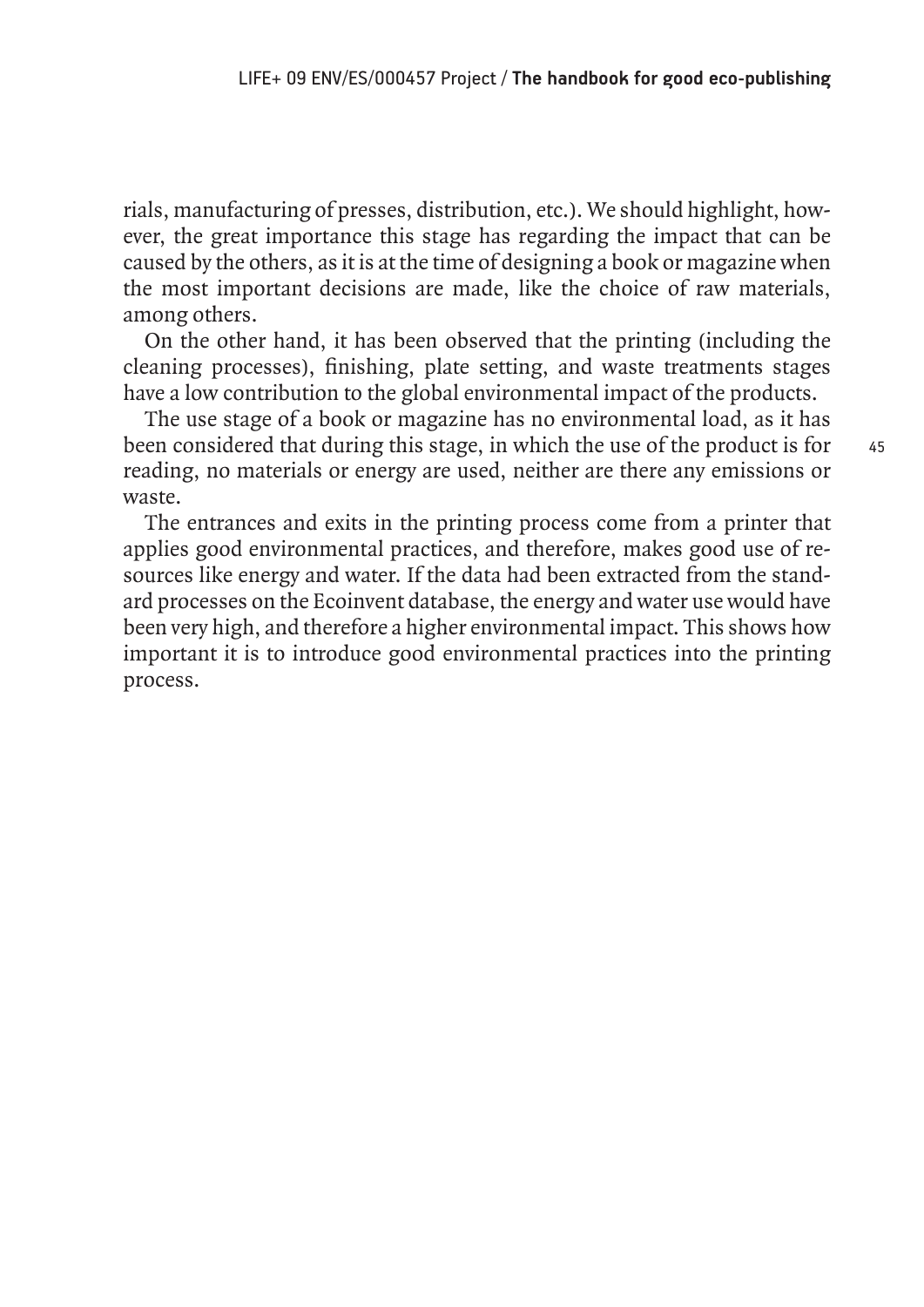

### **Book. Distribution of the environmental impact in the considered categories and the life cycle stages**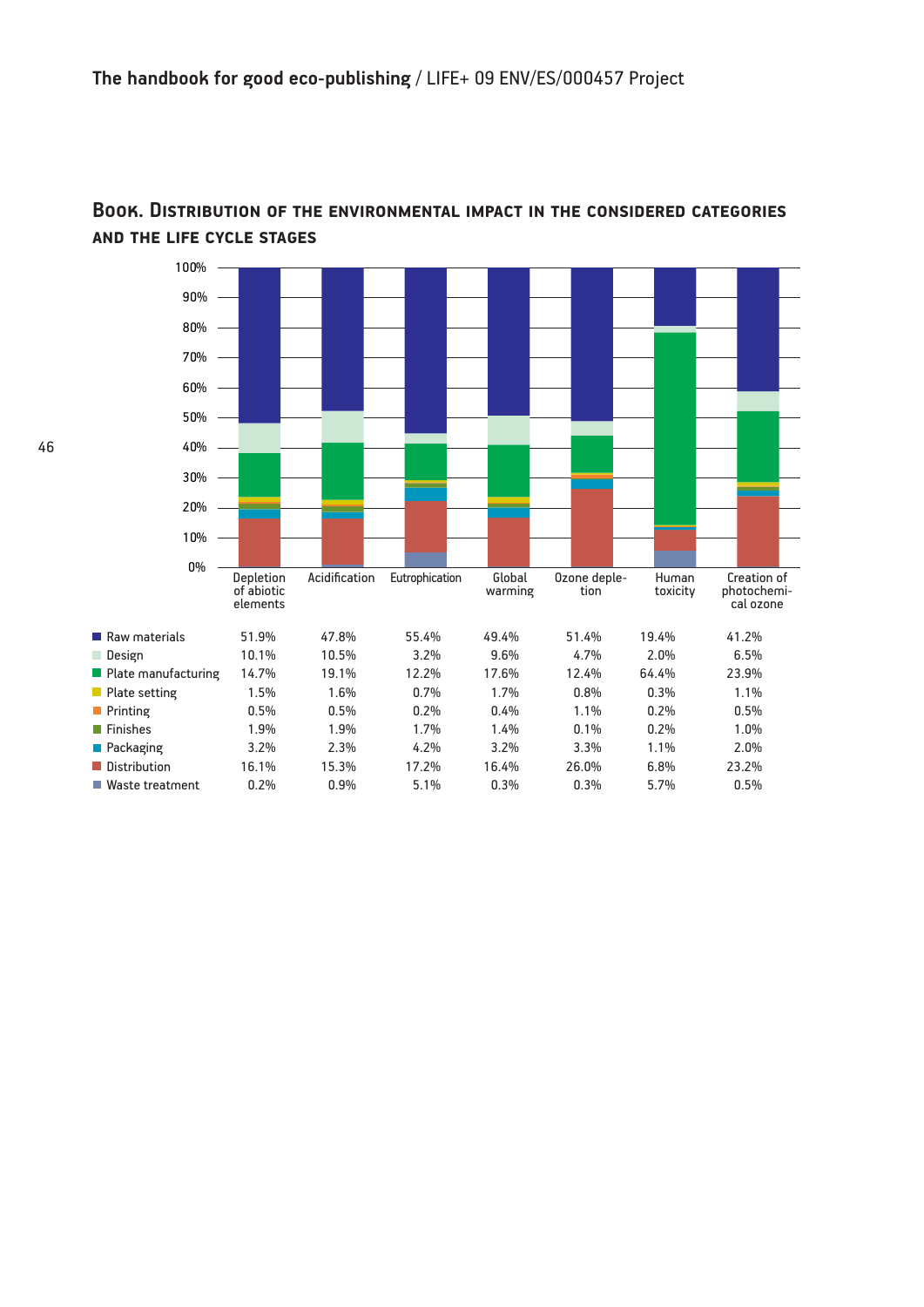

## **Magazine. Distribution of the environmental impact in the considered categories and the life cycle stages**

As we have previously said, apart from the impact categories, the following indicators were also analyzed: total demand for energy, use of water and total green house effect gas emissions. Here are the results:

## **For the book**

Accumulated energy demand: **9.16 equivalent mega joules (MJ eq.)= 2.54 kWh** Total greenhouse effect gas emissions: 476 g of CO, eq. Water use: **6.76L**

## **For the magazine**

Accumulated energy demand: **9.76 equivalent mega joules (MJ eq.)= 2.71 kWh** Total greenhouse effect gas emissions: 298 g CO<sub>2</sub> eq. Water use: **8L**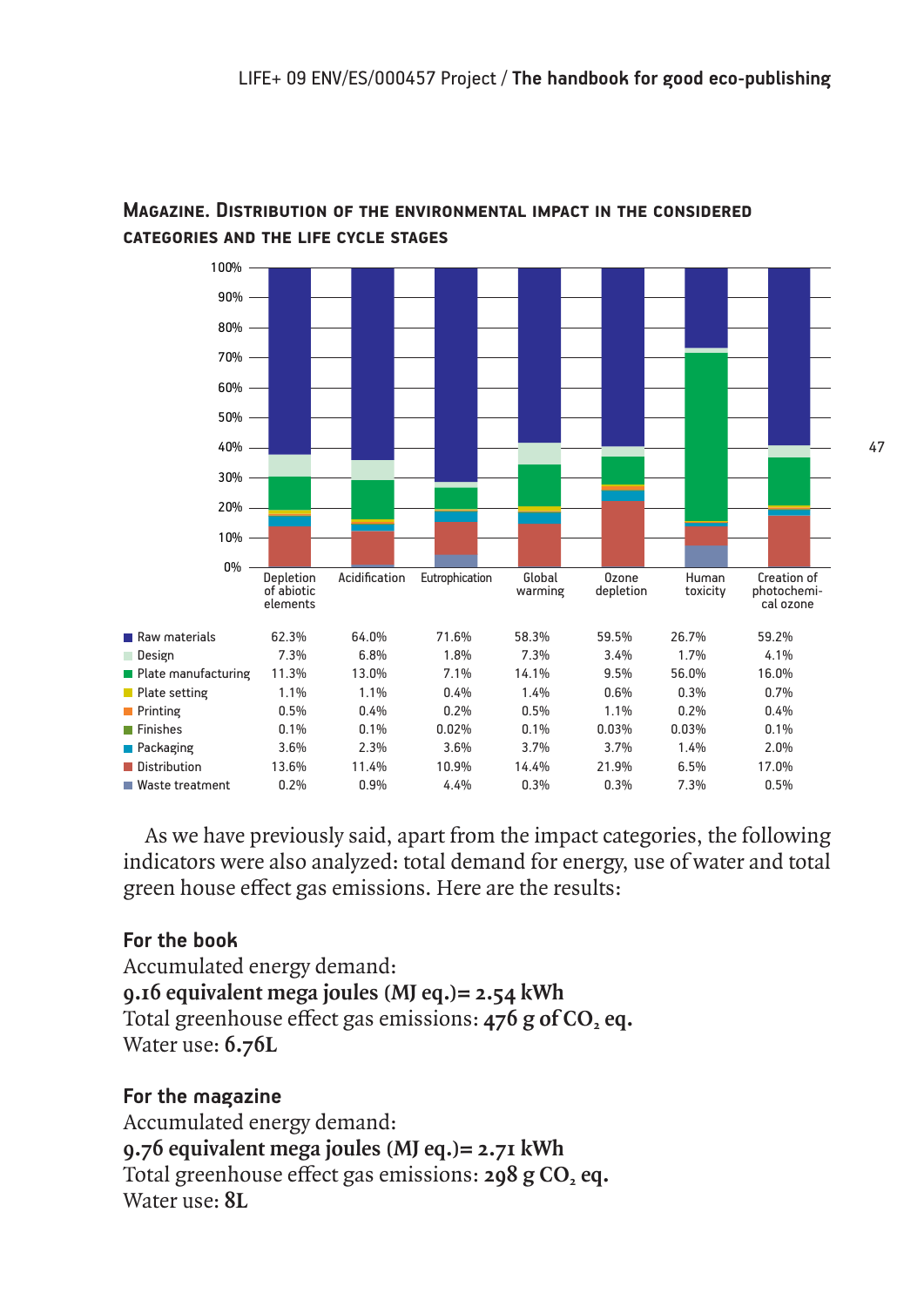## **Book and magazines carbon footprint**

As well as the previously mentioned impact categories, emphasis has been placed on the calculation and analysis of one category: potential warming, to determine the carbon footprint of the two studied products. The results obtained are listed as follows.

## *Book (476 g CO<sub>2</sub> eg.)*

49.4% of the emissions come from obtaining the raw materials 17.6% from manufacturing the plates

16.4% from the distribution stage

9.6% during the design.

The other stages of the life cycle that were considered (plate setting, printing, finished, packaging and waste treatment) contribute to 7% of the total emissions.



## **Book.**

48

## **CLIMATE PROFILE. ORIGEN OF CO<sub>2</sub> EQ. EMISSIONS DURING EACH STAGE**

## *Magazine (298 g de CO<sub>2</sub> eq.)*

58.3% of emissions came from obtaining the raw materials

14.1% came from manufacturing the plates

14.4% from the distribution stage

7.3% during the design

The other stages of the life cycle that were considered (plate setting, printing, finished, packaging and waste treatment) contribute to 6% of the total emissions.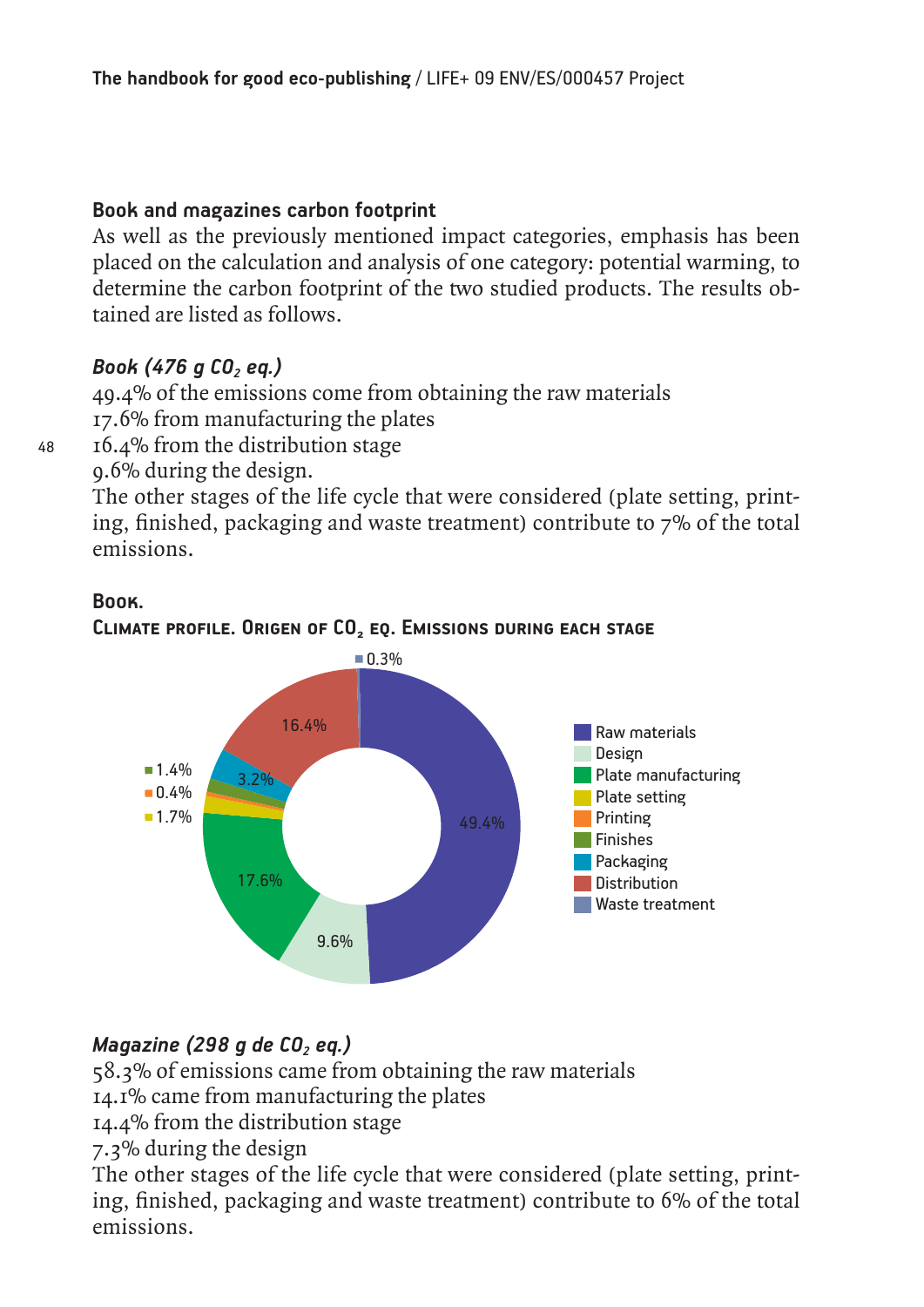

## **Magazine. CLIMATE PROFILE. ORIGIN OF CO<sub>2</sub> EQ. EMISSIONS DURING EACH STAGE**

## **Environmental impact of the raw materials**

The raw materials considered in this study are paper and ink, the main components of a printed book and magazine. Just as has been noted in the previous point, the raw materials have the most significant environmental load (49.4% in the case of the book and 58.3% in the case of a magazine).

## **Comparison between recycled paper and virgin fibre paper**

Books and magazines manufactured with recycled paper have less environmental impact, as in this way they avoid using new virgin fibre paper, and therefore save the impact that producing it would cause.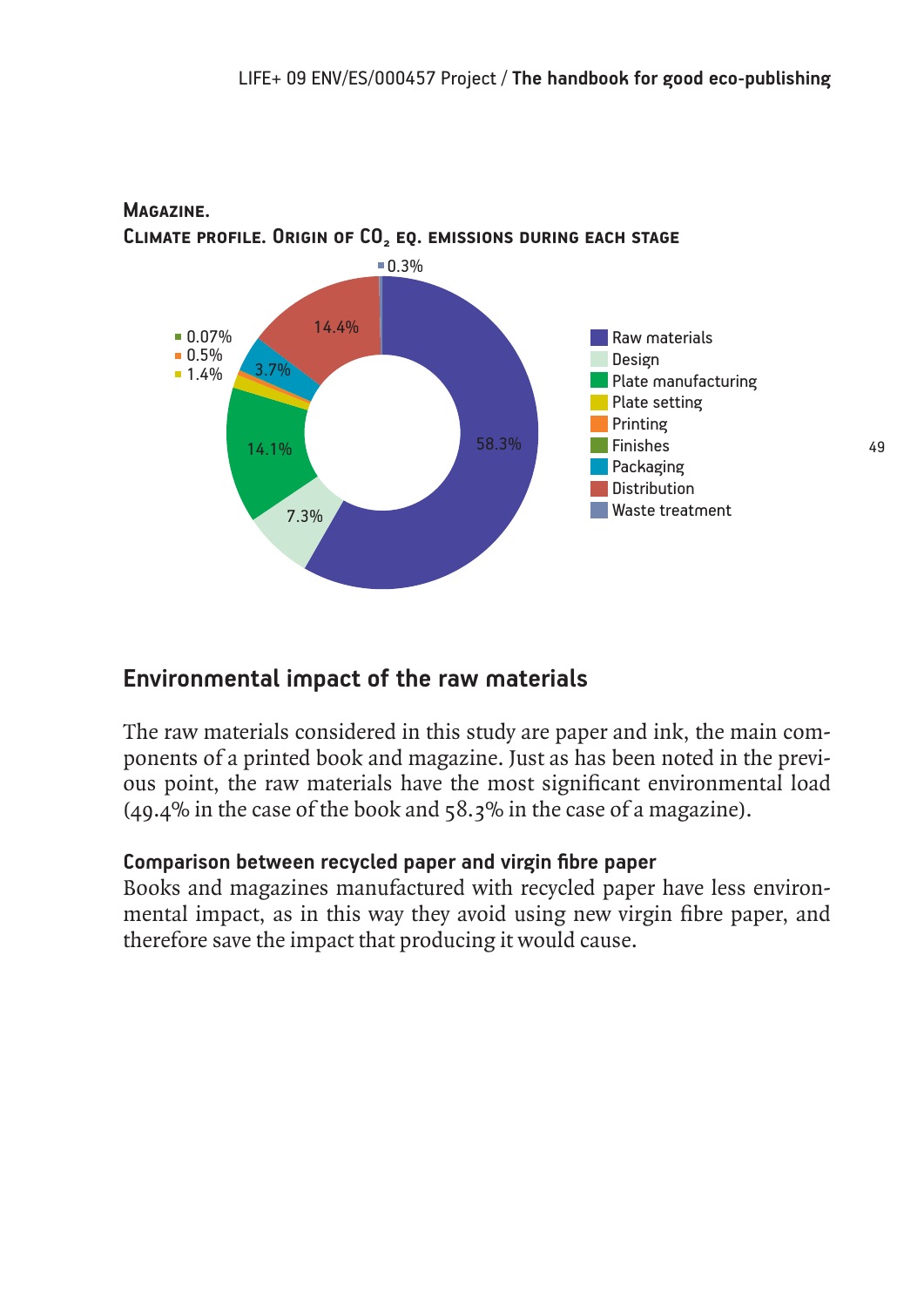

### **Book. Comparison between a book made with recycled paper and one made with non recycled paper**

**Comparison between a book made with vegetable oil based inks and one made with mineral oil based inks**



50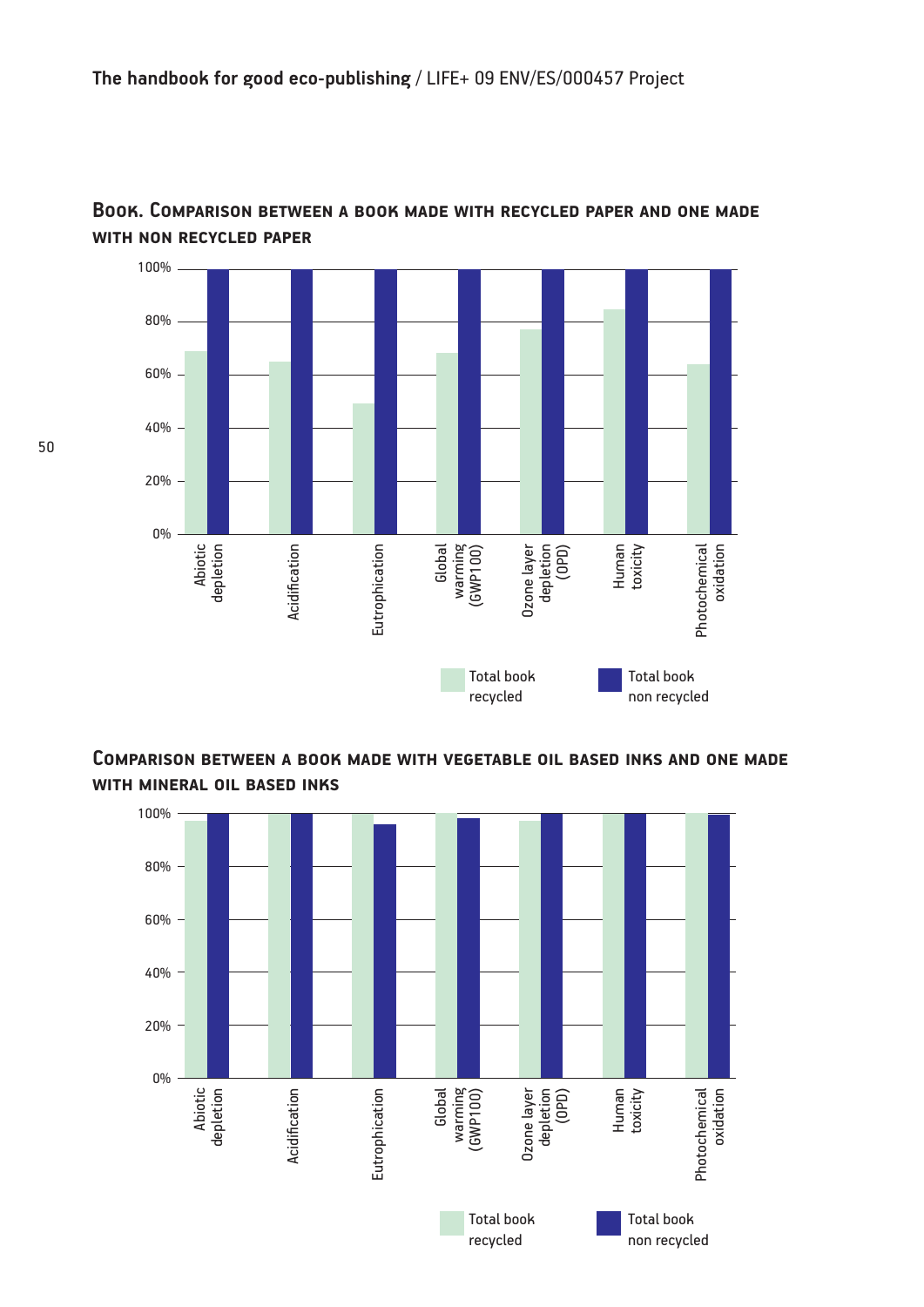A comparative analysis has also been made between using mineral oil based inks and vegetable oil based inks for a book and a magazine. Even though when comparing the vegetable and mineral inks significant environmental benefits are seen, when these come to form part of the final product, the publications environmental impact does not change a lot, as a very small amount of ink is used in the product.

### **Environmental impact of plate manufacturing**

Plate production contributes 23% (on average) to the environmental impact of a book in the studied categories. For a magazine it has a contribution of 18% (on average) of the global impact within the studied categories.

The environmental impact that the production of the plates generates is due in a great part to their main component: aluminium.



#### **Book and magazine. Plate production impact**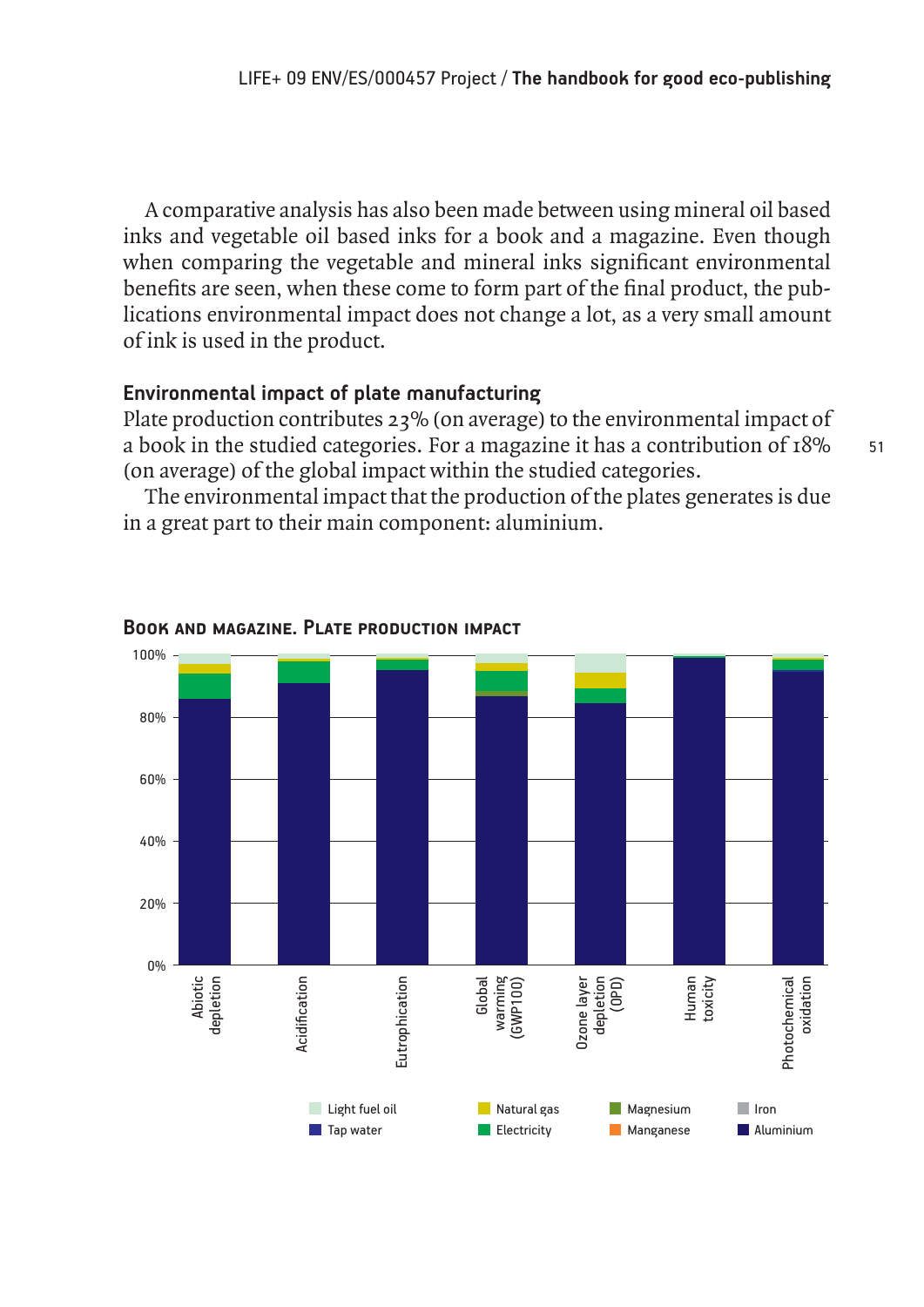#### **Environmental impact of plate setting**

Plate setting has a low impact in the global environmental analysis of a publication, thanks to the improvements in the new systems like CtP (computer to plate) in which the amount of chemicals used is minimized. If the plate setting process is analyzed it can be seen that a high percentage of the impact comes from the use of electricity.



#### **Plate setting impacts**

#### **Environmental impact of the printing stage**

Printing, compared to the other stages, has a low environmental impact. If the process is observed individually, it can be seen that the energy used makes up the most important part of the environmental impact, followed by the dampening solution that contributes largely to the deterioration of the ozone layer.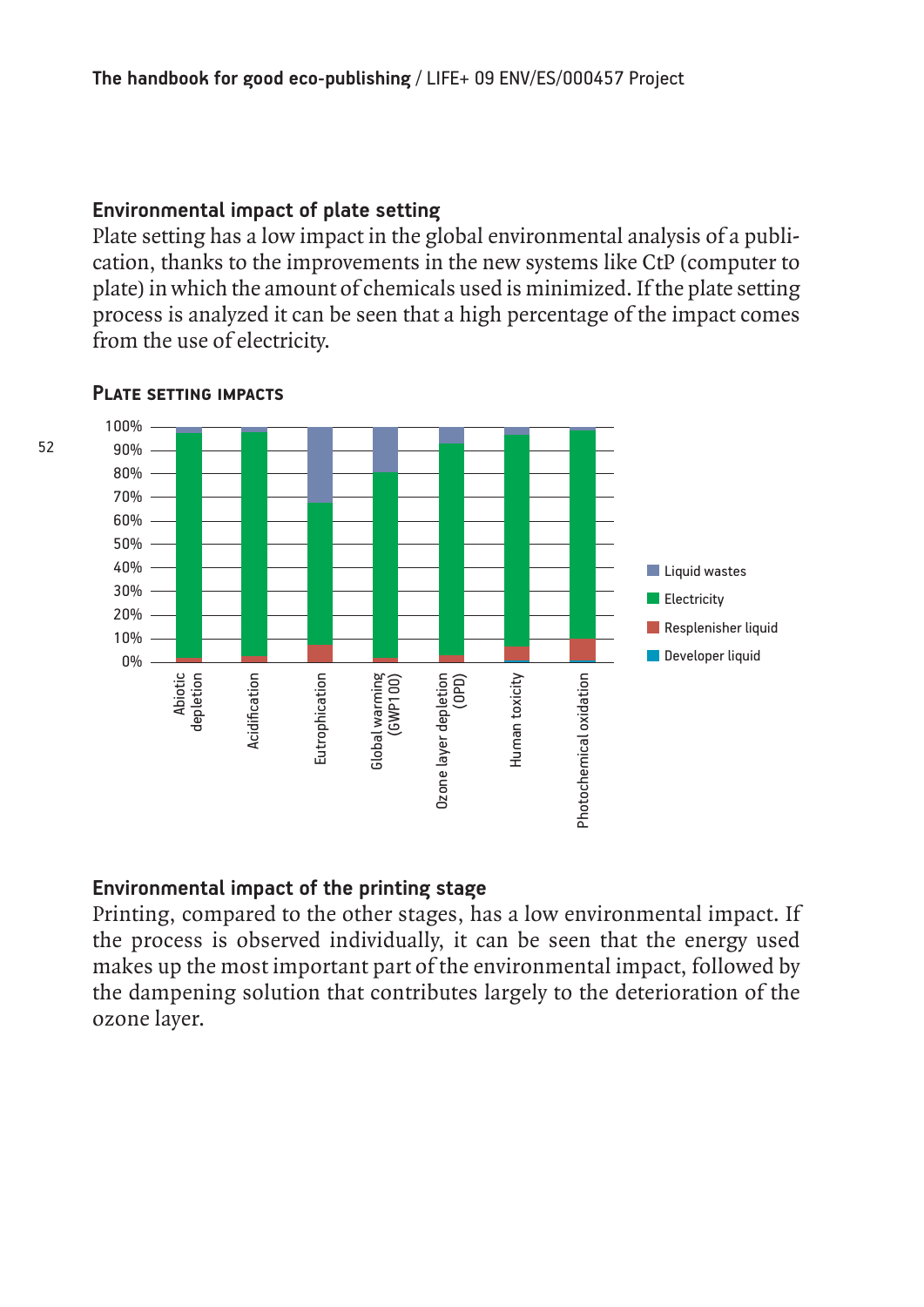

#### **Impact of the printing stage**

## **Environmental impact of the finishing stage of a book**

With the book, the environmental impact for this stage comes from the high percentage of adhesive used. Other materials (string and polypropylene) have a low contribution in all the impact categories considered.



### **Impacts in a book's finishing stage**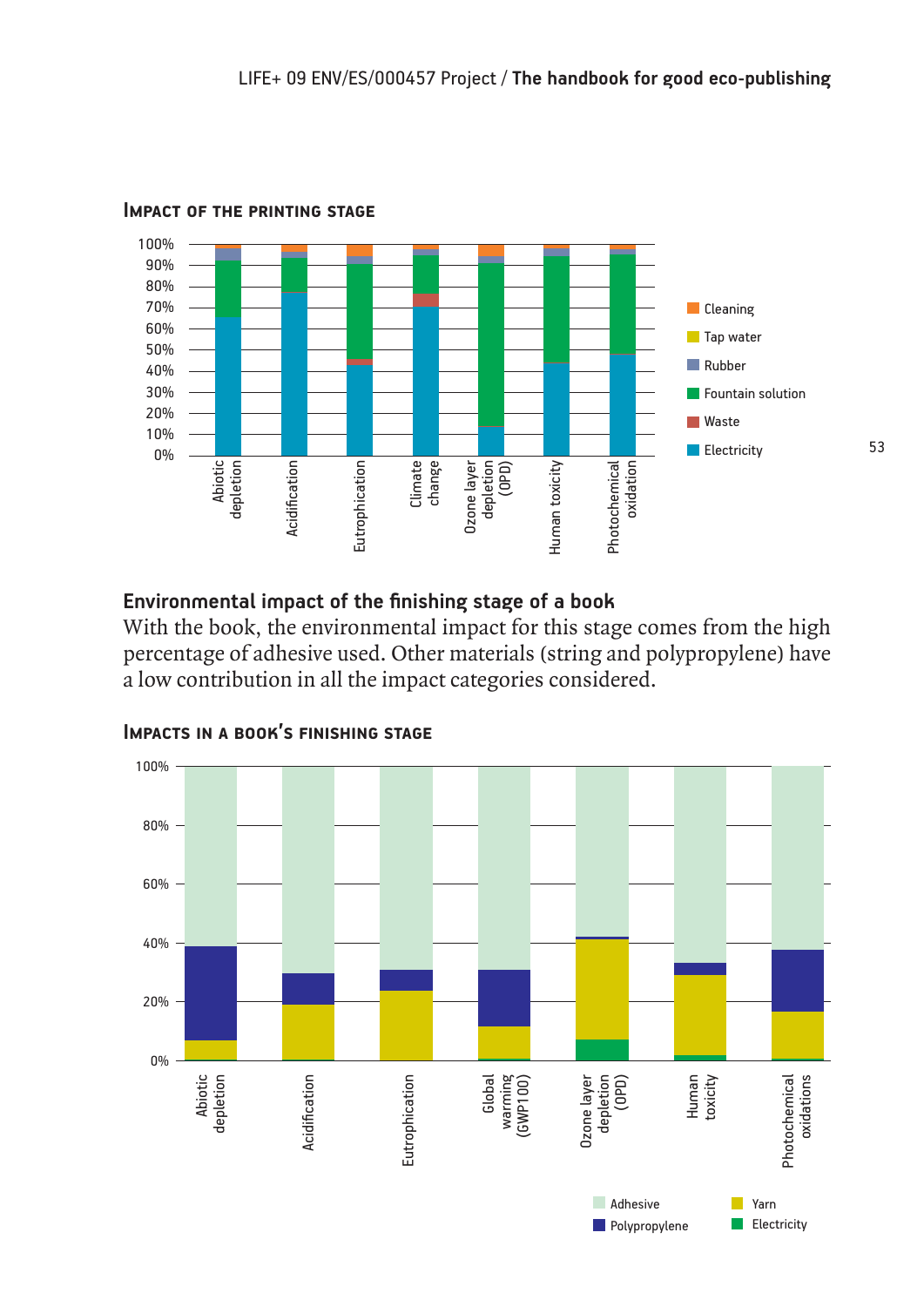The impacts in a magazines finishing stage are mainly due to the metal staples and use of electricity.



**Environmental impact in the finishing stage of a magazine**

54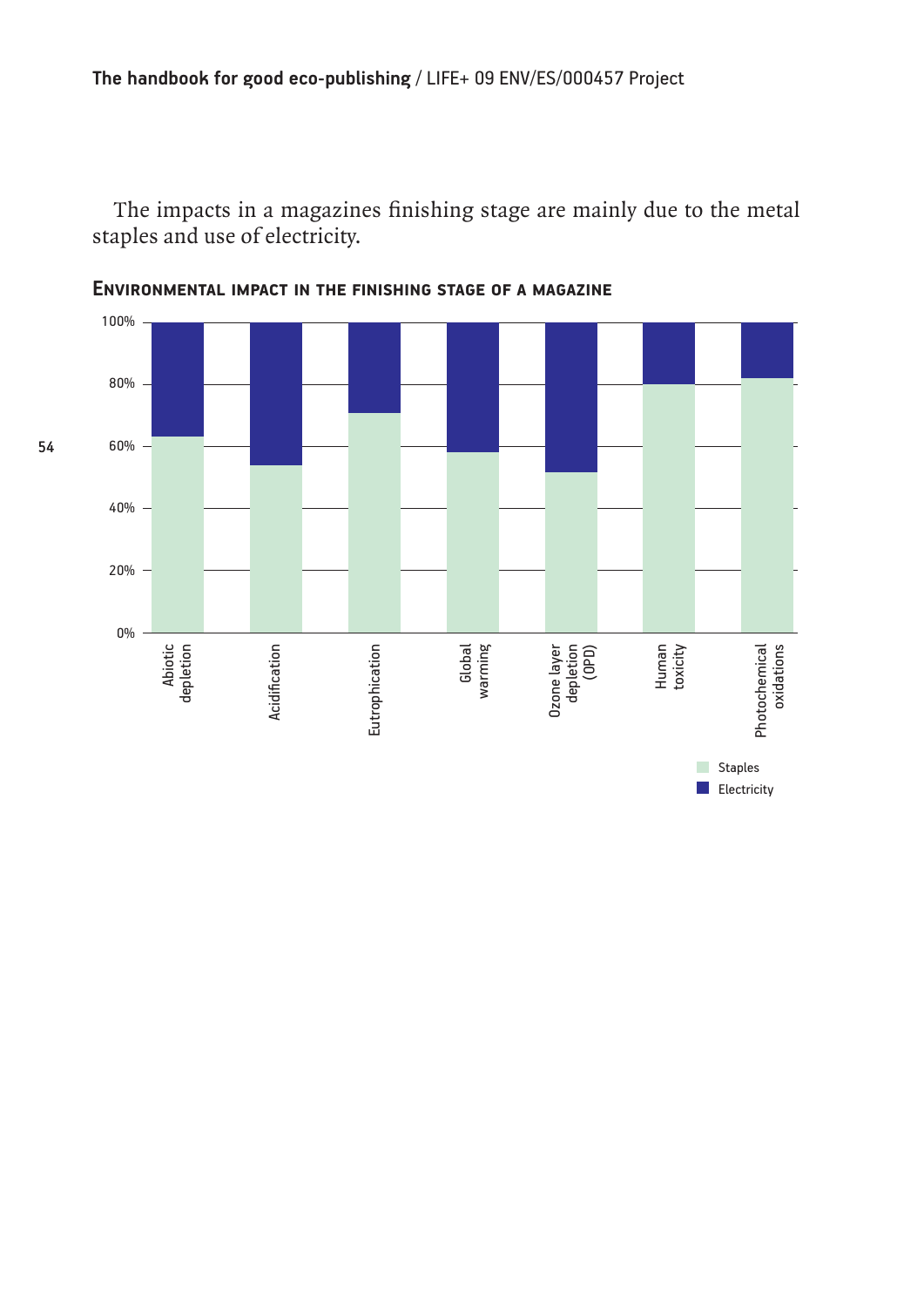The life cycle stage of a book or magazine that individually has the most environmental impact is the production of the raw materials (paper and ink). Therefore, it is important to introduce environmental criteria when it comes to choosing them.

We must highlight, however, that more than half of the environmental impact of a book is associated with the other stages of its life cycle. The printing, design and finishing stages bear an important weight on the distribution of the products' environmental load, as can be seen in the charts shown previously.

The design stage, even though having a very low direct environmental impact, is very important, as it is the moment in which one of the many key decisions for the product is made: the choice of raw materials. Therefore, this stage is the one that can most influence the possible minimisation of a book or magazine's environmental impact.

The plate manufacturing and setting also plays an important part in a books environmental impact.

In the design and printing stages, a great part of the impact is due to energy use.

The results of the life cycle assessment help us to see the potential environmental impact of a product, but we must take care when interpreting the results, because hypothesis are made during the analysis that can limit the reliability of the results. As well as the LCA, other factors, like economic and social factors must be taken into account.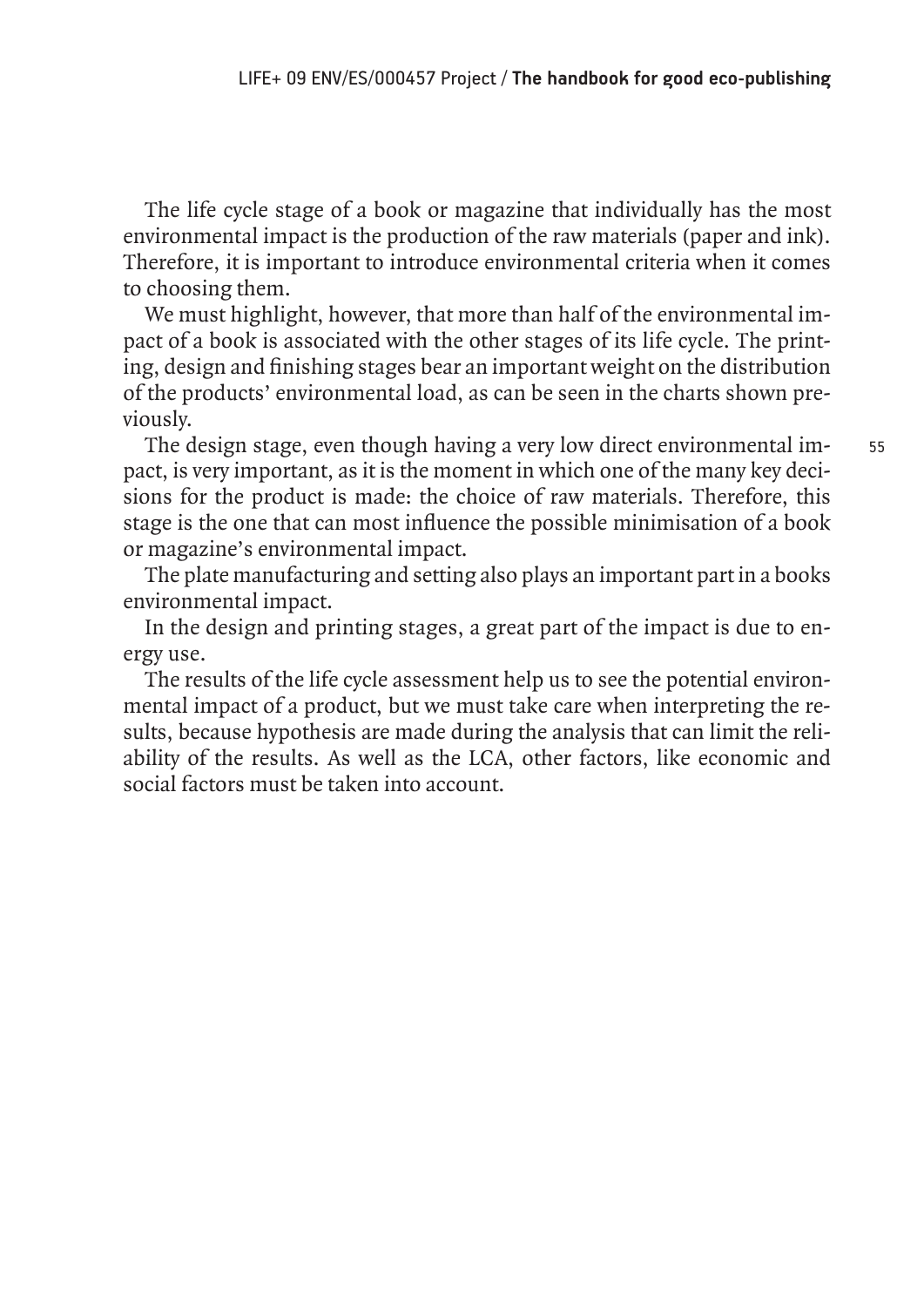# **4. Raw materials**

#### 56 **Paper**

Paper and cardboard are made from cellulose fibres and other chemical products. The fibres are obtained from the wood of trees but also from other plants like rice, bamboo, hemp, cotton, esparto grass and linen. Wood is made from cellulose and lignin, this last ingredient providing the rigidity that helps keep the cellulose fibres together.

To produce fibres from wood a chemical or mechanical technology is used, the result is called pulp or paste. Chemical paste is obtained with a chemical process that separates the lignin from the cellulose. Kraft or sulphate chemical paste (basic process) and sulphite (acid process) are used. The mechanical paste is obtained from simply grinding the wood without eliminating the lignin.

Chemicals are added to the paste to obtain certain paper features; for shine and opacity calcium carbonate limestone rocks are used as well as clay with kaolinite and starch. Among the fillers and additives are china clay, talc, calcium carbonate and titanium dioxide. They are white, fine mineral particulates that have the objective of improving the physical, visual and printing properties that denser, whiter, smoother and more opaque paper provide. These additives can come to make up 30% of the final weight of the paper.

In the finishes, as well as in the processing, other chemical products are introduced into the paper in a lower proportion: with a threshold of 2% of the final weight. These are resins, chlorine, coating inks, retention agents, cleaning agents and others.

The pasting agents offer resistance to penetration by fluids, dry resistance adhesives (starches and rubbers) – that help increase the paper's tensile strength and detachment resistance – wet resistance resins (melanin-formaldehyde and polyamides) – that increase the papers resistance when it gets wet – and colouring materials (pigments) optical whiteners, microbicides, etc.

Directive 94/62/CE from the European Parliament and Commission on the 20<sup>th</sup> of December 1994, relating to containers and container waste, ensures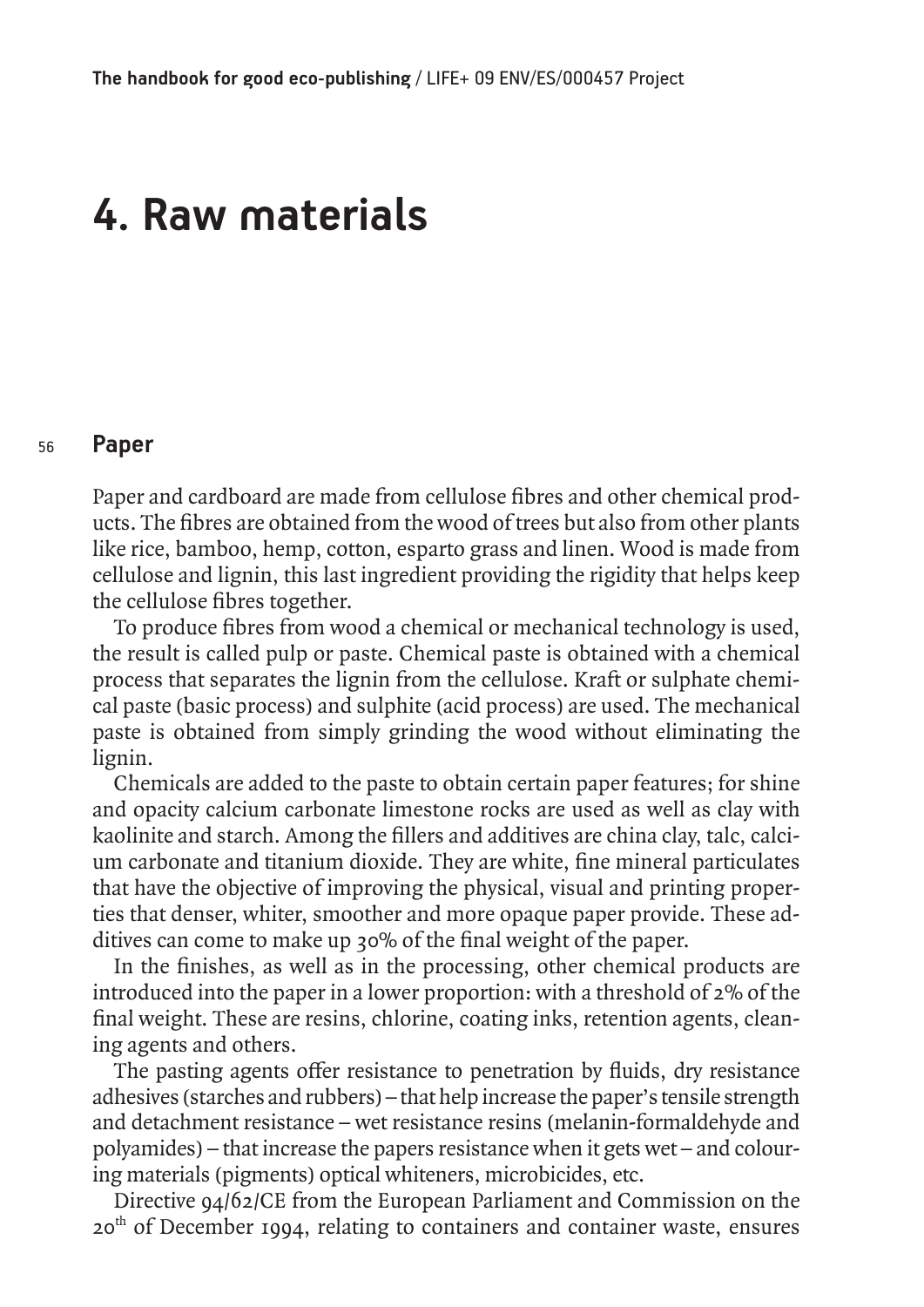that the concentration of heavy metals like lead, cadmium, mercury, and hexavalent chromium are not present in containers or their components in percentages higher than 100ppm (parts per million). This has led to the creation of the Heavy Metal Absence insignia that is included in paper that fulfils this directive.

### **Recycled Paper**

Recycled paper is obtained from a process of recuperating waste paper using the following phases: recovering the waste, weight and documentary management; storing, classifying paper and cardboard (manually or automatically); shredding and cutting; compacting (pressing) and bailing, storing by categories, dispatch and inappropriate materials.

El Tinter, one of the Greening Books Projects' three partners, took part in a study about paper saving by the Red Compra Reciclado (Buy recycled Network). From the results obtained, they could work out the savings from using recycled paper for the covers of the books produced Pol.len Edicions, publisher linked with El Tinter. If a book cover of 0.230 kg was used, the saving was of  $2.1 \text{ CO}_2$  eq. per kilo of recycled material.

## **Forestry certification**

Primary forests, extensive forests that have not been industrially exploited, are the pinnacle of continental life. Even though they only cover 7% of the world's land surface, they shelter at least half of all living species. This biological wealth has been used to the full in many different ways by a large number of people and communities that depend on them and that have taken part in moulding them.

Only 20% of the original primary forests remain, these have been threatened specially by large scale logging, a lot of which is illegal. A substantial part of this destruction ends up in our hands in the form of virgin fibre paper or white paper: most of the timber harvested to make paper comes from plantations, which have in many cases substituted primary forests, often with negative impact on the local population. 17% of paper pulp still comes from primary forests; 54% from secondary forests and 29% from plantations.

Against this backdrop, forestry certification is the answer. To certify is to give witness, by the corresponding certificate, that a product or service meets certain rules or technical specifications, with predetermined targets. Lasting forestry certification seeks to draw the consumer's attention to the environmental impact of the felling of forests that can be reduced by boosting a sustainable forestry that is especially respectful with wild forests.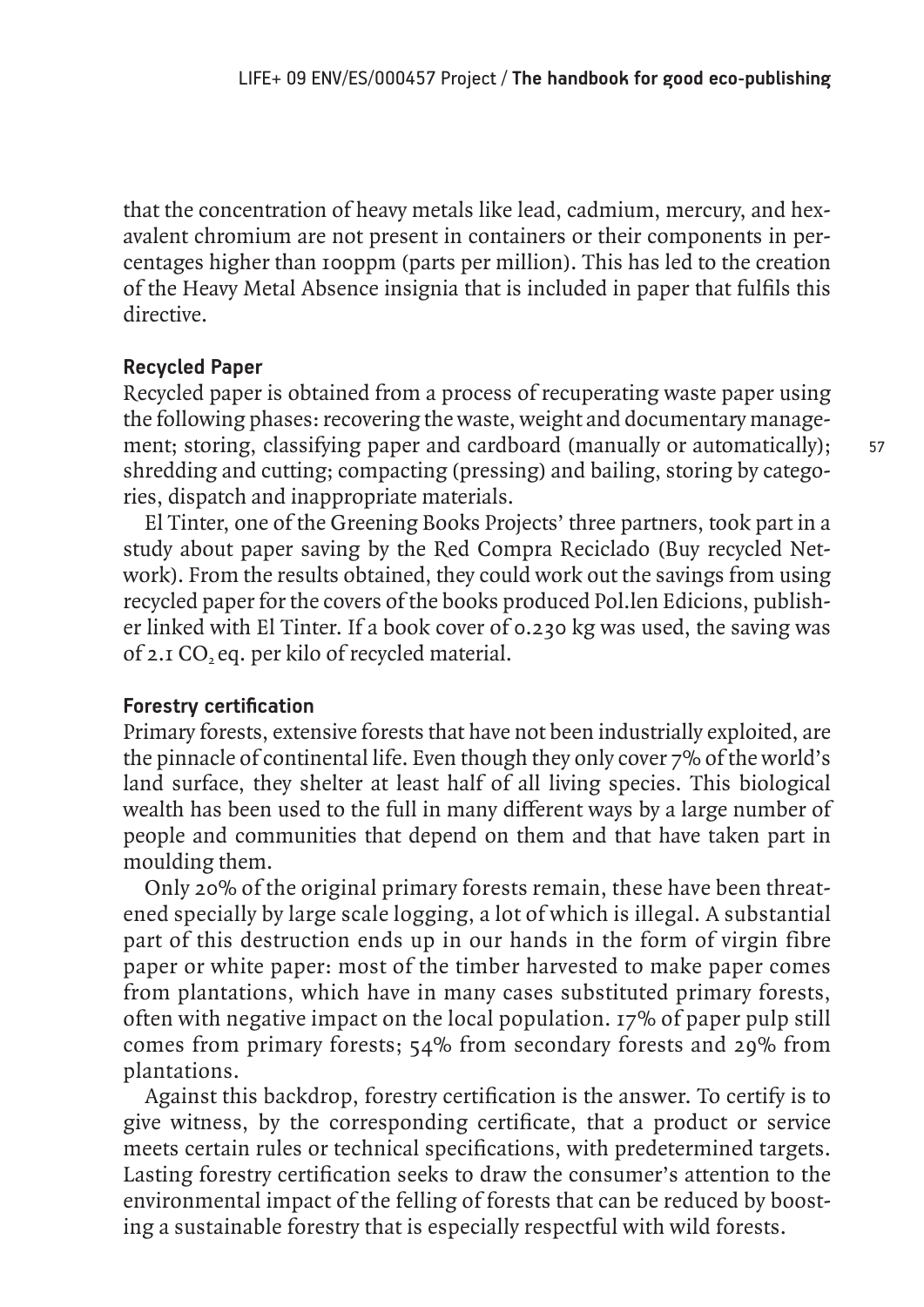Forestry certification aims to link international trade of forestry produce with the sustainable management of these goods, products and services.

The certification from the Forest Stewardship Council (FSC) comes from an agreement between producers, environmental associations and local communities; the absence of a public system of forestry accreditation in Europe has favoured the appearance of private accreditations. FSC, forestry certification is based on ten principles and fifty-six criteria. FSC promotes an environmentally responsible, socially beneficial and economically advantageous forestry management all over the world.

The PEFC, Program for the Endorsement of Forest Certification Schemes is not backed by the main environmental organizations for different reasons.

## **A common vision**

On the 2nd of October 2005, the European environmental movement group approved a document during the European Forestry Movement that took place in Brussels. The importance of the document, A Common Vision for transforming the European paper industry, lies in the solidification of the demands and the unification of its objectives for a cleaner production of paper products, moderation of use and the need to recycle. It also represents resolute support for the Forestry Management Counsel as the issuer of the only international certification pregame that approaches the goal of an environmentally and socially responsible management and restoration. As well as this the EEPN, European Environmental Paper Network, prime mover behind the manifesto, specifies that they do not recommend backing the following forestry certifications: PEFC, SFI, MTTC, CSA, CERTFOR and CERFLOR.

#### **Whitening with chlorine**

Elemental chlorine (liquid) and chlorine dioxide (gas) were and are used in the paper industry to whiten the pulp because they give the paper a bright white appearance and eliminate the lignin, a natural component of larger woody plants that acts as cement in the structure of their fibres.

Both forms of chlorine produce dioxins, an extremely dangerous carcinogenic. It must be said that chlorine dioxide (ClO<sub>2</sub>) produces less dioxins, but it is also a combustible gas. Hundreds of organochlorinated compounds are generated from chlorine, these are unknown organic molecules, some toxic,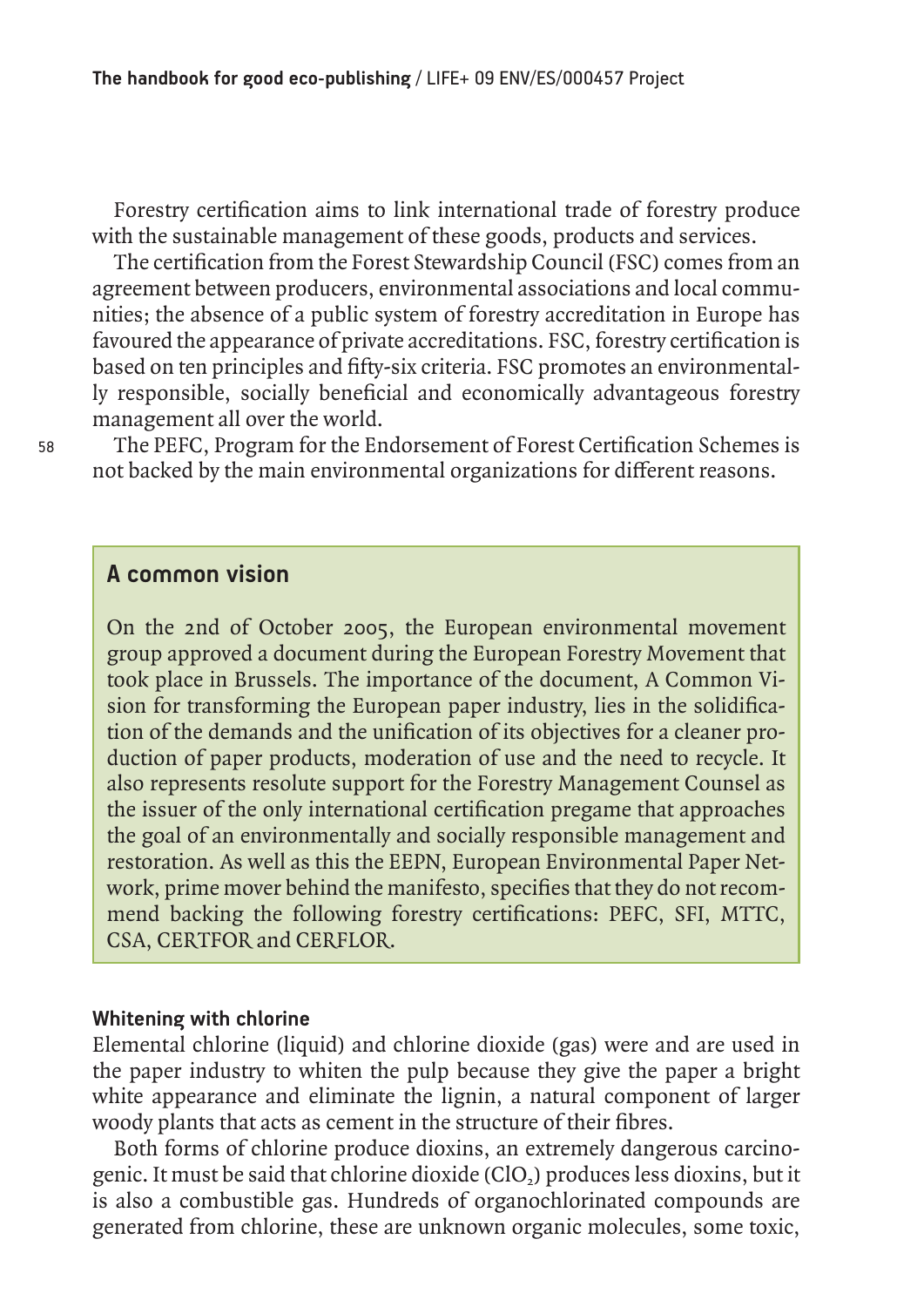| <b>Process</b>                                                                             | <b>How it works</b>                                                                                                                                                                                         |
|--------------------------------------------------------------------------------------------|-------------------------------------------------------------------------------------------------------------------------------------------------------------------------------------------------------------|
| Chlorine free process (PFC)                                                                | Completely substitutes chlorine compounds with                                                                                                                                                              |
| Totally chlorine free (TCF)*                                                               | oxygen based compounds.                                                                                                                                                                                     |
| Elemental chlorine free                                                                    | Uses ozone or hydrogen peroxide as a whitening agent                                                                                                                                                        |
| (ECF), improved with ozone                                                                 | in the initial stages of the whitening process (in the                                                                                                                                                      |
| and hydrogen peroxide                                                                      | final stages chlorine dioxide is used).                                                                                                                                                                     |
| <b>Elementary chlorine free</b><br>with extended delifignation<br>or oxygen (improved ECF) | Eliminates a larger amount of lignin before the<br>whitening, this way reducing the use of energy and<br>chemical substances during the whitening process<br>(in the final stage chlorine dioxide is used). |
| Elemental chlorine free                                                                    | Substitutes elemental chlorine with chlorine dioxide.                                                                                                                                                       |
| (traditional ECF)                                                                          | In the USA elemental chlorine was eliminated in 2001.                                                                                                                                                       |
| Elemental chlorine                                                                         | Uses elemental chlorine to whiten the pulp.                                                                                                                                                                 |

#### **The hierarchy of the fibre extraction and whitening processes**

\* PFC and TFC refer to paper made without bleach. PCF paper contains recycled fibre that could contain traces of chlorine. TCF refers only to 100% virgin paper.

Source: *El paper.* Museu de la Ciència i la Tècnica de Catalunya. Terrassa, 2006 (Biodiversitat i Tecnodiversitat).



59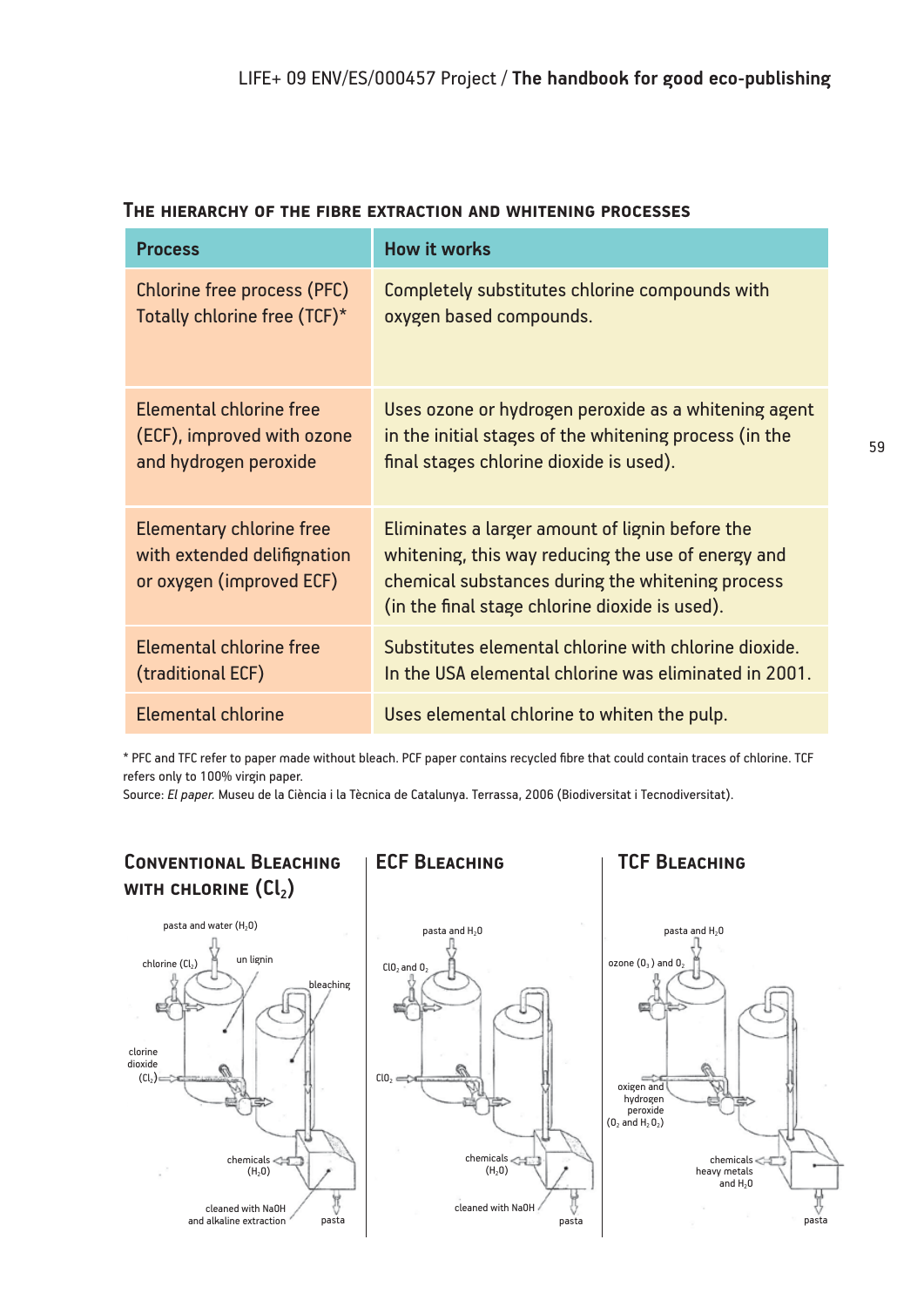some very toxic, persistent and bio-accumulative, and that effect human livers and immune systems.

Since there have been alternatives to chlorine whitening, many professionals dedicated to public health have requested liquid chlorine and chlorine in general to be banned and technologically replaced. At present, in Spain, in nearly all the production of pulp, elemental bleach is not used as whitener, instead EFC chlorine dioxide is used, or the chlorine has been substituted in the process (PCF and TCF), thus proving that substitution of this toxin is possible.

## **Inks**

Ink is a homogeneous mix of pigments (colouring materials), bonding agents, solvents, waxes and additives. Conventional inks are made with oils derived from petroleum, a combination of pigments and bonding agents (substances that help the pigments adhere to the paper) and the agent used to retain and transport the pigment, varnish.

Pigments are added to the ink to produce colours. In making them, heavy metals may be included, like barium, copper or zinc. These metals are a hazard to the people that come into contact with them. Prolonged exposure is a problem, so is water contamination by industrial waste. Regulations and investigation have reduced the presence of heavy metals. Directive 2007/1/CE, relating to the integrated prevention and control of contaminants (IPPC) regulates heavy metals that are listed as contaminating substances that must be taken into account when setting the limit values for emissions.

On the other hand, the REACH ruling maintains all the existing restrictions referring to heavy metals that are collected in annex XVII of the ruling.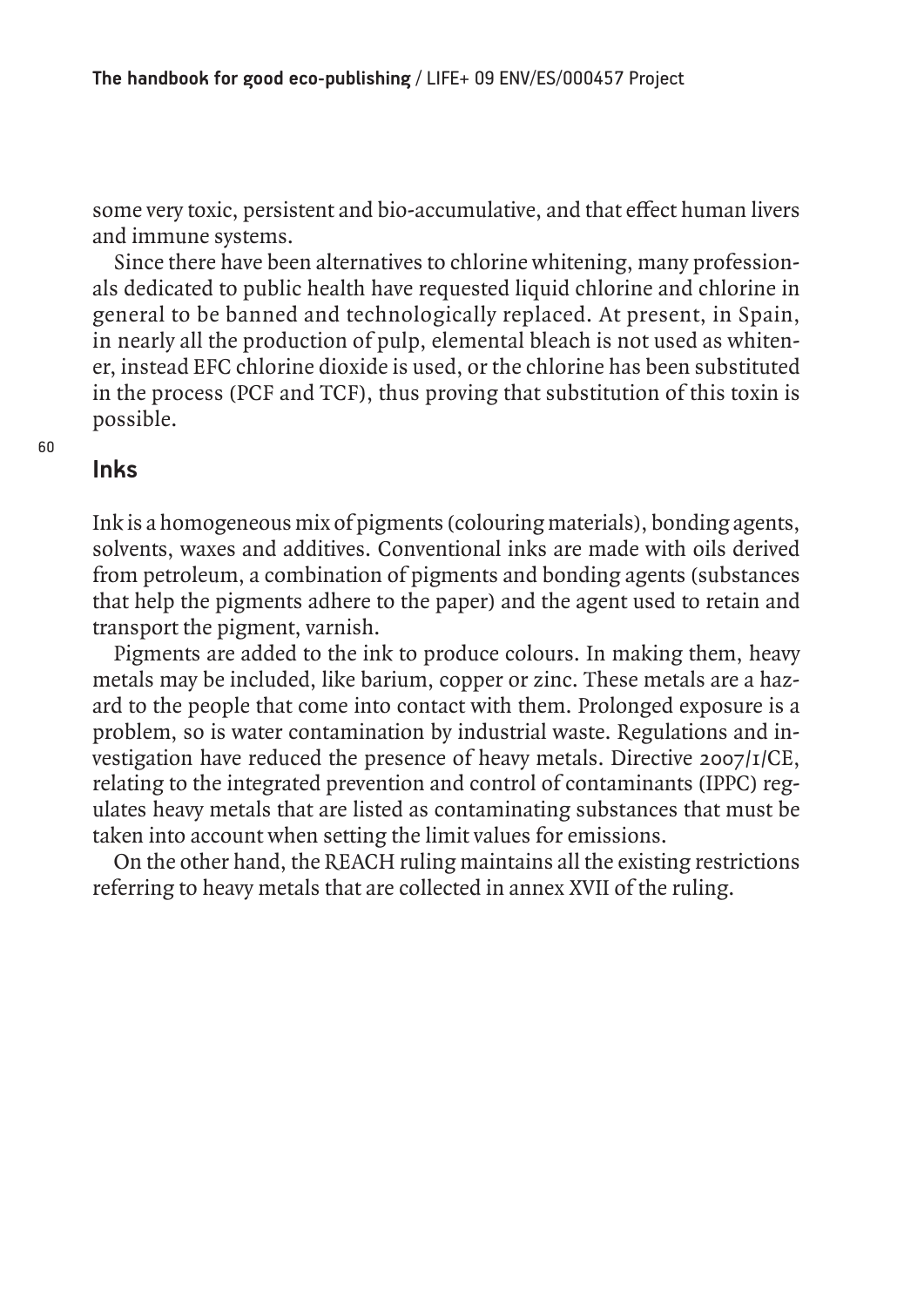## **Composition of offset inks**

The following composition of offset inks is the standard reference, but we must point out that it is an approximation and can vary.

**Pigments:** Can be organic or inorganic. The pigments included in the making of ink are susceptible to containing heavy metals.

There are also pigments for metallic inks that contain a higher amount of metals. The metallic colour silver is made with aluminium pigments and the metallic gold with brass or coloured aluminium. Fluorescent inks are highly saturated. They absorb more visible light or ultraviolet light.

**Varnishes:** They transmit physical properties. They are resins and oils. Varnish, which is made with vegetable and or mineral oils and resins, is an essential component of ink; the pigments are dispersed in it. Varnish, also called vehicle, brings together the pigments and wets them, that is to say it recoats them. It also transports them - hence the name "vehicle": the colouring material from the press to the paper or background.

When ink makes contact with the paper, the vehicle has a filmogenic effect: by using a film it assures the definitive fixation of the pigment to the paper by a process called drying.

**Solvents:** Are used to dissolve the varnishes and give the ink viscosity. Solvents are oils (mineral in the case of mineral inks or vegetable in the case of vegetable inks), aromatic and aliphatic hydrocarbons, esters and alcohols. In inks with vegetable oils, mineral oils are normally substituted with fatty acid esters.

**Additives:** The designation of additives includes, products that in small proportions have to be added to offset inks to adapt them to specific use conditions, to obtain new properties or to improve in some way those already existing. Common additives are waxes, blotters, antioxidants, anti set off powders, etc.

| <b>Composition</b> | Percentage<br>in weight |
|--------------------|-------------------------|
| <b>Pigments</b>    | 14.0                    |
| <b>Varnishes</b>   | 28.5                    |
| <b>Solvents</b>    | 53.5                    |
| <b>Additives</b>   | 5.0                     |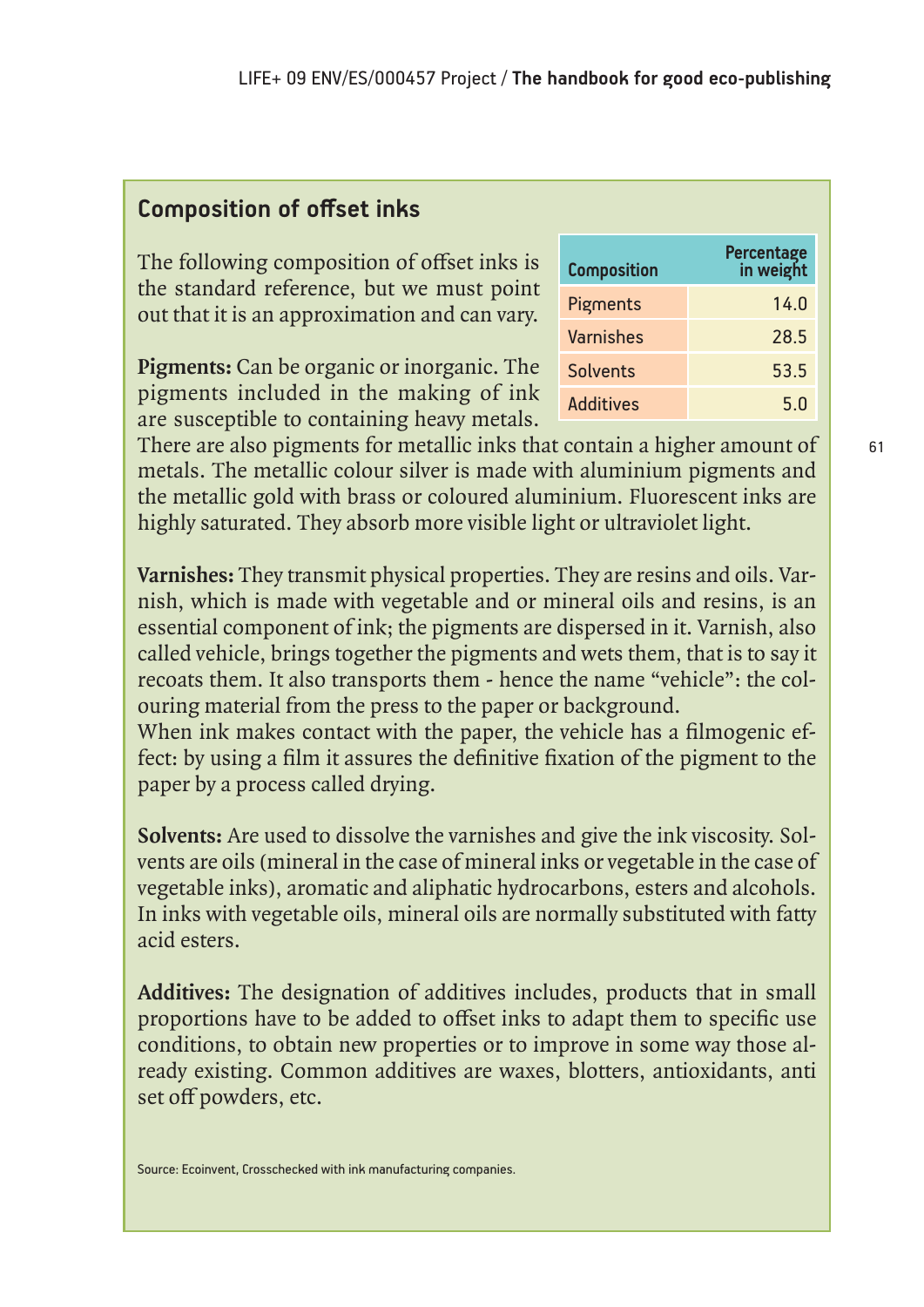| <b>Inks</b>                                                                      | <b>Printing systems</b> | <b>Products</b>                                                     |
|----------------------------------------------------------------------------------|-------------------------|---------------------------------------------------------------------|
| Synthetic oil inks<br>Vegetable oil inks                                         | Offset coil             | <b>Publications</b><br><b>Containers and packaging</b>              |
| Synthetic oil inks<br>Vegetable oil inks<br><b>UV inks</b><br><b>Hybrid inks</b> | Offset sheet            | <b>Publishers</b><br>Catalogs<br><b>Publications</b>                |
| Water-based inks<br>Solvent inks                                                 | Flexography             | <b>Containers</b><br>Packaging                                      |
| Water-based inks<br>Solvent inks                                                 | Vacuum etching          | <b>Publishers</b><br><b>Publications</b><br>Containers<br>Packaging |
| Water-based inks<br>Solvent inks<br>UV inks                                      | Serigraphy              | <b>Containers</b>                                                   |

#### **Types of ink used in graphic arts**

Source: *Bones pràctiques de disseny gràfic de producte Industrial imprès.* València: AIDO, 2009.

#### **Types of ink used in graphic arts**

The presence of artificial volatile organic compounds (VOCs) is mainly influenced by the activities that use organic dissolvent.

Prolonged exposure to artificial VOCs can generate a risk depending on the intrinsic hazard of the substance and the time exposed to it. Following is a list of the risks that VOCs have on human health and the environment. The reduction of artificial VOCs is a hard to reach objective due to the lack of data and because of the few measures adopted in this area. Directive 1999/13/ $CE<sup>2</sup>$  has the aim of preventing or reducing the direct or indirect emissions from VOCs into the environment and upon human beings through setting emission limits for these compounds. Royal decree  $117/2003$ , enforced from the  $31<sup>st</sup>$  of October 2007, replaced Directive 1999/13/CE by the European Commission that limits the emissions of VOCs proceeding from the use of dissolvent in certain industrial sector.

<sup>2.</sup> Guideline 1999/13/EC 11th of March 1999, regarding the restriction of volatile organic compound emissions from the use of organic solvents in certain activities and instalations: eur-lex.europa.eu/LexUriServ/LexUriServ.do?uri=OJ:L:1999:085:0001:0001 :ES:PDF.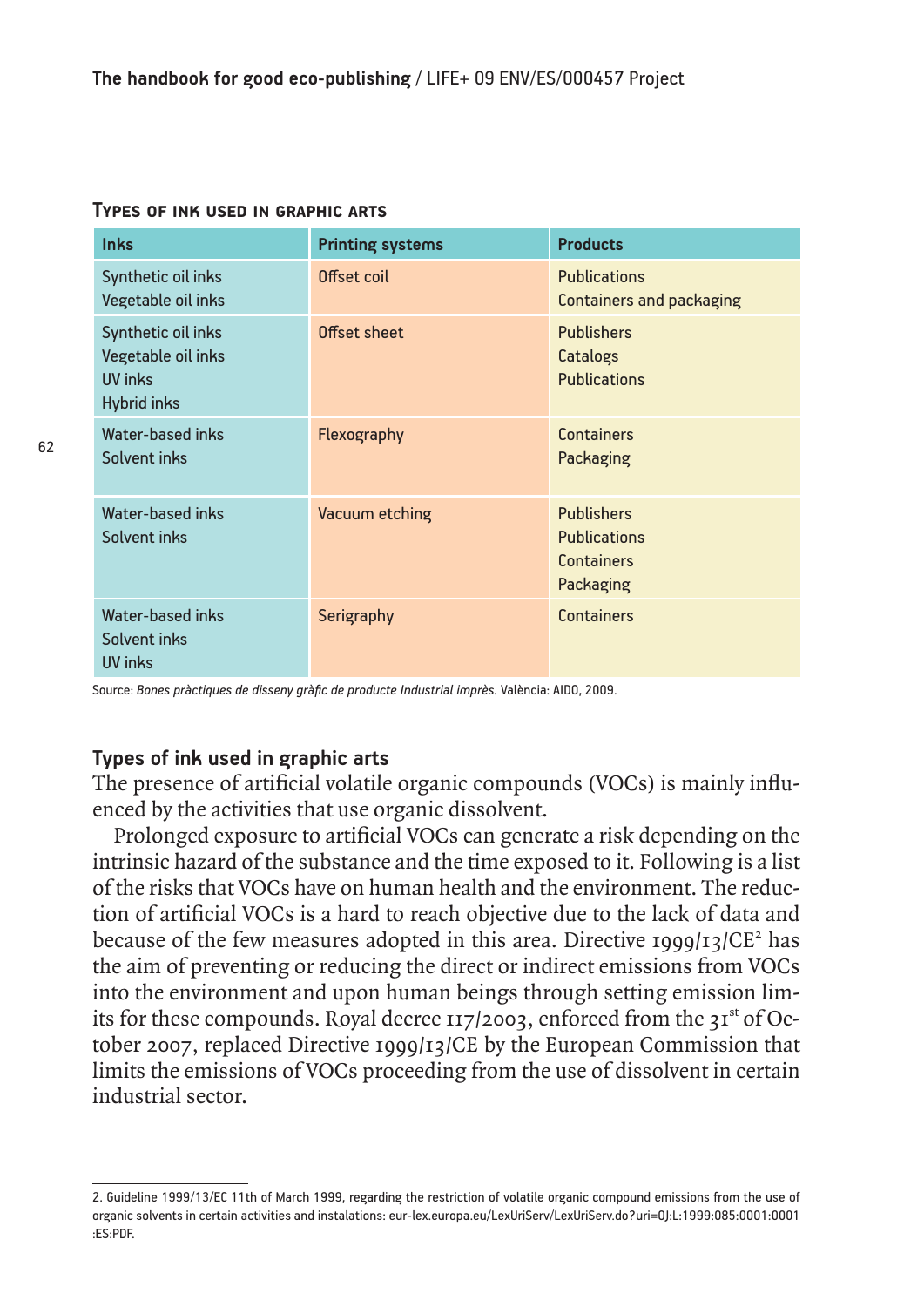The environmental impact of synthetic inks, both during the manufacture process and their use, are caused by the use of non-renewable raw materials, the emission of synthetic VOCs and generation of hazardous waste.

So as to act in this regard, the waste generated, the types of oil, the solvents, drying process and the chemical substances that make them up must all be considered.

#### **Risks to human health**

The health risks associated with the emissions of COVs from the use of organic solvents come from their volatile, soluble and inflammable toxic properties. The volatile character of solvents means that they quickly evaporate in the air and reach significant concentrated levels in enclosed spaces. The most important risks that these compounds present to humans are absorption through the skin and inhalation. Direct contact with the skin allows the solvent to enter the blood stream causing immediate and long-term effects. Inhalation is the most dangerous route of exposure, as the lungs are very efficient when it comes to distributing VOCs all around the body, so very elevated concentrations can be inhaled in a short period, this being the most difficult route to control.

#### **Risks to the environment**

The emission of VOCs into the atmosphere generates important environmental problems. Some VOCs contribute to the degradation of the atmospheric ozone layer, like methyl chloroform (1, 1, 1.trichloroethane), carbon tetrachloride, CFCs or HCFCs. However, the use of these compounds, because they destroy the ozone layer, is presently prohibited by the Montreal Protocol and regulation 2037/2000 of the European Parliament.

Additionally, VOCs together with  $NO<sub>x</sub>$ , when in the presence of sunlight, act as pioneers for the formation of trophospheric or environmental ozone. Atmospheric contamination by ozone is a chronic problem of wide dispersal in all the European Union, to the point that there is a regulation that limits their levels: Directive 92/72/CEE, about atmospheric contamination by ozone that was transposed to Spanish law September 1995 by Royal Decree 1494/1995.

Simultaneously, there is extensive environmental legislation that applies to industrial activities that use dissolvent in their processes. We must highlight, among others, the following laws:

*• Law 34/2007 on air quality and atmospheric protection:* Includes VOCs in the list of atmospheric contaminators, and the use of solvent and other 63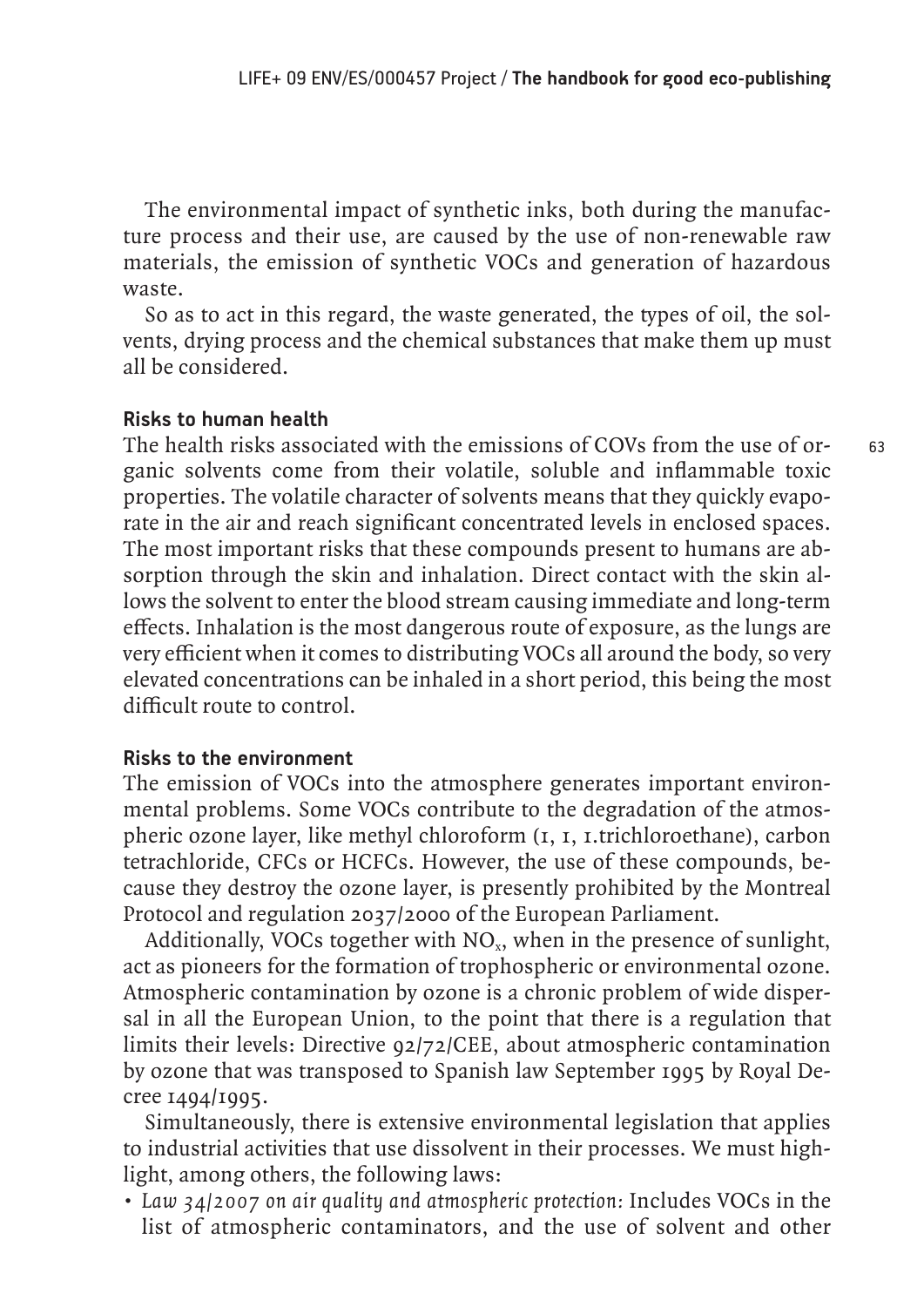products in the catalogue of potential atmospheric contaminant activities (in annex IV).

*• Law 16/2002, for the integrated control and prevention of contamination:* Its aim is to avoid, or when this is not possible, reduce and control emissions into the atmosphere, water and ground (including waste) that the most contaminating industries generate, with the objective of reaching an elevated level of environmental protection. The activities that use organic dissolvent are considered to have a high contaminating potential (annex I). VOCs are one of the substances taken into account to set the emission value limits established by the Law for each authorized installation.

As a conclusion, we must highlight, that while there is significant European legislation that controls and limits VOCs emissions, it is appropriate to be aware of the fact that use of these should be avoided in work places as well as the dumping into the environment of certain, very hazardous substances.

Wherever there are technically viable alternatives, we advise reducing the use of this type of substance though a company replacement plan which should have the following priority activities:

- Minimise the damaging effects to human health that classified substances have by substituting them with others: H350 (R45), H340 (R46), H350i  $(R<sub>49</sub>)$ , H<sub>3</sub>60F (R<sub>60</sub>) and H<sub>3</sub>60D (R<sub>61</sub>) in accordance with article 5, section 6 of Directive 1999/13/CE.
- Minimize the damaging effects on the environment, when there is a risk of emissions from the substances classified as hazardous, substituting them for others: H400/H410 (R50/53).
- Slow the ozone layer destruction process by replacing substances that have the EUH059 (R59) hazard warning, particularly halogenated solvent which is totally or partially classified with hazard warning EUH059  $(R59)$ .

**Ink waste:** Excess inks are those that have not been in contact with other inks, in other words, that are not contaminated. It is possible to recycle them but the best thing to do is reuse them. Combined inks are those that have been used and have come into contact with other inks, dissolvent, and paper fibres. It is best to recycle them, a process that is based on filtration, reconditioning and remixing.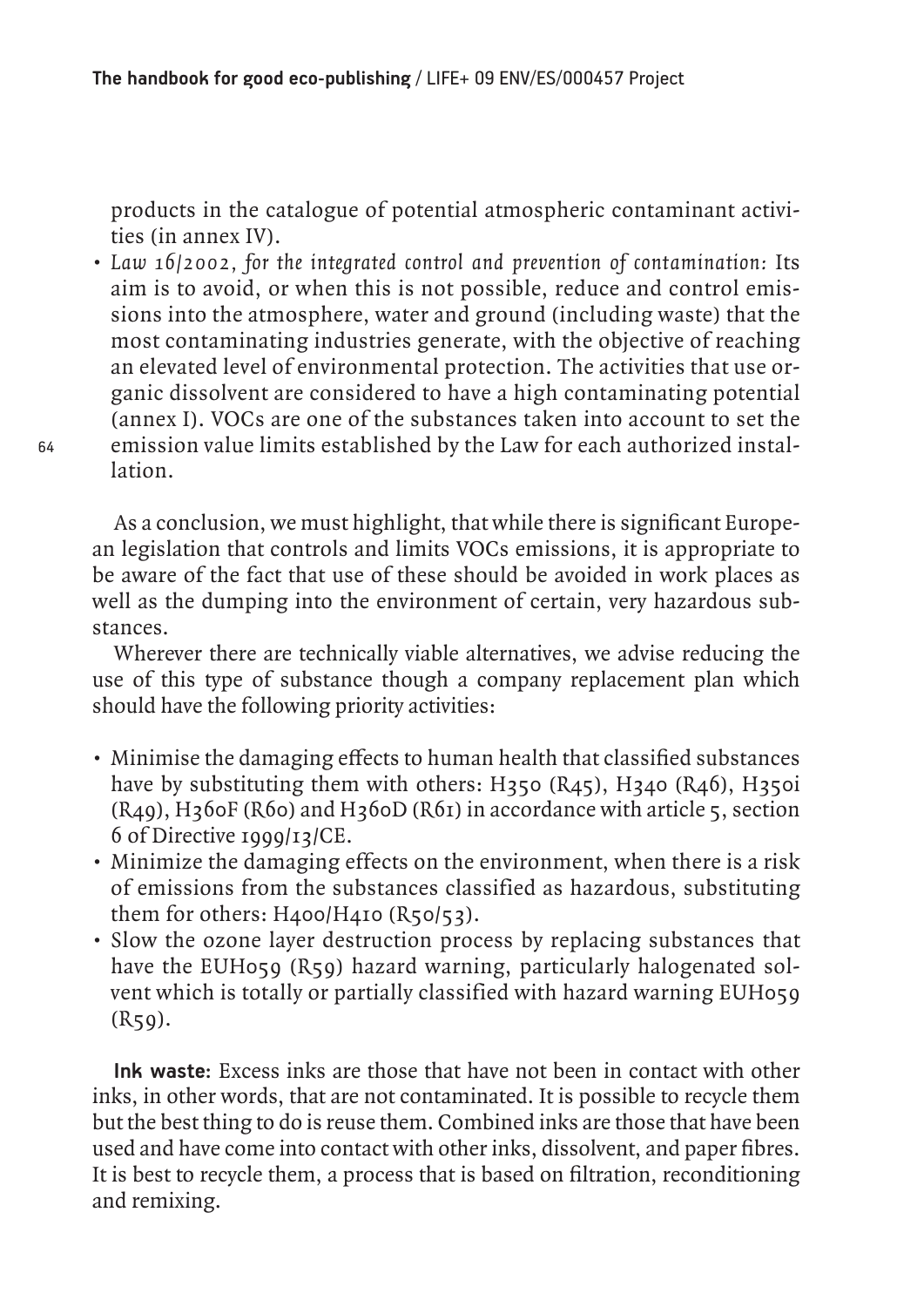**Types of oil:** Oils with a mineral base can be hazardous to human health and the environment; those with a vegetable base are derived from seeds like soya or hempseed, called flax. Inks made with vegetable oil dry by absorption, different to the evaporation process of the synthetic ones, derived from hydrocarbons. Therefore, those with a vegetable basis do not generate synthetic VOCs and enable de-inking if the paper is made of recycled fibres.

**Types of base:** Inks with a solvent base (alcohol) emit artificial VOCs from the solvent. Water based inks reduce the presence of synthetic VOCs but need a more thorough cleaning than solvent inks.

**Drying process:** Treated or energy cured refers to inks and coatings that get harder by being exposed to radiant energy. Inks that can be treated by energy are not made up of conventional dissolvent and therefore do not emit synthetic VOCs.

If the energy used is ultraviolet light, they are called UV inks. The drying is produced by the polymerization of a product that is photosensitive to shortwave radiations (ultraviolet radiation); this begins a hardening process though a chemical reaction. If the energy used comes from high energy accelerated electrons, concentrated in an electronic beam, they are called EB electronic beam inks. The drying is produced by the polymerization caused by the exposure to the digital beam. The risk of exposure to the operator demands the use of appropriate safety equipment.

**Composition:** The composition of the ink must be given due attention: if it contains chlorinated hydrocarbons or not, if it includes heavy metals like cadmium, strontium, hexavelant chromium (Cr +6), mercury or lead. In any case, water based inks have a low percentage of organic solvent.

Suppliers of chemicals (like inks) must by REACH regulation provide a security data file, for hazardous, persistent, bio-accumulative and toxic substances (PBT) or very persistent and bio-accumulative (MPMB), or for those included in the list of substances pending authorization. In these files all substances that pose a threat to human health and/or the environment must be listed.

Intermediate users must have at their disposal the last updated version of the security file and apply any risk management measures that are specified by the supplier.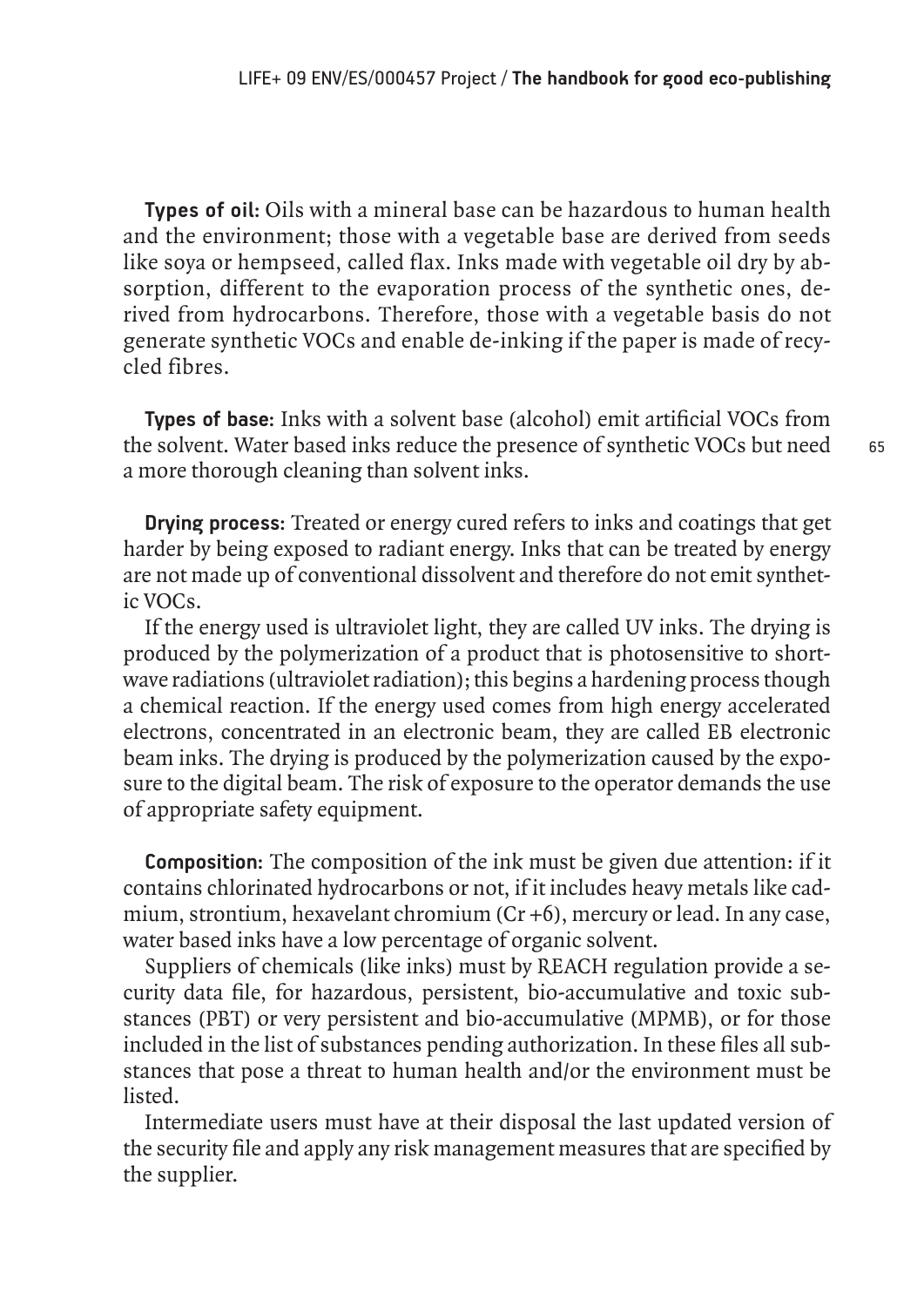#### **Main pictograms of hazardous substances according the new EC Rule 1272/2008**

EC ruling 1272/2008 regarding classification, labelling and packaging of chemicals and chemical mixes, better known as CLP, took effect on the 20<sup>th</sup> of January 2009 and involves a change in terms of classification and labelling of chemicals that is based on the system that has been globally harmonized by the United Nations.

The CLP regulation is progressively replacing the 67/548/CE directive regarding the classification of hazardous substances and the 1999/45/CEE directive regarding the classification, packaging and labelling of hazardous mixes (DPD). A period has been set, until the  $I<sup>st</sup>$  of June 2015 when the two directives mentioned will be replaced by the CLP.

The double classification of hazardous substances will be obligatory from the  $I^{st}$  of December 2010 until the  $I^{st}$  of June 2015. The labelling and packaging of hazardous substances will be carried out in accordance with the CLP regulation from the  $I<sup>st</sup>$  of December 2010. Both classifications must be mentioned in the technical sheets, but they must be labelled and packaged only in accordance with the new system. Hazardous mixes must be classified, labelled and packaged in accordance with the CLP ruling from the 1<sup>st</sup> of June 2015.



Source: Inforeach. Generalitat de Catalunya. Departament d'Empresa i Ocupació. (Generalitat de Catalunya's Business and Employment Department).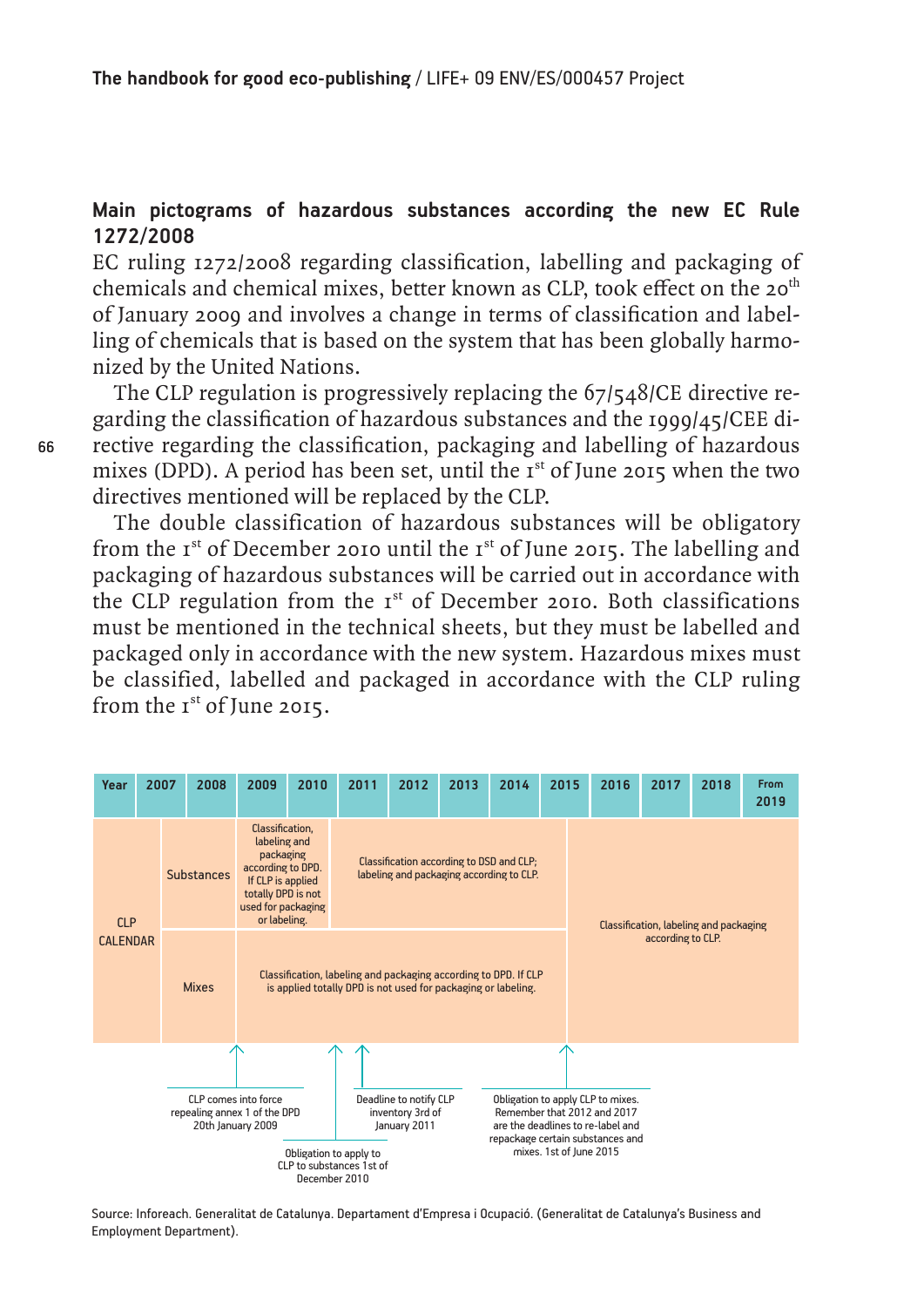The CLP regulation has, among its main objectives, the determination of whether a substance or mix has properties that should be classified as dangerous. Once these properties are identified and the substance or mix classified as a consequence, the detected hazards must be communicated on the label. This basically implies:

- Establishing new classes and categories of hazard.
- Using warning words that set the hazardous level of the substance or mix.
- Introducing new pictograms.
- Setting hazard indications ("H") equivalent to the old sentences "R".
- Setting cautions "P", equivalent to the old sentences "S".

### *Warning words*

Warning words that indicate the relative level of the hazards severity:

- *Danger*. Associated with the most serious categories.
- *Warning*. Associated with the least serious categories.

These warning words substitute the previous hazard indicators ("E", "O", "F", "T", "Xn", "Xi" and "C").

## *Pictograms*

Danger pictograms, that have the aim of conveying specific information about the associated danger, are graphic compositions made up of a black symbol on a white background set in a red box that rests on one of its corners. The new pictograms are represented in the following box:



Source: *Instituto Nacional de Seguridad e Higiene en el Trabajo - Ministerio de Trabajo e Inmigración*. (National Institute of Security and Hygiene at Work - Ministry of Work and Immigration).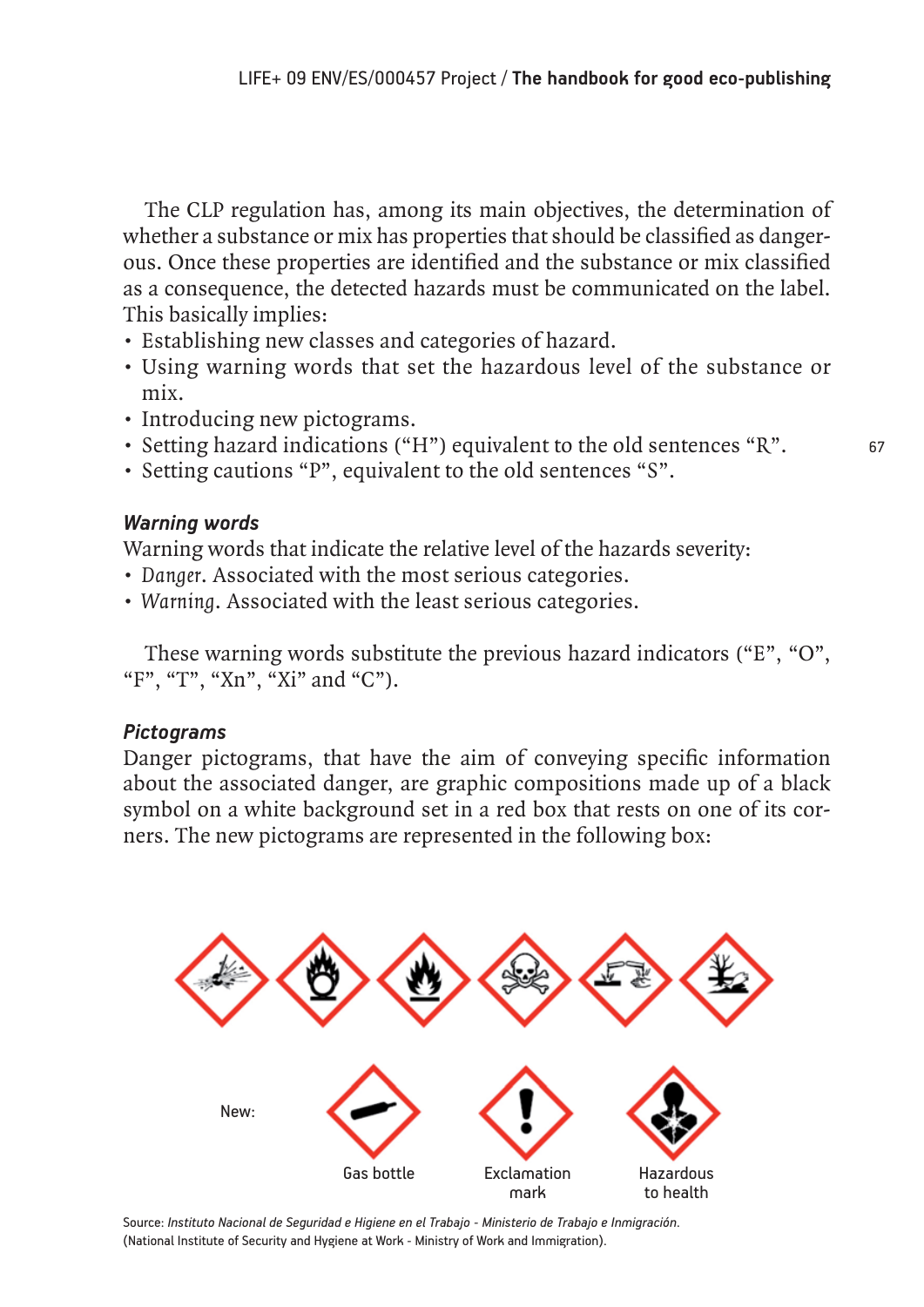## *Danger indicators*

A danger indicator is a sentence that, assigned to a class or category of determined danger, describes the nature of the danger of a hazardous substance or mix. The danger indicators (equivalent to the old "R" sentences) are known as "H" (for hazard) and are grouped as follows:

- physical hazards
- hazardous to human health
- hazardous to the environment

In the CLP ruling, they have also included, supplementary hazard indicators, to cover certain types of danger not considered in the globally harmonized system (GHS). In front of the corresponding "H", they must also have the initials EU.

## *Cautionary advice*

The old "S" security phrases are now cautionary pieces of advice that are grouped as follows:

• general

68

- preventative
- responsive
- storage
- disposal

In total there are more than one hundred cautionary guidelines

Following is a comparative chart between the old EU classification system and the new CLP regulation. The chart has the objective of providing a quick and general glimpse of the differences between the two systems: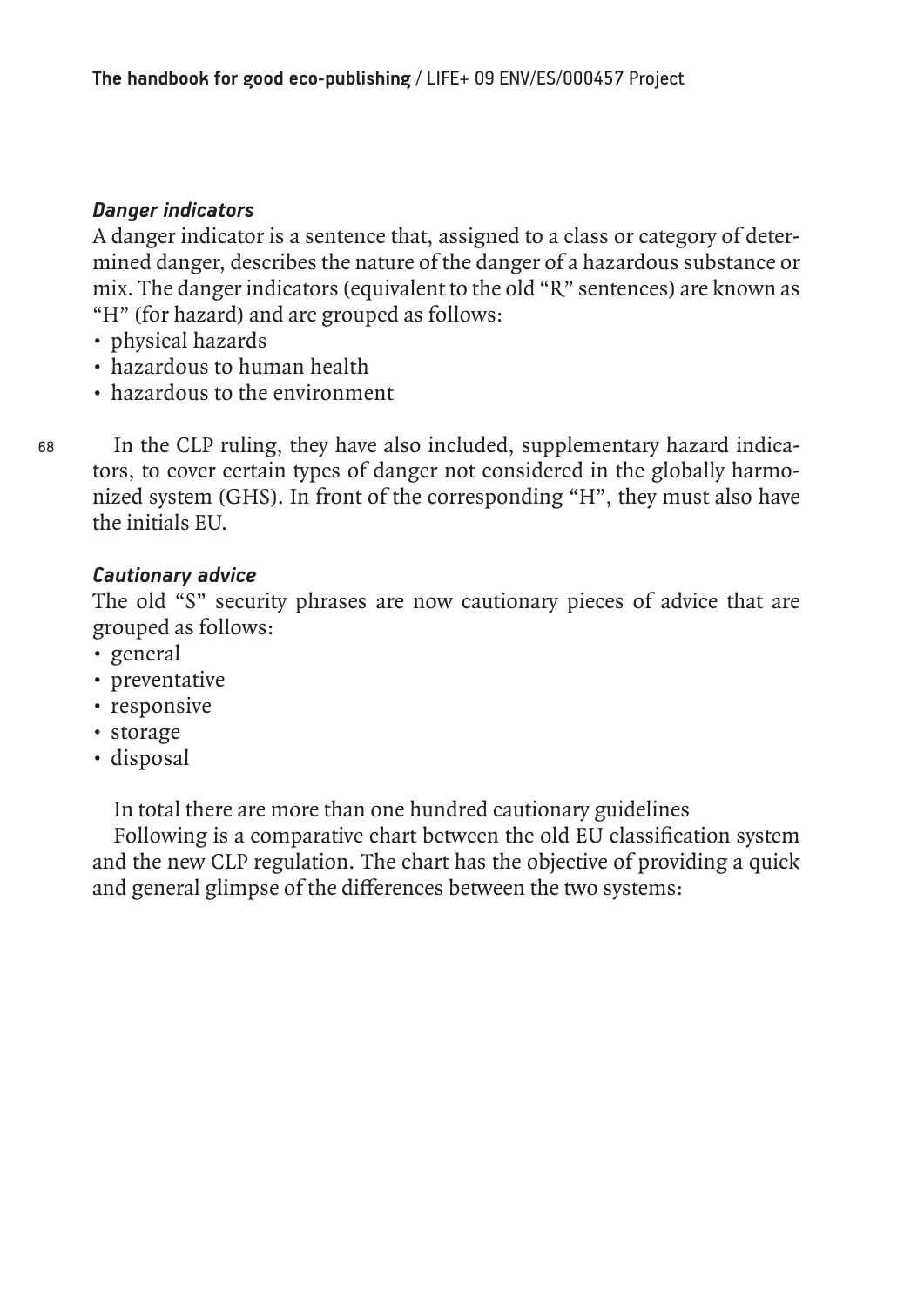#### **PELIGROS FÍSICOS**

| Clases de peligro y categorías de peligro*                                                                                                                                                                                                            | Elementos de la etiqueta<br>NUEVO <sup>**</sup>                                                  |                      | Elementos de la etiqueta<br><b>ANTIGUO</b>         |                              |
|-------------------------------------------------------------------------------------------------------------------------------------------------------------------------------------------------------------------------------------------------------|--------------------------------------------------------------------------------------------------|----------------------|----------------------------------------------------|------------------------------|
| <b>Explosivos</b><br>• Explosivos inestables<br>• Explosivos divisiones 1.1 a 1.3<br>Sustancias/mezclas que reaccionan expontá<br>neamente, tipo A, B<br>Peróxidos orgánicos, tipos A, B                                                              | H <sub>200</sub><br>H201, H202, H203<br>H240, H241<br>H240, H241                                 | Peligro              | (R2, R3)                                           | Peligro                      |
| Explosivos, división 1.4                                                                                                                                                                                                                              | H204                                                                                             | Atención             | Sin clasificación                                  |                              |
| Gases inflamables, categoría 1<br>Aerosoles inflamables, categoría 1<br>Líquidos inflamables, categoría 1                                                                                                                                             | H <sub>220</sub><br>H <sub>222</sub><br>H224                                                     | Atención // Pelligro | (R12)<br>(R12)<br>R12                              | Extremadamente<br>inflamable |
| Líquidos inflamables, categoría 2<br>Sólidos inflamables, categoría 1<br>Sólidos inflamables, categoría 2                                                                                                                                             | H225<br>H228<br>H228                                                                             |                      | R11<br>(R11)<br>(R11)                              | Fácilmente<br>inflamable     |
| Aerosoles inflamables, categoría 2<br>Líquidos inflamables, categoría 3                                                                                                                                                                               | H <sub>223</sub><br>H226                                                                         |                      | (R10)<br>Sin símbolo<br>R <sub>10</sub>            |                              |
|                                                                                                                                                                                                                                                       |                                                                                                  | Atención             | Sin clasificación.<br>Punto de inflamación 56-60°C | Inflamable                   |
| Líquidos pirofóricos, categoría 1<br>Sólidos piurofóricos, categoría 1<br>Sustancias/mezclas que, en contacto con el<br>agua, desprenden gases inflamables, catego-<br>rías 1, 2 y categoría                                                          | H <sub>250</sub><br>H <sub>250</sub><br>H <sub>260</sub><br>H <sub>261</sub><br>H <sub>261</sub> |                      | R17<br>R17<br>(R15)<br>(R15)<br>(R15)              | Fácilmente<br>inflamable     |
| Sustancias/mezclas que reaccionan espontá<br>neamente, tipo B<br>Sustancias/mezclas que reaccionan espontá<br>neamente, tipos C y D y tipos<br>EyF<br>Sustancias/mezclas que experimentan ca<br>lentamiento espontáneo, categoría 1 y cate<br>goría 2 | H241<br>H242<br>H <sub>242</sub><br>H251<br>H <sub>252</sub>                                     | Atención / Peligro   | R <sub>12</sub><br>R12                             | Fácilmente<br>inflamable     |
| Peróxidos orgánicos, tipo B<br>Peróxidos orgánicos, tipos C y D<br>Peróxidos orgánicos, tipos E y F                                                                                                                                                   | H <sub>241</sub><br>H242<br>H <sub>242</sub>                                                     |                      | R7                                                 | Comburente                   |
| Gases comburentes, categoría 1<br>Líquidos comburentes, categorías 1 y 2 y ca<br>tegoria 3<br>Sólidos comburentes, categorías 1 y 2 y ca<br>tegoria 3                                                                                                 | H <sub>270</sub><br>H271, H272<br>H <sub>272</sub><br>H271, H272<br>H <sub>272</sub>             | Peligro/Atención     | R8<br>R8, R9<br>R8, R9                             | Comburente                   |
| Gases a presión<br>• Gas comprimido<br>• Gas licuado<br>· Gas licuado refrigerado<br>• Gas disuelto                                                                                                                                                   | H280<br>H280<br>H281<br>H <sub>280</sub>                                                         | Atención             | Sin clasificación                                  |                              |
| Sustancias/mezclas corrosivas para los meta<br>les, categoría 1                                                                                                                                                                                       | H290                                                                                             | Atención             | Sin clasificación                                  |                              |

Source: *Instituto o Nacional de Seguridad e Higiene en el Trabajo - Ministerio de Trabajo e Inmigración*  (National Institute of Security and Higiene at Work - Ministry of Work and Immigration).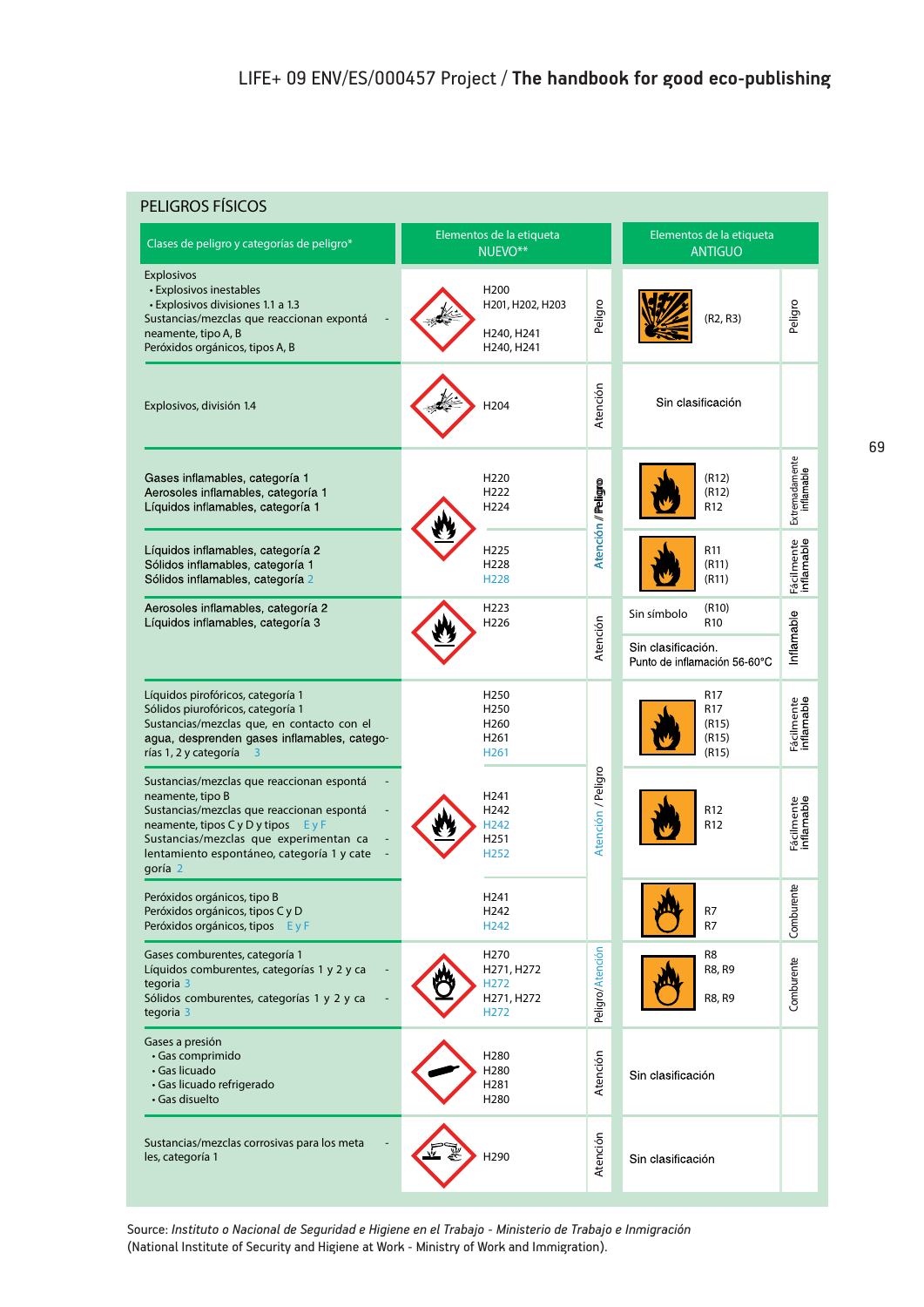#### **PELIGROS PARA LA SALUD HUMANA**

| Clases de peligro y categorías de peligro*                                                                                                                                                                                                           | Elementos de la etiqueta<br>NUEVO <sup>**</sup>  | Elementos de la etiqueta<br><b>ANTIGUO</b>                          |
|------------------------------------------------------------------------------------------------------------------------------------------------------------------------------------------------------------------------------------------------------|--------------------------------------------------|---------------------------------------------------------------------|
| Toxicidad aguda, categorías 1, 2<br>$\cdot$ Oral<br>• Cutánea<br>· Inhalación                                                                                                                                                                        | H300<br>H310<br>H330                             | Muy tóxico<br>R <sub>28</sub><br>R <sub>27</sub><br>R26             |
| Toxicidad aguda, categoría 3<br>• Oral<br>· Cutánea<br>· Inhalación                                                                                                                                                                                  | Peligro<br>H301<br>H311<br>H331                  | R25<br>Tóxico<br>R <sub>24</sub><br>R <sub>23</sub>                 |
| Mutagenicidad en células germinales, categorías 1A, 1B<br>Carcinogenicidad, categorías 1A, 1B<br>Tocicidad para la reproducción, categorías 1A, 1B<br>STOT*** tras exposición única, categoría 1<br>STOT*** tras exposiciones repetidas, categoría 1 | H340<br>H350<br>H360<br>H370<br>Peligro<br>H372  | R46<br>R45, R49<br>Tóxico<br>R60, R61<br>R39<br>R48                 |
| Sensibilización respiratoria, categoría 1<br>Toxicidad por aspiración, categoria 1                                                                                                                                                                   | H334<br>H304                                     | R42<br>R65                                                          |
| Mutagenicidad en células germinales, categorías 2<br>Carcinogenicidad, categoría 2<br>Tocicidad para la reproducción, categoría 2<br>STOT*** tras exposición única, categoría 2<br>STOT*** tras exposiciones repetidas, categoría 2                  | H341<br>Atención<br>H351<br>H361<br>H371<br>H373 | <b>R68</b><br>R40<br>R62, R63<br>Nocivo<br><b>R68</b><br><b>R48</b> |
| Toxicidad aguda, categoría 4<br>$\cdot$ Oral<br>· Cutánea<br>· Inhalación                                                                                                                                                                            | Atención<br>H302<br>H312<br>H332                 | R <sub>22</sub><br>R <sub>21</sub><br>R <sub>20</sub>               |
| Corrosión cutánea, categorías 1A, 1B, 1C                                                                                                                                                                                                             | H314                                             | Corrosivo<br>R34, R35                                               |
| Lesión ocular grave, categoría 1                                                                                                                                                                                                                     | Peligro<br>H318                                  | Irritante<br>R41                                                    |
| Irritación cutánea, categoría 2<br>Irritación ocular, categoría 2<br>Sensibilización cutánea, categoría 1<br>STOT*** tras exposición única, categoría 3<br>· Irritación de las vías respiratorias                                                    | H315<br>H319<br>H317<br>Atención<br>H335         | R38<br>tante<br>R36<br>R43<br>Έ<br>R37                              |
| • Efectos narcóticos                                                                                                                                                                                                                                 | H336                                             | Sin símbolo<br>R67                                                  |
| PELIGROS PARA EL MEDIO AMBIENTE                                                                                                                                                                                                                      |                                                  |                                                                     |
| Peligroso para el medio ambiente acuático, agudo, cate<br>qoría 1<br>Peligroso para el medio ambiente acuático, crónico, ca<br>tegoría 1                                                                                                             | Atención<br>H400<br>H410                         | <b>R50</b><br>R50/53                                                |
| Peligroso para el medio ambiente acuático, crónico, ca<br>tegoría 2                                                                                                                                                                                  | H411                                             | Peligroso para el medio<br>ambiente<br>R51/53                       |

Source: *Instituto o Nacional de Seguridad e Higiene en el Trabajo - Ministerio de Trabajo e Inmigración*  (National Institute of Security and Higiene at Work - Ministry of Work and Immigration).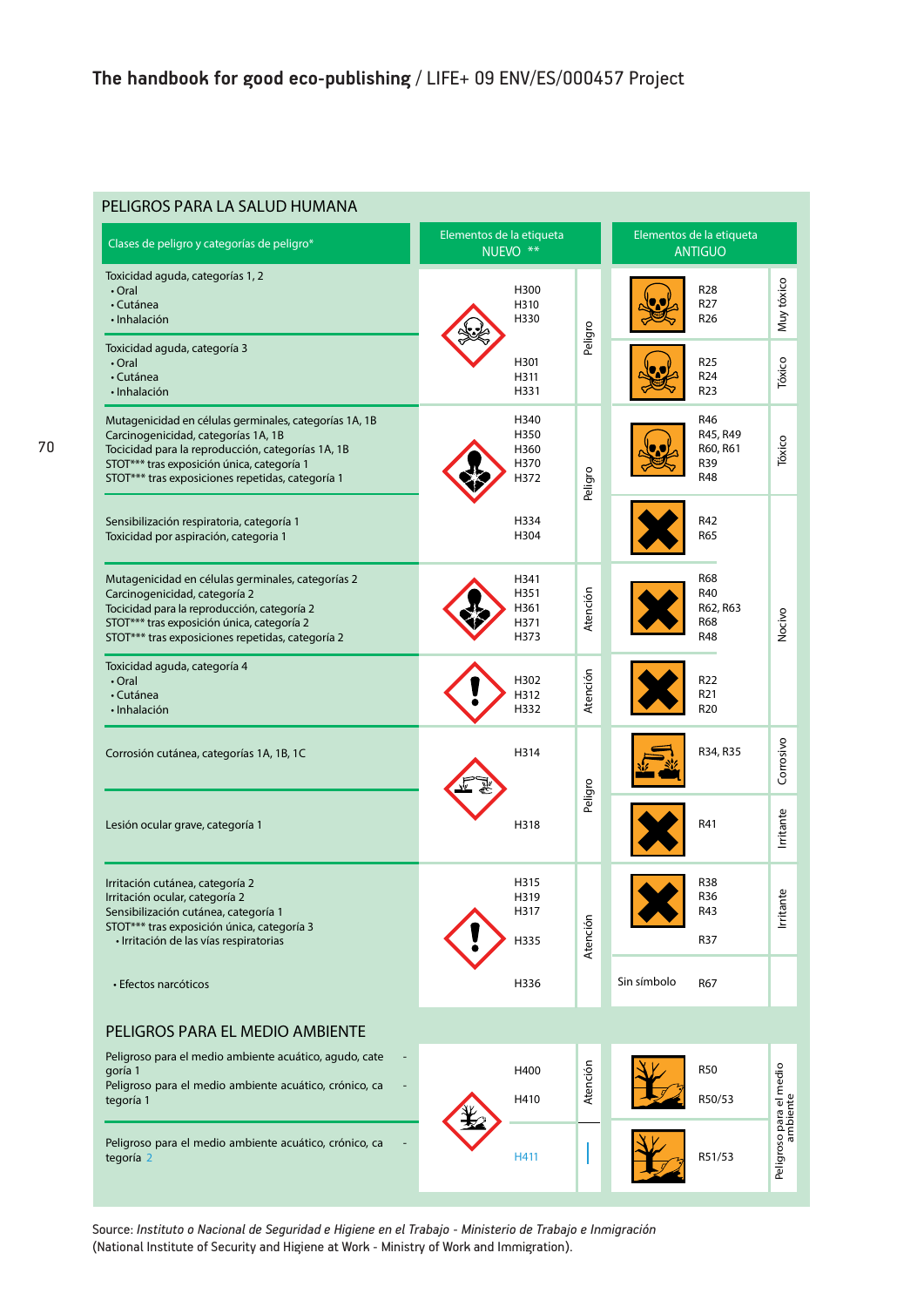### **Vegetable ink as an alternative**

Inks made with vegetable oils (cotton, linen and especially soya seeds) become an alternative that help eradicate synthetic VOCs. There are also soya laser printer toners but only in black. In the eighties, the American Soya Association began a campaign to use soya in a multitude of areas, especially in the food industry, and to substitute mineral oil with soy. This replacement had a lot of success within graphic art companies, to the extent that presently 90% of newspapers in the United Stated are printed with inks that include different percentages of soya oil.

The environmental implications of soya cultivations in the poor southern countries, and the introduction of genetically modified soya seeds has brought about a reaction against the use of soya oils of these origins and along with this, uncertainty related to the genetically modified organisms (GMO).

It is important to clarify that the environmental objective is to eliminate VOCs, to reduce the use of renewable energies compared with the non-renewable petroleum ones and to introduce inks that reduce the specific waste and enable de-inking in the recycling process. It is rather hard to measure the problem as well as the real effects that the replacement of synthetic inks with vegetable inks is having. The actual composition of the inks is a mystery hidden under a veil of secrecy.

Vegetable oil inks use esters derived from vegetable oils as solvents, completely substituting mineral oils. According to the information from Tintas Ayala, the mineral components of varnishes, resins and waxes can also be substituted with other components of vegetable origin. Inks based on vegetable oil substitute all the mineral oil for vegetable oil (not just a small percentage).

71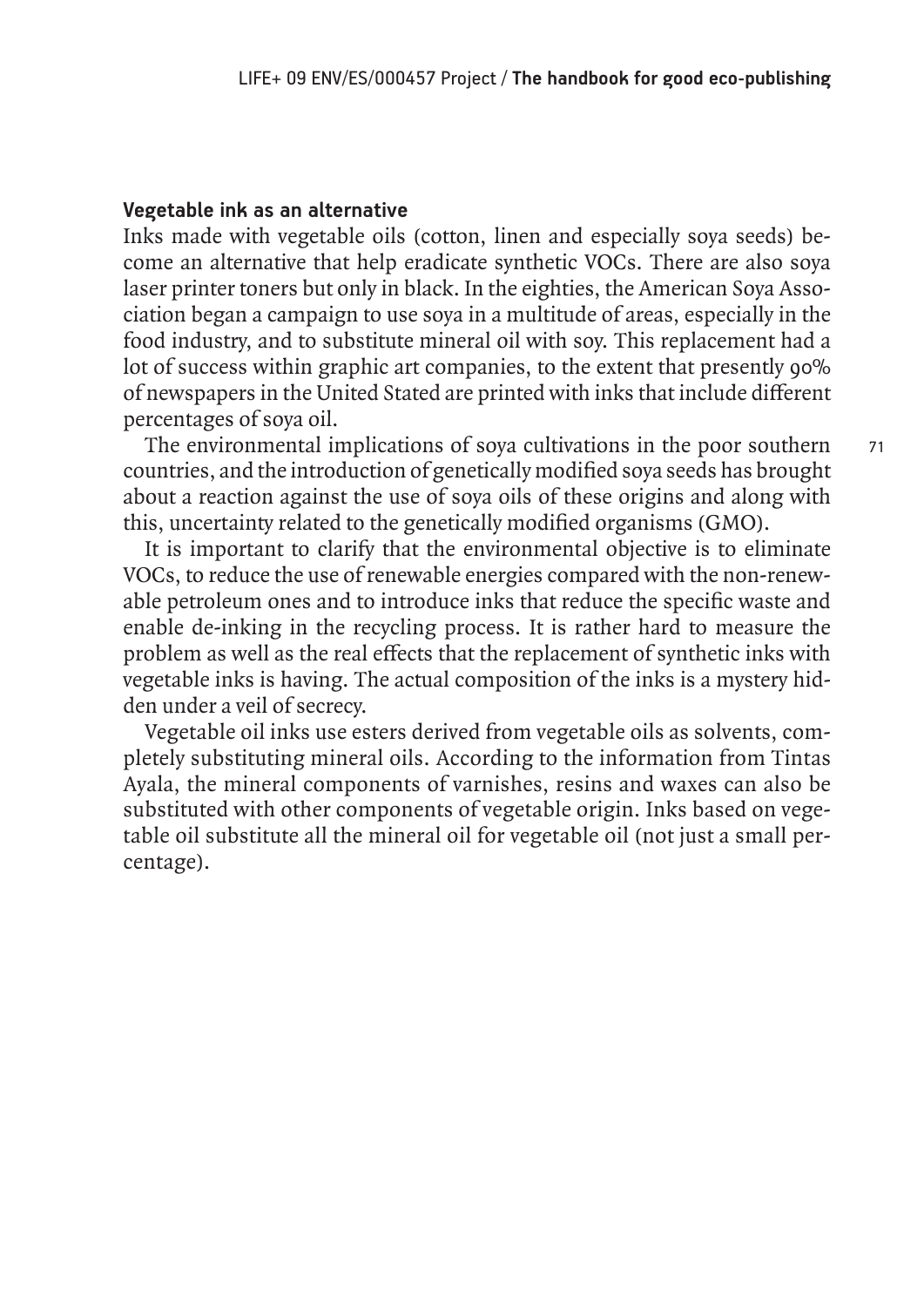

#### **Mineral oils and vegetable oils in offset inks**

Source: Javier Guerrero. "Martínez Ayala. Environmental Solutions in Offset Printing: Reduction of isopropilic alcohol and use of vegetable ink in offset printing". In: *Jornada "Sostenibilidad y competitividad en las imprentas y editoriales", 2012*

#### **Solvents**

Synthetic solvent is a substance derived from petroleum that has been obtained by means of synthesis chemistry. The use of this dissolvent lies in its capacity to dissolve fats, oils and other substances that are not water-soluble. It is used in the cleaning of printing machinery and accessories. There are a great number of solvents, like ethylene acetate, toluene, Chilean, methyl ethyl ketone, heavy aliphatic hydrocarbons, etc.

The mix of different paints and solvents can have worse effects than those associated with each one individually. It's referred to as chemical substance synergy. This is why it is so important to replace or minimize them.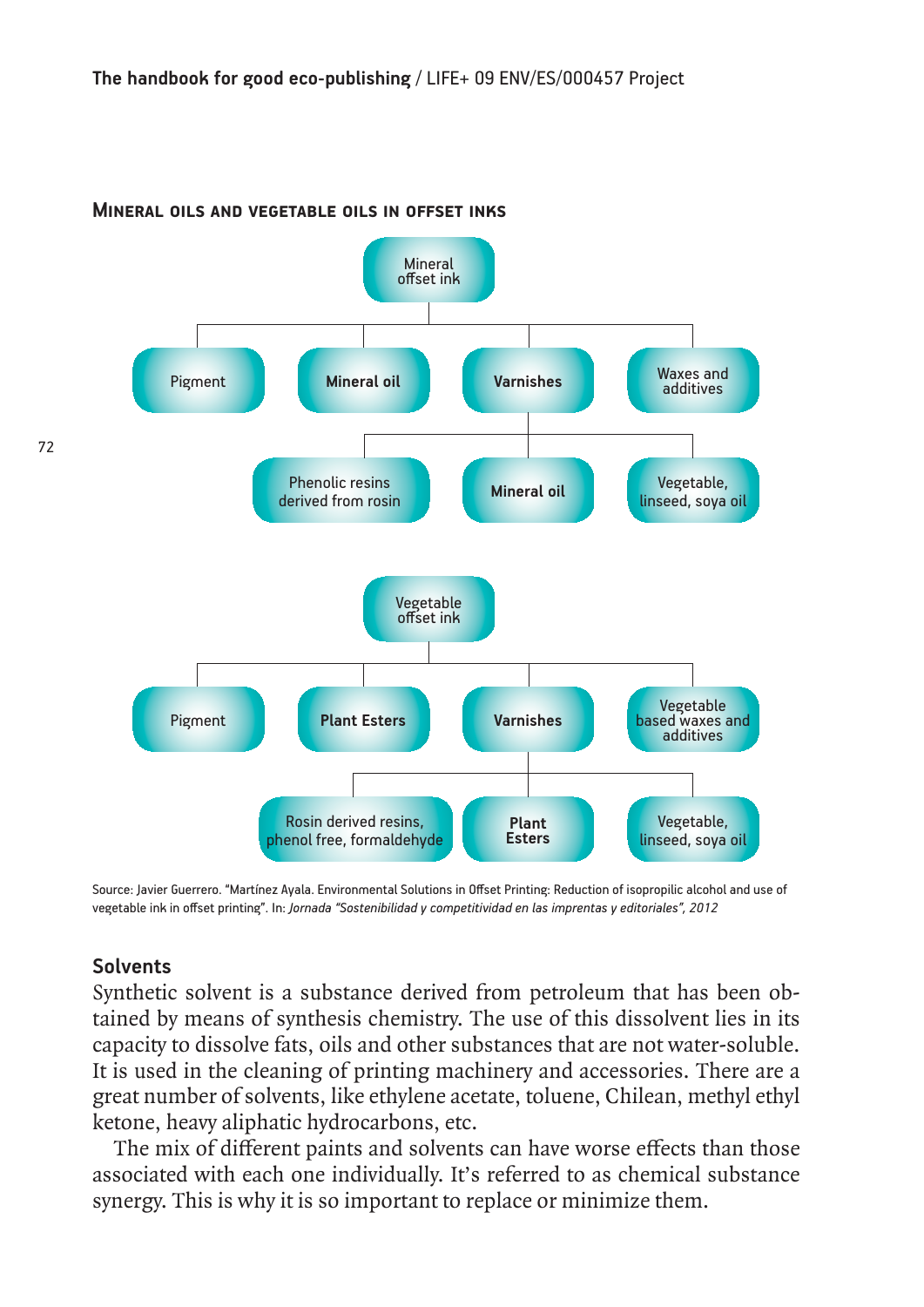#### **Some solvents and their risks to human health**

| <b>Solvents and additives</b>                                        | <b>Affected organs</b>                                                              | <b>Health Risks</b>                                                                                 |  |  |
|----------------------------------------------------------------------|-------------------------------------------------------------------------------------|-----------------------------------------------------------------------------------------------------|--|--|
| Alcohols                                                             |                                                                                     |                                                                                                     |  |  |
| Isopropyl alcohol                                                    | Eyes, mouth and respiratory<br>system, central nervous sys-<br>tem and skin         | Irritation, drowsiness and dizziness                                                                |  |  |
| Aliphatic hydrocarbons                                               |                                                                                     |                                                                                                     |  |  |
| Hexanes (s)                                                          | Skin, mouth and respiratory sys-<br>tem, peripheral nervous system                  | Numbness of the lung and chemical<br>pneumonia                                                      |  |  |
| Petrol. Can include ben-<br>zene, lead and ethylene<br>dibromene     | Skin, mouth and respiratory<br>system, central nervous<br>system                    | Irritation, narcosis, pulmonary<br>oedema, stomach ache, nauseas,<br>liver and kidney complaints    |  |  |
| Aromatic hydrocarbons                                                |                                                                                     |                                                                                                     |  |  |
| Benzene (carcinogenic)                                               | Skin, central nervous system,<br>blood, liver and kidneys                           | Dermatitis, narcosis, leukaemia and<br>aplastic anaemia                                             |  |  |
| <b>Toluene</b>                                                       | Central nervous system, liver,<br>mouth and respiratory system,<br>kidneys and skin | Dryness, narcosis, coma, muscular<br>weakness, kidney and liver<br>conditions                       |  |  |
| Chilene                                                              | Mouth and respiratory system,<br>skin, central nervous system<br>and liver          | Irritation, narcosis, pulmonary<br>oedema, stomach ache, nausea,<br>liver and kidney conditions     |  |  |
| <b>Chlorinated hydrocarbons</b>                                      |                                                                                     |                                                                                                     |  |  |
| Chloroform (probably<br>carcinogenic)                                | Skin, heart, liver, kidneys, eyes<br>and central nervous system                     | Irritation, liver enlargement, heart<br>failure, narcosis                                           |  |  |
| <b>Ketones</b>                                                       |                                                                                     |                                                                                                     |  |  |
| Acetone<br><b>Methyl Ethyl Ketone</b>                                | Skin, mouth and respiratory<br>system, central nervous system                       | Irritation, narcosis and dermatitis                                                                 |  |  |
| <b>Ethers</b>                                                        |                                                                                     |                                                                                                     |  |  |
| Methyl ethyl acetate<br><b>Ethyl acetate</b><br>Isopropelyne acetate | Skin, mouth and respiratory<br>system, central nervous<br>system                    | <b>Irritation and narcosis</b>                                                                      |  |  |
| Glycols                                                              |                                                                                     |                                                                                                     |  |  |
| Etylglycol                                                           | Skin, central nervous system<br>and kidneys                                         | Irritation, loss of appetite and blood<br>cell disorders                                            |  |  |
| <b>Others</b>                                                        |                                                                                     |                                                                                                     |  |  |
| <b>Turpentine</b>                                                    | Skin, eyes, mouth and respira-<br>tory system and lungs                             | Irritation, pulmonary oedema, der-<br>matitis, narcosis, seizures, kidney<br>and bladder conditions |  |  |

Source: Vicente Amorós, Alfonso Gallardo and Ramiro García. *Guía de tintas y disolventes.* Madrid: Fundación para la Prevención de Riesgos Laborales y Federación de Servicios de UGT, 2001 (Guide to ink and solvents. Madrid: Foundation for Work Risk Prevention and UGT, Service Federation 2001).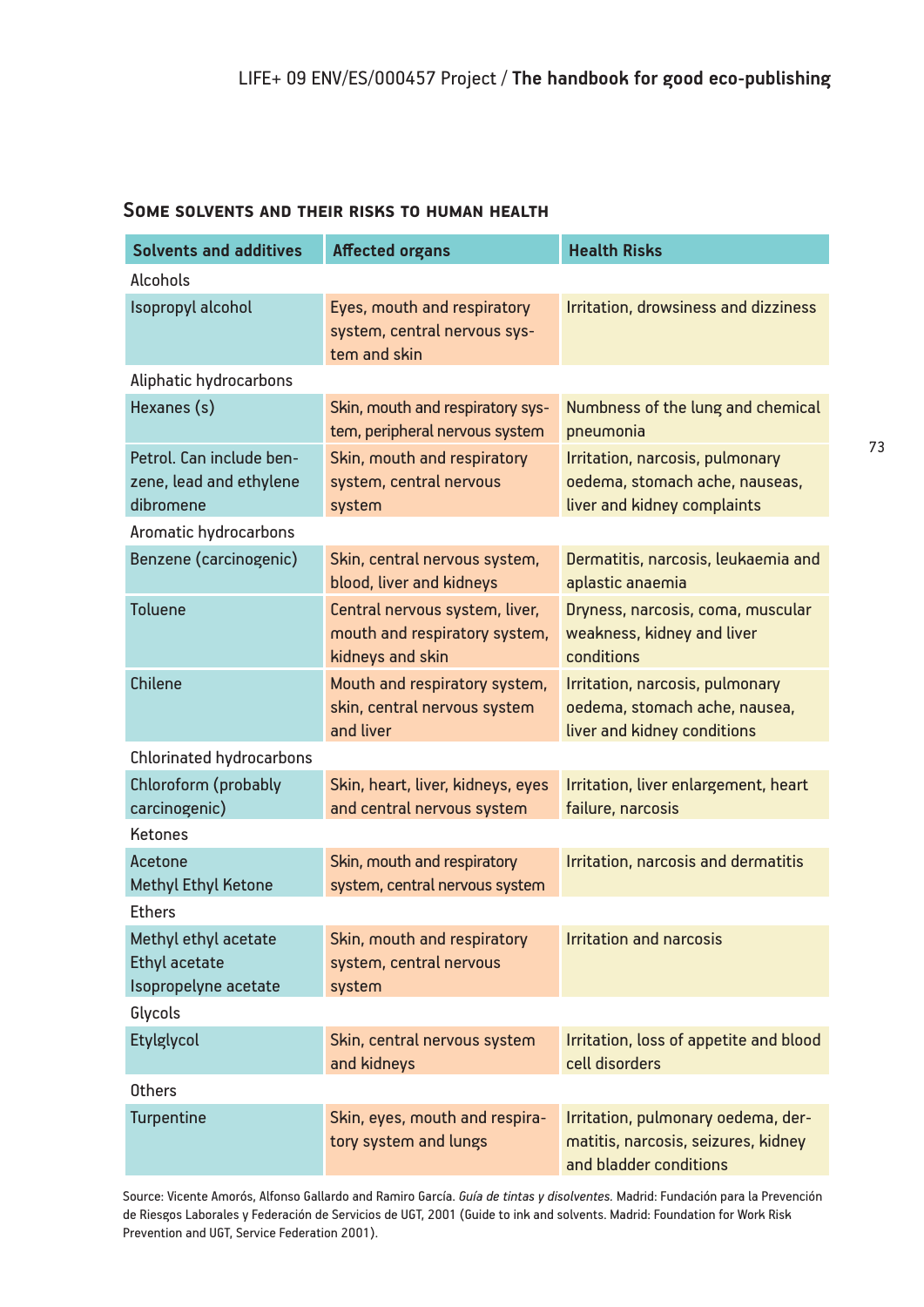#### **Replacement alternatives for solvents**

The following graph summarizes processes and organic solvents used in the graphic art industry and the actual existing alternatives.

| <b>Production process</b>                                       | <b>Organic solvents</b>                                                     | <b>Alternative substitutes</b>                                                                                   |
|-----------------------------------------------------------------|-----------------------------------------------------------------------------|------------------------------------------------------------------------------------------------------------------|
| Lens, screen and film<br>cleaning                               | 1,1,1, trichloroethane,<br>ethanol                                          | 1% sodium carbonate solution                                                                                     |
| Antistatic products on<br>films                                 | 1,1,1, trichloroethane                                                      | Use antistatic films                                                                                             |
| Coupling in typesetting and<br>publishing                       | 1,1,1, trichloroethane,<br>naphtha                                          | 1. Glue sticks<br>$2.$ Wax<br>3. Double sided adhesive<br>4. Stretched screen                                    |
| Film touch up                                                   | <b>Toluene and ethanol</b>                                                  | 1. Coloured water base cover using<br>a feather or brush<br>2. Red cover for film<br>negatives                   |
| Film developing solution                                        | Ethylene glycol, methylene glycol,<br>propylene glycol and derivatives      | Using a developing solution without<br>organic solvents.                                                         |
| <b>Metal</b>                                                    | 1,1,1, trichloroethane                                                      | Ethyl acetate and butyl acetate                                                                                  |
| Photopolymers                                                   | <b>Ethanol</b>                                                              | Water, using another type<br>of plate                                                                            |
| Offset plates                                                   | Ethylene glycol, methyle-<br>ne glycol, propylene glycol<br>and derivatives | Water based developing solution<br>without organic solvents, using<br>another kind of plate                      |
| Plate touch up (with<br>hydrofluoric acid)                      | Dimethyl formaldehyde                                                       | 1. Check and clean the film before<br>exposure<br>2. Expose plate with diffusing<br>sheet<br>3. Make a new plate |
| Printing plate, coupling<br>plate to structure,<br>(isocyanate) | Ethyl acetate, acetone                                                      | Assemble with incorporated elastic<br>system.                                                                    |
| Printing screen (printing<br>emulsions)                         | <b>Alcohols</b>                                                             | 1. Check and clean the slides and<br>films before exposure.<br>2. Use emulsion and re-expose.                    |
| Flexi printing plate glue<br>coupling                           | Naphtha                                                                     | 1. Double sided adhesive<br>2. Mechanical joint                                                                  |
| Photopolymer plate<br>developers                                | Butanol/ethylene tetracol                                                   | Naphtha/ethanol using another kind<br>of photopolymer plate                                                      |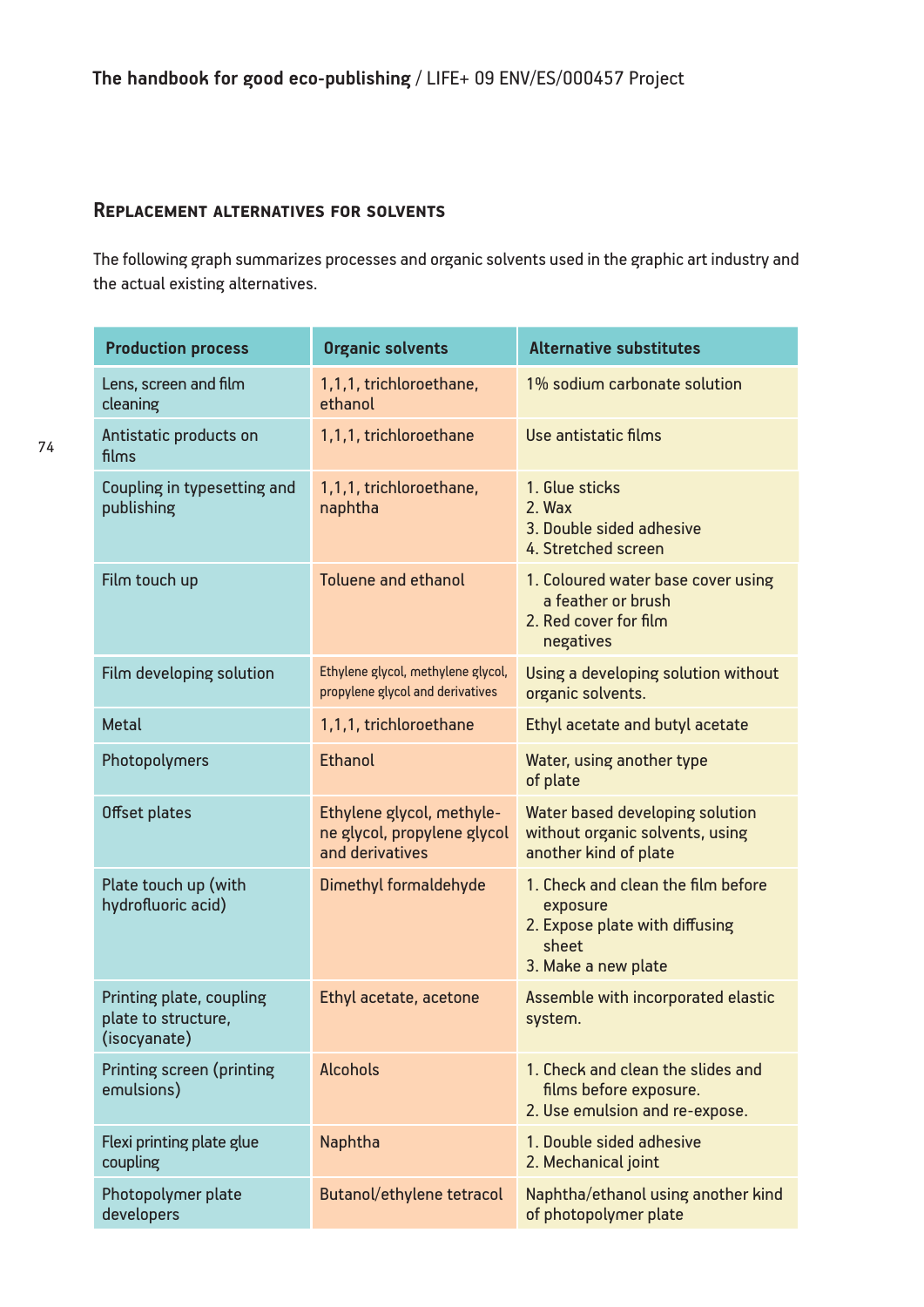| Vacuum engraving of<br>photo-relief                                                     | Organic solvents                                              | Water based developing solution, using<br>another type of developing solution                        |
|-----------------------------------------------------------------------------------------|---------------------------------------------------------------|------------------------------------------------------------------------------------------------------|
| Offset printing ink with<br>solvent in an aerosol                                       | 1,1,1, trichloroethane                                        | In a flat mouthed pot straight on to<br>the roller without organic solvent                           |
| Plate cleaning                                                                          | White spirit                                                  | Water soluble cleaning powders.                                                                      |
| Coupling of paper,<br>repairing tears before<br>printing                                | <b>Hexane</b>                                                 | Double sided sticky tape                                                                             |
| Cleaning colour roller and<br>other equipment (water<br>emulsion)                       | Naphta, acetone and<br>toluene                                | 1. Scrub with brush and hot water<br>2. Pressurized water                                            |
| Cleaning of printers'<br>surfaces                                                       | Kerosene                                                      | Hot water and soap                                                                                   |
| <b>Treating surfaces after</b><br>printing                                              | Butyl acetate, ethyl<br>acetate, chilene, toluene             | 1. Colourless ink<br>2. Water based laminating<br>products                                           |
| Screen-printing, ink                                                                    | Inks with solvents                                            | 1. Water based inks<br>2. Plastisol inks                                                             |
| Screen printing,<br>screen cleaning                                                     | Organic solvents                                              | 1. Avoid the ink drying out<br>2. Water if effective                                                 |
| Photo printing                                                                          | Ethanol, 2-propanol, ethyl<br>acetate, MEK, toluene           | Water based inks (with 5-25%<br>organic solvents) and clean with<br>water based products             |
| Vacuum engraving                                                                        | Toluene, naphtha                                              | Water based inks and clean with<br>water based products                                              |
| <b>Binding books with glue</b>                                                          | 1,1,1, Trichloroethane,<br>toluene, ethanol, ethyl<br>acetate | 1. PVA adhesives with organic<br>solvents<br>2. Heat cast                                            |
| Treating surfaces and<br>binding                                                        | Ethyl acetate, ethanol,<br>toluene, 2- propane<br>acetate     | <b>Water based products</b>                                                                          |
| Laminating                                                                              | Acetone, MEK, ethyl<br>acetate, 2- propane<br>acetate         | 1. Water based adhesives<br>2. Specific polyester sheet fixed on<br>paper by heat<br>3. Co-extrusion |
| Using antistatic agents<br>in aerosol format on<br>the surfaces of binding<br>machinery | 1,1,1, Trichloroethane                                        | Flat mouthed pot or brush without<br>organic solvents                                                |

Source: Vicente Amorós, Alfonso Gallardo and Ramiro García. *Guía de tintas y disolventes.* Madrid: Fundación para la Prevención de Riesgos Laborales y Federación de Servicios de UGT, 2001 (Guide to ink and solvents. Madrid: Foundation for Work Risk Prevention and UGT, Service Federation 2001).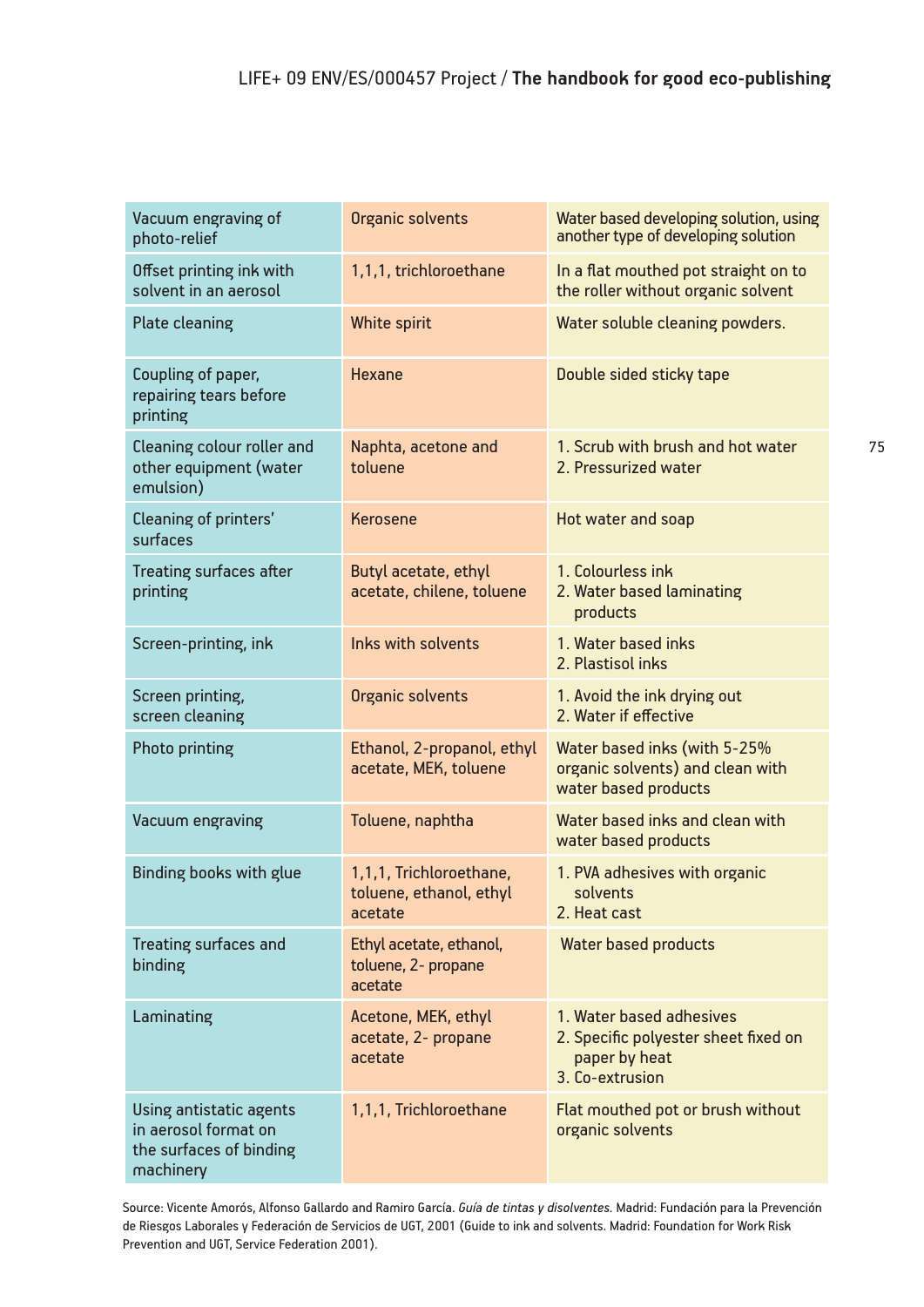## **Volatile organic compounds**

Organic compounds are chemical substances that contain carbon and are found in all living beings. Natural ones come from flowers or vegetation in general and are called biogenic.

Artificial and synthetic organic compounds or VOCs, transform, as their name indicates into vapours or gases that are present in the atmosphere, and therefore have the capacity to spread, being carried by the wind and settle in people's lungs when they breathe in. As well as carbon, they contain elements like hydrogen, oxygen, fluoride, chlorine, bromium, sulphur or nitrogen. VOCs are released by the burning of fuels like petrol, wood, coal or natural gas. They are also released by solvents, paints, and other products that are used and stored at work places and homes.

Here are some examples of COVs:

- Natural: isoprene, pinene and limonene.
- Artificial: benzene, toluene and nitrobenzene; other examples of artificial VOCs are: formaldehyde, chlorobenzene, solvents like toluene, chilene, acetone and perchloride ethylene (or tetrachloroethylene), which is the main dissolvent used in the dry cleaning industry.

Many VOCs are commonly used in paint and lacquer solvents, moth repellents, air fresheners, products used on wood, aerosol substances, degreasers, automotive products and solvents used in the dry cleaning industry.

A great part of artificial VOCs are dangerous air contaminants. The import of artificial VOCs is in their capacity as harbingers of the tropospheric ozone and their role as destroyers of the stratospheric ozone. They contribute to the creation of the photochemical smog when they react with other atmospheric contaminants like nitrogen oxide (NO<sub>2</sub>) and sunlight. This phenomenon occurs mainly in urban areas and leads to brown coloured atmospheres that are rich in ozone. Nitric oxide (NO) and nitrogen dioxide (NO<sub>2</sub>) are the only nitrogen oxides present in the atmosphere that have been introduced by human activity.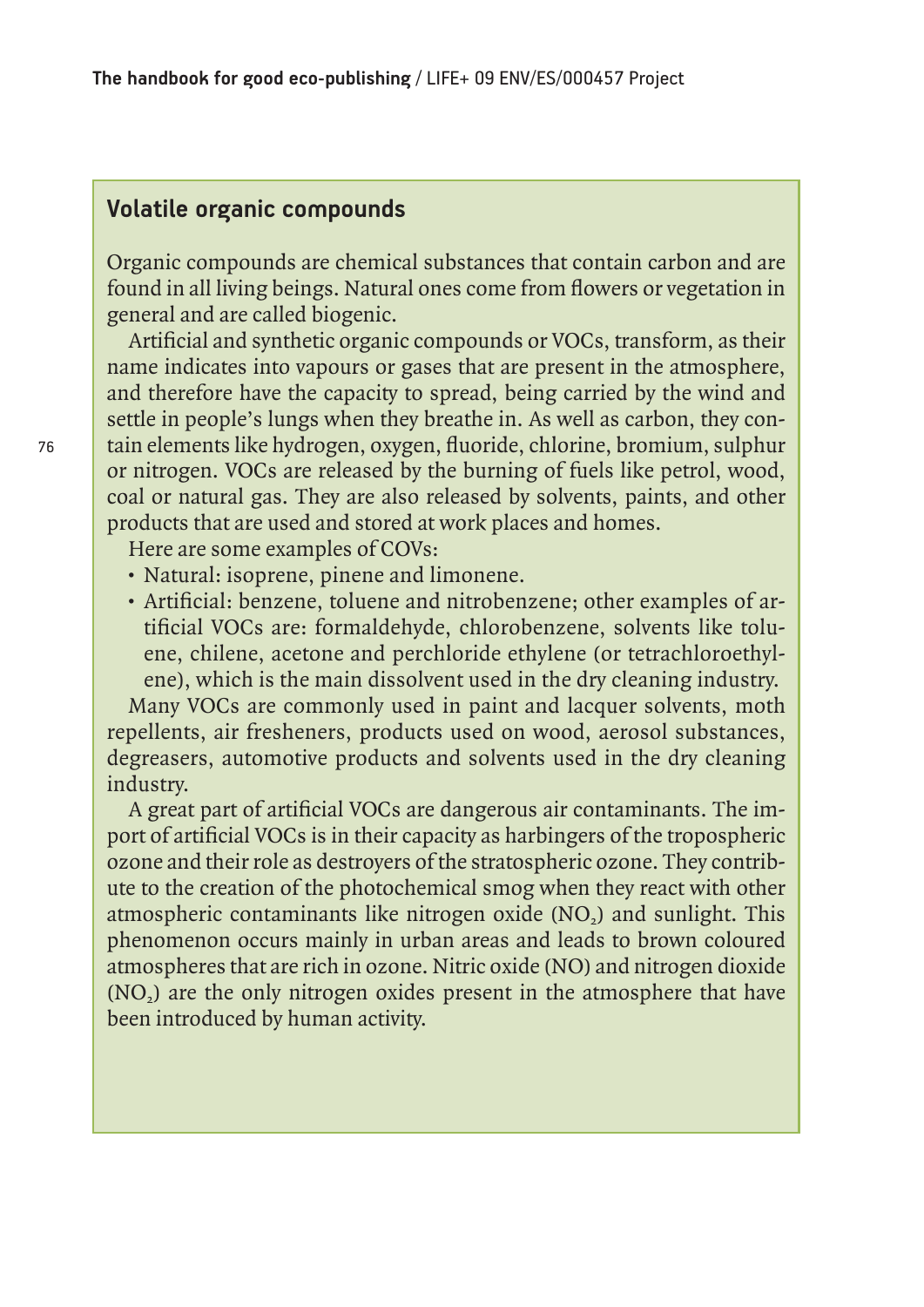## **Toxic free companies**

The use of raw materials generates all types of waste, like paper, inks and solvents that produce emissions into the atmosphere like volatile organic compounds (VOCs) and a contaminating load into the wastewater.

Substituting toxic substances is the objective in order to achieve toxic free companies, in this case workshops pertaining to the graphic industry. To help bring this about, there is a European guideline: REACH, the 1907/2006 regulation regarding registering, evaluating, authorizing and restricting chemicals and chemical mixes. REACH came into force on the 1st of June 2007.

To gather information on some thirty thousand chemical products, access is available to the ISTAS, Instituto Sindical de Trabajo, Ambiente y Salud (Trade Union Institute for Work, Environment and Health) information platform www.istas.net/risctox/RISCTOX, a database of hazardous substances that claims to offer clear, organized and concise information about the health and environmental risks from these chemical substances that can be present in the products that the companies manipulate or generate. One of the sections it includes is: "Replacement guide, step by step".

The process is made up of the following continual action steps that can be made by the workers and their managers under the direction of the work hygiene and prevention officers:

- 1. Identify the presence and exposure to toxic chemical products in the work environment.
- 2. Eliminate substances that can be eliminated and immediately replace with others.
- 3. Identify remaining risk sources.
- 4. Calculate the potential risk of remaining exposure.
- 5. Establish protection measures
- 6. Eliminate risk factors
- 7. Verification and assessment of obtained results

## **Green Chemistry**

Green chemistry – also known as sustainable, even though both words have a slightly different meaning – takes into account contamination prevention. It has been defined as the design, manufacturing and use of chemicals and processes that eliminate, or at least reduce artificial and synthetic toxic substances and waste production. In other words, green chemistry converges in the same field as the "Zero Waste" objective. Besides this, REACH has created a new air of debate and innovation that, in any case, should give birth to green chemistry in the graphic arts.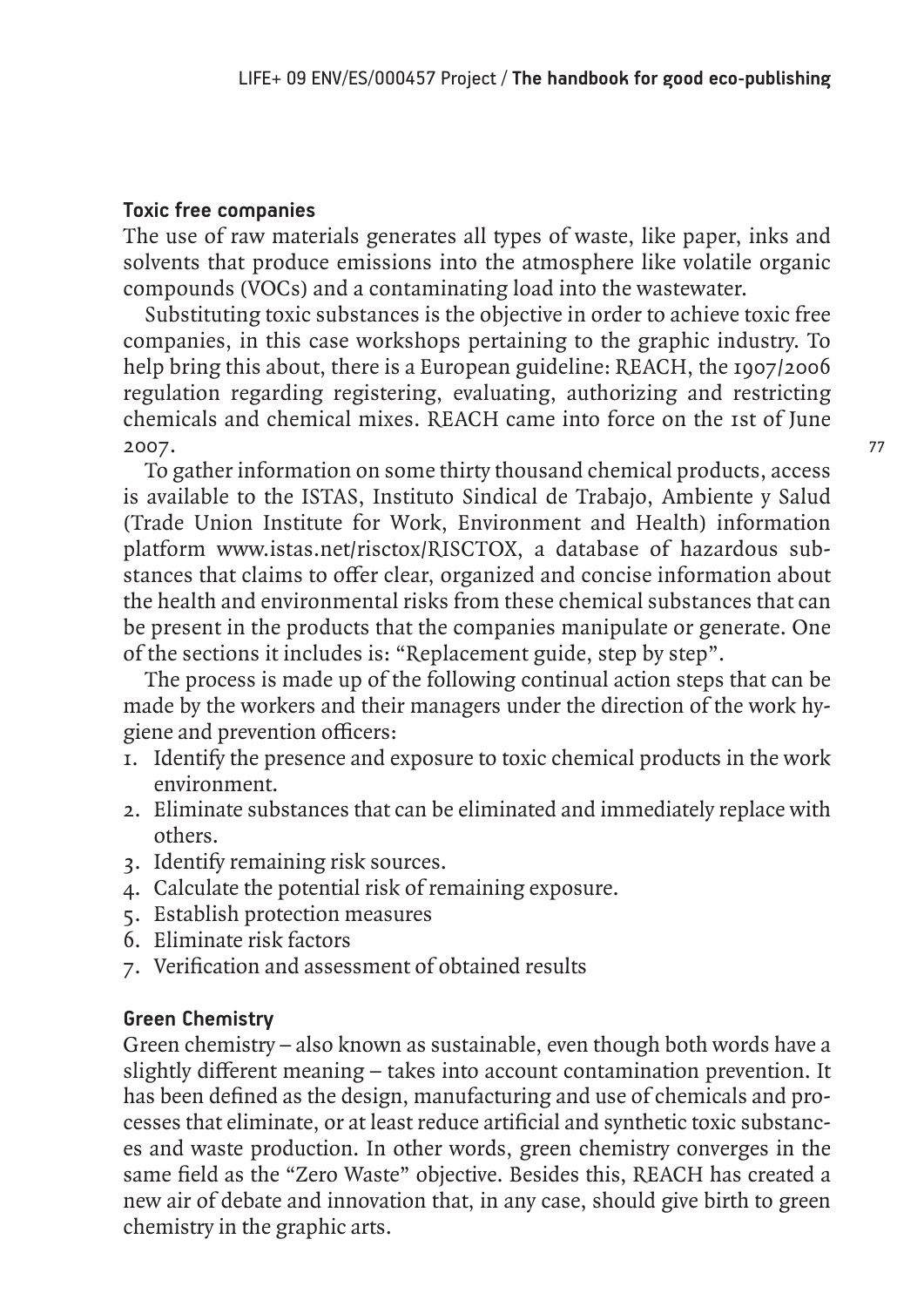The objectives of green chemistry can be summarized with the four "Rs": reduce use, reuse raw materials, recycle and most importantly, redesign.

In 2000, Paul T. Anastas and John C. Warner defined the so-called Twelve Principles of green chemistry:

- 1. Preventing contamination is preferable to treating waste afterwards.
- 2. Chemical synthesis methods must be designed to maximise the incorporation of all materials used in the process into the end product.
- 3. Chemical synthesis must use and generate substances that have zero or little toxicity for human and environmental health.
- 78

4. Chemicals must be designed in such a way that their functionality and effectiveness are preserved while their toxicity is reduced.

- 5. The use of auxiliary substances must be avoided or minimized, and when these are necessary they must be harmless.
- 6. Energy demands must be minimised, and must be assessed by their economical and environmental impact. Synthesis methods must be carried out at atmospheric pressure and temperature.
- 7. Raw materials and natural resources used must preferably be renewable, whenever this is technically viable.
- 8. Processes based on direct reactions are preferable to those in which intermediate reactions are used.
- 9. Catalytic reactors must be as selective as possible so as to avoid creating unnecessary sub products, and they must be used in place of stoichio metric reactors.
- 10. Chemicals must be designed so that at the end of their useful life they do not remain in the atmosphere and, that their respective degradation products are harmless.
- 11. Analytical methodologies must allow for a real time process control to detect the possible creation of damaging substances.
- 12. Substances and the way they are used in a chemical process must be chosen so as to minimize the potential risk of chemical accidents, including leaks, explosions and fires.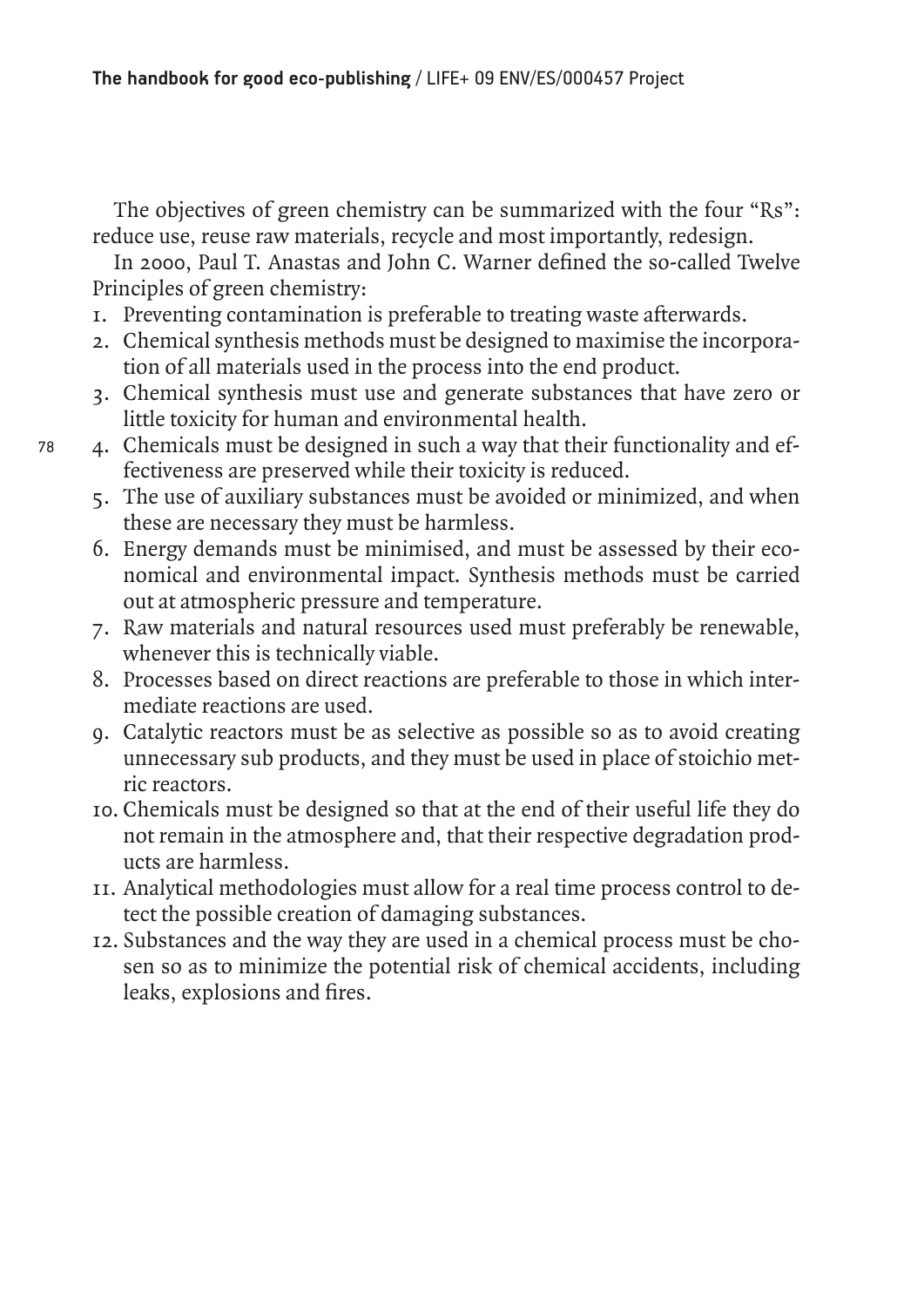# **5. Eco-design**

The designer is of prime importance when it comes to guaranteeing that a graphic product has the least environmental impact possible. They must choose a design committed to quality and excellence that incorporates environmental criteria in an implicit and explicit way. This entails knowledge of all processes, both of the designer's behaviour during the creation process and of the production processes.

Ecological design is not a trend but an ethical process. That is to say, environmentalism can be voluntarily explicit, but it must be environmentally implicit. To consider a product or process with an environmental insignia, one must understand that it is not a concept that is on the sidelines of history or of the moment. The EMAS (EMAS or ISO 14006 on eco-design) are noteworthy as well as the influence they can have when it comes to understanding the processes, as they allow for a study of each phase and each material and for the investigation of these.

Now, in present circumstances, the most *ecological* is the one who achieves a substantial reduction of the use of resources from the cradle to recycling, who prefers to use renewable and recyclable resources, who enables reuse before recycling and promotes containment, which must not be confused with the creativity implicit in all eco-design processes.

Closing the loop wherever possible implies incorporating what we now call waste as another "nutrient" of the process. It is the metabolic concept of the processes, the products, the work places and the use. It involves substituting eco-efficiency (doing more with less) with eco-effectiveness: cradle to cradle more than cradle to grave.

It involves understanding the production centre, whether a workshop, a studio, a printers or a publisher, as a metabolism that uses energy, water and resources and that produces products and services, along with the corresponding solid, liquid and gas waste in the shape of direct and associated emissions.

It's said that the tree is the symbol of the next revolution. A tree is fertilized with its own leaves; it metabolically uses its waste as manure and feeds many 79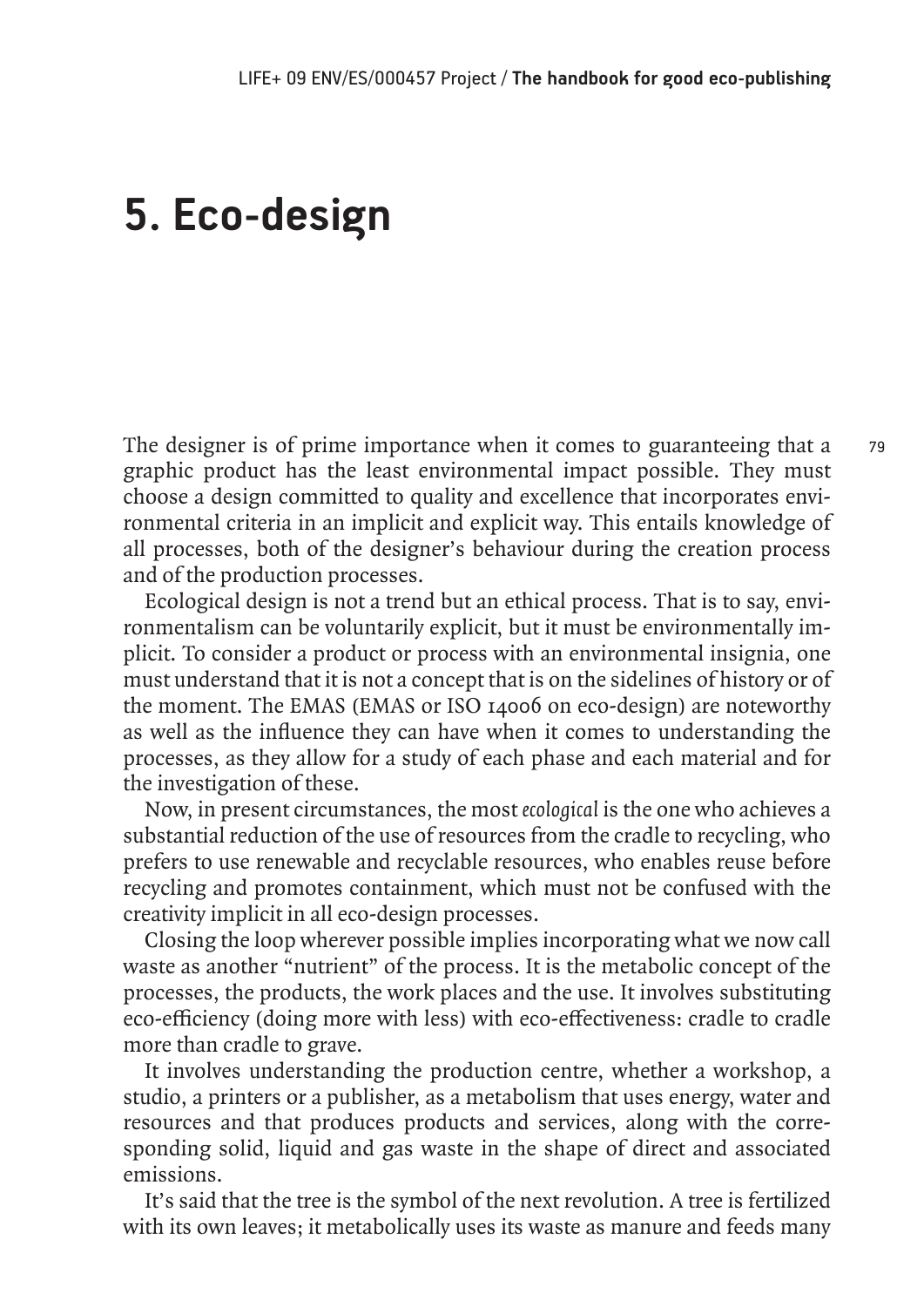other species that find benefit and protection under its shelter. It becomes a deposit of the carbon and water it dispenses. It gives shade and refuge to half of the terrestrial biodiversity. There is symbiosis between the tree and other beings, from the bacteria that multiply its radial load carrying capacity to the plagues that feed other predators. Even though it can't move it never stops. It breathes, absorbing carbon dioxide, it captures the carbon, purifies the atmosphere from suspended toxic particulates, generates oxygen and expels it, prevents the rain from damaging the soil, flowers, reproduces, adapts to each season, etc.

Biomimecry (to imitate and copy natural processes) is a prodigy to admire, a venerable guide. We have often heard of the three "Rs". We must remember that they follow a hierarchical order, and the last action  $-$  not the first  $-$  is to recycle. That's to say, that first we have to reduce, then reuse and finally, as a last resort, recycle.

The UNEP, United Nations Environment Program, has popularized the six "Rs" so that they are developed during the design process, from the acquisition of raw materials, production, distribution, to its use and end of life, or beginning of a new one, taking eco-effectiveness into account. Here are the six "Rs":

- *Re-think* the products and their use.
- *Reduce* use of energy and materials.
- *Replace* dangerous substances
- *Recycle*, using recycled materials as well as those that are recyclable and those designed to be recycled.
- *Reuse* parts and components.
- *Repair*, design in such a way that enables repairs and a product's longevity.

# **The eco-design eco-criteria**

Twelve years ago, in the year 2000, the eco-design manual from Sociedad Pública de Gestión Ambiental IHOBE (Public Society for Environmental Management of the Basque government; *Manual práctico de ecodiseño. Operativa de implantación en siete pasos* (Practical handbook for eco-design; Introduction in seven steps) was born. It was the result of the whole practical process of lending and socializing the Basque industrial experience in connection with international demands for a design that answers the environmental challenges of our times. The handbook, available in an updated version, includes these words of Hartmut Stiller, an expert from the Wuppertal Institute: "This is not a book to put on your shelf, but an easy to understand handbook developed to be used by small and medium companies. Using the example of a cafeteria,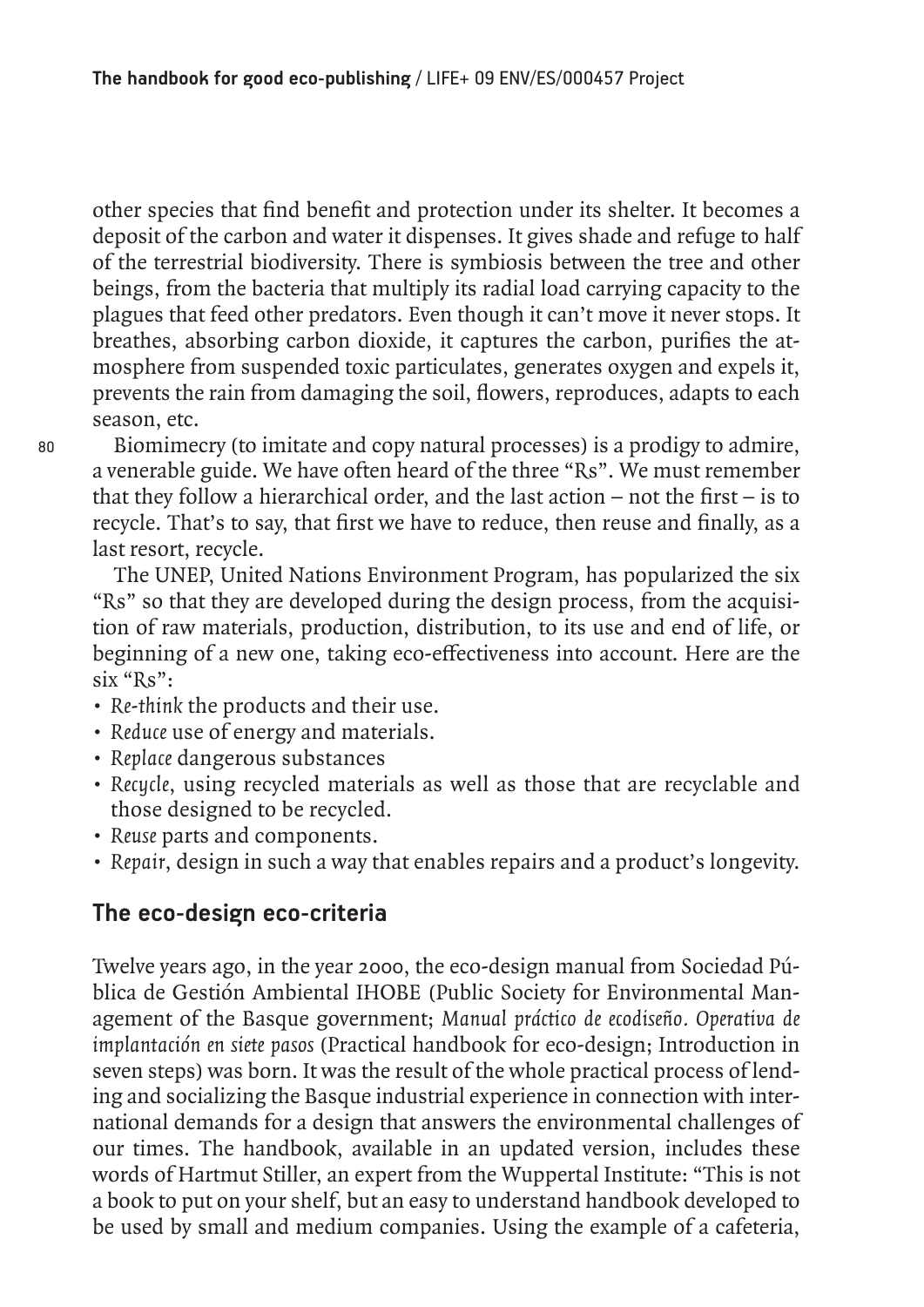IHOBE explains in seven stages how to work with eco-design and shows how even such a well-known product has great potential to improve its eco-efficiency".

Starting with this series of seven steps, El Tinter created another to guarantee eco-design in light of ISO 14026 ruling. In this case, as would be expected, the example of the cafeteria was replaced by the printing process. Here are the steps that have been updated according to the ISO 14026 ruling:

## **1. The client**

Provide the client with information regarding the importance of the product being designed with eco-design criteria. Assess if the client is already aware in this regard, and if not, involve them in the acceptance of the ecological and sustainable criteria.

This is the first and most important step, as it is when decisions are made. It is also at this moment that prudent printing or printing according to demand should be talked about. These two measures can significantly reduce the processes' environmental impact if carried out with reasonable criteria.

## **2. The paper and the format**

Centre most of the design effort in promoting maximum use and reducing waste. Before presenting the technical criteria to the client, it's important to have fully investigated the use of the final product, its durability and its intended target. And then propose the type of paper suitable for each case (type, weight, format, etc.).

When designing the proposals, standard paper formats should be used (A5, A4, A3, A2, originating from the 65x90cm format and subdivisions of the 70x100cm format). The use of paper with eco-labels and ecological insignias must be encouraged; recycled (offset recycled, coated recycled or mixed quality papers) and virgin fibres from sustainable managed forests (FSC). By decreasing the margins in the layout to 1.5cm instead of 2.5cm one in every six pages can be saved. Any waste obtained during printing should be reused to generate new products, gifts for the clients or for internal reuse for tests. Using recto-verso (double sided) printing during trials, corrections, etc. This means the photocopier saves 10% of its electric use.

Publishers can adjust the machinery to the paper used in each production according to the type of book and its format, reducing waste. Reusing any surplus paper for new products avoids paper getting tied up. This aspect of eco-design is particularly important in large publishing houses.

81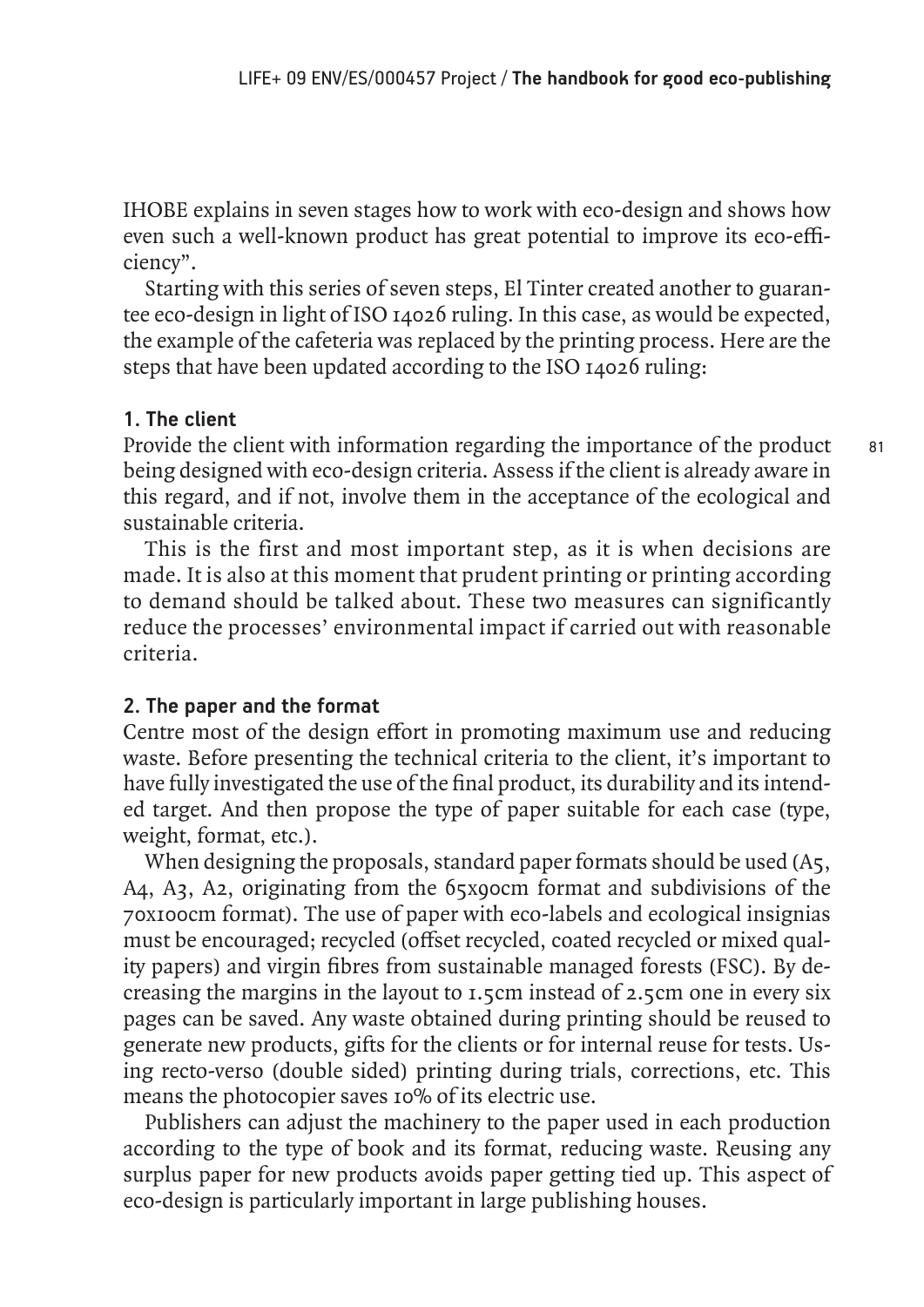## **3. Applying the colours**

The discussion over the amount of ink used and its environmental impact is resolved the same way as with paper: each product has its specific needs and the decision to use one, two or four colours is not the same for all products. 100%, very dark backdrops and frames use more ink. Using backdrops and frames at 75 or 50% saves ink.

Reducing the amount of ink is an important issue. That is why when printing in four colours, it is worth using a plate imposition system with stochastic screening, as this minimizes the number of dots of ink that are later printed and, therefore, reduces the amount of ink used.

It is also advisable to use inks that have the least impact on the environment, at present these are inks made with vegetable oil.

## **4. Replace paper for bytes**

Often, when talking about the de-materialization involved in replacing paper format with an electronic format, we forget that producing the device, its support and the recycling as electrical and electronic device waste, has an impact on the environment that isn't always taken into account. The electronic dynamics also involve technological replacement in ever shorter periods of time, CDs and DVDS are now in regression, replaced by devices like the USB pen drives, PDF formats, or FTP servers all of which allow for easy mobility therefore saving on delivery costs, etc.

### **5. Using die cuts**

Die cutting is a process where any paper or cardboard can be cut or marked for cutting so as to be presented in a new format. Even though by using die cutting a considerable amount of paper may not be used, if it is done in the right way our printed material can be given a second life (making boxes for table top objects, decorative objects, calendars, etc). It allows for the partial or total reuse of an object and at the same time causes awareness regarding reuse.

One example is to use die cutting to use up leftover card from book covers to make bookmarks, or to design the formats of magazines using systems that eliminate cutting, folding in such a way that allows for postage without envelopes and then using stickers to attach delivery addresses.

Even though die cutting doesn't affect the publishing world in a great way, it does make up one of the arts with most possibilities in the world of eco-design. The design of the die cut, that needs to be worked in with the other phases of the product's design, must be combined with other aspects like weight or even, with an eye on the world of biology, for example: make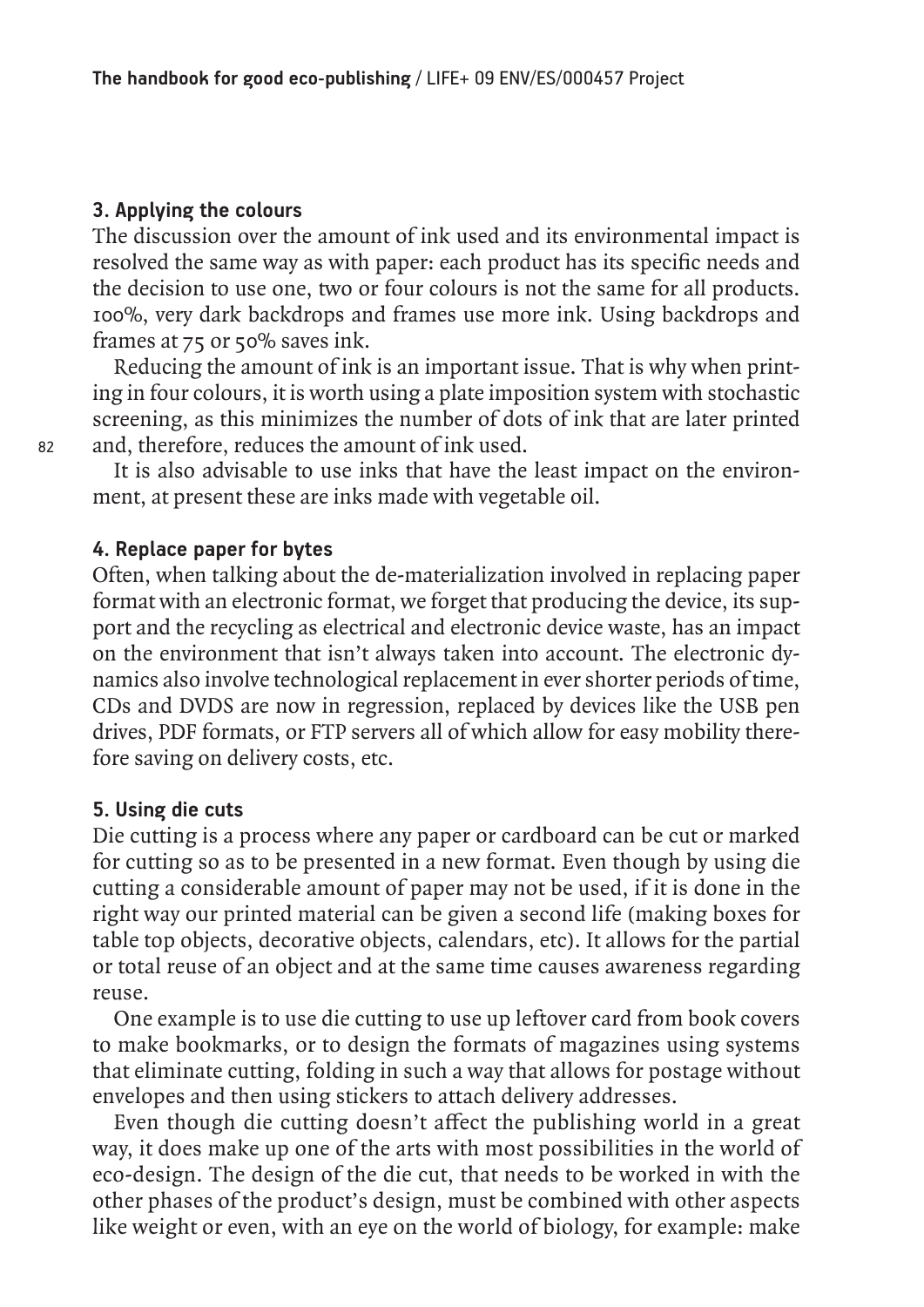a fold that means our product weighs less, is easier to distribute and takes up less space. That is precisely what nature has done with the wings of certain animals.

## **6. Product manipulation**

Fundamental is the need to reduce the use of binding adhesives and the manipulation of projects, as these often contain toxic substances and in many cases can be substituted by small pocket die cuts, folders or covers included in the publication. It is compulsory to use folding, stapling and stitching, and in that order, before using adhesives. Varnish should be used over lamination and always assess with the client the use of protective varnishes, whenever the use of the product allows it (books and magazines).

## **7. Distribution and logistics**

Large advertising packages must be avoided (like plasticized pallets) instead use reusable or recyclable boxes made from one material (like recycled cardboard) and recycled paper wrappings. It's also important to specify the material with the corresponding triangle and number 20, 21 or 22 and the initials PAP (paper) at the bottom.

## **8. Waste management**

Eco-design should enable the product's management as waste so that the appropriate selective collection is used in each case (private entity or company). Products with just one material, no adhesives, plastic, staples etc. guarantee, in most cases 100% recycling.

## **9. Information for purchasers**

Always graphically incorporate environmental information about the product for the public, whether as an environmental backpack or with the slight reference to the products final aim, making mention of the greenhouse effect gas emissions. The product must provide the consumers with information regarding its reuse and in the last instance, the correct selective disposal of the product.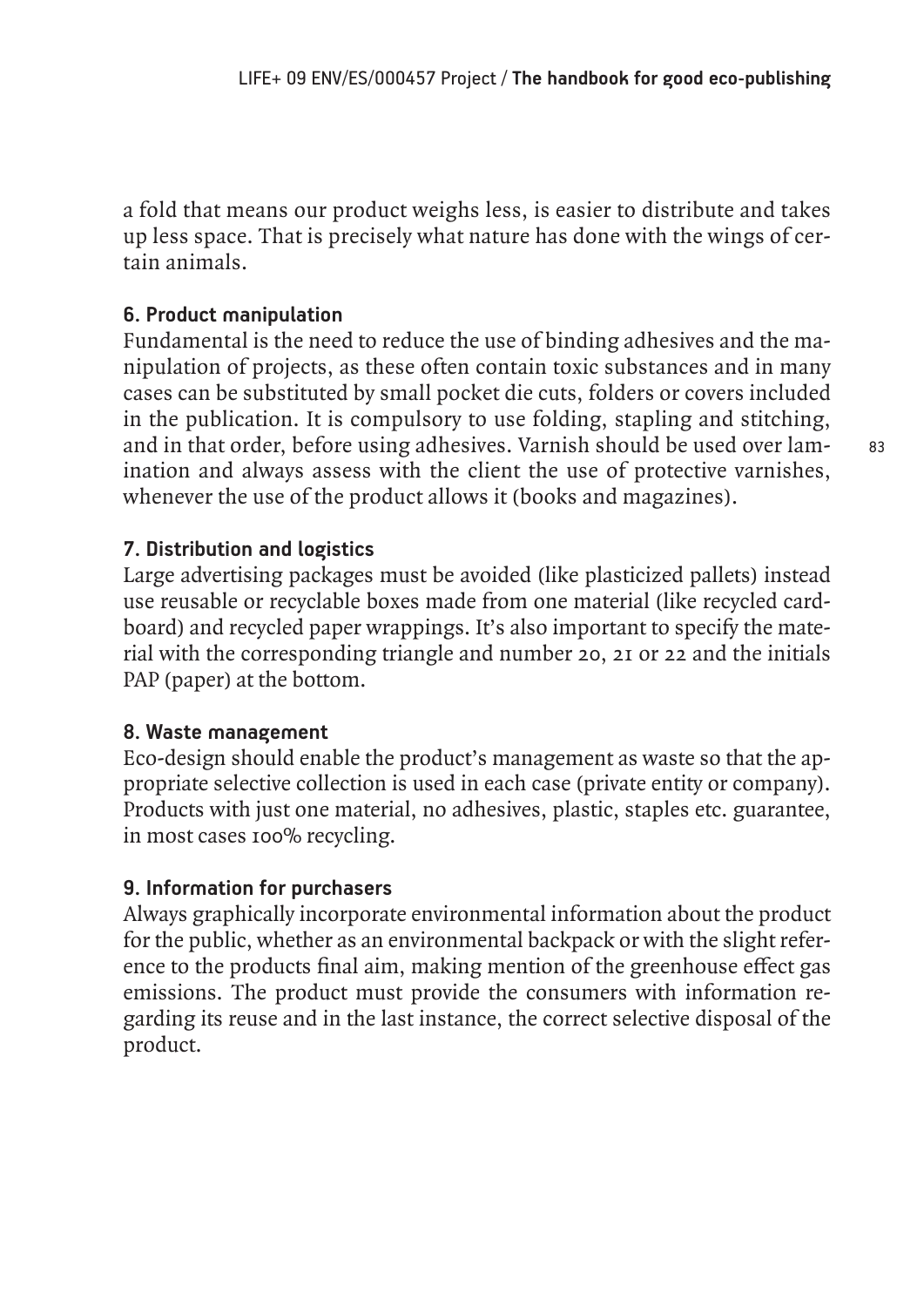# **Eco-design certification**

Certification in eco-design offers organizations the chance to get ahead in fulfilment of the current law, to access more demanding markets, to improve the image of the product and the company, to improve the fulfilment of demands by the interested parties (administration, clients, etc) in a more sustainable economy, to stand out from the competition, to reduce production costs, to promote innovative products, to put themselves in a privileged position for future methods of green purchasing, and to increase the quality of the product or service.

84

In 2003, regulation UNE 150301 was approved, regarding environmental management in the design and development process, the first certifiable regulation in this area. This regulation includes the requirements for an environmental management system in eco-design, compatible with other systems like ISO 9001 and ISO 14001.

In 2011, nearly three years after starting the work within the International Standardization Organization, international eco-design regulation ISO 14006 was published, regarding environmental management systems and guidelines to incorporate eco-design. The document, which received international acceptance, was based on regulation UNE 150301.

Design studios and workshops should be very interested in this, as implementing this rule adjusts to the purpose and scale of the company, with no need to implement more complex environmental management systems. To adopt it and benefit from it, there is no need to be previously certified in ISO 14001 or EMAS, but for those who do hold these certificates, it will be a whole lot easier to implement this regulation and obtain the eco-design certification as they have many points in common.

| <b>The Eco-label</b>                                                                                                                                                                            | <b>Eco-design</b>                                                                                                                                                                                                           |
|-------------------------------------------------------------------------------------------------------------------------------------------------------------------------------------------------|-----------------------------------------------------------------------------------------------------------------------------------------------------------------------------------------------------------------------------|
| The eco-label is evidence that a product<br>meets certain pre-established environmen-<br>tal criteria, and guarantees that all different<br>products with this label have the same<br>features. | It gives the organization the freedom to choose, according<br>to the properties of their product or services, where they will<br>incorporate environmental improvements into the design.                                    |
| It ensures fulfilment of set requirements<br>according to specifications; rules that do not<br>change over time.                                                                                | It is based on continual improvement, in other words, it<br>guarantees the systematic introduction of improvements for<br>later designs or new products, and therefore, their evolution<br>when it comes to sustainability. |
| It entails an improvement of product image.                                                                                                                                                     | It means an improvement in product image as well as the<br>company's management system.                                                                                                                                     |

#### **Differences between the eco-label and eco-design**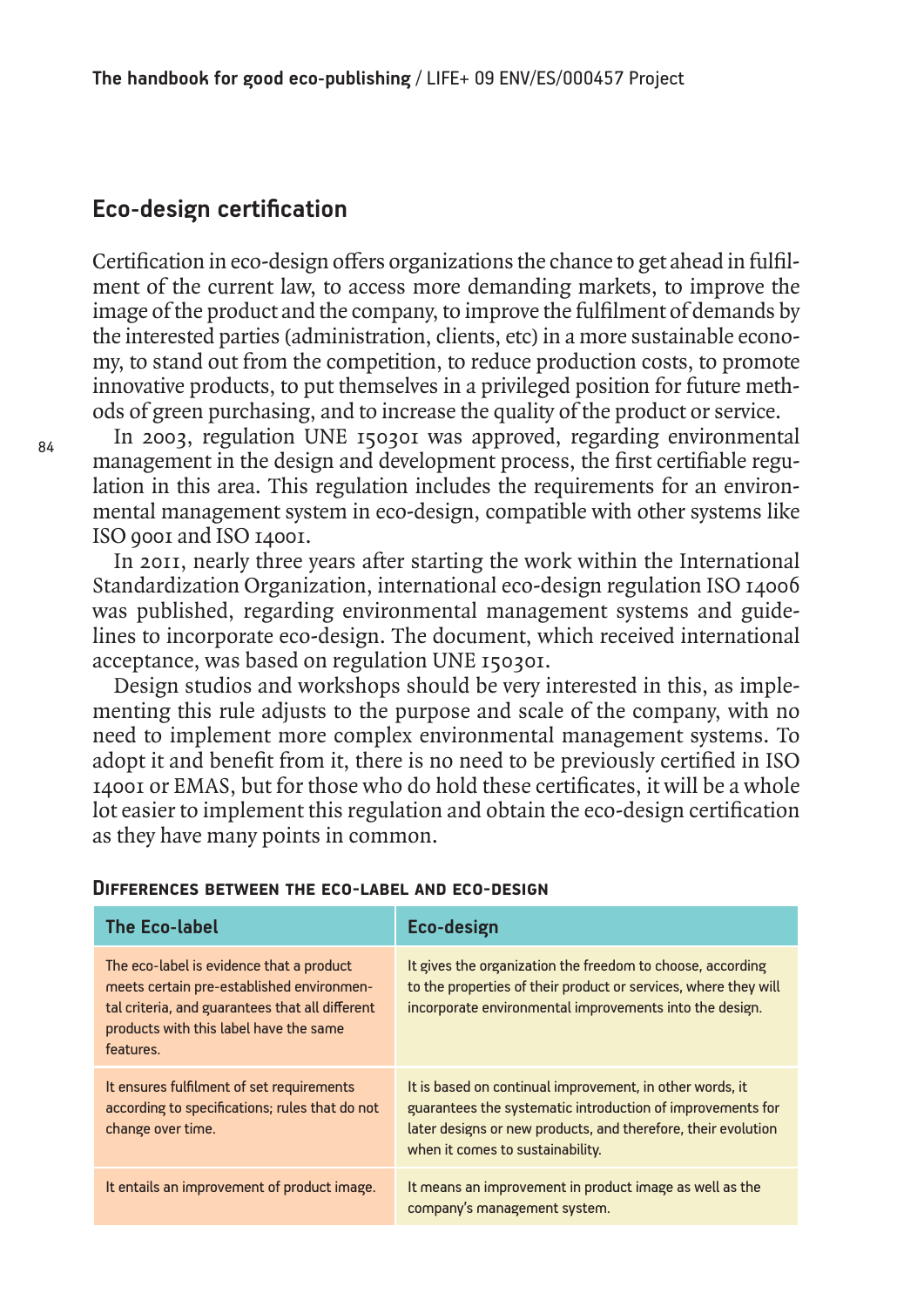# **Design to recycle**

The design to recycle method incorporates recycling criteria into the product's design, with the aim of obtaining recycled and recyclable products. The environmental aspect is another requirement of the product that is included with other considerations like cost, security, easiness of manufacture, usefulness, etc.

Considering this aspect does not affect the rest of the product's properties and combines price and environmental improvement with the aim of producing items of a reduced global environmental impact associated with its whole life cycle and at competitive rates.

# **The recycled product and the recyclable product**

Gary Anderson, a student at the Southern California University, Los Angeles, designed the recycling insignia, based on the unending single sided looped surface thought up a century before by visionary scientist August Ferdinand Möbius: known as the "Möbius Triangle". He took part in a competition held to celebrate the first Earth Day on the 22<sup>nd</sup> of April 1970.

Each arrow represents one of the three processes, use, reuse and recycle. Often however, recycled is confused with recyclable. If the material is partly recycled, the products must indicate the percentage. Paper can be recycled and therefore is recyclable.

Recycled products are those made using recycled materials, or components from products that are now not in use. Recyclable products are those made to be recycled at the end of their useful life, in other words, they are made with compatible single materials, avoiding toxic and hazardous substances and identifying hard to recognize materials using codes, they are of modular manufacturing, easy to dismantle, etc.

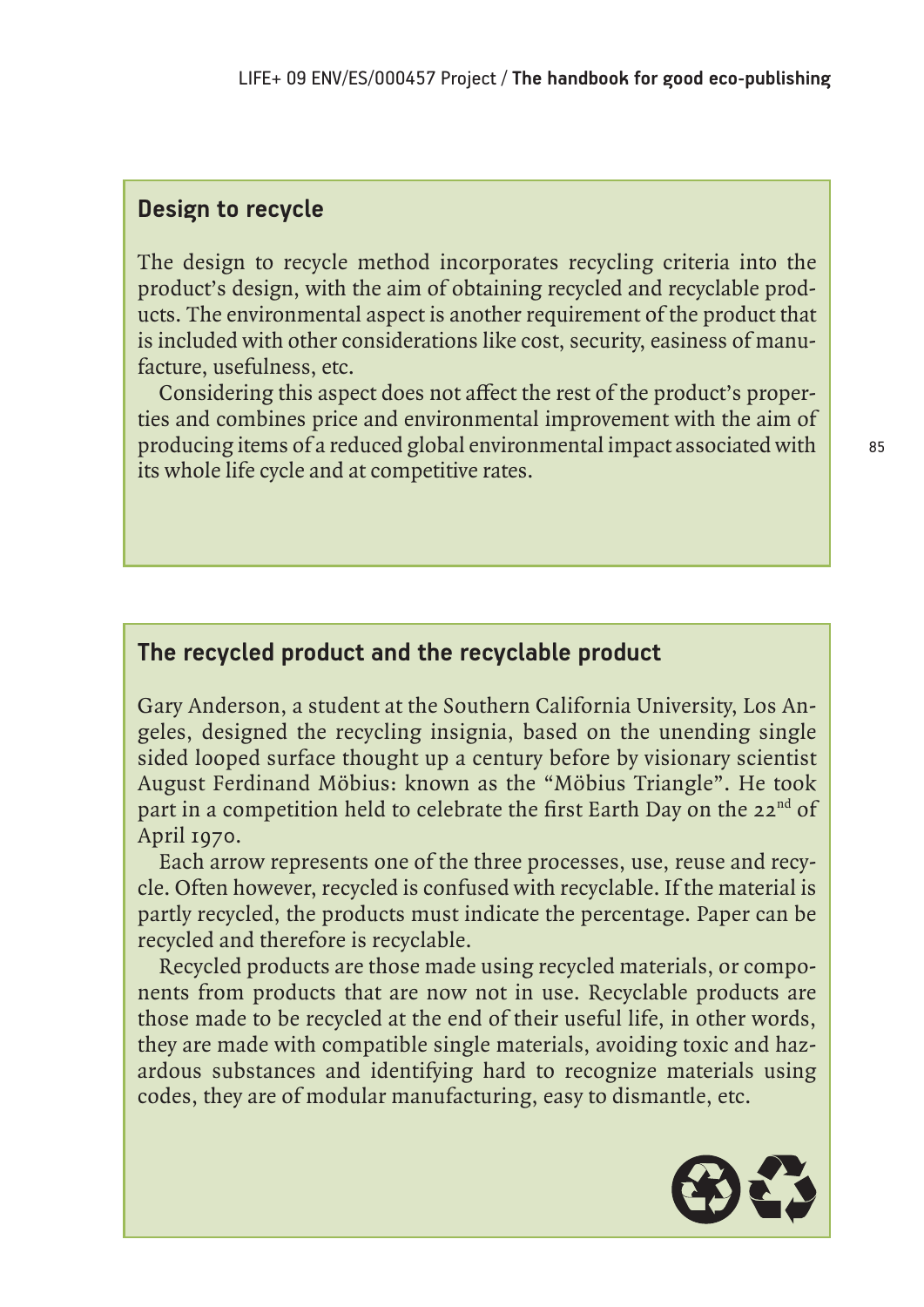# **Steps a company must follow to incorporate ecodesign criteria**

- *1. Company commitment*: Management must approve commitment to the project. Inform the rest of the organization.
- *2. Define the team according to the type of company and its possibilities*: Design, program and carry out the different stages of the design process for the products recycling. Assess the need for each purchase and the environmental impact it entails.
- *3. General assessment of the product:* Assess the following aspects of the product: Product information (detailed description: purpose, components, etc), key design and production aspects, materials used in manufacturing and transportation, resources employed during its use, emissions generated and average life, company, resources and capabilities: installations, resources, environmental policy, team, etc. Pressures and potential to change the product: environmental aspects, new materials, new technologies, and client and market demand. Market: purpose, quality, price etc. Competition: identify competitive products on the market with good environmental behaviour.
- *4. Assessment of the product's environmental impact and proposal for environmental improvements*: Carry out the product's life cycle assessment: general view of the more important environmental impacts the product will have during the different stages of its life cycle. Identify the priorities and environmental improvements that must be taken into account during the design process.
- *5. Implementation of selected environmental improvements:* Prioritize the selected improvements.
- *6. Assessment and monitoring*: assess the effect of the incorporated environmental improvements. Establish a momentum and tools for continual environmental improvement.

86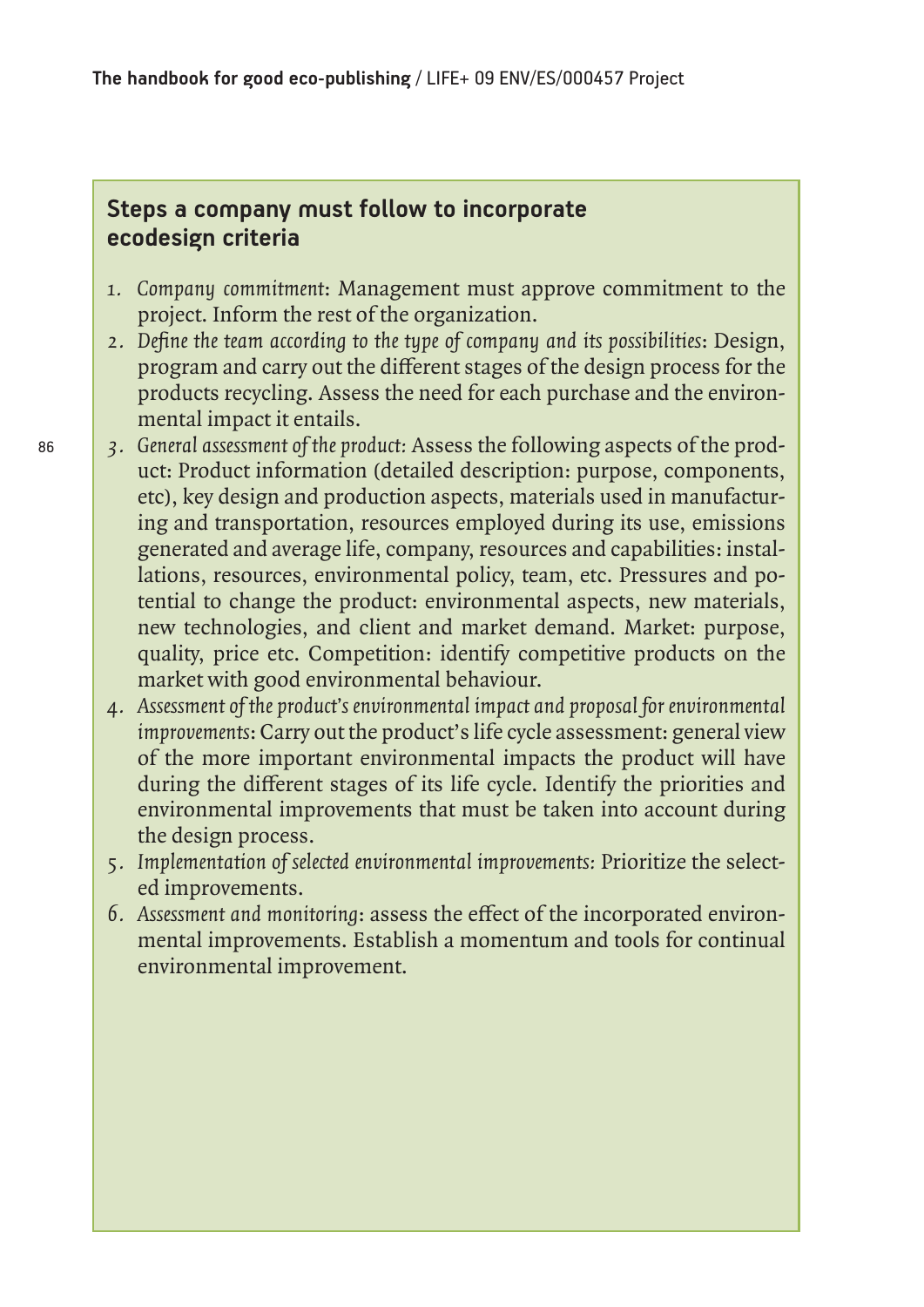## **An example of waste**

This example, presented by Salesianos de Sarrià professors Ángel Fernández and José Manuel Martínez in the 2010 Parliament Eco-edition's Parliamentary commission finishing workshop, reflects how in one print run the format can generate a loss or waste of either 29,61% of the total paper, or 15%. This loss is both an economical and ecological one because it creates unnecessary waste. Taking into account, then, the size of the paper chosen provides a very useful indication for the products design.

300 page publication with a print run of 5000 copies; estimated waste is 5%.

Fibre direction; parallel to the spine.

From each 100 x 70 sheet, we get 32 pages (16 sheets on both sides).

Therefore  $47,250$  sheets (90  $g/m<sup>2</sup>$ ) are needed, each one weighing 63g, so a total of 2,976.75 kg of paper.

The papers printing surface is  $6,732 \text{ m}^2$ , but only 3.101 are used, representing 26% of the total.

In this example, 883kg of waste paper is generated, so 29.61% of the paper purchased. If we were to reduce to 10 and 5 cm respectively, each side of the initial paper (90 x 65 cm),  $467$  kg of waste would be generated: just 15% of the total.

Therefore, to reduce paper waste to the maximum, the ideal size of the final book is 16.5 x 23.5 cm (cut and bound).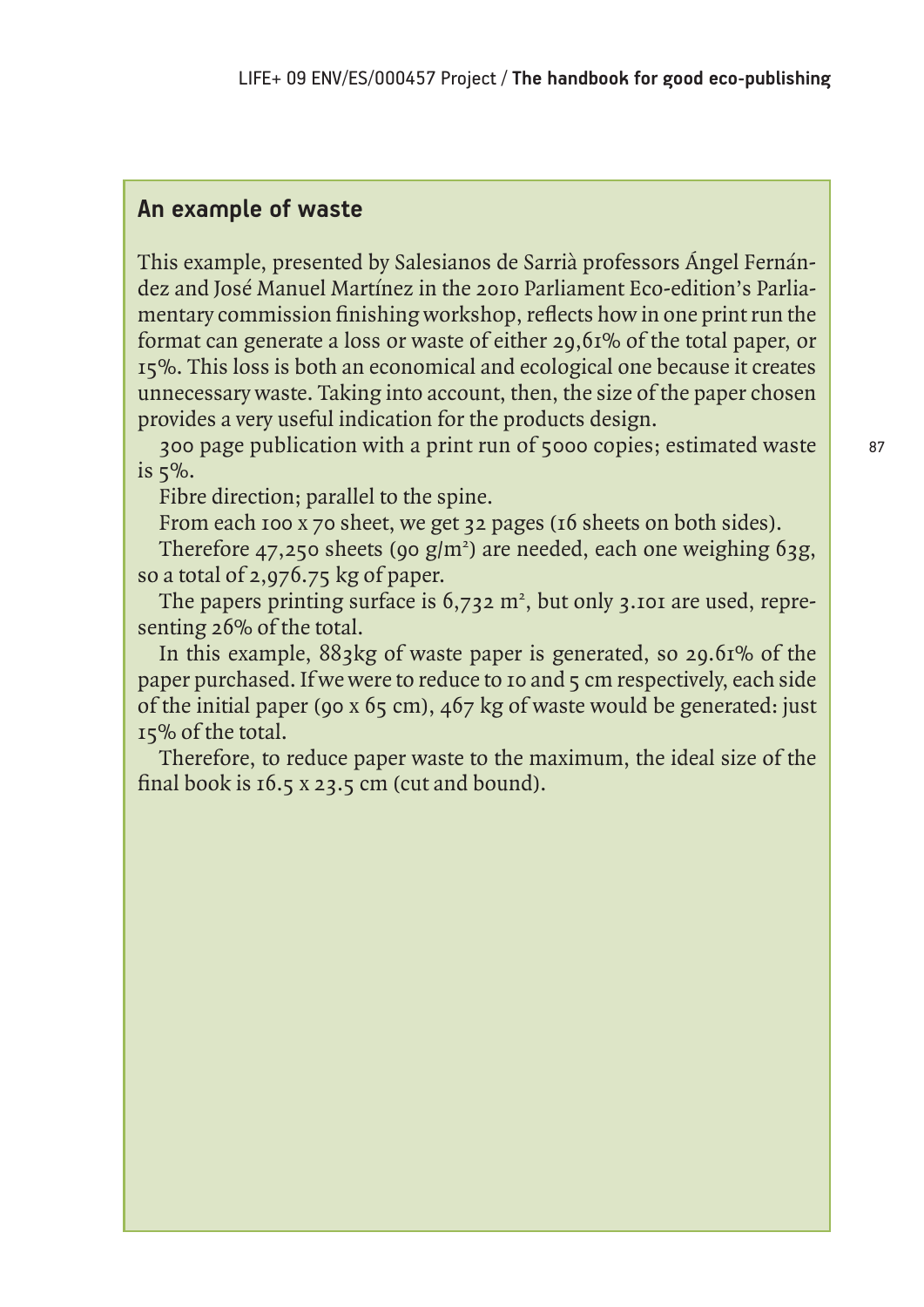### **Paper formats**

Not all paper is made in the same format. Before starting a project, it is essential to check what formats are available at the printers. The aim is to chose the most suitable paper format with the aim of saving as much as possible and generating the least waste. If it is an uncommon format, it may waste a lot of paper as seen in the example mentioned above. Even though left over paper, after passing through the guillotine, will be recycled, it only takes a few adjustments to the dimensions of the designed object to make it more efficient.

The European standard formats are:

450 × 640 mm 520 × 700 mm 630 × 880 mm 650 × 900 mm 700 × 1,000 mm



Catalog four sections (4) 10.5 x 21 cm



Postcards (16) 10.5 x 14.8 cm







Catalog four sections (4) 10.5 x 21 cm



Catalog two sections (6) 10.5 x 22.9 cm



Posters (3) 29.7 x 42 cm Folders with pockets (2) 21 x 29.7 cm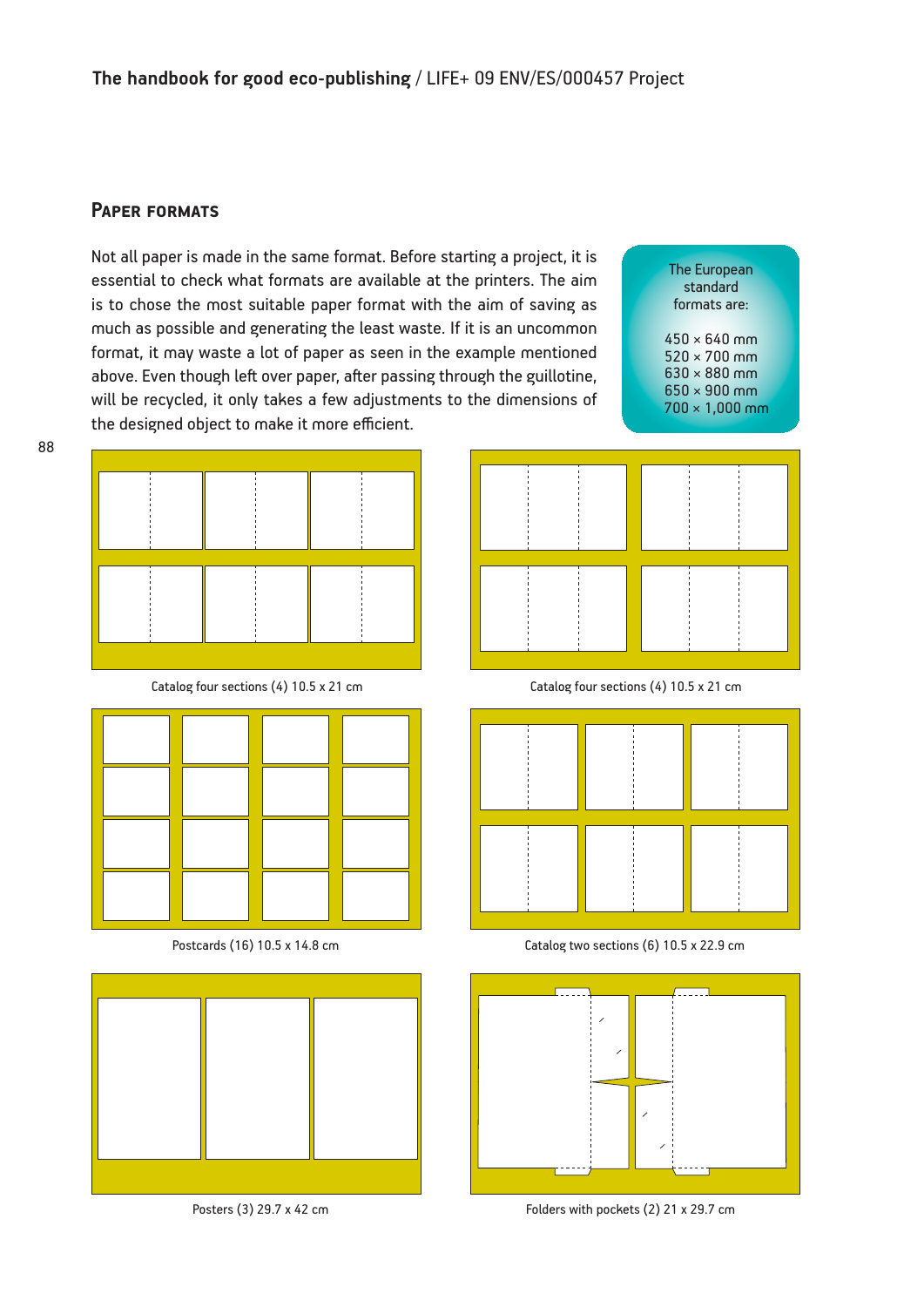



Division of standardized paper (from the A0 format of the standards ISO, 841 × 1,189 mm).

Division of traditional or classic sheet (from the format 320 x 440 mm). 1) sheet; 2) fourth; 3) eighth; 4) sixteenth; 5) thirty twelfth; 6) sixty fourth.

ISO 216 ruling from 1975 establishes the basic standardization of basic paper and specifies the standard formats for paper. It is based on three series of dimensions. The A series is for printing and correspondence; B series mainly for posters and C series for envelopes. UNE 1011 regulation specifies the same measurements.

| Series A (in mm)                                          | Series B (in mm)                |                               |
|-----------------------------------------------------------|---------------------------------|-------------------------------|
| $1 \text{ m}^2$<br>$841 \times 1,189 =$<br>A <sub>0</sub> | B <sub>0</sub><br>1,000 x 1,414 | C <sub>0</sub><br>917 x 1,297 |
| $594 \times 841 = 1/2 \text{ m}^2$                        | <b>B1</b>                       | C <sub>1</sub>                |
| A <sub>1</sub>                                            | 707 x 1.000                     | 648 x 917                     |
| $420 \times 594 = 1/4 \text{ m}^2$                        | <b>B2</b>                       | C <sub>2</sub>                |
| A2                                                        | 500 x 707                       | 458 x 648                     |
| $297 \times 420 = 1/8$ m <sup>2</sup>                     | <b>B3</b>                       | C <sub>3</sub>                |
| A <sub>3</sub>                                            | 353 x 500                       | 324 x 458                     |
| $210 \times 297 = 1/16$ m <sup>2</sup>                    | <b>B4</b>                       | C <sub>4</sub>                |
| A <sub>4</sub>                                            | 250 x 353                       | 229 x 324                     |
| A5                                                        | <b>B5</b>                       | C <sub>5</sub>                |
| $148 \times 210 = 1/32 \text{ m}^2$                       | 176 x 250                       | 162 x 229                     |
| $105 \times 148 = 1/64 \text{ m}^2$                       | <b>B6</b>                       | C6                            |
| A <sub>6</sub>                                            | 125 x 176                       | 114 x 162                     |
| $74 \times 105 = 1/128$ m <sup>2</sup>                    | <b>B7</b>                       | C <sub>7</sub>                |
| A7                                                        | 88 x 125                        | 81 x 114                      |
| A <sub>8</sub>                                            | <b>B8</b>                       | C8                            |
| 52 x 74                                                   | 62 x 88                         | $57 \times 81$                |
| A <sub>9</sub>                                            | <b>B9</b>                       | C9                            |
| $37 \times 52$                                            | $44 \times 62$                  | $40 \times 57$                |
| 26 x 37                                                   | <b>B10</b>                      | C10                           |
| A10                                                       | $31 \times 44$                  | $28 \times 40$                |

Source: *Manual d'estil. La redacció i l'edició de textos.* Josep M. Mestres, Joan Costa, Mireia Oliva and Ricard Fité. Vic: Eumo. 1995.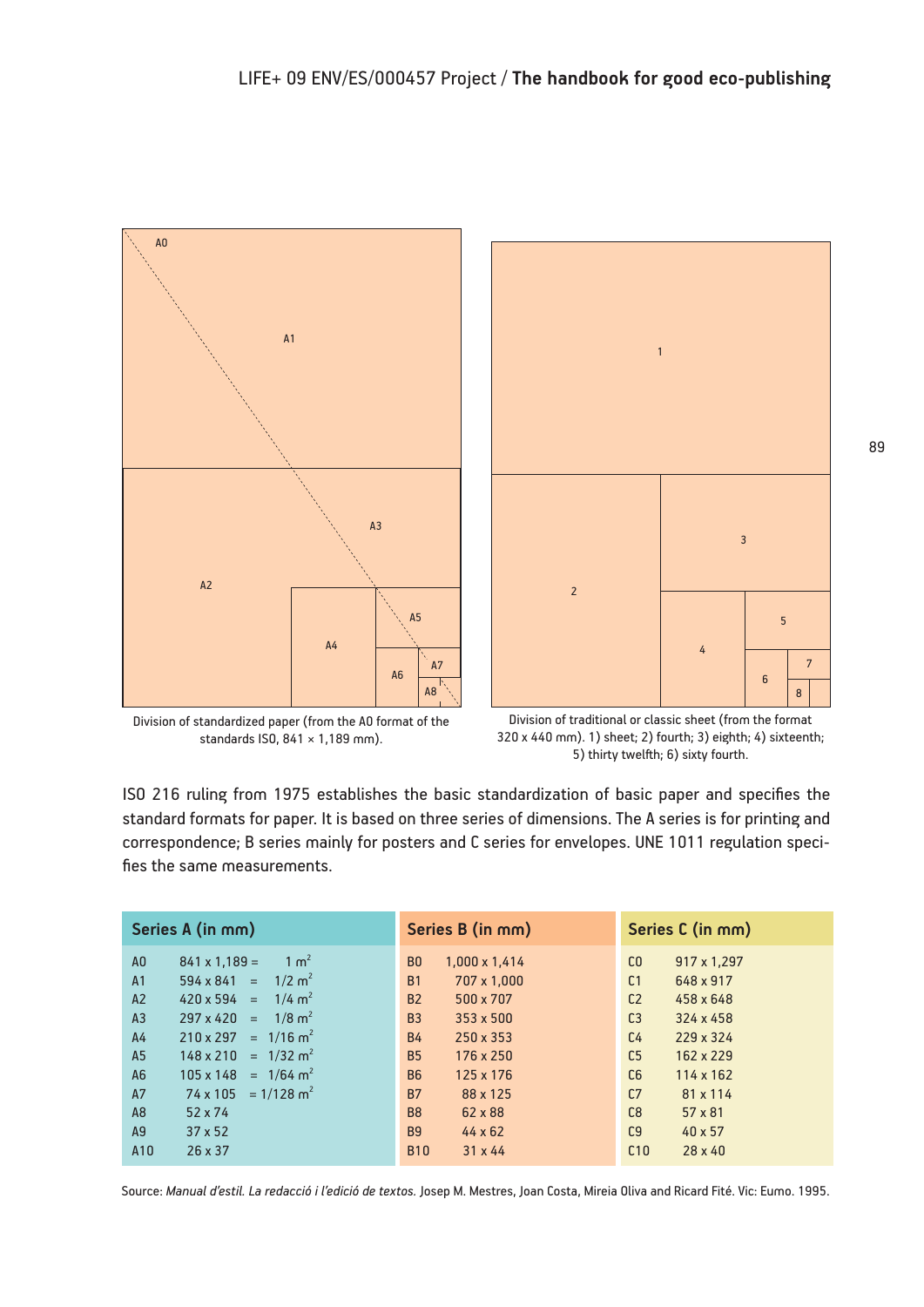# **6. Printing**

- 90 The graphic art industry production process consists of three stages: pre-printing, printing and post-printing or finishing stage:
	- *1. Pre-printing* includes the design, lay out, editing, preparation of print format and plate setting. Nowadays films have been eliminated and the final process to obtain the printing plate is done directly from computer to plate (CtP) saving the phases in between.
	- *2.Printing* includes different printing techniques, like offset, digital offset and digital as well as typographical, flexographic, rotogravure and screen-print.
	- *3.The finishes* are the binding, cutting, folding, raising, stitching, milling, gluing and if in some cases stamping (adding metalizing agents).

All these procedures generate atmospheric emissions, liquid waste and solid waste that must be eliminated, minimized and in any case properly recycled. There is no need to say that the main risk is that of professional exposure, secondly to the environment whilst not forgetting the risk to the end user.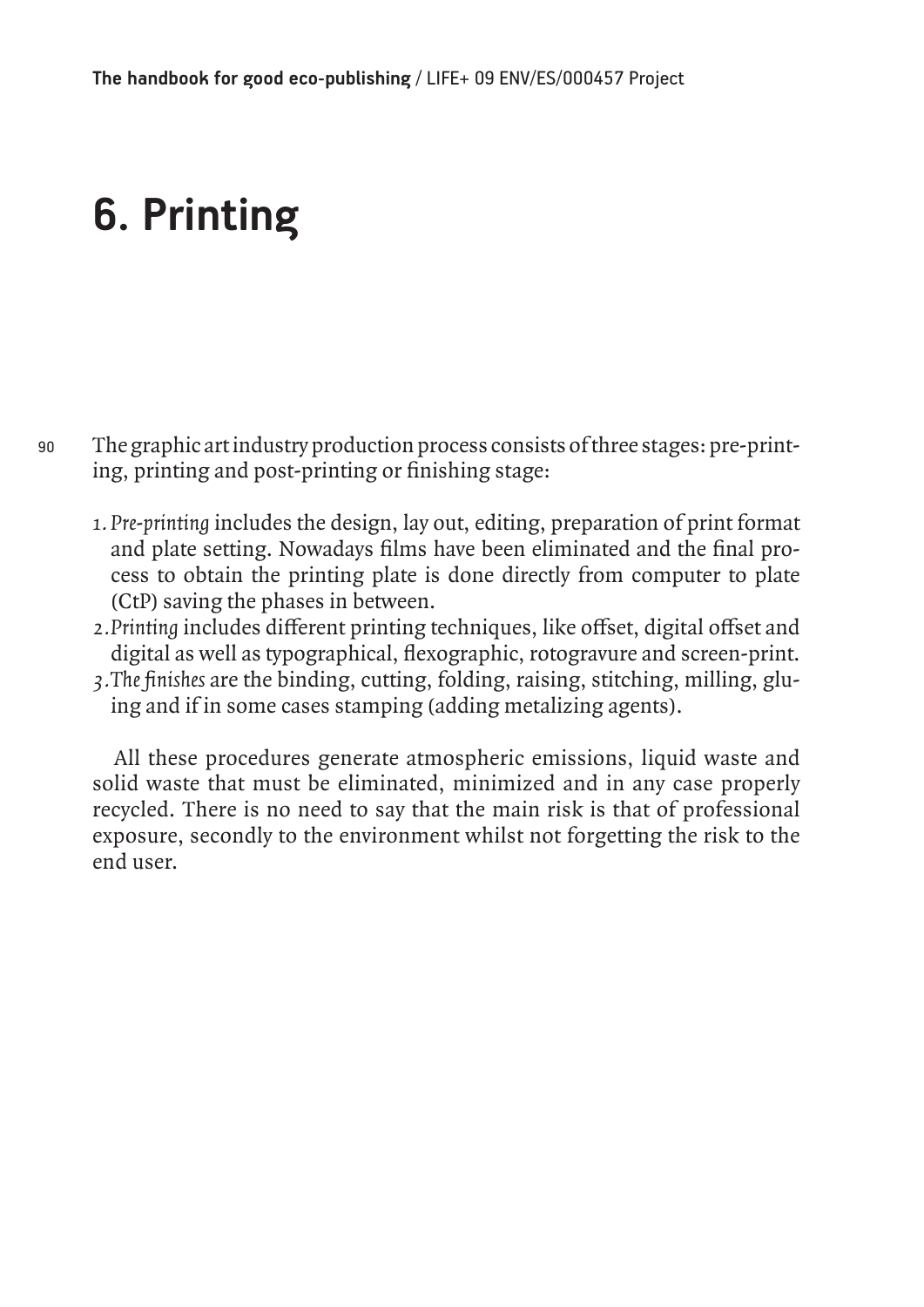## **Reduction of developing waste**

The pre-printing process CtP (computer to plate) consists of taking a digital image and producing an offset plate straight from the computer. CtP pre-printing machines or plate setters separate the colour directly on an offset plate using laser beams. This way there is no need to use film or plate exposure, which decreases the time, the costs and the environmental impact of pre-printing, as no waste is created.

The goal of Barcelona company Gràfiques Ortells SL's plan of action and replacement was to reduce by 75% the waste in the pre-printing process with CtP. But this goal was exceeded, as the percentage reached between May and September 2011 was of 90%.

With the old technology (Agfa Galileo VS with a Lithostar LP-82 Ultra processor) the plates had to be developed using chemicals and waste was generated that was classified by the European Waste Catalogue as CER 090102 (water based developing solutions for printing plates).

The system chosen to substitute the old one is CtP Agfa Avalon N8 60S, with Amigo TS plates. The most notable results are the reduction in generated waste by 90%, savings in raw materials, saving in machinery maintenance time, a reduction in the use of water, saving in rubber and energy efficient improvements. All the replacement experience has been summarized in a document that assesses the experience.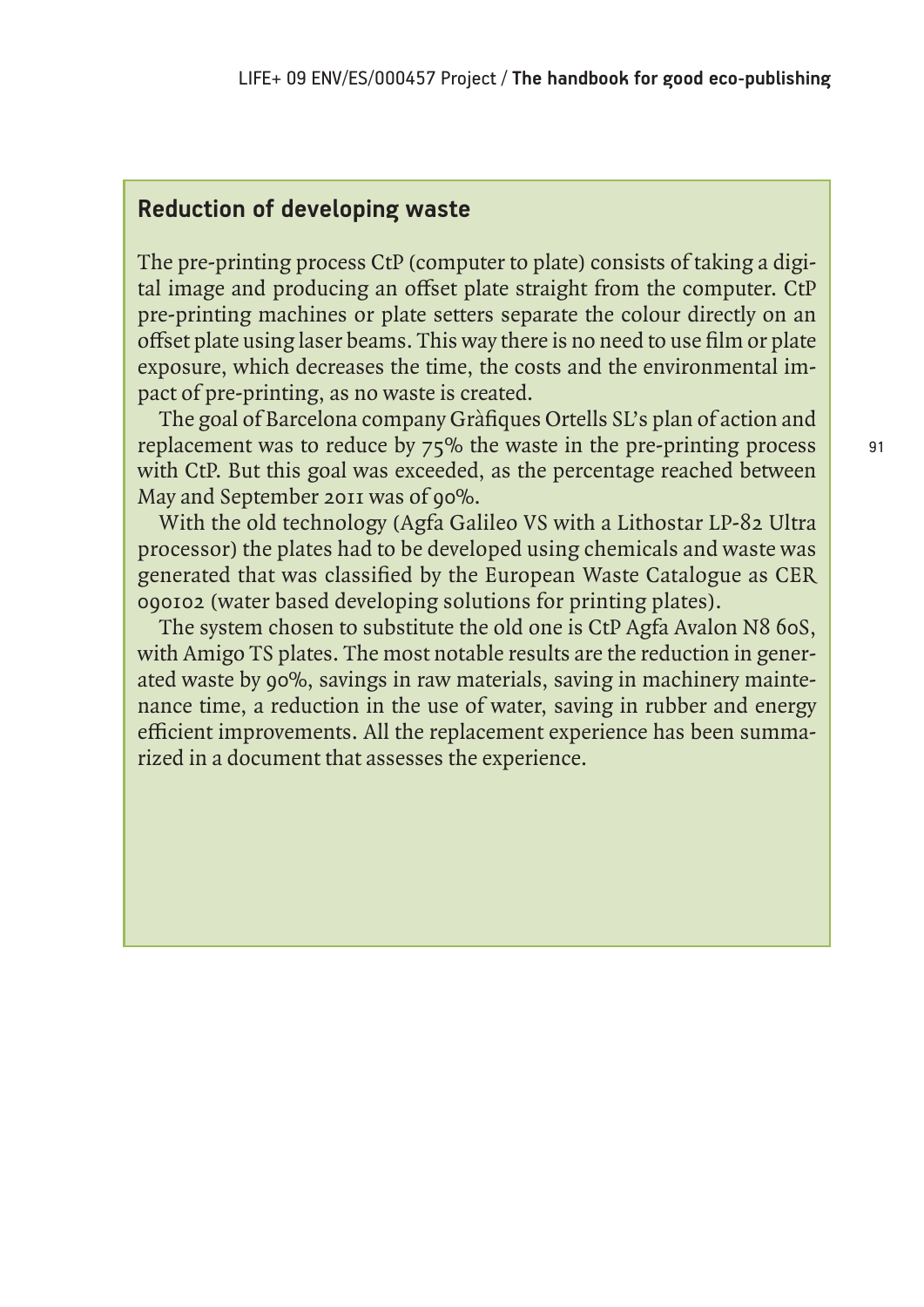#### **Diagrams of the offset printing process**

The waste flows associated with the printing process, both liquid, solid and gas emissions depend on the different types of printing (offset, topographical, flexographic, vacuum engraving, screen printing and digital). Here we replicate offset, but the post printing process and finishing are the same for all the systems.

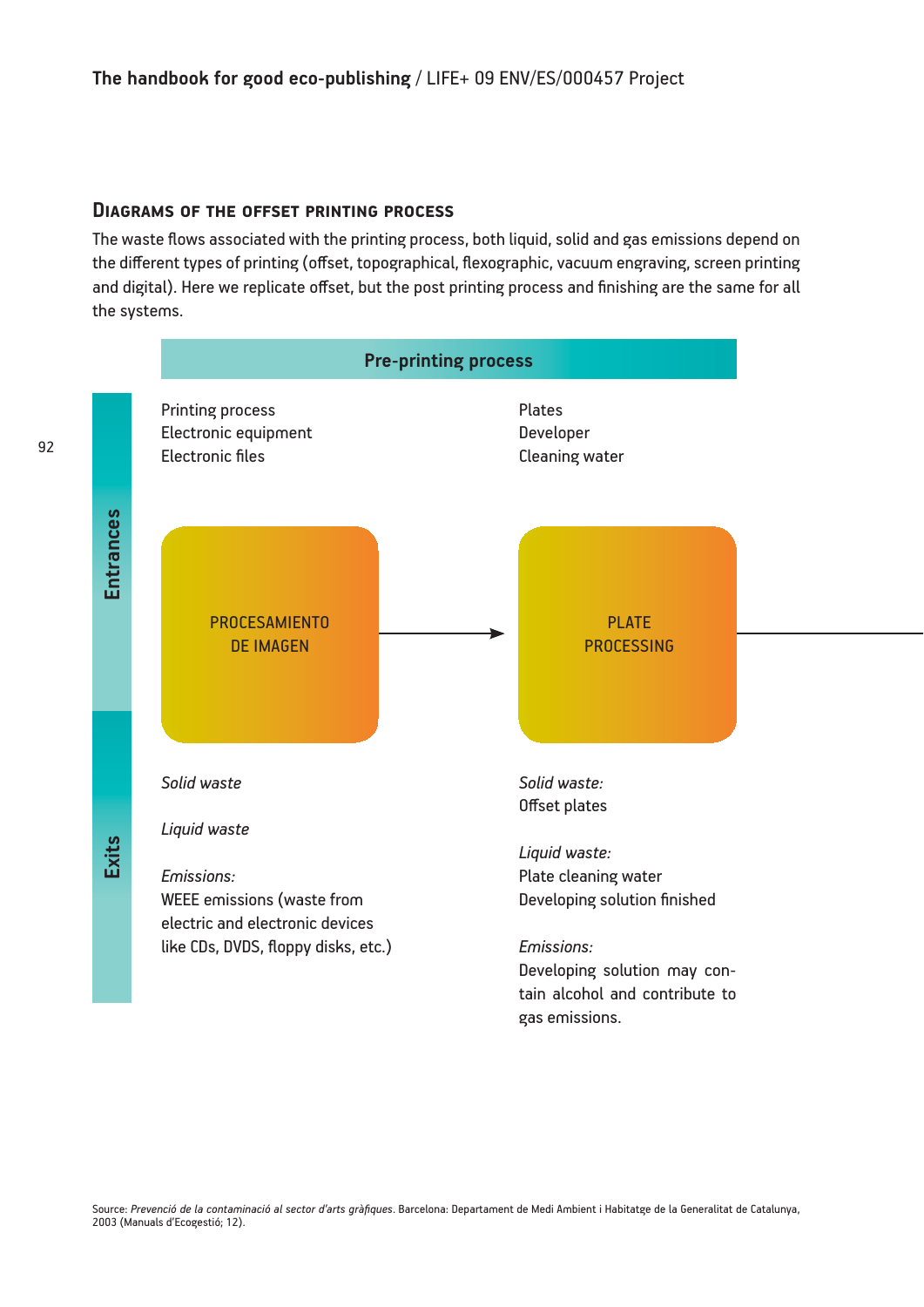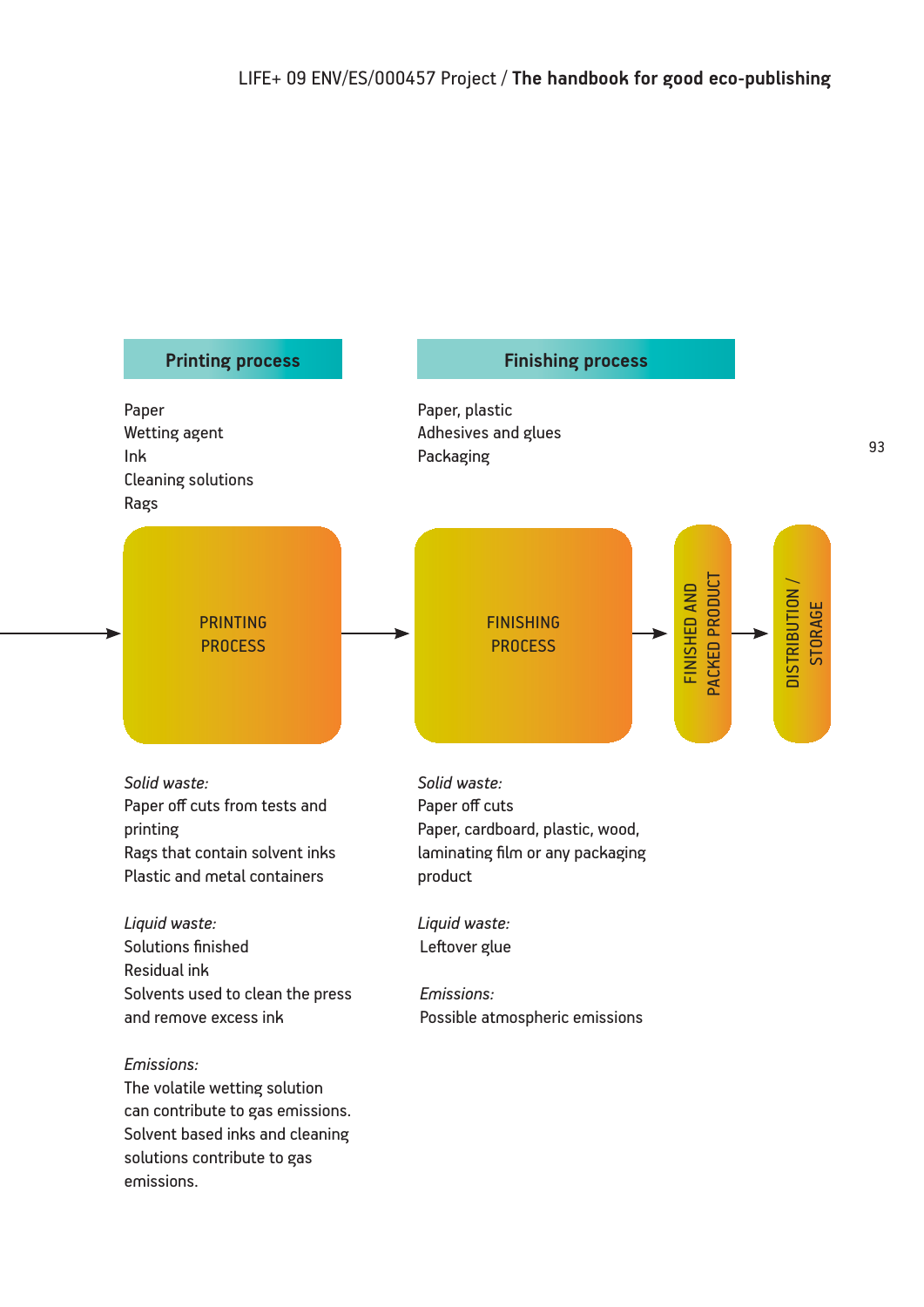# **Stochastic screening**

Offset was discovered at the beginning of the 20th century by North American printer Ira Ruble, from New Jersey, and it took over, more because of its speed than its quality (the rotary movement of offset printers allows for faster speeds than the alternative movements of lithographic and typographic printers) and because of its competitive prices.

Offset is a printing process that uses flat plates that use oil based inks and a wet solution on one side during the printing process. They are not opaque inks; the colours build up, without covering each other.

Screening consists on converting the images or original tones of the images into small dots that, conveniently organized, simulate the different colour degrees. The human eye combines those small dots and creates an optical illusion of continual colour, or a photographic appearance.

AM screening (modulated amplitude), called conventional, consists of placing the dots according to a fixed pattern of a grid, in which the dots are placed in an equidistant manner forming straight angles between themselves; to achieve more intense or lighter tones, the size of each dot is altered. The bigger the dot the more intense the colour reproduced.

To create the composition of the screening of the four colours, the dots vary in size, forming in this way the colour gradation scale.

The intrinsic features of this type of screening involve alterations and non desired effects in the reproduction of the original moiré (from the French meaning iridescent), the alteration of the printed image caused by the interference of the amplitude of the AM screening dots with the original image's pattern.

FM screening (modulated frequency) called stochastic, uses dots that are always the same size. They are much smaller than the AM screening dots. To achieve different tonalities, stochastic screening modifies the frequency with which these dots appear and the placement of the dots doesn't follow any pre-established pattern, but what seems to be a random layout, with no direction. In fact, it is carried out by distribution algorithms that simulate a random layout. The better the set of algorithms applied, the better the resulting screen.

This method counters the appearance of moiré and the problem of the appearance of the rosette formed by four angles of average tones in the colour reproduction process, which is cancelled out. More dots in the same space make the colour more intense.

The use of stochastic screening is fairly recent, especially in commercial printing. Digital printing inkjet printers also use stochastic screening.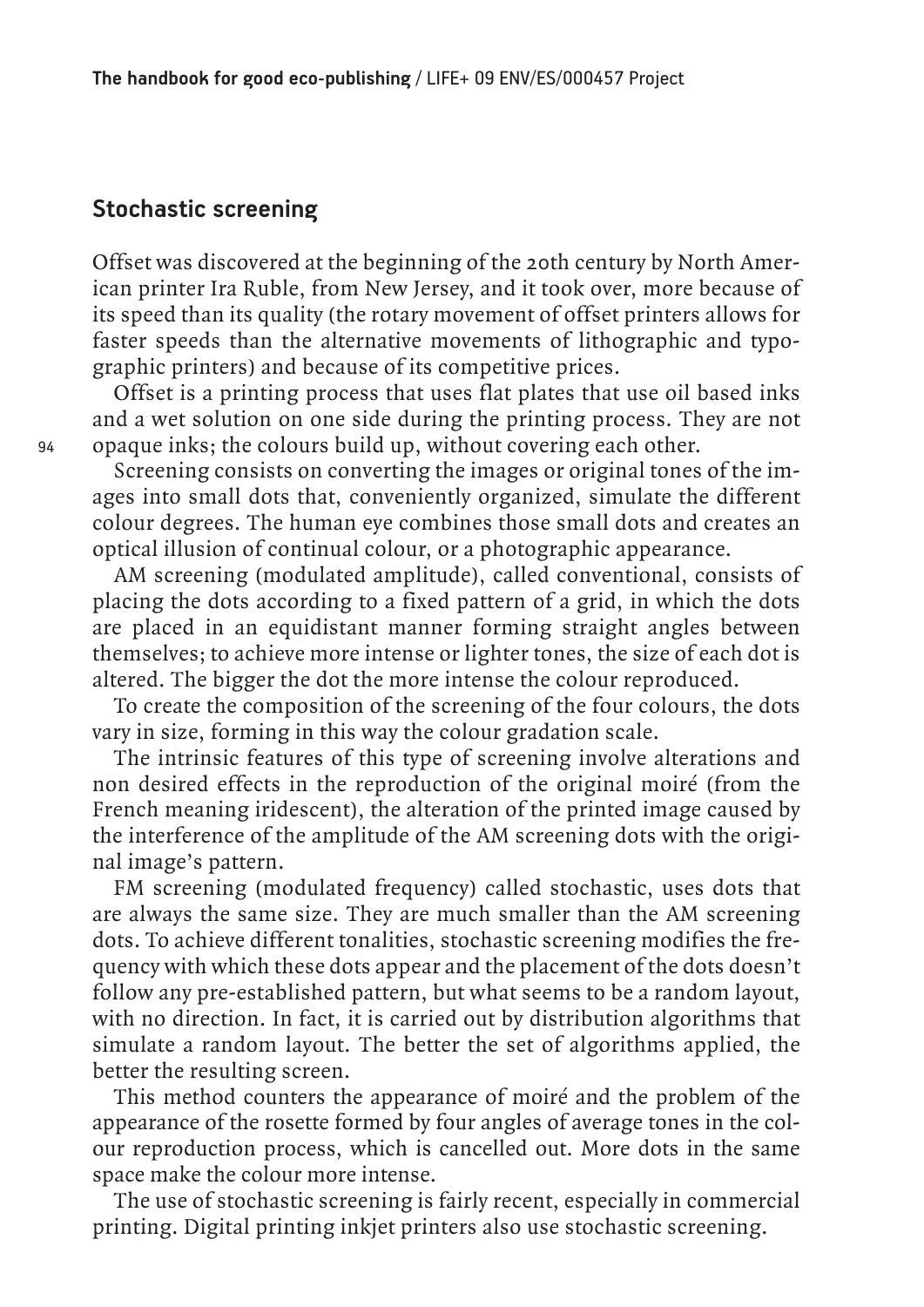These screens, by their very nature, do not take the form of dots, screening angle or pitch. In these screens we need to talk of "resolution", that tends to coincide with the real resolution (that's to say: maximum in printed dots) of the device. Therefore, a plate setter with 2,400 stochastic dpp (dot per pixel) really has that screening resolution. This is the case, unless you want to use more than one printed dot for each screening dot (2,400 dpp) divided into 2 are 1,200 dpp).

Stochastic screening emerged at the end of the eighties, even though there was reticence in adopting this technology by the printers, as transferring the microdots from the film to the plates was a real challenge. Many microdots were lost in the process. The arrival of CtP and the elimination of film have given this technology wings, which represents real added value.

There are two types of stochastic screening: first rate and second rate. With first-rate screens, only the space between the dots varies to reproduce the original tones. With second-rate screenings, the size and the space between the dots are modified generating more overcrowding of dots.

## **Hybrid Screening**

Hybrid screening mixes AM screening with stochastic screening, depending on the type of image. The algorithm (set of rules to solve a problem in a limited number of steps) generates AM or FM screening, depending on the image's detail; for example in flat tonal areas that are prone to generate a granulated effect, the algorithm uses AM screening, in other types of hybrid screening it would use FM between 0 and 10% and between 90 and 100% while between 10 and 90% the algorithm would use AM screening. With hybrid screening the aim is to obtain the best reproduction in each tonal shot. Other screening algorithms use AM with medium tonal features and automatically respond to high lights and shadows by changing over to stochastic.

# **Digital printing**

According to Albert Cuesta on the 16th of June 2011, in an *Ara* newspaper article, during 2010 51.8 billion pages were printed worldwide. Less than 9% of these printed pages were in a business and home setting. Most of them, some 47.2 billion, came out of printers and graphic art workshops: half in the form of publications and the rest as promotional material, packaging, posters and photographs among others.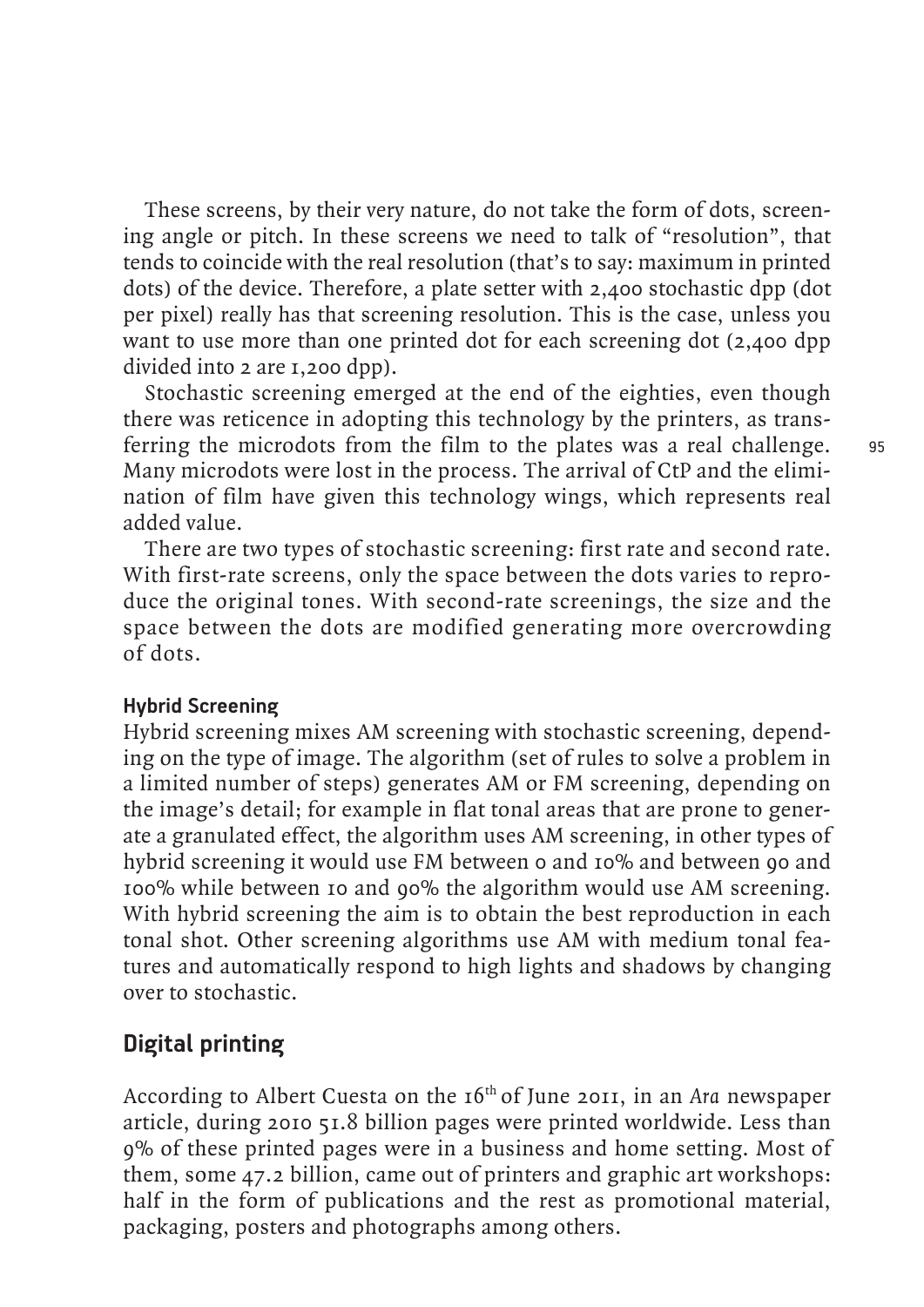**The handbook for good eco-publishing** / LIFE+ 09 ENV/ES/000457 Project

95% of these pages were printed using conventional procedures: offset and serigraphy mainly. Even though only 5% were printed digitally, using xerography (from the Greek Xeros meaning dry), the total value of that  $5\%$ represents 35% of the total.

Digital printing is a process that consists of printing directly from a digital file onto paper, using different methods, the most common being ink jet in a cartridge printer and toner in a laser printer.

Digital printing includes toner printers (like laser printers that use heat to stick dry pigments to the paper) and ink jet systems that vaporize water and ink made with solvents right onto the paper or other backgrounds for printing. An advantage of digital printing is that it does not emit any volatile organic compounds (VOCs). And ink jet printing has even eliminated gas evaporation. Other advantages are that it does not need exhaustive cleaning (along with saving in time and solvents) and that start up does not waste resources.

Digital printing allows for very short or very long print runs without changing the plates or stopping the machines. Different surfaces can be printed on, rigid or flexible. And on top of this, computerized management allows for the information to be personalized.

In fact, this technology is not new or strange, as it hasn't changed since the eighties: drops of ink are heated up so as to be projected onto paper or another background. What has improved is the quality and speed of the applications both in industrial and domestic settings.

For companies that promote this technology, the business is in the ink. During their life, industrial printers can use ink up to three or even four times the value of the machine's initial purchase price.

When it comes to domestic printers, the proportion is even more spectacular taking into account the price of these printers. For this reason, refill value is astronomical. This allows for business to start from the first ink refill.

95% of the four million HP printers sold in Spain use original HP ink. A litre of ink for the 364 model costs (price from September 2012) more than 1000 Euros (served in 77 cartridges). Comparing these prices to the price of offset ink printing is shocking. A litre of synthetic ink can cost from 7 to 9.2 Euros or if it's a vegetable oil ink from 9 to 11 Euros.

Digital printing ink is provided in one-use cartridges that cannot be recycled (Eco-toner) nor selectively collected and that are sold in blister packs.

A blister is a transparent plastic package with a cavity that holds the product so it can be seen and at the same time protected from damage dur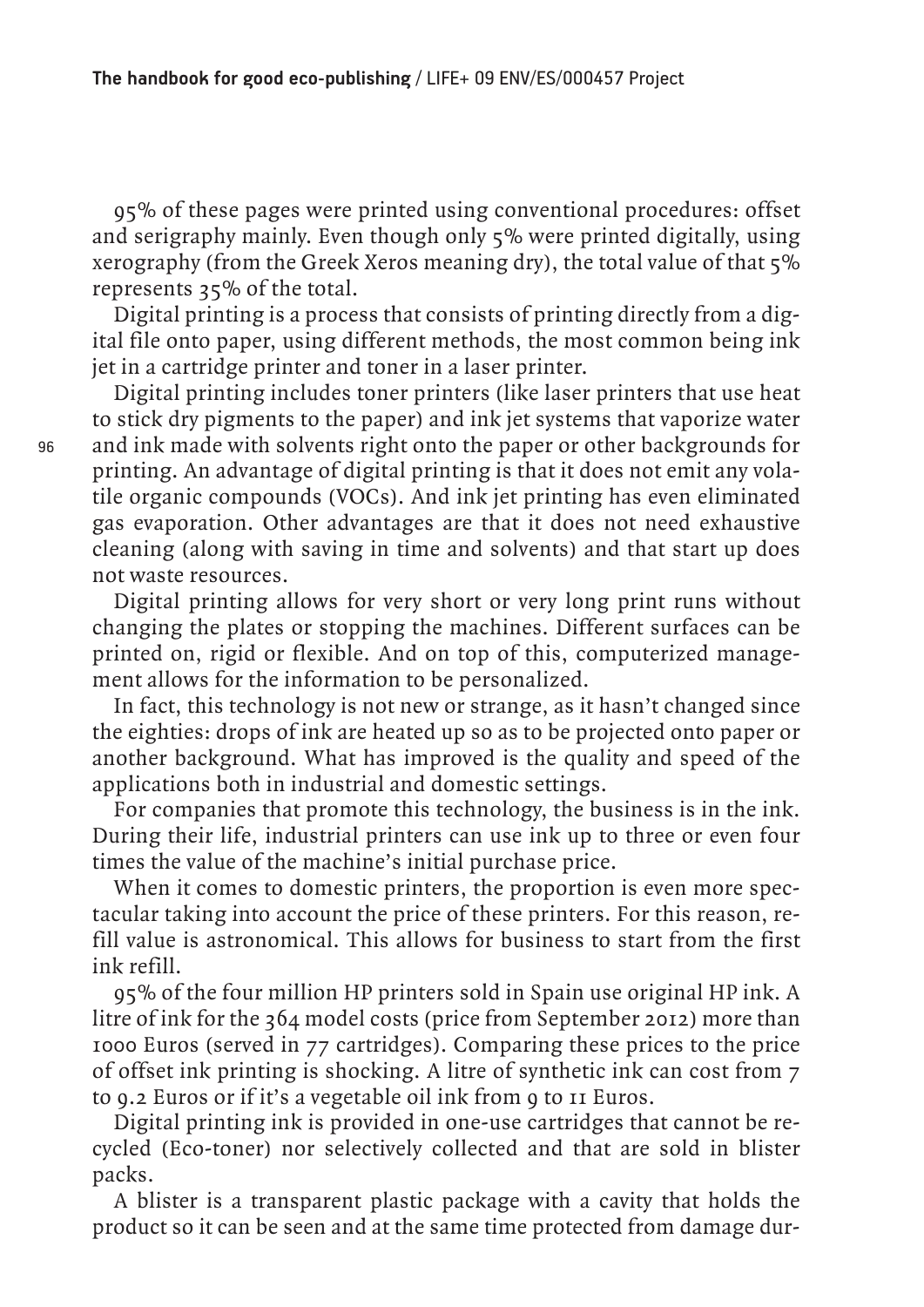ing handling and transport. Blisters also use a sheet of card that serves as backdrop for the product that is often used to insert messages for the user: make of the product, logo, and instructions for use, safety precautions, etc. Everything apart from identifying the materials it is made from, obviously plastic and card, and what to do with it once it's open.

Labels do not include the amount of ink in the cartridge in millilitres (ml) or its composition anymore. This information is replaced by the estimated number of pages that can be printed with the cartridge, using a standard parameter of covering 5% of a DIN-A4 (a sheet measuring 21 x 29,7cm) with ink.

The price of ink in public photocopying machines is included in the maintenance cost, therefore is not available information. But the expensive price of the cartridges for home printers has meant that many people now take a lot of their printing work to these shops. USB sticks ease the process of transfer to the copier: a lower cost printing service.

The printing performance of ink jet printers is regulated by ISO/IEC 24711. The printing performance of colour or black laser printers is regulated by the ISO/IE 19752 and the ISO/IEC 19798 (hp.com/go/learnaboutsupplies).

In summary, the environmental impact of home printers is very high, especially due to their reduced usage. The price of the ink becomes the environmental brake in containing their use.

There are cartridges that can be refilled with ink from other brands that offer a lower price.

Original consumables have a higher performance: up to 34%, according to the manufacturers speaking in defence of their consumables. For twenty years now, manufacturers have released hundreds of different inks for each of which they have tried up to a thousand different ingredient combinations, with recipes including colouring, preservatives, binders, wetting agents, and additives to avoid the paper curling and to ensure that the last drops of ink from each cartridge maintain the same printing quality as the first.

A great part of cartridge waste goes to the rubbish: the refuse container. All this perverse business, associated with planned obsolescence (a design with a hidden but programmed expiry date) and the common practice of use and dispose, makes the purchase price of printers absurd. Maybe these prices explain the total final value of this 5% of total printing that represent 35% of the whole pie.

Royal decree 208/2005 came into force in 2005, about electric and electronic device waste. Some of this toner waste: those from printing cartridges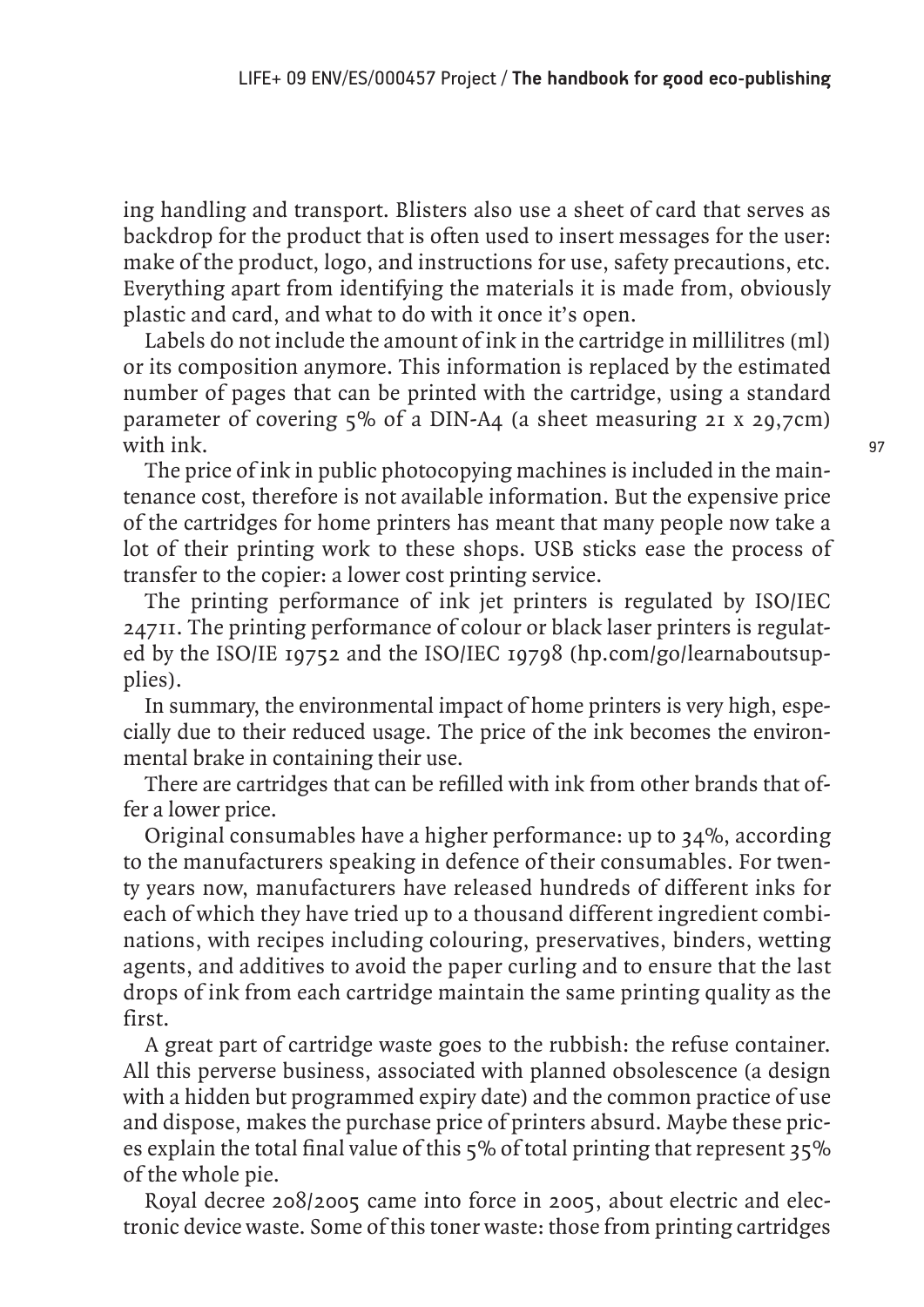are no longer considered dangerous (080318: Printing toner waste is distinct from those specified in the non special 080317 code). However, there is still printing toner waste (080.317) that contains hazardous substances (special).

It is advisable to keep a track of the amount of waste handed over so as to keep a correct record of the amount of waste generated by a family, or in a professional or business environment.

On the other hand, home printers have now increased their usability: they print, scan and photocopy, some can send and receive faxes, and they often have Internet access via WIFI or USB cable.

Toner, also called dry ink due to a functional analogy with the ink, is a fine dust that is deposited on the paper to be printed on using an electrostatic attraction or magneto-graphic printing. Once the pigment is in place it is bound to the paper with pressure and heat.

This polymer dust comes from the synthetic chemical from petrol that is fused by heat in the digital printing process. The dust is extremely fine and stays suspended in the air. Toner has a potential risk for people's health as it cannot be recycled. Paper with toner is hard to allocate when obtaining recycled paper. Toner also contains heavy metals like lead (pb) chromium (Cr), iron (Fe), zinc (Zn), cadmium (Cd) and copper (Cu) in unknown quantities.

Each year more than 200.000 tons of toners are used (data from 2006). In the International Eco-products fair held in Japan in 2007, a biomass toner was presented, made with vegetable resins. Company Ricoh committed to lead the process, of which presently, very little is known. There are also toners made with soya oil.

The newest HP printing systems consume less plastic and less energy without compromising their print quality. Ink cartridges and monochrome toners are showing environmental improvement, as the spherical properties and the uniform size of the particulates of the new toner allow for a more efficient printing while using less resources and with a lower demand on the energy supply than previous generations of printers.

The height of cynicism is that shown by company Ábitat when they offer an "ecological toner". Their secret is in the manufacturing process of the ÄbitatR toner cartridges: partly from plastic cases of empty cartridges, with the rest of the components being "completely original": coming from the main brands in the sector.

Industrial digital printing now uses liquid inks that almost equal the quality of the traditional offset printing for images used when publishing books. This opens the door to "books a la carte". Amazon, the Internet book distributer,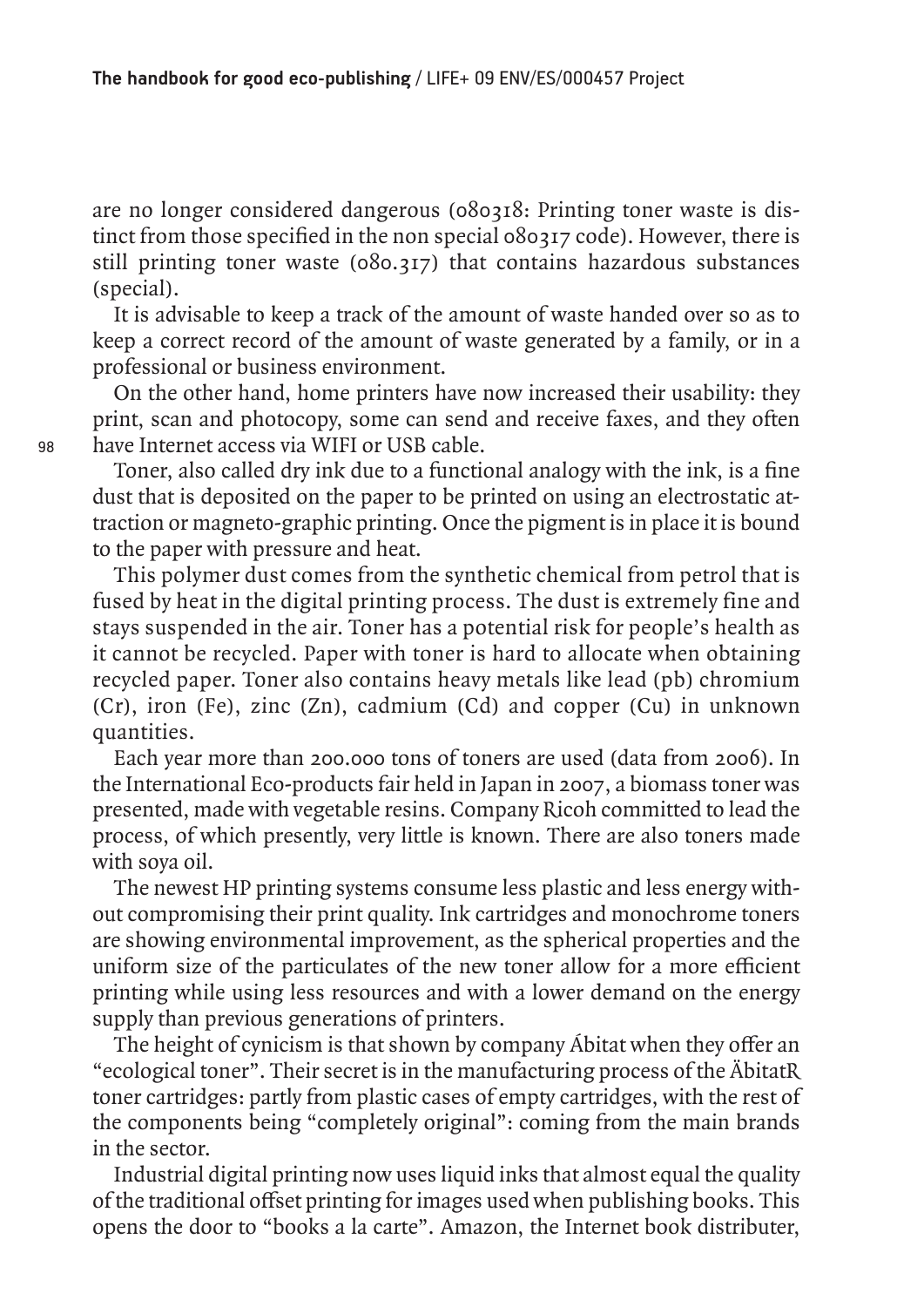offers books from their publishing pool which are printed to order, both in colour and black and white. This is one of the results of the transformation from analogue to digital. Low print run orders for books, rare editions, and author's collections are constantly growing, opening up new possibilities to authors, publishers and booksellers.

# **Waterless printing**

This process, that is applied to offset lithography to print all the materials used in traditional offset lithography, does not need water or wetting agents. It is a mechanical process based on the temperature and elimination of water and wetting agents that contain isopropyl alcohol or substitutes. Therefore in this way the use of water is greatly reduced as well as the generation of volatile organic compounds (VOCs), and the waste of paper. On top of this there is up to 100% increase in productivity.

The Waterless Printing Association was formed in 1993 and has its headquarters in Woodstock, Illinois (USA) and it promotes waterless printing technology. But there are two problems when setting it up: the difficulty when providing special plates that need to be used in this process and the lack of training for workers. This technology is advancing in Japan. As well as saving water it eliminates the use of wetting agents.

In Catalonia, Gráficas Varias, in Sant Sadurní d'Anoia, an EMAS company, uses a waterless printing technique. For more information go to: www.clubemas.cat/clubemas/RQG/RQA\_07.pdf.

# **The finishes**

The set of techniques used to finish the book publishing process have a significant environmental impact. These cannot be ruled out or forgotten, as the inside of a book, despite being the main part of the book, is not the whole book.

# **Lamination**

The main aim of this finish is protection. Cold lamination is more common and cheaper. Hot lamination machinery is expensive due to its high energy use.

Here are some of the most used plastics that are applied cold:

- **Polypropylene [PP 5]:** A plastic that withstands further finishes well.
- **Polyethylene [HDPE 2, LDPE 4]:** One of the types of plastic allowed in children's products.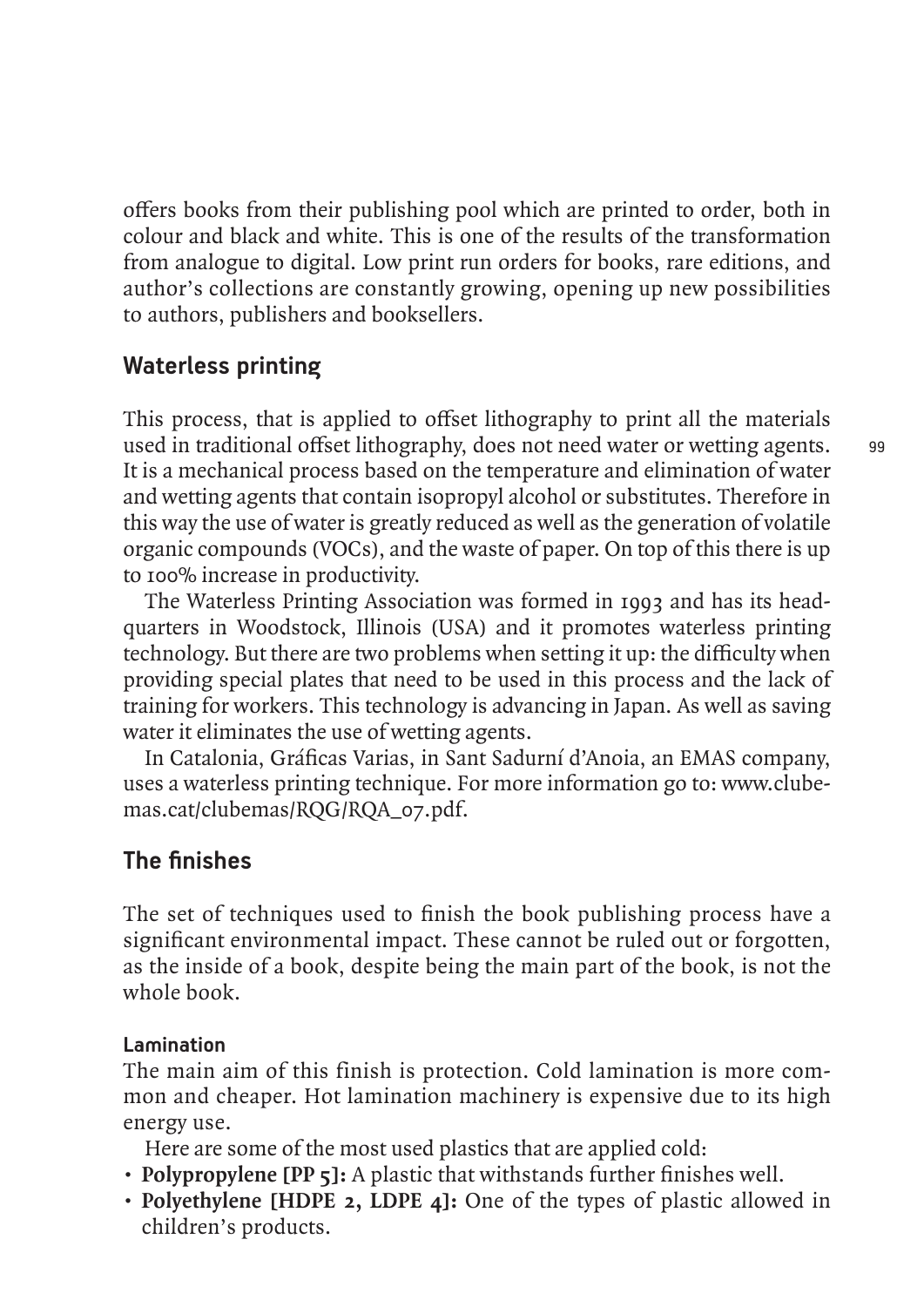**• Acetate:** Has low resistance and breaks easily, but is the only one that can be used on both sides of the printed sheet.

Here are the criteria to take into account when laminating:

- · Paper weight (at least 125 g/m<sup>2</sup> recommended).
- It must be smooth (can be matt or shiny)
- Lamination may also be combined with varnishing.

# **Varnishing**

100

A transparent covering (considered to be ink) that is used to embellish the product. It is less protective than plastic but is more respectful with the paper's properties.

In the paper recycling process, varnish can be removed at the same time as the inks.

The most used varnishes are:

- **Fatty:** They use oils, mineral and vegetable resins and petrol derivatives.
- **Acrylic:** water based.
- **UVI:** Contain photo-initiator and polymerize instantly when they receive UV radiation. They are recommended for *off-line* varnishing.

# *Criteria to take into account when varnishing*

- Paper weight (at least 80 g/m<sup>2</sup> are advisable).
- **Drying** will need time (one to two hours, apart from UVI varnish that dries instantly).

# *Stamping and embossing, that have the aim of giving a strictly visual look*

- **Stamping:** a selenium mould pressures a stamping sheet that through pressure and heat sticks to the product.
- **Embossing:** Deforming the product from behind. There is no need for a film. This technique can be combined with stamping.
- **Screen printing and UVI reserves**: An acrylic protective varnish that covers all or part of the cover with the aim of enhancing it.
- **Heat embossing:** A false embossing because there is no mould; special inks are used whose particulates, when heated increase in size. Very shiny.
- **Minting or die cutting:** A mould is made with metallic strips with tips (that cut) and/or rounded ends (that make indentations) and/or perforating strips.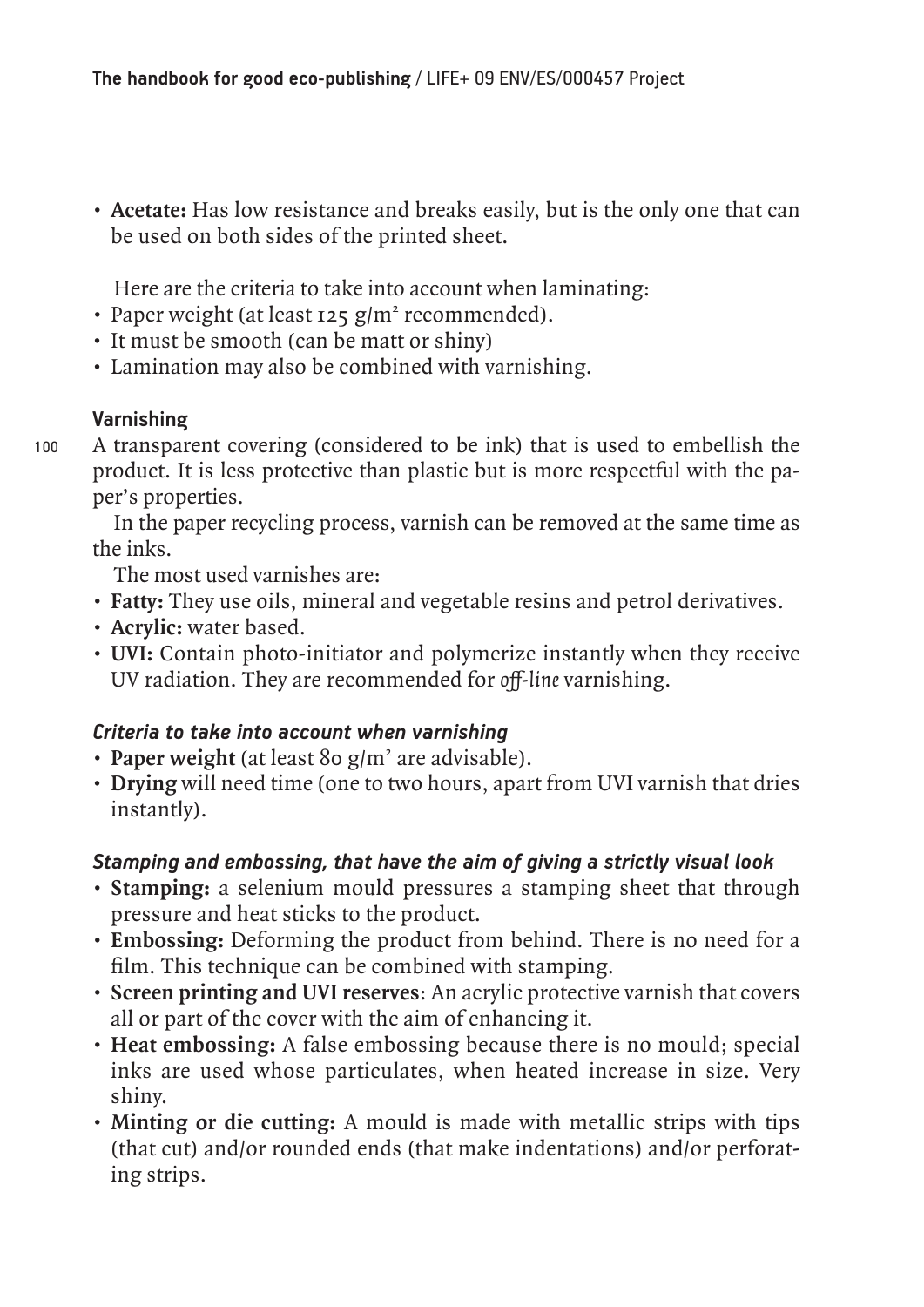## **Binding**

It's important to know the weight so as to predict the folds and their types (window, zigzag, accordion).

- **With staples:** Binding with metallic staples is a good option for magazines and brochures of up to sixty or eighty pages. It is done by cross folding the sheet that comes out of the machine and overlapping some folds within the others. The magazine is opened in the middle and stapled, normally twice. Then it is closed and guillotined on three sides. Even though it uses metallic staples, it must be said that it is the most convenient system for formats with few pages.
- **Perfect binding:** great for paperbacks. The cover is normally card, thicker than the paper inside. The pages are bound in folds that are cross-folded and placed one on top of each other until the book is complete. They are then separated and cut down the spine of the future book to allow the glue to penetrate and for the sheets to stick to each other (5mm of margin are lost). After this the cover is added, this has already been split open and is then stuck to the spine, the same as with staple binding, the book now has to be guillotined on three sides.
- **Sewn paperback:** The same initial binding procedure is followed as above. The interior pages are cross-folded. Then placed each one in the different fold and sewn with vegetable thread. Once the entire book is sewn, (it does not have to be cut because the folds are already fixed together) the glue is added to stick the cover that has already been split to enable the fold. This is a stronger, more durable type of binding, and uses less glue than the perfect binding.
- **Hard back:** Is the most elegant and durable binding, as it provides the most protection for the book. The process is the same as for the stitched binding, but when it comes to covering the book it is not done with card, but with a piece of paperboard that has previously been lined with the printed paper cover. The cover has its own process, it is covered with paper, normally printed on, and pages called flyleaves are prepared, with which the cover is stuck to the inside.

## *Binding waste*

To optimize the use of paper and reduce waste caused by binding, commercial formats must be taken into account, as well as the printable surface, which means, taking into account the pleat (1cm), the counter pleat (1cm), the control strip (1cm) and the edges on each side (0,5cm) to avoid dirtying the rollers.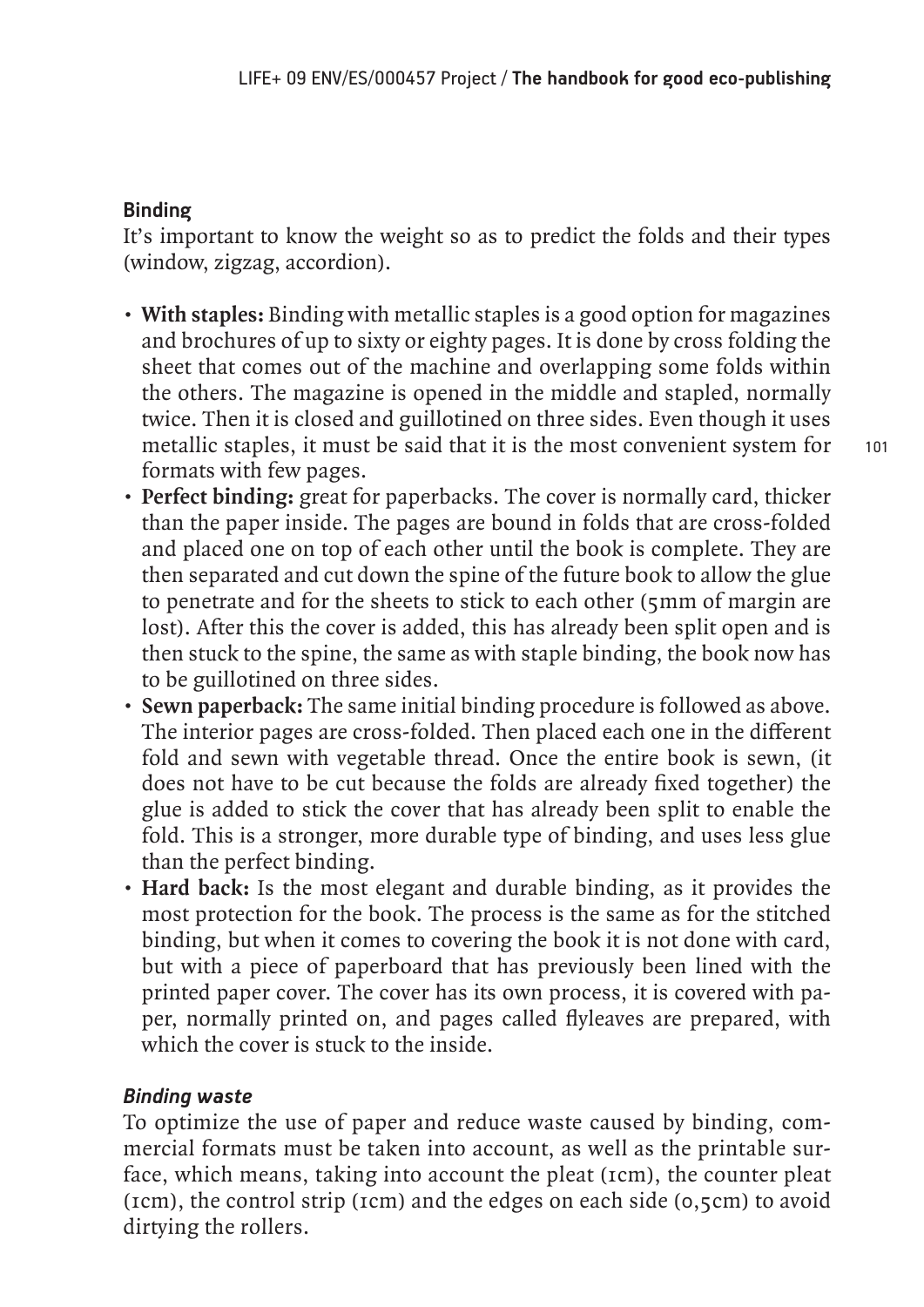It is also convenient to consider the kind of binding that will be done to know how much space to leave for the spine (5mm).

Bear in mind that the three most normal types of binding are paperback, flap and hardback. Each one has a different impact depending basically on the weight of the paper and the card. The impact of this weight must be considered. Within these binding systems, we find the metallic staples and vegetable thread, the second being the most advisable.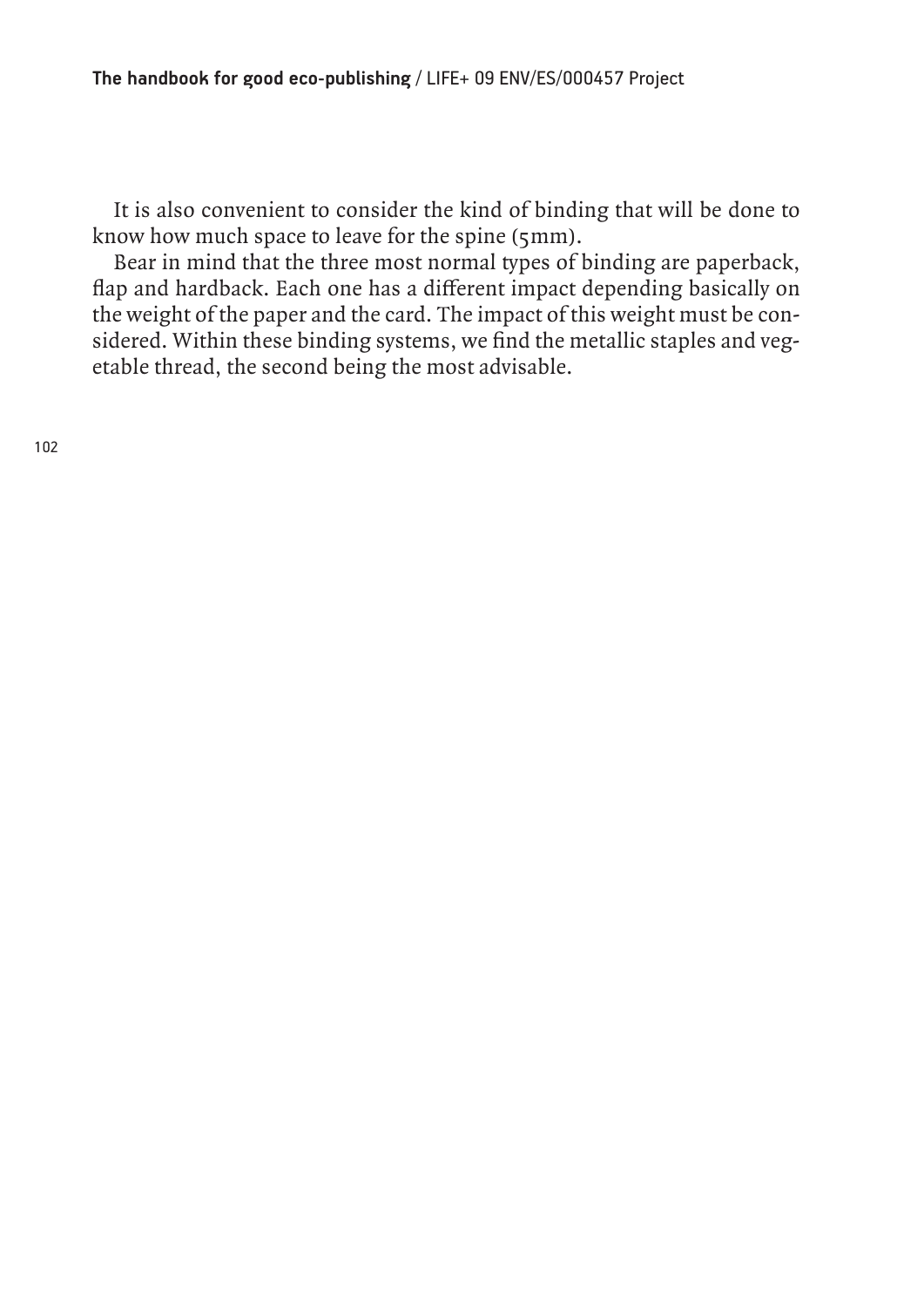# **7. Distribution**

103 Once printed, bound and finishing touches have been applied the book (or magazine) can start its life. The gap between manufacturer and reader is covered by distribution and a physical or electronic point of sale. It needs to be wrapped for protection and transport. Worthy of serious consideration is the fact that all this ecological effort will be worthless if the print runs have not been adjusted to the demand and items are returned to the distributor unsold.

# **Shrink Wrapping**

To enable the distribution of a book, magazine, or any other publication, shrink wrapping can be used, it consists of a sealed plastic film wrap designed to protect or even replace the envelope in the case of magazines or documents but that can also be used with books. It also enables the delivery of parcels with different items (a magazine, a supplement, promotional material, etc.).

There are two types of shrink wrapping: simple polywrapping or polybagging and shrink wrapping that is done with heat.

The material used can be cellophane, which is a paper derivative (renewable), or plastic which is a petroleum derivative (non renewable). Cellophane is a natural polymer that comes from cellulose. It is a very fine, transparent film that is flexible and resistant to tensile stress, but very easy to cut.

With time, the term cellophane has become generalized and includes various plastic films that are not cellulose based. Presently, cellophane has been replaced by polypropylene (PP 5) and low-density polyethylene (LDPE 4), which is a petroleum derivative and should be differentiated from cellophane made with cellulose fibres (renewable).

Low-density polyethylene (LDPE 4) is a plastic made by ethylene macromolecules that are polymerized at high pressure. As wrapping and packaging it is identified with the number 4. It is a plastic that seems damp to the touch, unlike high-density polyethylene (HDPE 2), that makes a noise when touched and is identified with the number 2.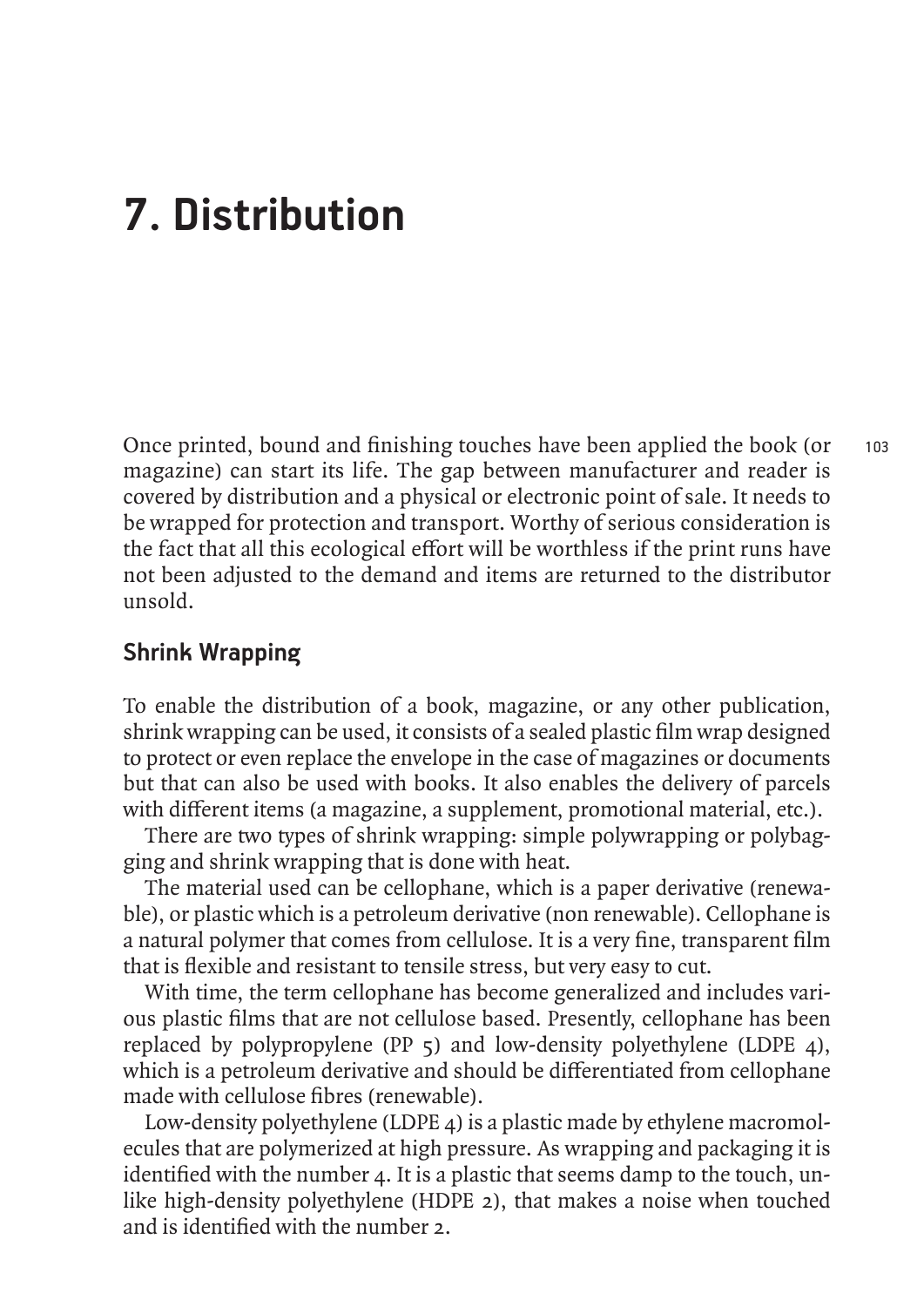Polypropylene (PPF) is a thermoplastic polymer, partly crystalline, that can be obtained from polymerizing propene. It belongs to the polyolefin group and as wrapping and packaging we identify it with the number  $\frac{1}{2}$  in a recycling triangle with the initials PP underneath.

This triangle is formed with three arrows, called "the Möbius triangle", as we said before, in memory of Augusto Ferdinand Möbius (1790-1868), the designer of the two faced strip that these arrows are based on. In the centre is the number, and underneath, the abbreviation of the material that the product in question is made from.

## **Transport boxes**

One use cardboard boxes tend to be made of recycled corrugated cardboard. To guarantee that it is recycled cardboard, one must know for certain if it is or not. It is important to not confuse "recycled" with "recyclable". Evidently, cardboard is recyclable and probably recycled. The "recycled" symbol may include the percentage.

What is important is to not confuse the use of the "recycled" product triangle with the "destined to be easily recycled". In the case of paper and cardboard, the packaging identification system reserved the numbers 20 to 39 (not including compound materials). Number 20 refers to cardboard, 21 to corrugated cardboard and 22 to paper. The whole series, 20-39, has the initials PAP underneath. The triangle system helps to identify the packaging material and is voluntary.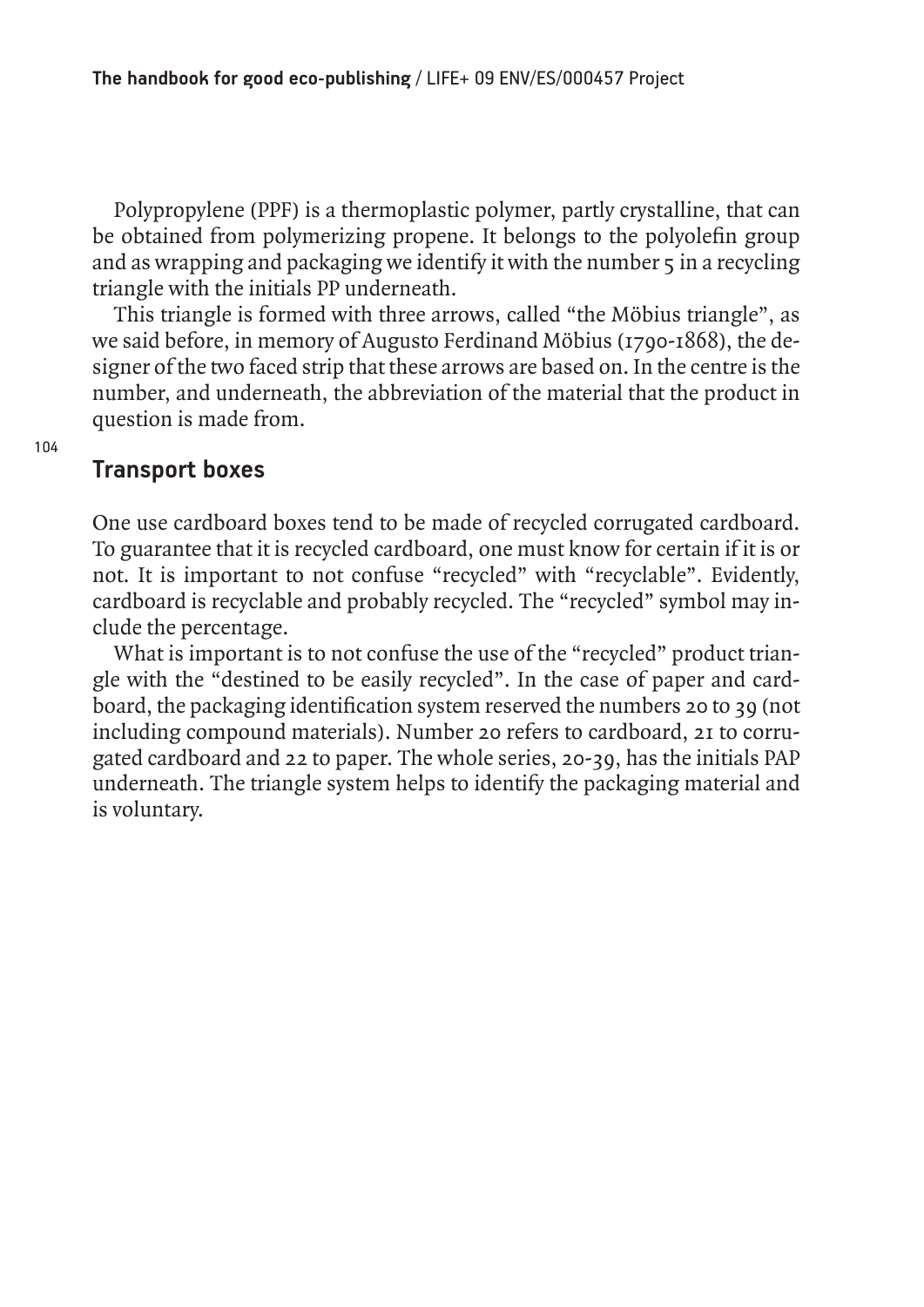

#### **Packaging material identification systems, voluntary**

#### For plastic, from 1 to 20

| <b>Material</b>            | <b>Abbreviation</b> | Num.          |
|----------------------------|---------------------|---------------|
| Polyethylene terephthalate | <b>PET</b>          | 1             |
| High density polyethylene  | <b>HDPE</b>         | $\mathcal{P}$ |
| Polyvinyl chloride         | PVC.                | 3             |
| Low density polyethylene   | <b>LDPE</b>         | 4             |
| Polypropylene              | PP                  | 5             |
| Polystyrene                | <b>PS</b>           | 6             |
| Others                     |                     | 7             |

#### For paper and cardboard from 20 to 39

| <b>Material</b>          | <b>Abbreviation</b> | Num. |
|--------------------------|---------------------|------|
| Corrugated cardboard     | <b>PAP</b>          | 20   |
| Non-corrugated cardboard | <b>PAP</b>          | 21   |
| Paper                    | <b>PAP</b>          | 22   |

### For metals from 40 to 49

| <b>Material</b> | <b>Abbreviation</b> | Num. |
|-----------------|---------------------|------|
| Steel           | FF.                 | 40   |
| Aluminium       | AI U                | 41   |

#### For wooden materials from 50 to 59

| <b>Material</b> | <b>Abbreviation</b> | Num. |
|-----------------|---------------------|------|
| Wood            | <b>FOR</b>          | 50   |
| <b>Cork</b>     | <b>FOR</b>          | 51   |

#### For textiles from 60 to 69

| <b>Material</b> | <b>Abbreviation</b> | Num. |
|-----------------|---------------------|------|
| Cotton          | <b>TFX</b>          | 60   |
| Jute            | <b>TFX</b>          | 61   |

#### For glass from 70 to 79

| <b>Material</b>    | <b>Abbreviation</b> | Num. |
|--------------------|---------------------|------|
| Colourless glass   | GL                  | 70   |
| Green glass        | -GL                 | 71   |
| <b>Brown</b> glass | GL                  | 72   |

#### For composite materials, 84 corresponds to cartons, with an interior aluminium lid

| <b>Material</b>                              | <b>Abbreviation</b> | Num. |
|----------------------------------------------|---------------------|------|
| Paper and cardboard /<br>diverse materials   | $C/$ PAP / FE       | 80   |
| Paper and cardboard /<br>plastics            | C/                  | 81   |
| Paper and cardboard /<br>aluminium           | C/                  | 82   |
| Paper and cardboard /<br>tin                 | C/                  | 83   |
| Paper and cardboard /<br>plastic / aluminium | C/                  | 84   |
| Paper and card / plastic /<br>aluminium/tin  | C/                  | 85   |
| Plastic / aluminium                          | C/                  | 90   |
| Plastic / tin                                | C/                  | 91   |
| Plastic / various<br>materials               | C                   | 92   |
| Glass / plastic                              | C/                  | 95   |
| Glass / aluminium                            | C/                  | 96   |
| Glass / tin                                  | C/                  | 97   |
| Glass / various<br>materials                 | C/                  | 98   |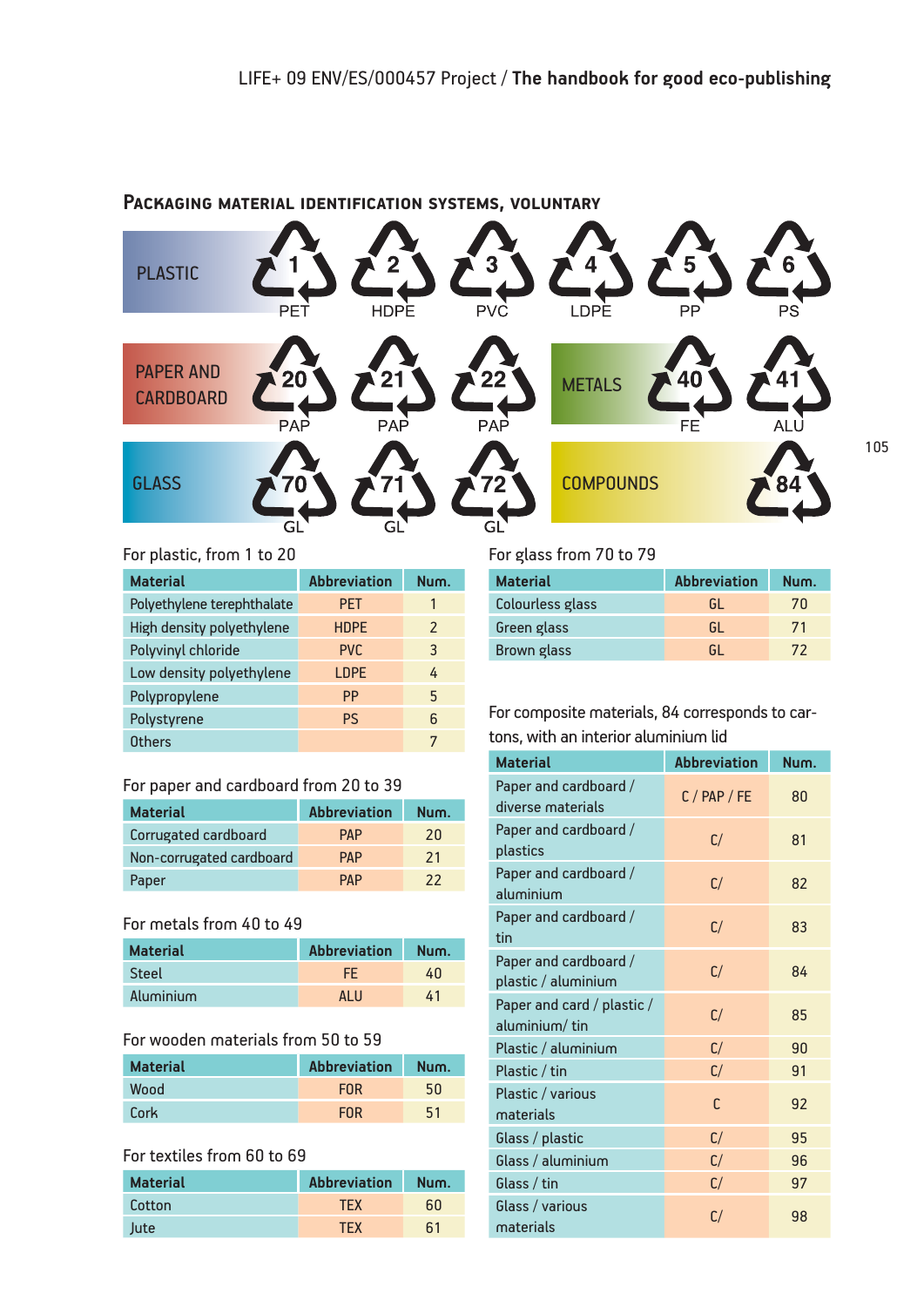At times, pallets are used to enable the distribution of publications. A pallet is a frame made out of wood, plastic and/or other materials that are used to move heavy loads, as it facilitates the lifting and handling of a large amount of products with the help small hydraulic cranes and forklifts.

Wooden pallets represent 95% of the total of these bases or frames that include aggregate pallets, as well as plastic and iron pallets. International standards for phytosanitary measures (NIMF-15 and ISPM-15) have enforced, since 2005, an antibacterial treatment on wood that is destined for export to many countries, but not all. Standard NIMF-15 lays out two possible treatments for wood that is to be used for any type of case or packaging: spraying with methyl bromide and thermal treatment. However, the use of methyl bromide was banned in 2010. As a consequence of the Commission's decision on the  $18<sup>th</sup>$  of September 2008 (2008/753/CE), relating to the exclusion of methyl bromide in annex I of Directive 91/414/CEE of the counsel, and removing authorization from phyosanitary products that contain this substance, from the  $18<sup>th</sup>$  of March 2010 the use of methyl bromide has been banned in the EU.

# **Transport**

Transport, in the life cycle assessment, represents between 23.2 and 6.8% of the environmental impact – depending on the category of environmental impact considered (16.4% in the global warming category). The transport included is from the moment the product is finished until the order is received. Electronic books save on this transport, but the telecommunication devices, the servers that are needed to make them available, have a considerable environmental impact. In any case, the complicated network of comings and goings can be reduced with a mobility plan.

Books arrive at bookshops, and those unsold are returned to the publisher's warehouse. These returns tend to increase with the amount of printed titles, 4.3% in 2011. Returns in 2010 were on average 32.5%, and from small book shops up to 41.2%, according to Comercio Interior del Libro (Interior Book Comerce).

Electronic bookstores have now come on to the scene, and improvements in technology now allow us to track these books. Department stores and large supermarkets now also provide a new outlet and specialized book stores have a loyal clientele, who have however, seen their purchasing power dwindle and are no longer able to buy books no matter the cost.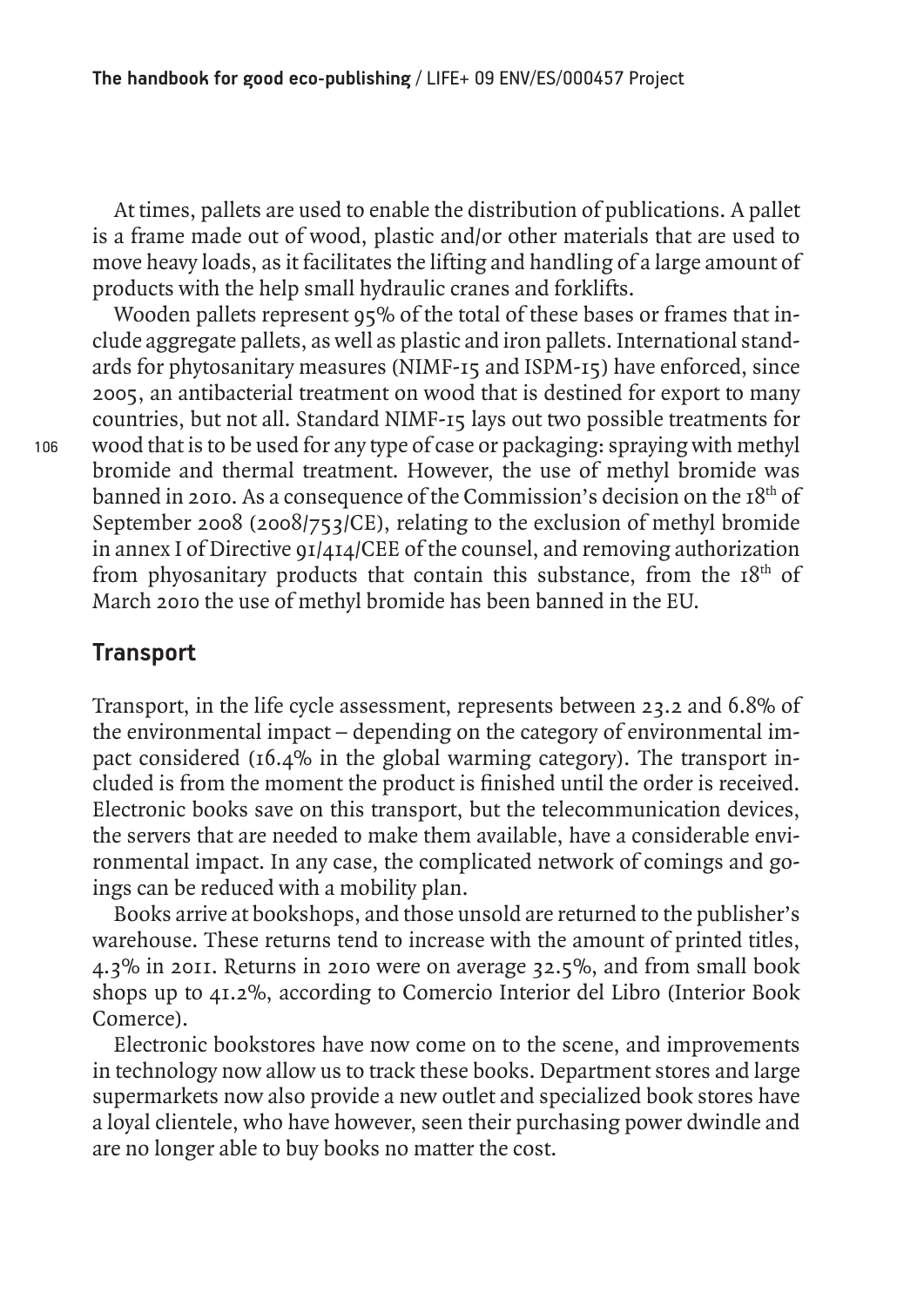# **8. Use and End of Life**

## **Use of paper and recycling**

When the average use of paper in Spain was 168kg per person a year, 63.9% of the paper was recycled. Then Spain was incorporated into the 70% club, but right at the lower echelon. It should be highlighted though that Spain is

above the EU's average for recycling paper, which lies at 60% of used paper.

The club of countries that recycle 70% has members like Switzerland (79%), Norway (78%), Holland (78%), Japan (74%), Germany (73%), United Kingdom (71%), Austria (70%) or Canada (70%). When it comes to the club of countries who use most paper, we are in  $24<sup>th</sup>$  place. In the top spots for paper use are countries like Luxembourg (488 kg per person a year), Belgium (361kg), Finland (330kg), United States (300kg) or Sweden (268 kg).

In 2010, paper manufacturing in Spain totalled 6,713,300kg, 4,911,200 of which were recycled. And the total use reached 7,707,100kg including imported paper, of which 73% was recycled and 27% of virgin fibres.

#### **Paper use**

The average use of paper in Spain, according to data from 2005, is 168 kg per person per year.

| <b>GRAPHIC PAPER</b>                                        | 63 kg of newspapers, magazines,                                                                              |
|-------------------------------------------------------------|--------------------------------------------------------------------------------------------------------------|
| 36%                                                         | books, sheets and notepads.                                                                                  |
| <b>PACKAGING</b><br>39%                                     | 68 kg of corrugated cardboard<br>Boxes for food, drinks,<br>electronic devices, toys and<br>pharmaceuticals. |
| <b>PAPER FOR SANITARY/</b><br><b>HYGIENE PURPOSES</b><br>7% | 16 kg of toilet paper, kitchen<br>rolls, tissues, sanitary<br>towels, nappies, napkins and<br>tablecloths.   |
| <b>BOARD</b><br>7%                                          | 13 kg of containers for<br>food, preserves, medicines,<br>perfumes, etc.                                     |
| <b>PAPER BAGS</b>                                           | 2 kg of strong bags for                                                                                      |
| 3%                                                          | building materials and foods.                                                                                |
| <b>SPECIAL PAPER</b>                                        | 14 kg of decorative paper,                                                                                   |
| 8%                                                          | labels, filters, tickets, etc.                                                                               |

Source: Datos de la Asociación Española de Fabricantes de Pasta, Papel y Cartón (Aspapel). Elaborados por Jordi Bigues en 2008.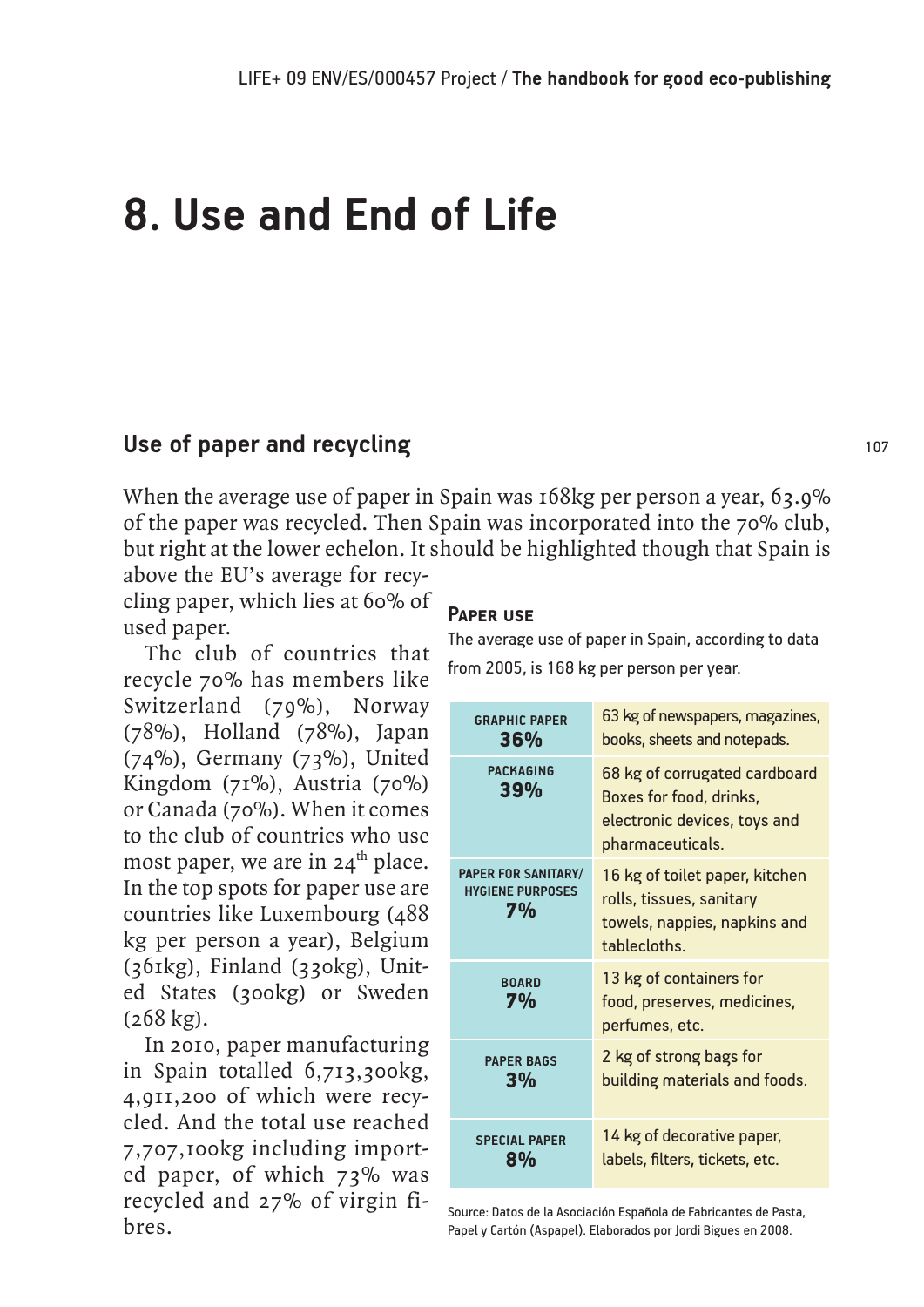Domestic paper recycling has modest levels as it does not exceed 50%. On the other hand, the percentage of recycled paper pulp differs greatly:

- Printing and writing paper (7%)
- News press (60%)
- Card  $(95\%)$
- Wrapping paper (45%)
- WC paper  $(55\%)$

108

Paper pulp manufacturing around the world comes from 17% primary forests; 54% secondary forests and 29% from plantations. In Spain there are 430,000 hectares of eucalyptus and pine allocated to produce paper. Of the average 176kg of paper used per each inhabitant every year, 85 come from Spain, 76 from other places in Europe and 15 from the rest of the world.

# **Business sustainability**

Aspapel (Spanish association of manufacturers of Pulp, Paper and Card) heads up the sector. It brings together fifty-one companies (many of which are transnational) that represent 90% of the sector in terms of production. Aspapel is part of the Confederation of European Paper Industries (CEPI) the Confederation of European Fine Paper Industries (CEPIFINE) and the Group of European Market Wood Pulp Users (UTIPULP). On a state level, it forms part of the Confederación Española de Organizaciones Empresariales (CEOE, Spanish Confederation of Business Organizations) and the Asociación Española de Cogeneration (ACOG, Spanish Cogeneration Association).



Source: SHERIN, Aaris. Sostenible. *Un manual de materials y aplicaciones prácticas para los diseñadores gráficos y sus clientes.* Barcelona: Gustavo Gili, 2009.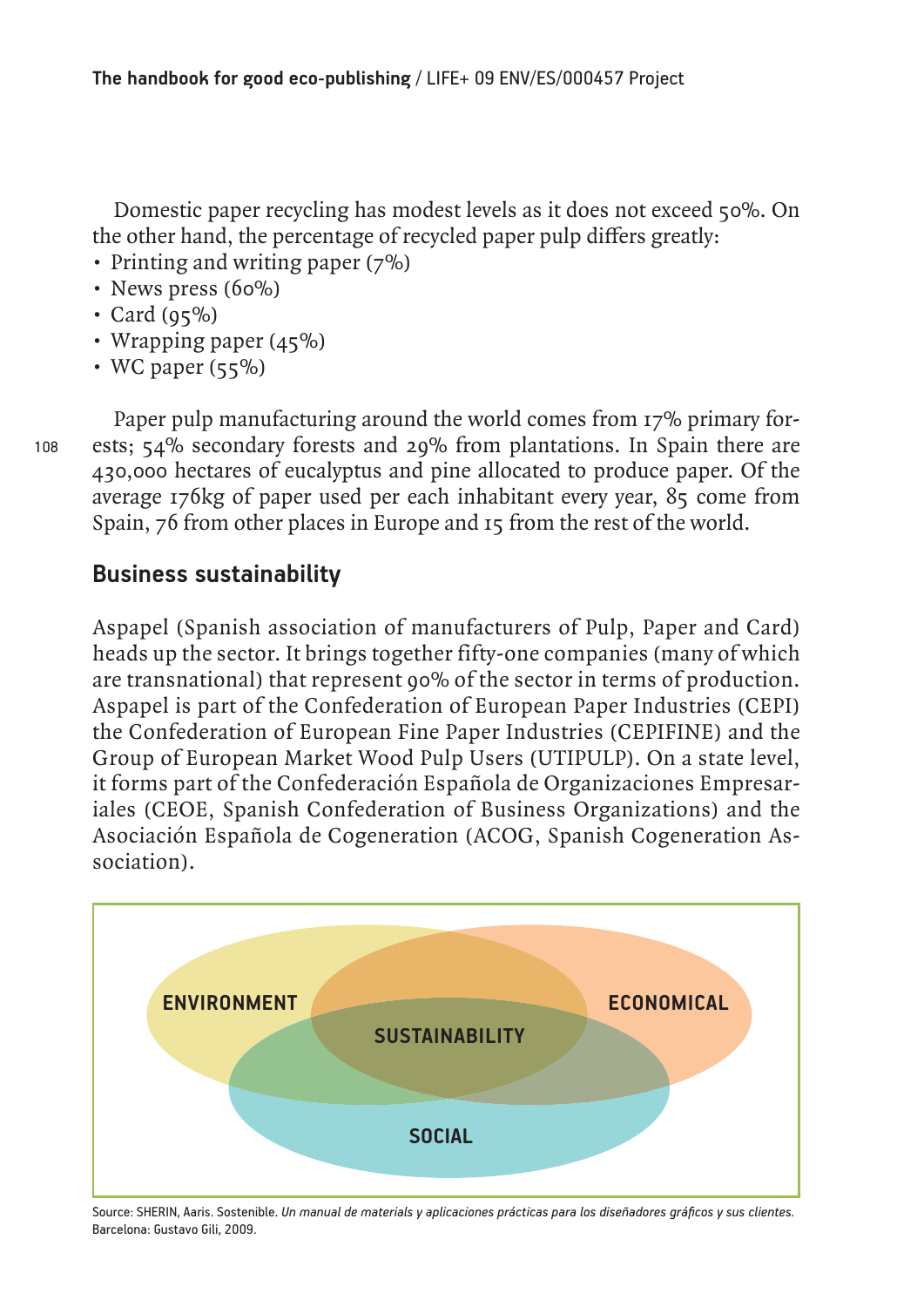With eight five factories, the Spanish paper sector employs sixteen thousand people. As a consequence of the crisis, between 2007 and 2010 three cellulose and thirty four paper factories closed down, which has meant a decrease in the manufacture of 250,000 tons of cellulose pulp and 900,000 tons of paper manufacturing.

When it comes to environmental sustainability, Aspapel has work committees for recycling, forestry and ecology. One of its accomplishments is the report on sustainability and the implementation of environmental management systems by some companies.

The sector's sustainability report follows the Global Reporting Initiative (GRI) guidelines, one of the requirements of the European Environmental Paper Network (EEPN) that considers itself to be the best available and internationally known mechanism to guide the industry towards open and transparent communication between interested parties. The thirty indicators are gathered into four main concepts: sustainable forest management, ef**Paper sector, 2010**

Data in thousands of tons

| <b>Paper and card</b>                                          |         |
|----------------------------------------------------------------|---------|
| Production                                                     | 6,193.4 |
| Use                                                            | 6,447.9 |
| Import                                                         | 3,316.9 |
| <b>Export</b>                                                  | 3,062.4 |
| <b>Cellulose</b>                                               |         |
| Production                                                     | 1,864.9 |
| Use                                                            | 1,794.2 |
| Import                                                         | 896.2   |
| <b>Export</b>                                                  | 966.9   |
| <b>Raw Materials</b>                                           |         |
| Use of Wood<br>without bark, in<br>thousands of m <sup>3</sup> | 5,802.5 |
| Use of recovered<br>paper                                      | 5,103.4 |

Source: *Memoria de sostenibilidad.* Aspapel, 2012 (Sustainability Report).

ficient and responsible production, recuperation and recycling, and contribution to quality of life. Specific goals are renewed with each report. Significantly, the third and last report has increased the indicator for forestry certification (installations with chain of custody, use of certified wood and manufacture of certified paper) lumping together, without mentioning individually, systems of forestry certification. Regarding eliminating chlorine from the whitening process, the report asserts that all of whitening is free of elementary chlorine, but it does not specify the percentage that is totally free of chlorine and that which is made with liquid chlorine.

The industrial process of paper manufacturing generates waste like bark, lignin, and the remains of fibres that are not suitable for recycling and these are used as fuel. This biomass represents a third of fuel that is used in co-generation, this amount is on the increase: in 2010, 64% of co-generation fuel was natural gas, and the rest biomass, with a small presence, smaller all the time, of fossil fuels.

109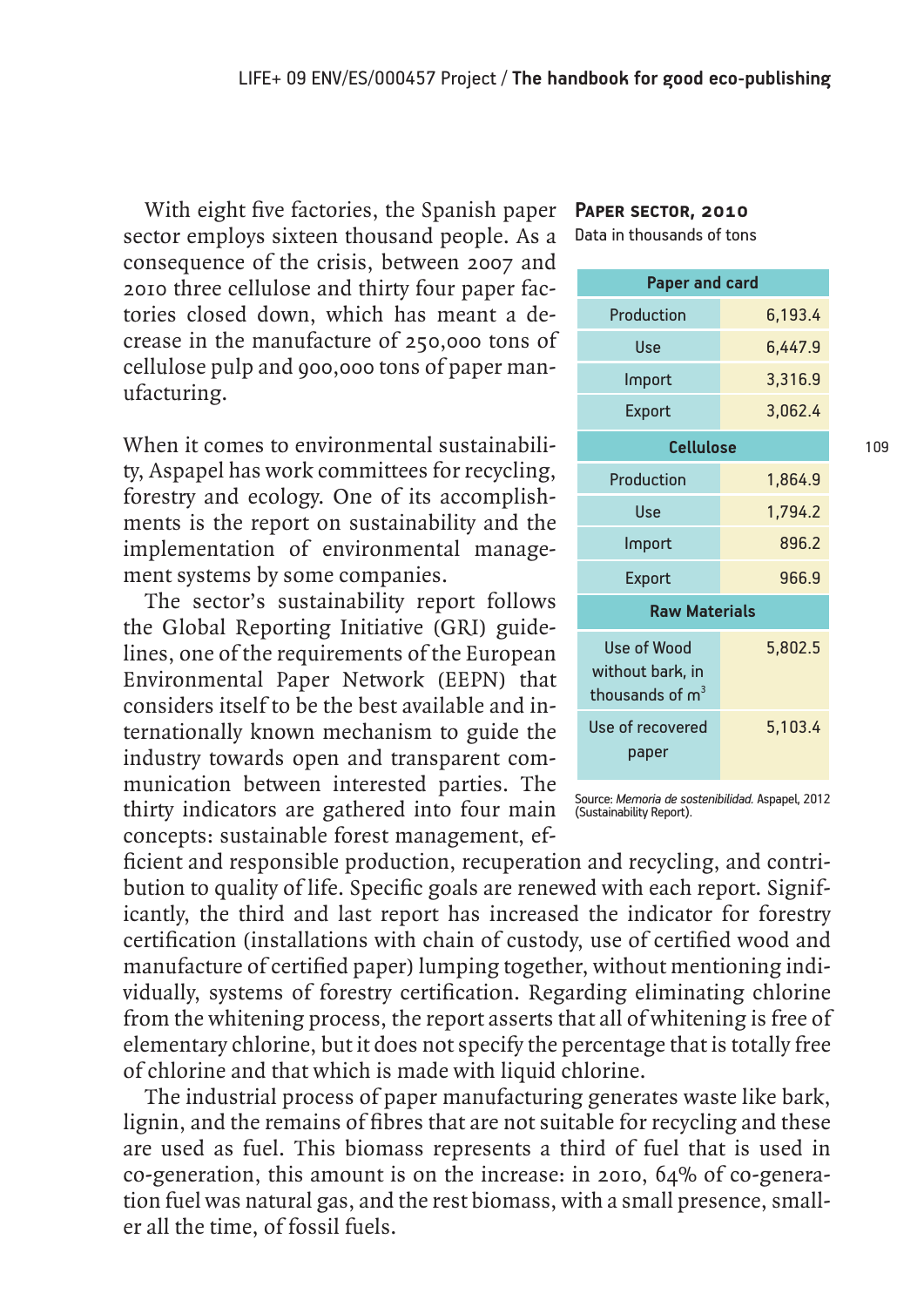Other waste from the papermaking ends up in the rubbish dump 35%, used in agriculture (32.4%), used in the ceramic industry  $(10.3\%)$ , for compost  $(8.5\%)$  or for the cement industry (6.7%). And 3% is incinerated.

In Spain, carbon dioxide  $(CO<sub>2</sub>)$ emissions from this sector amount to 4.4 million tonnes; sulphur dioxide  $(SO<sub>2</sub>)$  emissions are 4,279 million and nitrogen oxide  $(NO_x)$ , 12,371 million. Regarding the disposal of toxic waste, the chemical demand of oxygen is of 3kg per ton, the proportion of total suspended solids remains stable at 2.2kg per ton of cellulose and 0.8 kg per ton of paper. The absorbable organic halogens (AOX) have fallen to 0.116 kg per ton.

110

#### **The 70% club**

Spain's paper industry recycles over five million tons of used paper. This data puts Spain at the head of recycling within Europe, only behind Germany, and almost the same as France and Italy. 4.6 million tons of paper and card are collected, that represents 71.9% (collection rate) of all the paper used. This means that since 2009, Spain has been part of the 70% club.

The volume of paper recycled for the industry is even higher, as it reached 79.1% (recycling rate). That means that the industry is capable of absorbing even higher levels of recycling; at present some of the paper collected is exported to China.

Used paper is collected by selective domestic, commercial and industrial services. The 4.6 million (2010 data) tons of paper that are recuperated each year in Spain mean savings of the equivalent of filling forty five large football stadiums, like Barcelona's Nou Camp, right to the top, and savings in landfill emissions of 4.1 million tons of carbon dioxide, that's over 1% of the total emissions produced in Spain each year.

Once the recovered paper has been collected, it is classified into sixty types, following an international classification system, depending on the type of paper or card to be manufactured. The paper from a newspa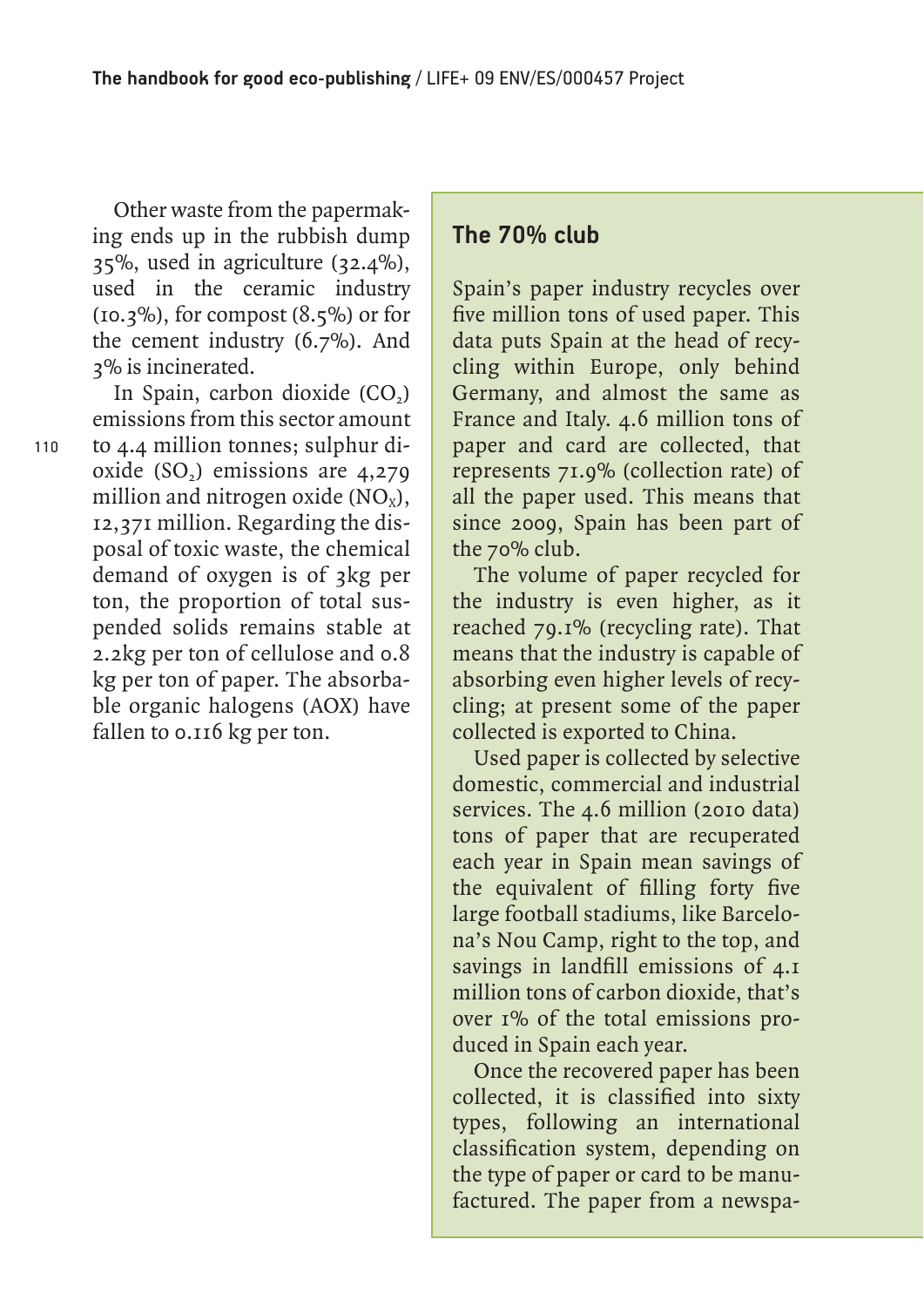per of a particular day, placed in the blue container, can be reprinted after just a week.

The "Tu Papel 21" program allows for the assessment and certification of the local domestic and commercial paper collection. In 2010, twenty-two localities, belonging to towns that together have a total of 16 million inhabitants, had obtained this certification. The cities Alcoy, Barcelona, Palma, Lérida, Reus and Sabadell are on the list of the blue scroll certificate that is awarded with the "Tu papel 21" program.

Logo de la Papirola

The paper sector has especially been affected by the financial crisis between 2007 and 2010. In 2008, paper production fell by 4.5% and in 2009, by 11.1%, meaning it fell to the same levels as 2005. In 2010, an increase of 9.1% was seen, and over the last decade has seen a growth of nearly 31% in the paper sector.

Export has been a way to escape the crisis for this sector. In 2010, 52% of cellulose made was exported and 49% of paper. Three quarters of this production ended up in the European Union. To enable this export, lorries have increased their net load from 24 tons to 28 tons; this represents an increase of

16.6%, consolidating road transport despite the equivalent decrease in carbon dioxide emissions.

In terms of direct employment, the sector employs 17,200 people and there are an estimated 85,000 indirect jobs.

Should paper use be reduced? Yes, as long as this action doesn't bring with it a larger environmental impact caused by its substitute; for example, if plastic bags (non renewable resource) were to replace paper bags, or if decreasing newspaper sales bring about an increase in emissions from electronic devices. It must be highlighted that paper has a 70% collection rate, whereas the selective collection of electronic devices does not reach 20%, and their recycling rate is less than  $I\%$ .

111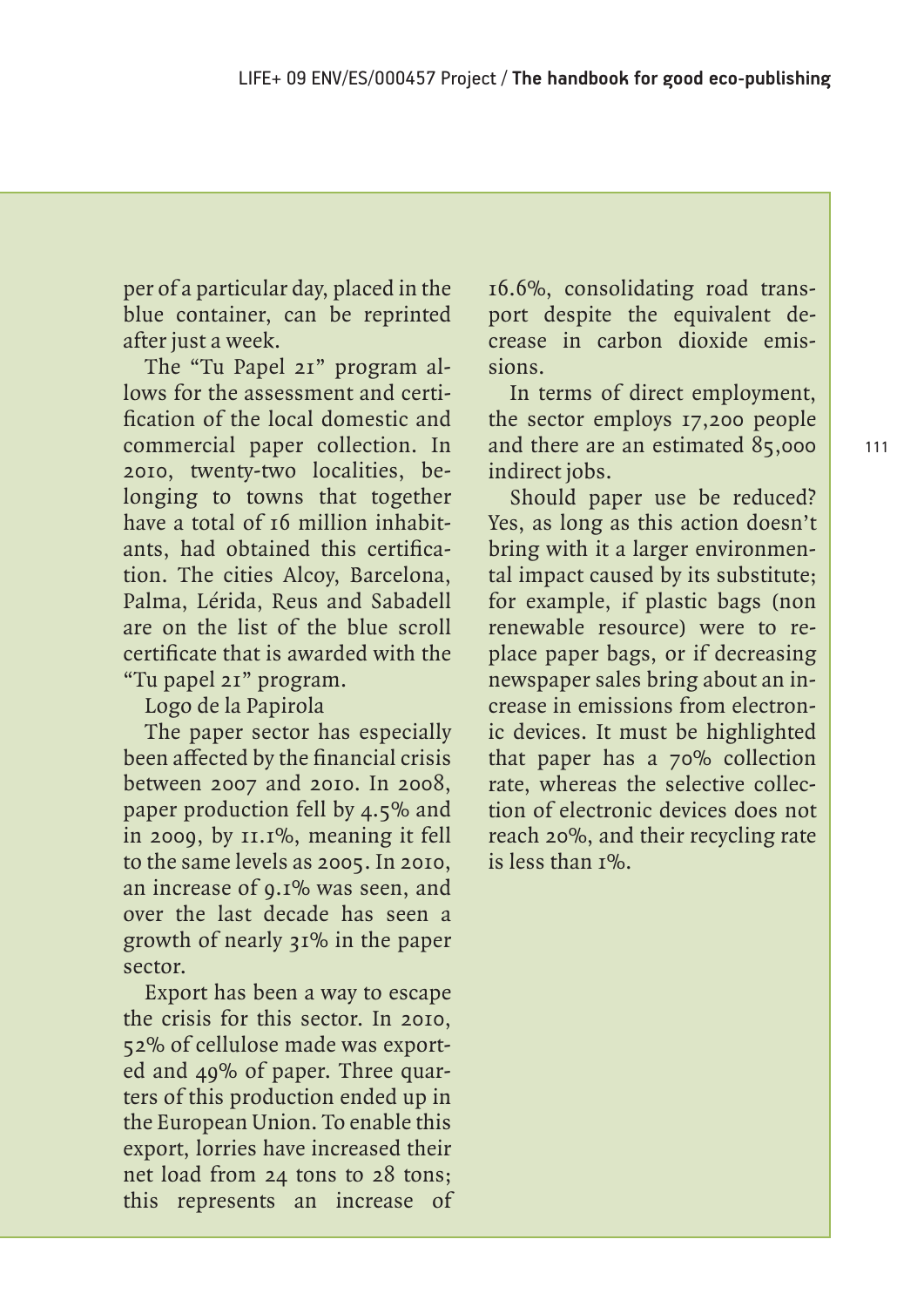## **Crowdfunding**

Collective financing or crowdfunding refers to group cooperation so as to obtain money or other resources through the Internet and credit cards so as to finance efforts and initiatives of people and organizations.

Crowdfunding can be used for many purposes and by many professionals: from artists that are searching for support to political campaigns or financing for new or small businesses.

In fact, crowdfunding is a donation, or in the case of books, a pre-purchase with special conditions on price, details and recognition, so as to make previously economically unviable projects viable. In other words, the middlemen are removed and readers are gathered before the book is even released.

In December 2010, the Verkami platform was born and put at the disposal of its creators. Eleven months later, Goteo came onto the scene, another platform that adds to the crowdfunding model, the possibility of obtaining help in the form of tasks or other resources.

Most of these financing platforms have a security mechanism, because if the economic aim of the project is not attainable within the given timeframe, the donations are not charged to the investors. This system was initiated by Kickstarter with the name *pledges*. However, others like Micro patronage use a system where people directly support the work of those who request it, making Internet donations. The term was popularized by blogger Jason Kottke when he gave up his day job as website designer and started to live of his blogs that are financed by reader donations.

This type of collective financing is used for all kinds of sectors and projects, like blogs, newspapers, music, independent art, etc. This represents a great change, as authors can interact with the readers regarding both financing and content. Leaving it in their hands could, for example, be suicide for conventional book stores. But environmentally it can resolve uncertainties regarding the order.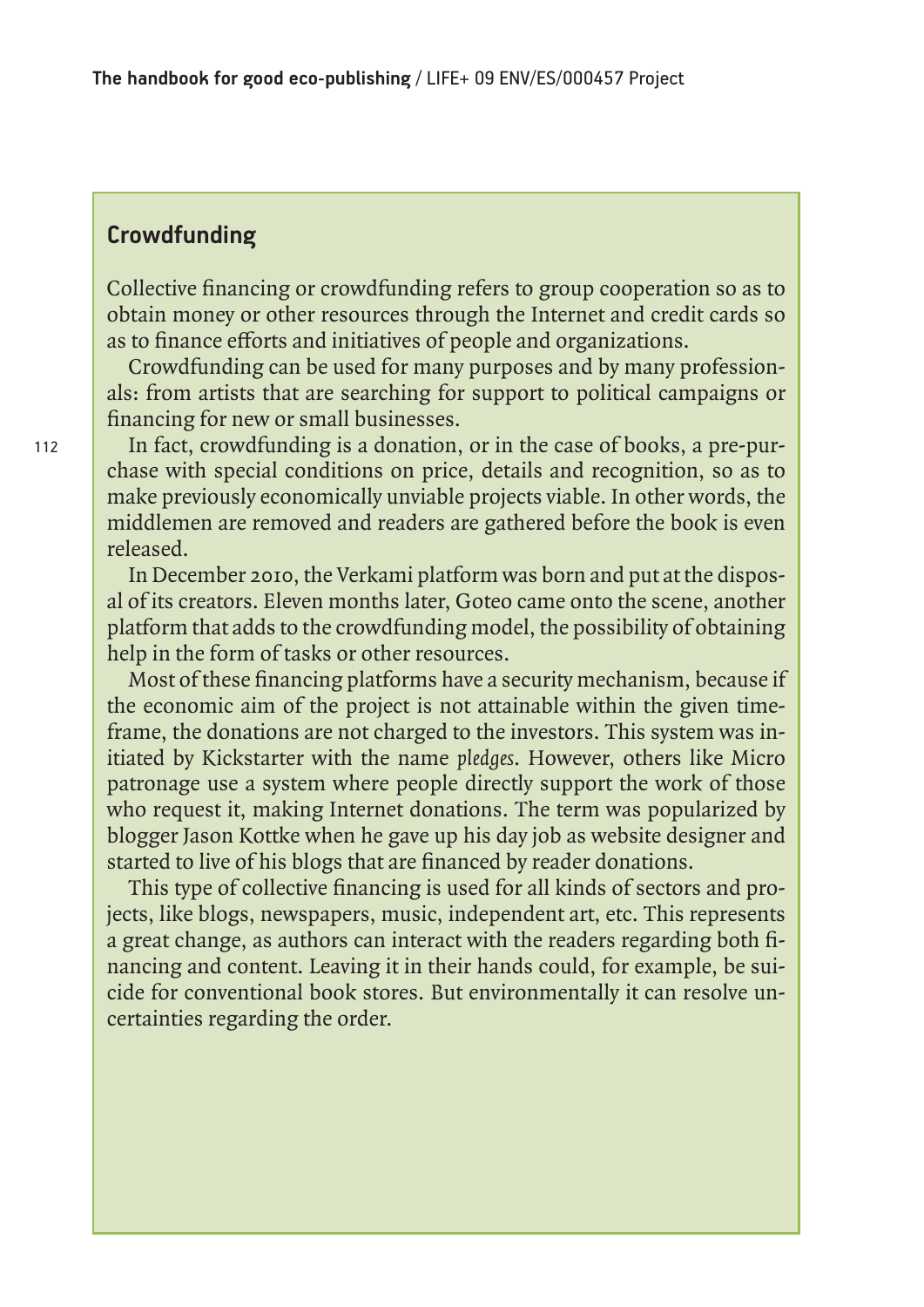#### **Prudent print runs**

Stock that is on the market at any given time, in bookstores and warehouses, is not free. Neither is the management of the space it takes up.

So as to adjust the print runs to demand, market research is a must, but in a changing and shrinking market, desires can turn into disasters. On top of this, in our throwaway society, time periods have been accelerated, making a new book akin to fresh produce that like fish cannot be left out without decaying.

To meet this phenomenon the answer is: Prudent print runs. This measure is a containing system that is possible thanks to the appearance of new phenomena: print to order systems, or advanced purchasing, that in turn allow for a new type of relationship between authors, publishers and clients, allowing for a certain amount of loyalty.

Electronic communication, at the same time, puts at the reader's disposal not only devices, but also ways to find what were before "unfindable" books and to access them with ease. Public libraries allow access to all their holdings now on a national level and in the not distant future on an international level.

In any case, the book is dying. The time is coming when it will deteriorate, be abandoned and nobody will want it. In a CD you can store nearly all of Greek literature, but it can be scratched when used. Computers are replaced; tablets break and are even shorter lived.

On one hand we have the old style book shops. On the other, libraries that are reservoirs storing printed culture. But it is not easy to access the full collection of any magazine.

The book becomes like the dog from the advert, abandoned on the roadside. The advertising slogan was "He would never do it". Different ideas have cropped up to ensure the book's life: offering free books in certain places, social or medical centres, etc. And also bookcrossing that follows the movements of any book that contains the systems inscription and identity.

Books, at any rate, often get abandoned next to the paper bin. And if no one picks them up they enter the recycling process.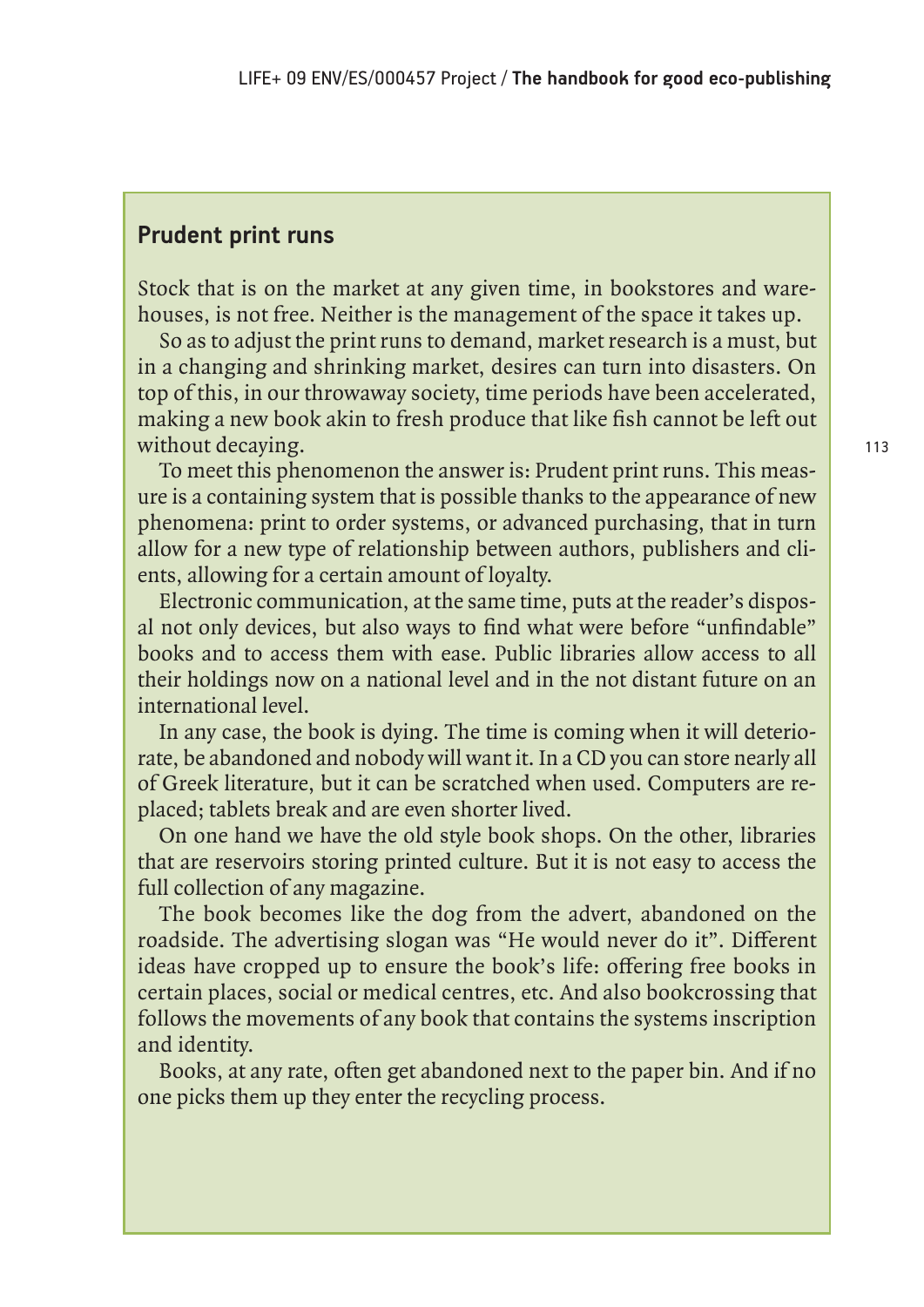#### **Bookcrossing**

Bookcrossing is a kind of book club with no geographic limits. The books that are left by the people that are part of it are free. Leaving books in certain places set aside for this allows for them to be exchanged. Bookcrossing allows for a book exchange that's like an endless game.

On bookcrossing.com there are tens of thousands of book reviews, scores and recommendations. Every time a book changes hands, the participants can write and publish their opinion. The three "R"s from bookcrossing are read, register (using a bookcrossing code BCID and label) and release (so that someone else can read it: give it to a friend, leave it on a park bench, donate it to charity, forget it in a cafeteria, etc). Every time someone registers an entry in the book's diary you will be notified by email.

The bookcrossing promoters at times contact authors and publishers regarding the worry concerning sales that this free interchange causes them. On the website they have made the following statement: "Many publishers and authors are big bookcrossing fans. They've seen the paradoxical value in encouraging the sharing of books. In fact, if one were to compare the number of people who buy books based on seeing book reviews here as the books change hands, the number of people who actually find free books, we can assure you there are far more buyers than finders. This site is not about saving people money. Many of our members, in fact, purchase two copies of every book they like, so they can keep one and release the other into the wild!"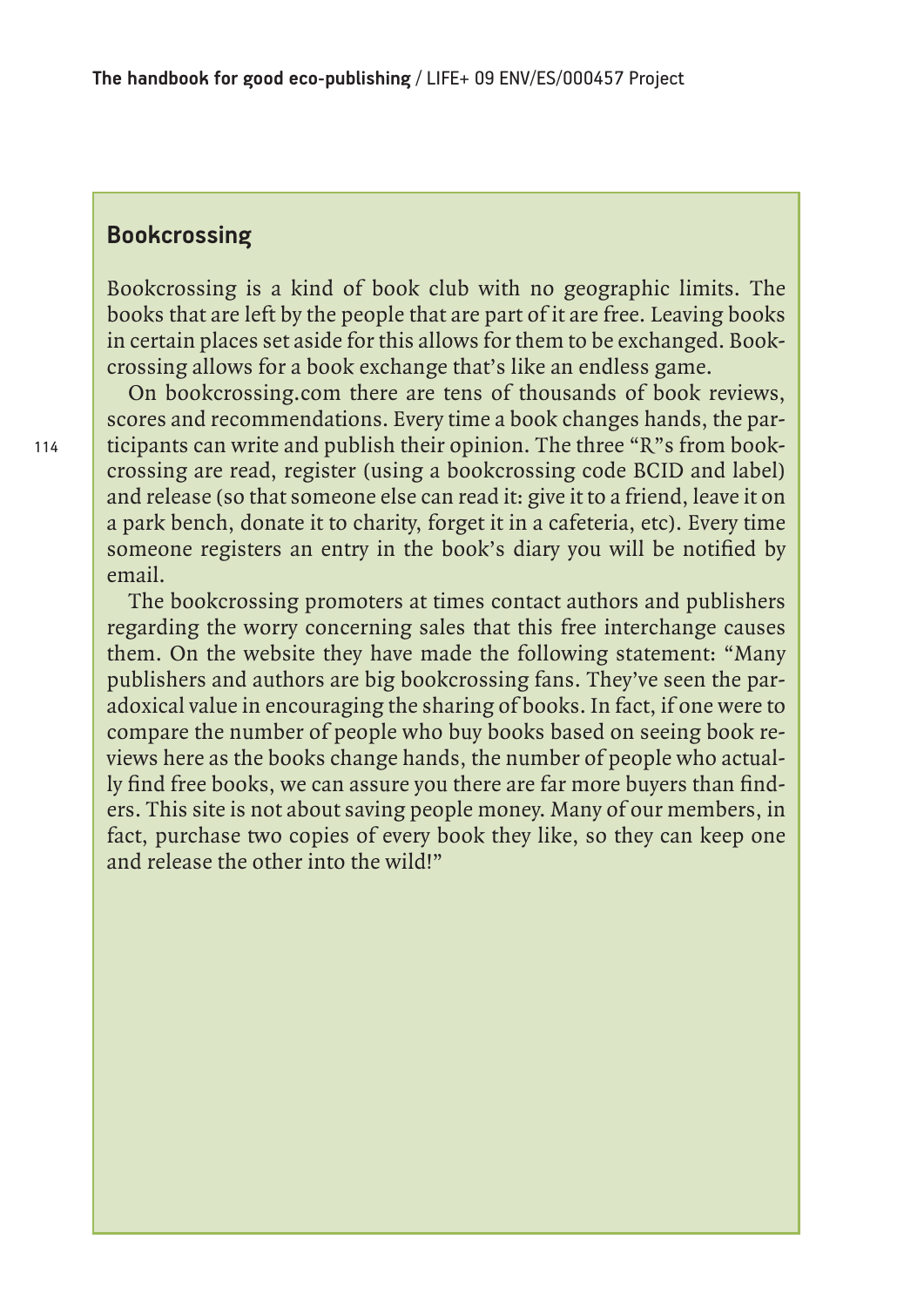# **9. Measure and transmit environmental impact**

Calculating the environmental backpack of a publication is a good way to measure its environmental impact and at the same time is a good informative tool directed towards its target audience.

In the Greening Books project, printer El Tinter is in charge of carrying out the environmental backpack tests at the beginning and end of the project, taking into account their experience in carrying out over a hundred back packs for previous publications (books and magazines) and incorporating the new knowledge discovered thanks to the project.

One of Greening Books aims is to achieve the most environmental information possible (raw materials, energy, transport and waste) of book and magazine publishing so as to enable the reduction of their impact on the environment.

In its first phase, they have calculated the ecological backpack of issue 13 (October 2011) of the Revista de Qualitat Ambiental (Environmental Quality Magazine), of the Departament de Territori I Sostenibilitat de la Generalitat de Catalunya (Department of Territory and Sustainability of the Generalitat de Catalunya) and the EMAS club. And they have also included the book *Disciplina y Resistencia: Trabajos forzados en la España de Franco* (Pamplona 2011), by Memoriaren Bideak and Eguzi Bideoak.

What is more, the same process has been carried out with three other books of different sizes and materials. For example, the calculation of the ecological backpack of the book *Hoy activos…o mañana radioactivos* by Jordi Bigues has allowed El Tinter to assess the impact of a book made with FSC paper measuring 15 x 21 cm.

In another case a book of the same size was chosen, but that used non FSC recycled paper: *Pequeñas ideas para garantizar un gran futuro*, by the advisory council for sustainable development of the Departament de la Vicepresidència (Vice-presidency Department) of the Generalitat de Catalunya (2010-2011).

And, finally, they calculated the ecological backpack of the book *Sustainable innovation strategies: Exploring the cases of Danone and Interface* (2011) by Marc Vilanova and Pax Dettoni.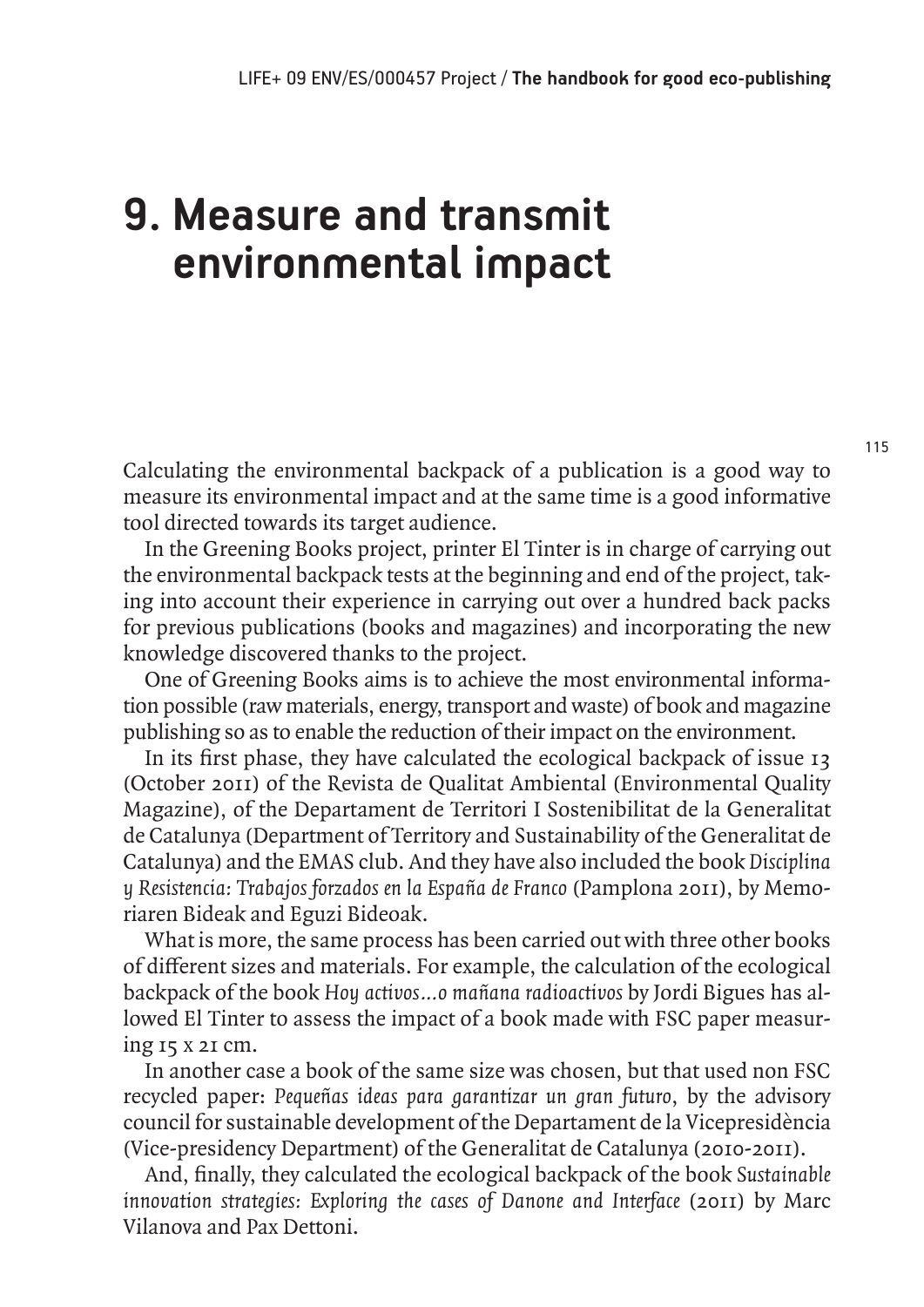In the project's final year, the second phase has been initiated, the pilot tests, starting with the environmental criteria gathered in the hand book and applying the now software tool, available thanks to the Greening Books project, that is explained in the next section.

#### **Environmental footprint**

The study of the impact human society has on the natural environment has uncovered the need to establish comparative guidelines, that on one hand, inform of the impact in a local, regional and global setting and show the existing tendencies in this field, and on the other contrast the uneven distribution of these effects. This information can contribute to disclosing, when over understandable levels, the occurrence of the global and local impact.

The different studies have contributed to understanding the scope of the environmental crisis regarding the effects it has on our species and that is measured with indicators that allow the environmental impact to be quantified, like climate change, ocean acidification, depletion of the ozone later, disruption in the nitrogen and phosphorus cycles, excessive use of fresh water, careless use of the land, loss of biodiversity or chemical contamination as well as that caused by particulates released into the atmosphere. The objective is to determine the breakpoints of crucial environmental processes that are related to our species' dwelling on the Earth.

There are, however, three more elements to take into account: the demographic factor (judged by the amount of inhabitants and quality of consumption per inhabitant), the potential reception capacity (understood to be the load capacity, or maximum amount of members of a species that a determined habitat can indefinitely provide for), and the accumulated catastrophic potential (nuclear weapons and power stations).

The footprint is measured in units of the international unit system (SI). In this case the food or agricultural footprint is measured in hectares or surface units that are then divided by the number of inhabitants of the area in question.

The environmental footprint is a measuring method for assessing humanity's demands on the biosphere, comparing the human demand with the planet's regenerative capacity. Because of this, the environmental footprint is measured in equivalent surface units, and the environmental backpack in measures of weight, cubic meters or the equivalent litres. Why add the adjective "equivalent"? So we can sum up but without excluding.

The climate footprint is measured in kg of equivalent CO<sub>2</sub> (it includes the other green house effect gases that make up the climatic mix), and the equiv-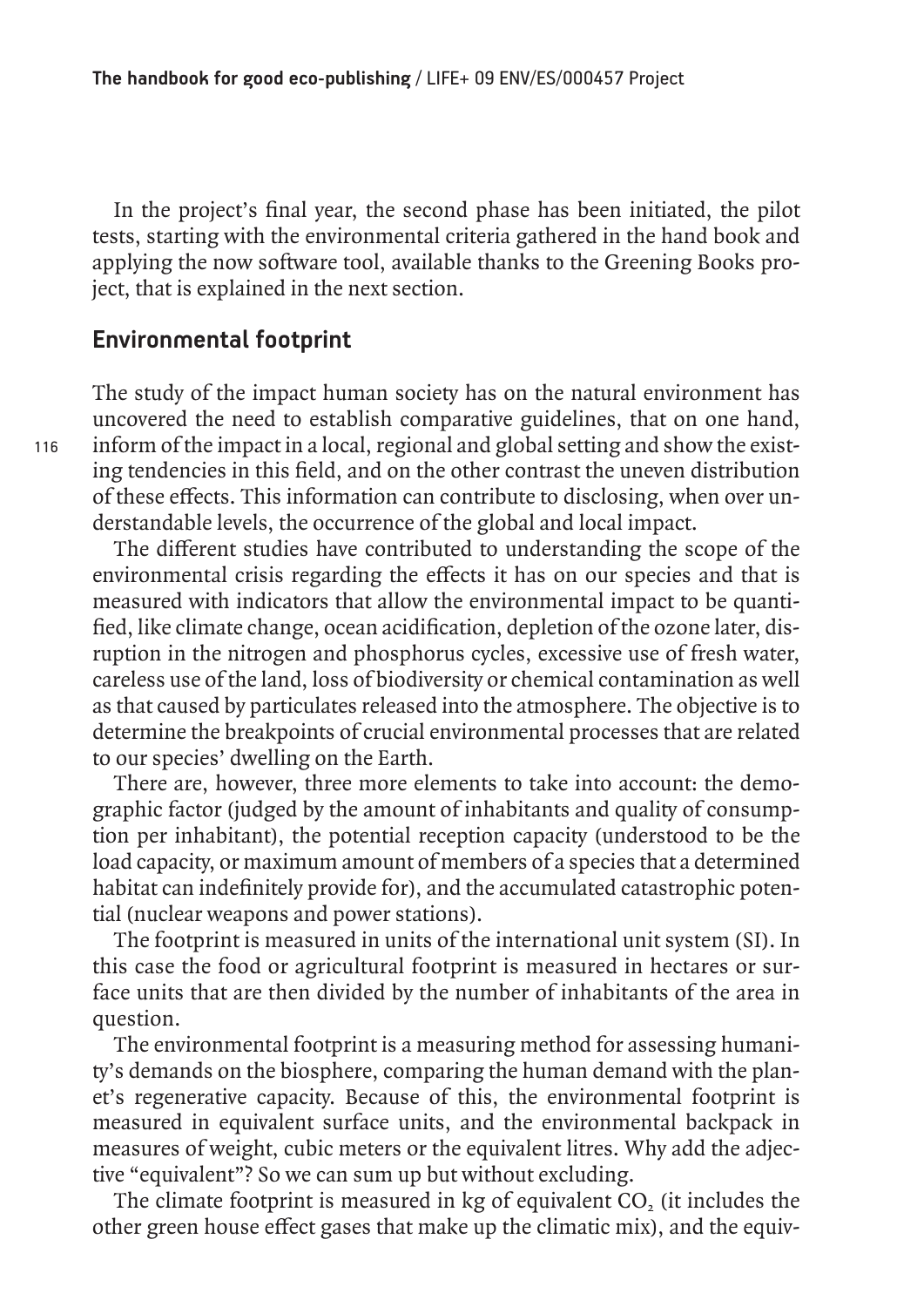alent water footprint is expressed in litres. Even though the SI measurement is given in cubic meters, the equivalent energetic footprint is expressed in kilowatts per hour (kWh) even though this can include electricity (generated in various different ways) coal, gas and petrol.

As the footprint and environmental backpack need to access similar information from different places, it is very important to bear in mind what is included and what is not when the calculations are made, so as to know what we are talking about.

Really, when talking about the backpack, we are referring to the material's productivity, and how the production activity can be reduced so as to achieve more with less. But it is important to previously measure this productivity as an impact indicator, before reducing it or starting reduction strategies.

This new concept was developed by Friederich Schmidt-Bleecker from the Wuppertal Institute, and is expressed in MIPS (material intensity per service). The MIPS system allows us to estimate how many tons of kilograms of materials have been moved in some part of the earth for each defined service. It can be: rubble in a copper mine in Chile, or water, sand and solvents needed to get copper in Portugal, or the chemicals, additives and packaging used for final production in Stuttgart… as well as the use of materials when selling wholesale and retail.

#### **Books for a good climate**

What is the book industries contribution to climate change? There is no answer to this question in our country due to lack of data. However in the USA, for example, they know that the book industry emits 12 million tons of greenhouse gases each year, and that the paper industry is the fourth highest when it comes to industrial emissions. In the USA, the average carbon dioxide emissions that are produced when manufacturing a book are estimated at  $8.85$ lb, about 4 kg.



This insignia highlights the products by American companies that are supplied with renewable energies: wind, solar, low impact hydraulic, biomass, etc. www.gren-e. org.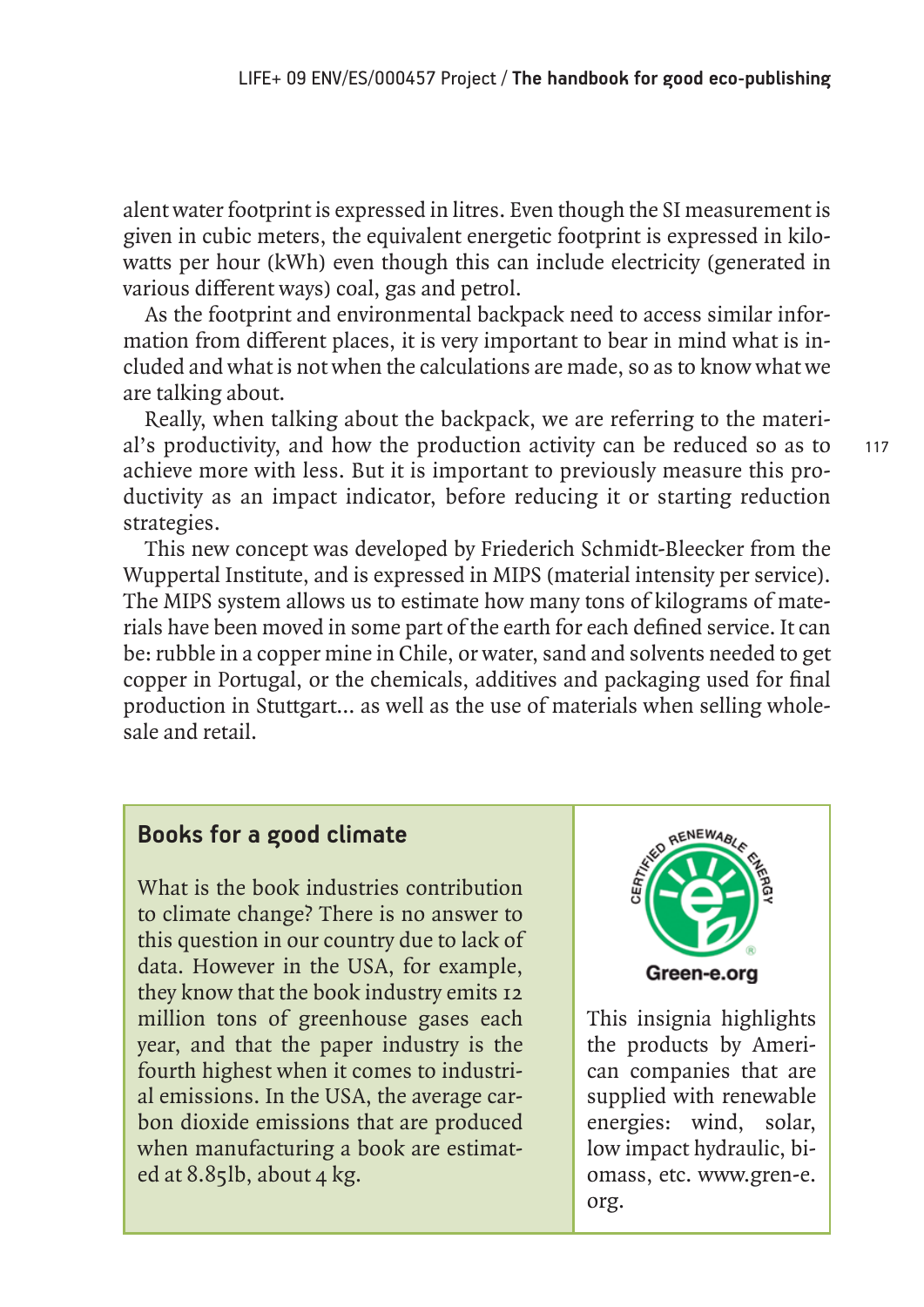In Europe, the paper and pulp industries are included in an allocation plan for greenhouse emissions, so its climate impact is under control and subject to pressure to reduce these emissions.

We mustn't forget that books are carbon deposits that have a long life. They are made of cellulose, a renewable, natural and recyclable resource.

But if they end up in landfill, they emit methane, a greenhouse gas that is twenty times more active that carbon dioxide. According the Green Press Initiative, green house emissions associated with the publishing world are distributed as follows:

#### **Percentage emissions attributed to each phase of the life cycle**

| <b>Industry</b><br>segments                                              | $%$ of<br><b>Greenhouse</b><br>emissions | <b>Notes</b>                                                                                                                                                                                                                                                                                                                                         |
|--------------------------------------------------------------------------|------------------------------------------|------------------------------------------------------------------------------------------------------------------------------------------------------------------------------------------------------------------------------------------------------------------------------------------------------------------------------------------------------|
| <b>Forest felling</b>                                                    | 62.7                                     | Fibre felling in the factories only accounts for 1.52%<br>of the emissions. The rest, 61.22%, corresponds to the<br>transfer of the biomass from the forest to the factory.<br>From this percentage we must take away the recycling<br>and energy recovery in paper plants and paper stocks in<br>libraries or warehouses, that are carbon deposits. |
| Paper production                                                         | 26.6                                     | Paper production represents 22.4% of the total emis-<br>sions, 4.16% of these come from printing and finishes;<br>binding.                                                                                                                                                                                                                           |
| Landfill waste                                                           | 8.2                                      | Books left in landfill emit methane during<br>decomposition.                                                                                                                                                                                                                                                                                         |
| <b>Distribution and retail</b>                                           | 12.7                                     | Distribution of books to market. Energy is here used by<br>the bookstores.                                                                                                                                                                                                                                                                           |
| <b>Publishing activities</b>                                             | 6.6                                      | Energy used in the offices, paper and travelling.                                                                                                                                                                                                                                                                                                    |
| Carbon storage of the<br>books<br>Incineration with ener-<br>gy recovery | $-16.8$                                  | Books are carbon dioxide deposits: they contain carbon.<br>As long as they are not abandoned in landfills, as then<br>they generate methane, another green house effect gas.                                                                                                                                                                         |

Source: *Reducción del impacto climático.* Green Press Iniciative.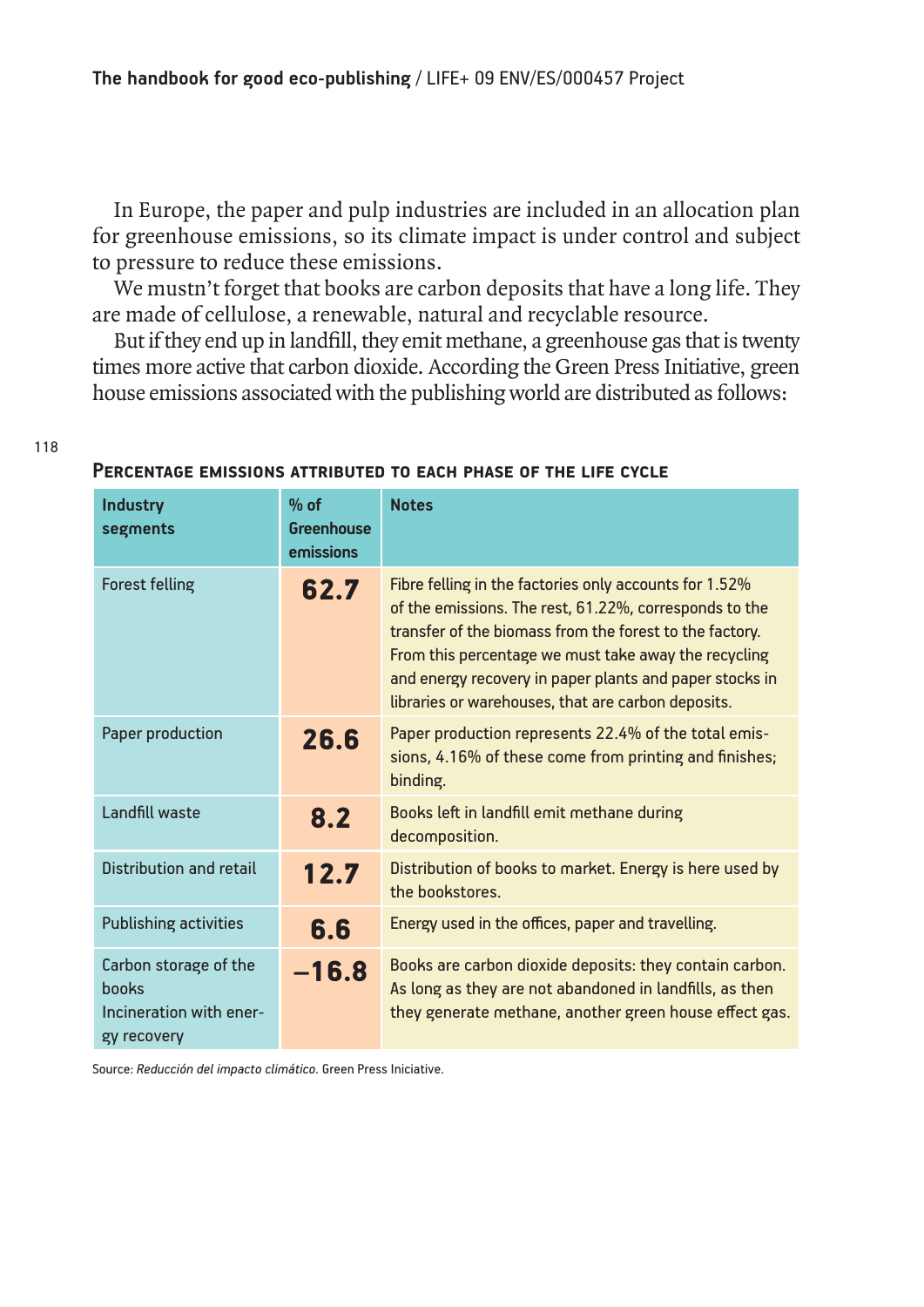Whoever buys a book takes on an asset, but they must know that there is also a liability: the emissions associated with processing and producing a renewable resource made with cellulose.

If a book is thrown out and ends up in landfill, they are contributing to the emissions associated with its decomposition: methane and carbon dioxide emissions, greenhouse effect gases, which are still not evaluated per unit.

The large scale of the problem of climate change implies that all parties involved should be responsible for the emissions, they are all called climatic agents: the suppliers of raw materials used in the printing process (paper, ink, plate, machine manufacturers among others) publishers, printers and readers.

As well as the people that want to compensate for these emissions. However, they must previously be reduced, after having calculated them and included them in the foreword and the paper's label as well as the book. And if possible more than once as has not been done up until now. Enough will never be done to compensate for what has not been done in the past.

We must not confuse live carbon with fossil or dead carbon. Fossil fuels that contain carbon (coal, petrol and natural gas) are underground. They are not renewable resources. On the other hand, live carbon is part of the open cycle of carbon that is carbon dioxide when in the atmosphere and when deposited becomes carbon within the organic compounds that make up living beings. Live carbon, is therefore, a renewable resource.

To emit X amount and compensate with the same amount X, is not at all easy. We do it with a movement (buying goods or services) and compensate two decades later if we plant a tree. In any case, if we emit X and compensate X, we cannot say that we are carbon neutral, or zero carbon. First we would have to calculate, inform and then reduce. Smoke curtains are smoke curtains, whether of carbon or soot.

In summary, it is very important to measure and transmit any environmental impacts so as to improve the production processes and keep users informed. Calculating the ecological backpack is a good way of gauging impact and at the same time is a good communication tool for end users of the product in question.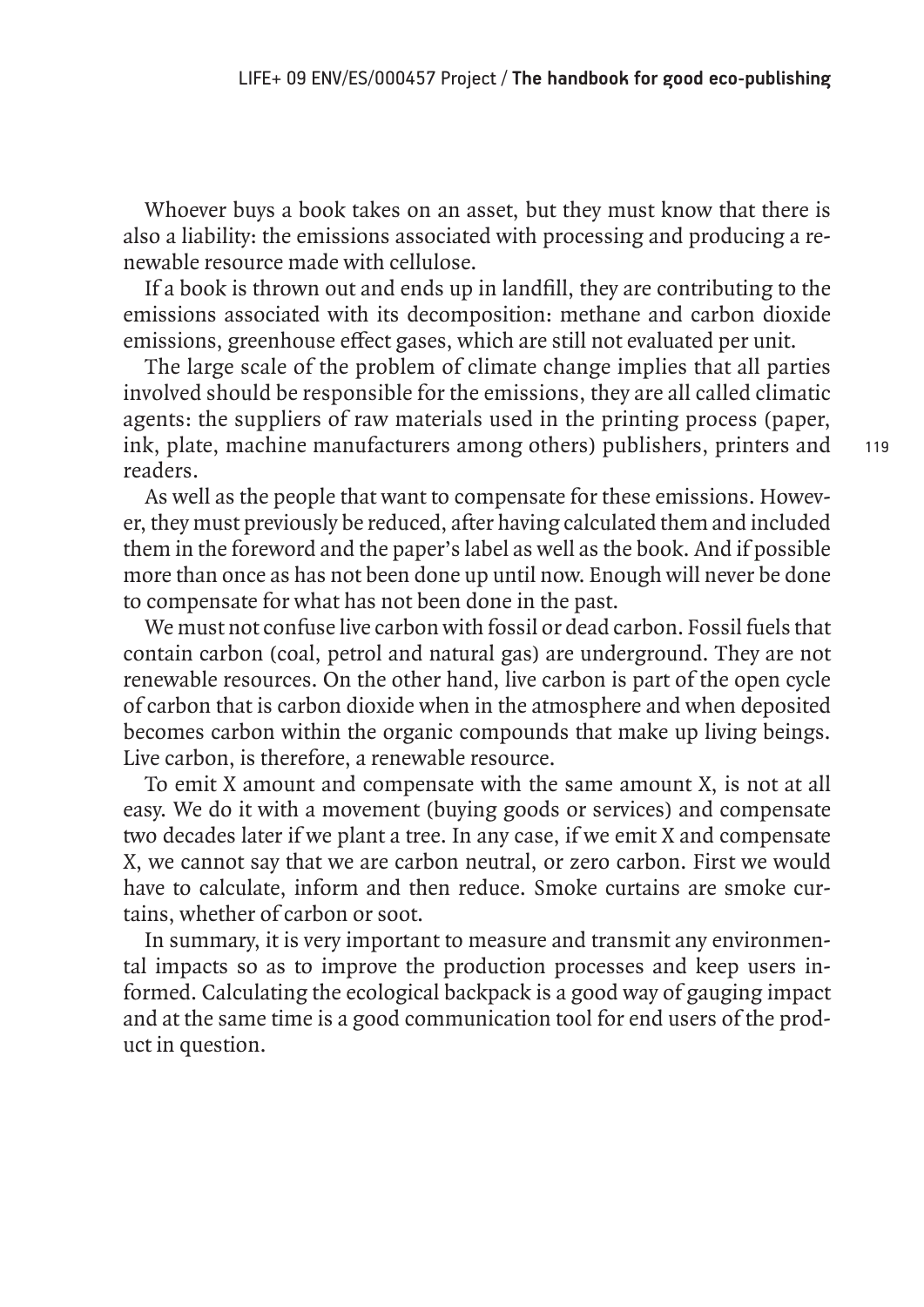## **Eco-publishing's eco-label**

47% of people surveyed by the European Union's 2011 Euro-barometer consider that the labels used presently identify products that are eco-friendly. 5% don't know and 48% think they don't; that the labels used at the moment do not identify products that represent a considerable environmental improvement.

These labels already have willing support. Up to 72% of those surveyed would be willing to buy eco-friendly products, even if they cost more. For consumer associations, some of these labels are pulling the wool over our eyes, as they feel that some are unfounded and others have no environmental value, or are incomplete, irrelevant, vague, etc.

In any case, demand shows that they must include the reduction of environmental impact reached during the whole life cycle of the products and all relevant materials.

These demands are present in the eco-publishing eco-label, a simplified environmental product statement.

#### **The Eco-publishing statement label**

#### **Environmental publishing statement**

The amounts are the totals obtained in each section, divided by the number of copies.

#### *Block 1*

#### $\rightarrow$  Insignia of the European Union's eco-label for paper and printed-paper.

 $\rightarrow$  Title and basic book identification.

 Authorship acknowledgement or the CIP (cataloguing in publication) will appear on the second page.

 $\rightarrow$  OR (quick response) code is a matrix barcode that allows access to information via the Internet.

#### *Block 2*

Î **Identification of companies' environmental certificates**. In first place, the environmental management systems of the companies involved; in this case, publishing, design, and production, with the corresponding emblems.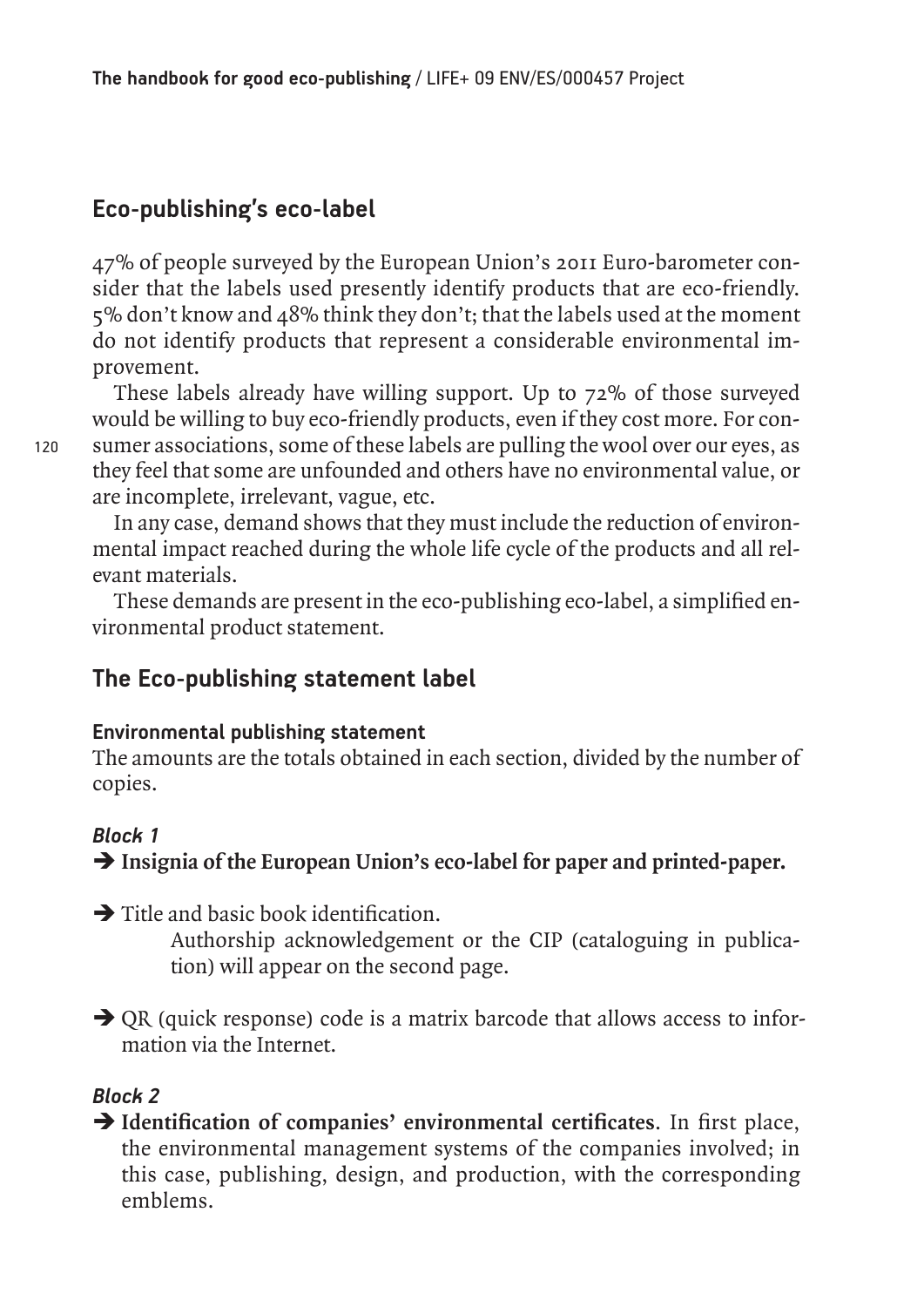#### *Block 3*

 $\rightarrow$  Materials used. Commercial name in the first column, environmental insignias and in the last column their description.

#### *Block 4*

**Exercise 3** Report of verified good environmental practices obtained and updated by the companies involved that are identified in block 2.

*Block 5*

**Ecological backpack** by product unit.

 $\rightarrow$  Weight of the publication

Expressed in grams (g).

**I**Waste generated during paper production and during printing.

 **Below:** Waste that would have been generated during conventional paper production and using a printers without an environmental management system. Expressed in grams (g).

 $\rightarrow$  **Hydraulic footprint**, from the use of water while manufacturing paper for the book and during printing.

 **Below**: Water that would have been used in manufacturing a similar, conventional paper, and during printing.

It **does not include** water used for tree growth.

Expressed in litres (L).

### **Use of raw materials**

### **→ Use of recycled paper**

 Weight of the raw materials needed to make the recycled paper for this publication. To make a ton of recycled paper you need 1.235 tons of used paper. You need 2.4 tons of wood to make the cellulose, to make a ton of new paper some fourteen trees between fifteen and twenty years old with a trunk of 20cm diameter.

 **Below:** Weight of raw materials needed if the publication was made with virgin paper.

It **does not include** binding materials.

Expressed in grams (g).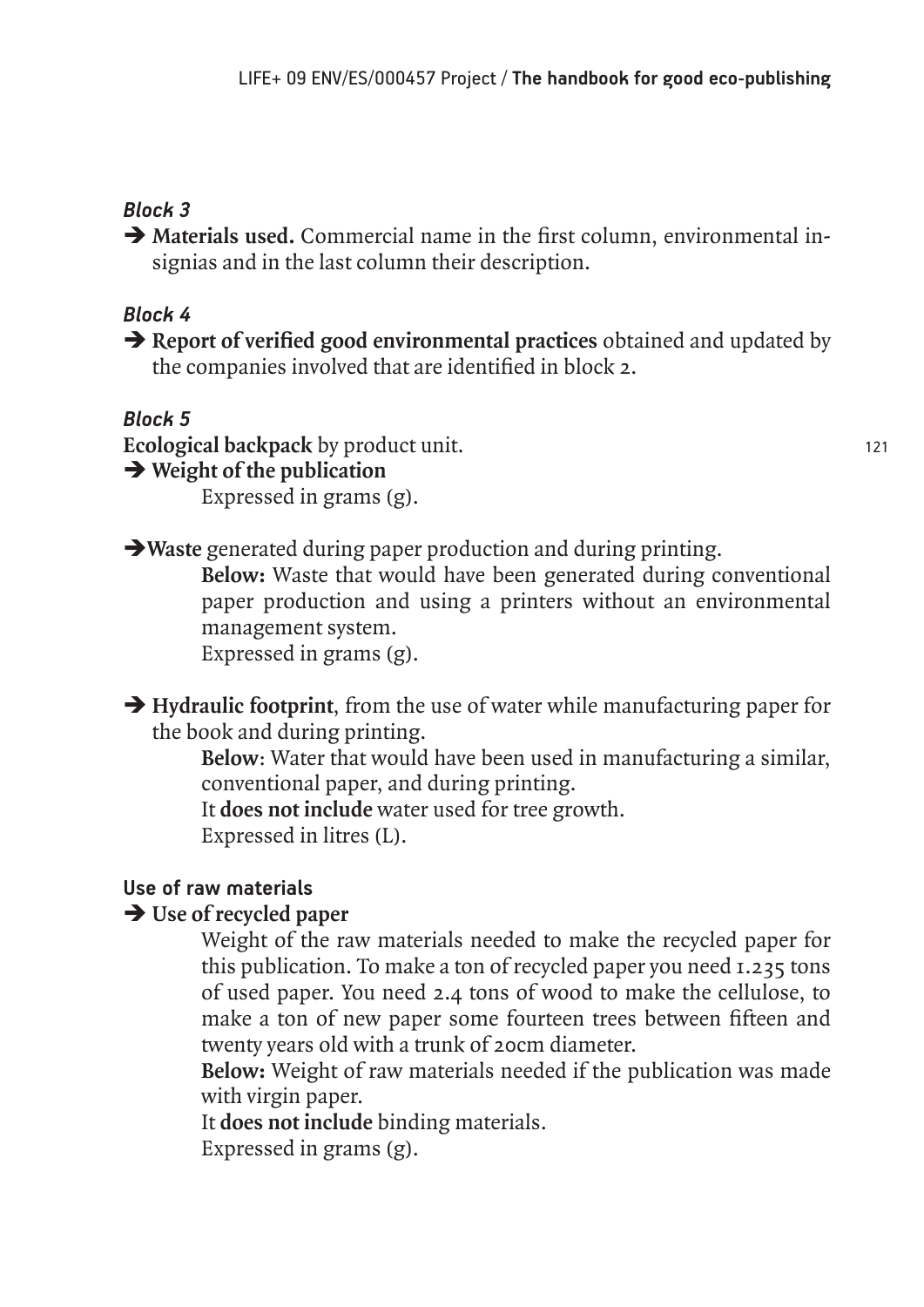#### **→ Use of inks and presence of toxic substances**

 Inks made with vegetable oils. The use of these inks brings about savings in the use of non-renewable resources that come from petrol and in generating volatile organic compounds. The fact that it is paper with the Eco-label, excludes or limits the amount of toxic substances, but does not mean it is completely free from chlorine (TCF) or that during its production it has followed a chlorine free process (PCF); so it could be elemental chlorine free (EFC).

 **Below** Savings achieved by not using more contaminating inks.

 **It does not mean they are totally free of toxic substances** Expressed with the symbol.

#### $→$ **Energetic footprint**

 Total amount of electricity used during the manufacturing, printing and delivery; reflects eco-efficiency. The manufacture of a ton of new paper, uses on average 9,600 kWh, and a ton of recycled paper used 3,600 kWh.

 **Below**: the amount of electricity saved by using recycled paper. It **does not include** the electricity used in finishing the product or in any transport after it has reached the distribution point. Expressed in kilowatts per hour (kWh).

#### Î**Climatic footprint**

 The impact on the climate taking into account the use of electricity from the conventional grid and the official equivalent carbon dioxide parameters by kWh, in the paper manufacture and printing.

 **Below**: Emissions that would have been produced, during its manufacture and printing, if conventional paper had been used.

 It **does not include** the saving in emissions that would have been generated if only renewable energy has been used. In this case, it would register as a good practice, in the first place, and what is now an emission would figure as a saving. The degree of efficiency however, is calculated with the energy footprint.

Expressed in grams of equivalent carbon dioxide  $(CO, eq.)$ .

#### **Example 2 Radioactive footprint**

 High activity radioactive waste generated by each kWh of electricity used from the grid, based on the energy footprint (electricity used in manufacture of paper and printing) and the milligrams of equivalent radioactivity per kWh.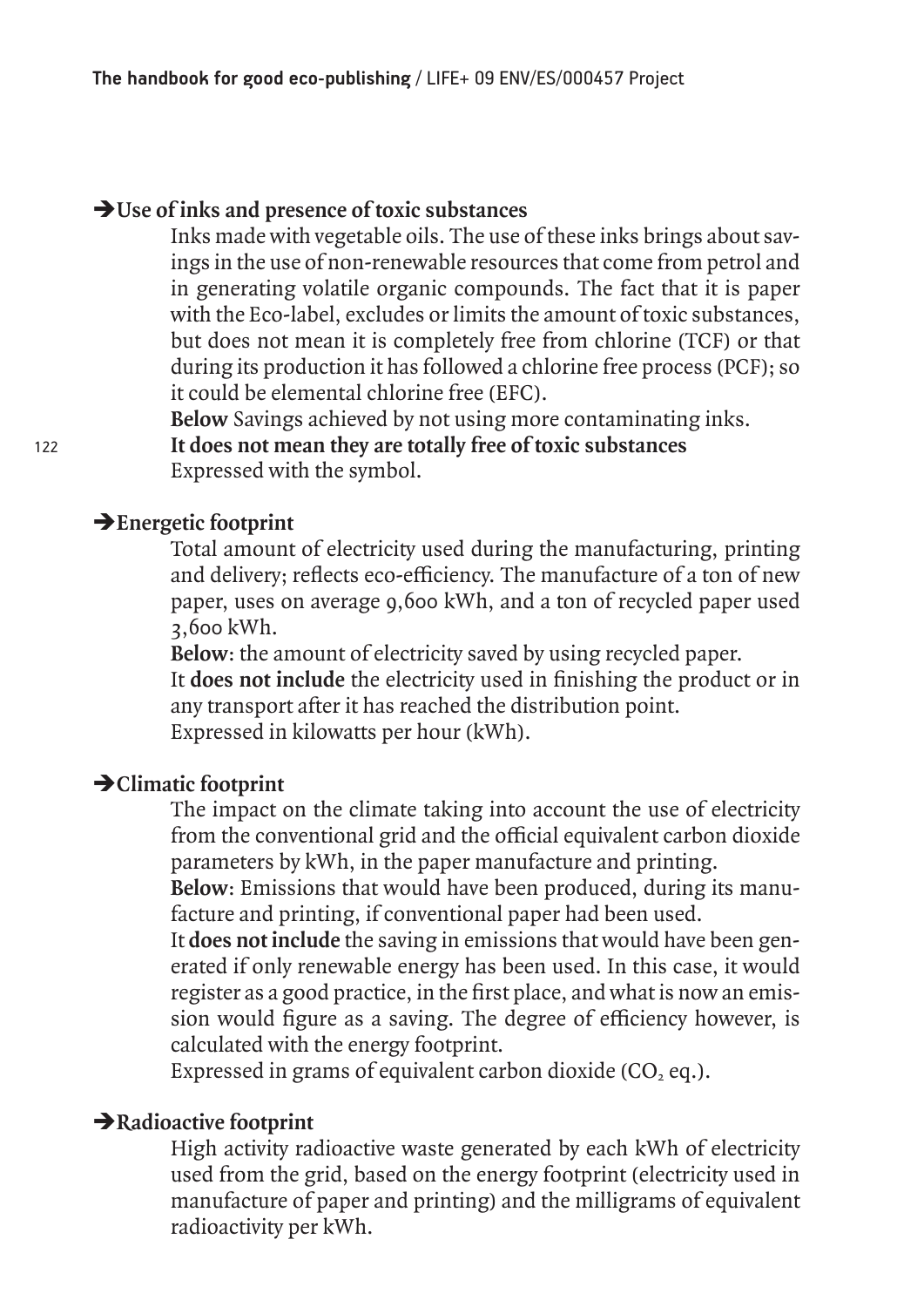**Below**: Mention the radioactivity that would have been generated if conventional paper were used, during its manufacture in Spain (with a higher electrical use) and printing (with a similar energy use in the two options compared).

 It **does not include** the radioactivity spread in the concentration of uranium or during the preparation of nuclear fuel.

 Expressed in milligrams (mg) in equivalent Becquerel (Bq). Each mg of high activity radioactive waste has a radioactivity of 10 million Becquerel, the minimum potential amount for radioactive contamination is 10,000 litres (with 1000 Bq being the set maximum admissible amount, [NMB] per L) per kWh used. In 2011 the radioactivity generated from the Spanish electrical mix was of 0.55 mg of high activity radioactive waste per kWh (5,500,000 Bq per kWh, equivalent to the potential contamination of 5,500 l of contaminated milk).

It is also important to compare the radioactivity associated with the book to the total annual radioactive average divided by the number of people. A total of 160 tons of high activity radioactive waste, divided by 45 million gives a result of 355 milligrams per person per year as a radioactive footprint, according to ENRESA, the state owned enterprise in charge of managing radioactive waste.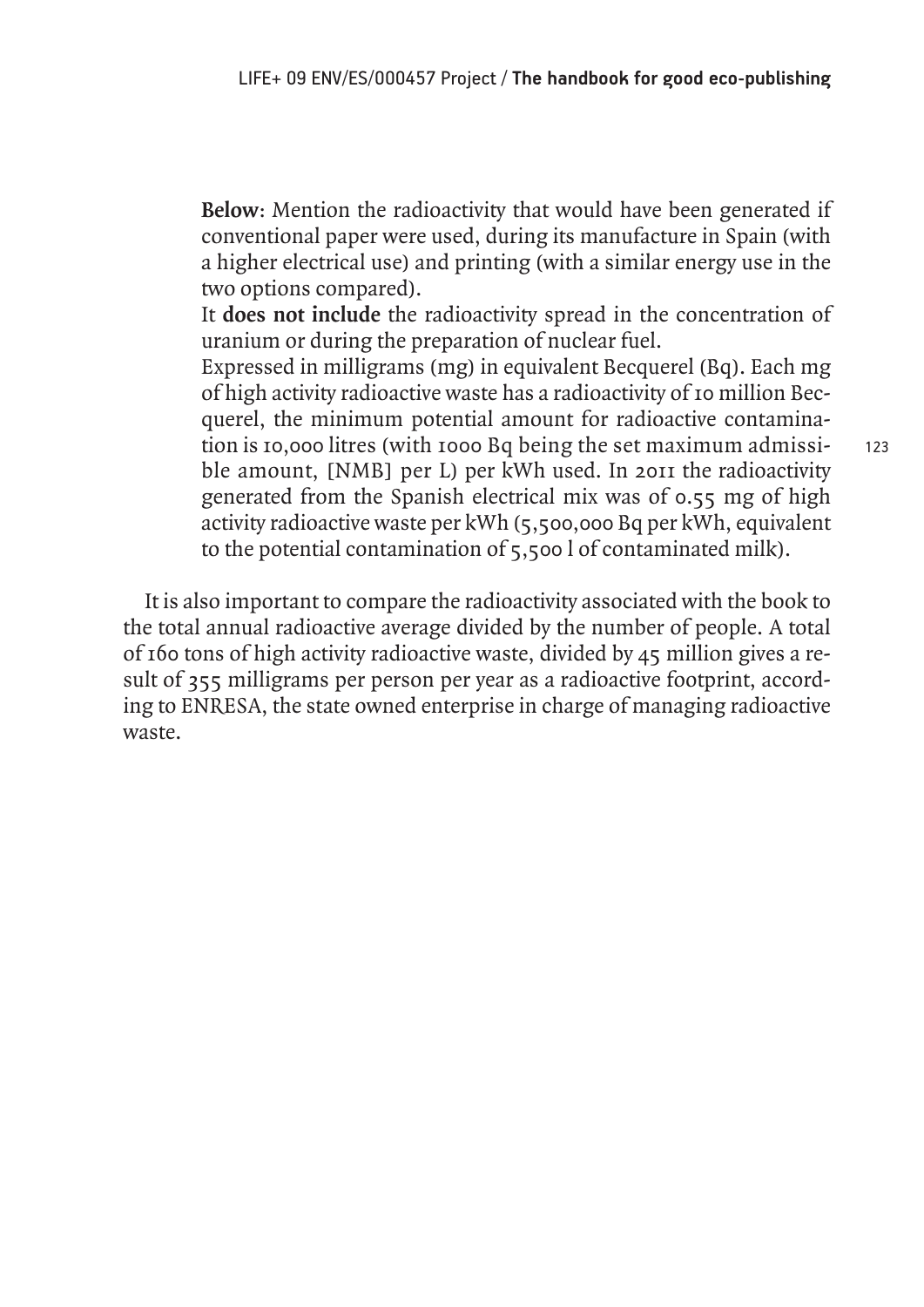# **10. Instruction manual for the Greening Books computer program**

#### **The Greening Books Project bookDAPer tool and bDAP eco-label www.bookdaper.cat**

BookDAPer is the Greening Books project software tool and is used to generate the bDAP eco-label for paper publications.

This tool allows publishers, designers and printers of paper publications to generate and obtain the bDAP eco-label for their publications. Then this eco-label and all its information can be included in the publication itself with the aim of informing the reader of the publication's environmental behaviour.

The bDAP eco-label and the bookDAPer software are a simplified environmental product declaration (EPD) which calculate and show the publication's environmental behaviour and state the certificates as well as the good environmental practices of the companies involved, always in the same format, applying the same rules and criteria.

The bDAP eco-label is made up of four different sections:

- 1. In "Environmental management" it details the environmental certificates belonging to the companies involved in publishing, designing and/or printing of the publication.
- 2. In "Materials Paper" it details the environmental certificates of the main product used in the publication; the paper used.
- 3. In "Good practices" it mentions all the verified good environmental practices of the companies involved in the publishing, design and/or printing of the publication.
- 4. Finally in "Ecological backpack" they list the results of the calculations of the following environmental pointers associated to the life cycle of the publication under evaluation: carbon footprint (g  $CO$ , eq), waste generated (g), water use  $(L)$ , energy use  $(k)$  and use of raw materials  $(g)$ .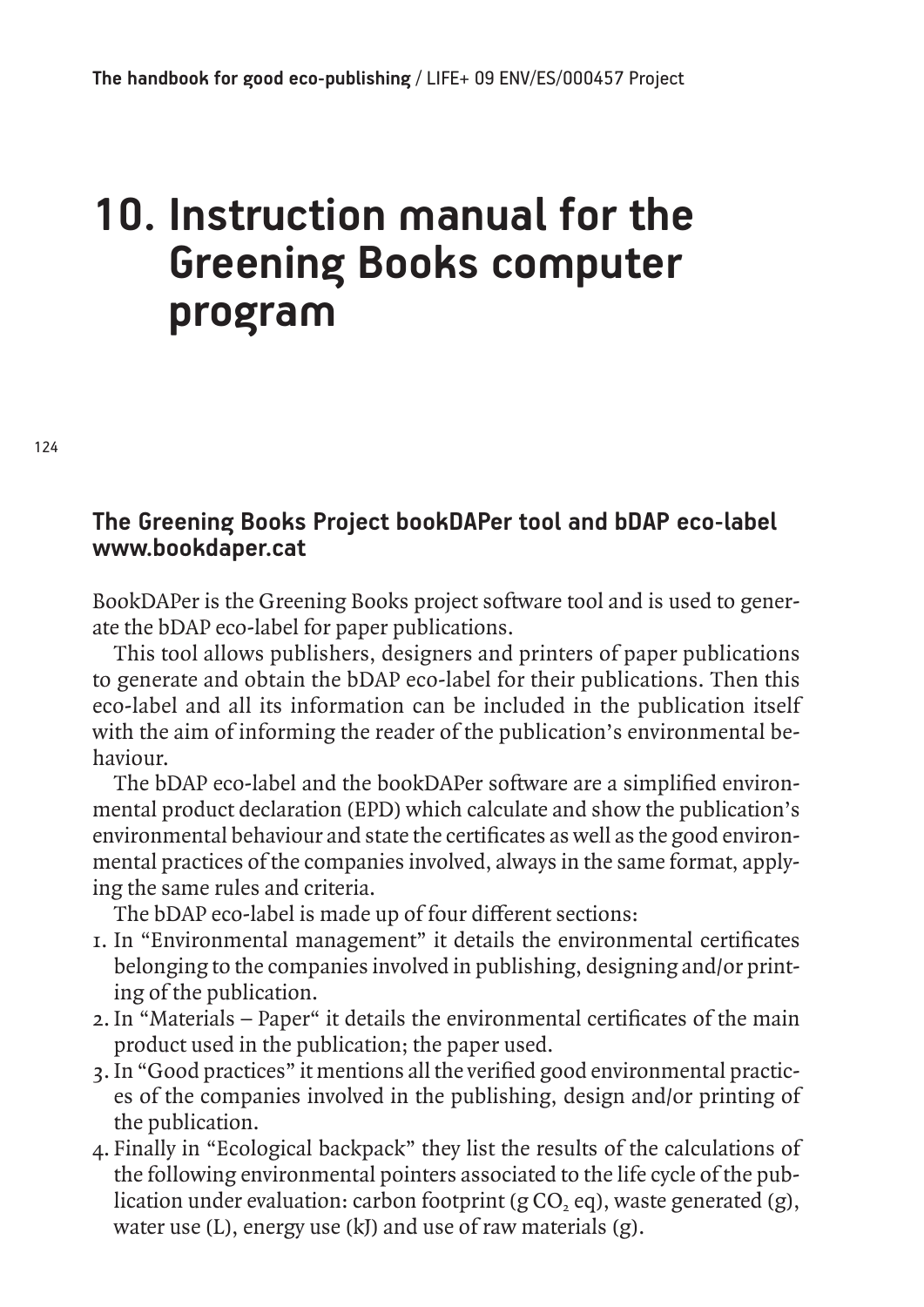The content of each of these four sections of the bDAP eco-label is checked by the bookDAP verification team, with the aim of guaranteeing the truthfulness and accuracy of the information supplied by the companies using the system. Hence, for example, the environmental certificates that the companies claim to have must be accompanied by the number or code of said certificate or the permission's entitlement; to claim the application or consideration of a certain good environmental practice; first the required documentary evidence must be supplied and verified.

This eco-label is an instrument for environmental communication and recognition that intends, on one hand to reward efforts in eco-publishing and enable continual environmental improvements by the companies involved in publishing, design and/or printing of paper publications and, on the other hand, inform the reader more objectively and drive home the need to demand for more environmentally friendly publications.

|                                                               |                                    | call on Lim                                                                                                                                                                                                                                                   |
|---------------------------------------------------------------|------------------------------------|---------------------------------------------------------------------------------------------------------------------------------------------------------------------------------------------------------------------------------------------------------------|
| <b>Greening Dooks</b>                                         |                                    | bookDAPer                                                                                                                                                                                                                                                     |
| Login bookDAPer                                               |                                    |                                                                                                                                                                                                                                                               |
| Welcome!<br><b>Company VAT</b><br>(Le. 812345678)<br>Password | Please, login to access bookDAPer. | Need some Help?<br>What is the bookDAPer tool?<br>What is the bookDAP System?<br>Do you want to affiliate your company to the bookDAP System?<br>Do you want to include your company to the bookDAP System ?<br>Forgot your password ?<br>Want to contact us? |
| $\vee$ Login                                                  |                                    | <b>bookDAPer</b>                                                                                                                                                                                                                                              |
| <b>Greening Books</b><br>Project                              | Support<br><b>FAOs</b>             | <b>FITE</b><br>et tinter<br>simople<br><b>Technological Conte</b>                                                                                                                                                                                             |
| <b>Partners</b><br><b>News</b>                                | EcoEdició<br>Contact               | <b>National Office Advisory</b><br>LIFT2009ENV/ES/000457                                                                                                                                                                                                      |

bookDAPer home screen **www.bookdaper.cat**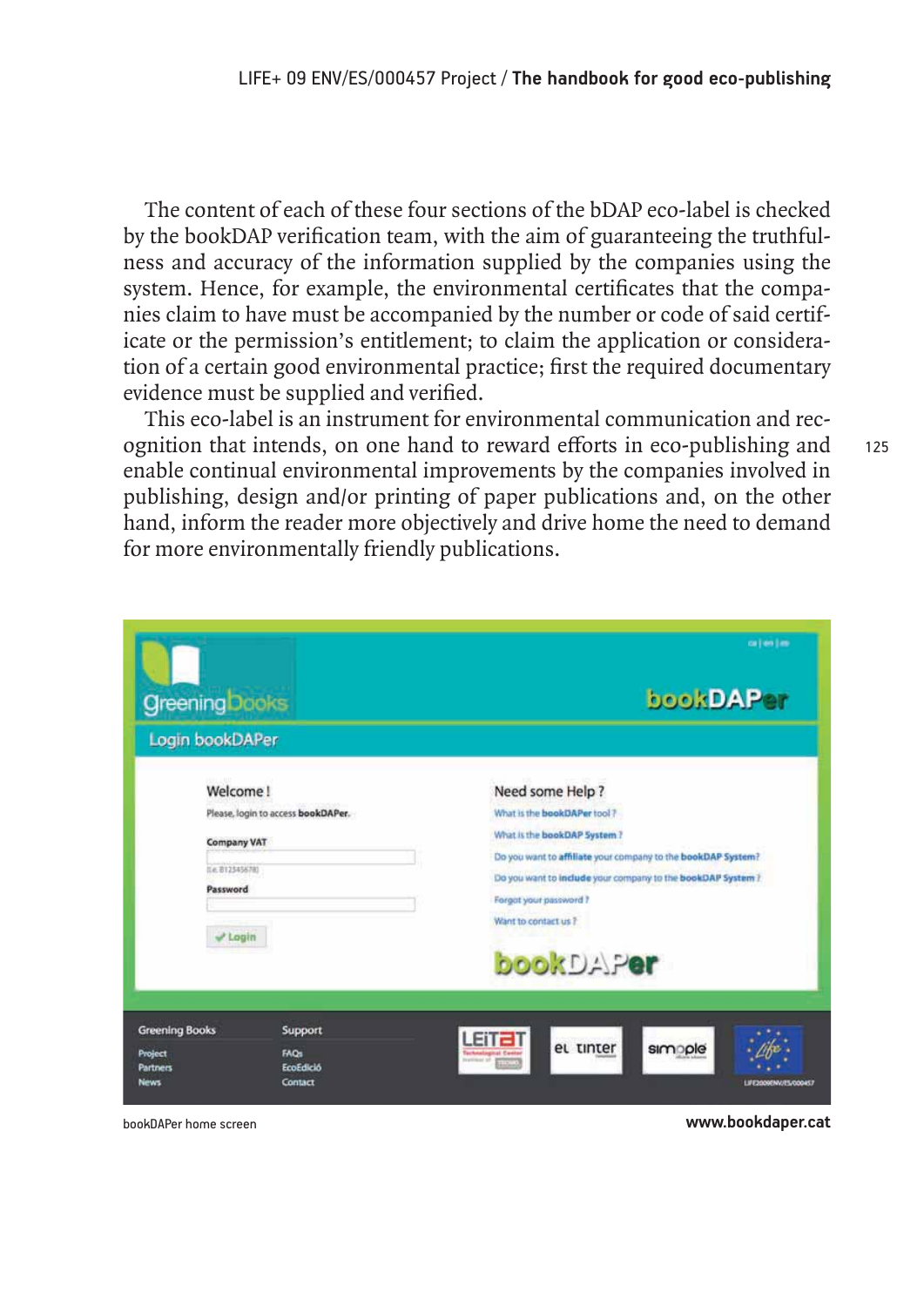|              | <b>Greening Dooks</b><br>My ecolabels Greening Books guideline English > Fontage Intelective                                                                                                                               |                   |                        |                          |                    | My profile                                                                                                                                                                                                                                                                                                        | caleriles | Welcome, margieltinter.net [ HELP ] Logout<br>bookDAPer<br>My ecolabels New ecolabel |  |
|--------------|----------------------------------------------------------------------------------------------------------------------------------------------------------------------------------------------------------------------------|-------------------|------------------------|--------------------------|--------------------|-------------------------------------------------------------------------------------------------------------------------------------------------------------------------------------------------------------------------------------------------------------------------------------------------------------------|-----------|--------------------------------------------------------------------------------------|--|
|              | <b>Ecological rucksack</b><br>Calculation of the ecological rucksack of the publication.                                                                                                                                   |                   |                        |                          |                    |                                                                                                                                                                                                                                                                                                                   |           |                                                                                      |  |
| <b>Start</b> | Step 1:<br>General data                                                                                                                                                                                                    | Step 2:<br>Format | Step 3:<br>Printing    | $Step 4$ :<br>Indicators | Step 5:<br>Results |                                                                                                                                                                                                                                                                                                                   |           |                                                                                      |  |
|              | For calculating the Ecological rucksack of this publication you need:<br>1) Filling in and providing the following data:<br>· General data (Step 1)<br>• Format of the publication (Step 2)<br>· Printing process (Step 3) |                   |                        |                          |                    | NOTE it is very important to fill in all the boxes on the form and to arraver to all the questions asked in Steps 1, 2 and 3 so the Ecological rucksack can give us the correct calculation.<br>2) Selecting the environmental indicators to be calculated and generating the corresponding results (Step 4); and |           |                                                                                      |  |
|              | 3) Finally, displaying, analysing and/or exporting the obtained results (Step 5)<br><< Go to "Good practices"                                                                                                              |                   | Back to "My ecolabels" |                          |                    |                                                                                                                                                                                                                                                                                                                   |           | Wext step >>                                                                         |  |

Data entry screen for eco backpack calculations.

|                                                                                                                                             |                                            | <b><i>LISTMAIL BOOKS</i></b><br><b><i>BOAPTE</i></b>      |                  |                                   |                                                                                                                                                 |                     | <b>NANCROF</b><br>El Tener SAL | publishing. Good practices<br>Greening Books, 2013 | the nentbook for good eco-<br>guidelines for eco-publishing and<br>printed of minimismo.com |  |
|---------------------------------------------------------------------------------------------------------------------------------------------|--------------------------------------------|-----------------------------------------------------------|------------------|-----------------------------------|-------------------------------------------------------------------------------------------------------------------------------------------------|---------------------|--------------------------------|----------------------------------------------------|---------------------------------------------------------------------------------------------|--|
| interestimates the statistic and in T - Environmental certificates of the companies<br>Design and Printing <b>CL TINTEY</b><br>El Timer SAL |                                            |                                                           |                  | <b>EMAS</b>                       | <b>BO14001</b><br><b>ISO 14006</b><br>FSC CoC                                                                                                   |                     | <b>EMA!</b>                    |                                                    | ES09/7126                                                                                   |  |
| U.I./ E11 L. L. J. L. Line - Environmental continuates of papers used                                                                       |                                            |                                                           |                  |                                   |                                                                                                                                                 |                     |                                |                                                    |                                                                                             |  |
| Genini 300g<br>52.00                                                                                                                        | TCF<br>FSC mixed<br>SOUTOIS                |                                                           |                  |                                   | Paper Totally Chicane Free<br>Paper made of a mixture of fibres from FSC* certified forests.<br>controlled sources and/or recycled material.    |                     |                                |                                                    |                                                                                             |  |
| Creator vol<br>100 <sub>0</sub>                                                                                                             | <b>TCR</b><br><b>FSC mixed</b><br>SOURCES. |                                                           | -<br>Fair incame |                                   | Prizzer Testally Childrine Free<br>Paper made of a mixture of Stres from FSC* certified forests.<br>controlled sources and/or recycled material |                     | <b>MOOTHERN PR</b>             | <b>POUR ALST MY SYSTEM</b>                         |                                                                                             |  |
| GEORGIAN TO ES - Ventiled good environmental practices of the companies.                                                                    |                                            |                                                           |                  |                                   |                                                                                                                                                 |                     |                                |                                                    |                                                                                             |  |
|                                                                                                                                             |                                            |                                                           |                  |                                   |                                                                                                                                                 |                     |                                | El Timber SAL                                      |                                                                                             |  |
| Minimum paper weight                                                                                                                        |                                            |                                                           |                  |                                   |                                                                                                                                                 |                     |                                | - Design printing -                                |                                                                                             |  |
| Size of page adapted to paper format                                                                                                        |                                            |                                                           |                  |                                   |                                                                                                                                                 |                     |                                |                                                    |                                                                                             |  |
| Ink made with wegetable oils.                                                                                                               |                                            |                                                           |                  |                                   |                                                                                                                                                 |                     |                                |                                                    |                                                                                             |  |
| Use of stochastic screening plates:                                                                                                         |                                            |                                                           |                  |                                   |                                                                                                                                                 |                     |                                |                                                    |                                                                                             |  |
| comment as it provides in Carabikon of the ecological rucksack of one ont of the publication                                                |                                            |                                                           |                  |                                   |                                                                                                                                                 |                     |                                |                                                    |                                                                                             |  |
| P-bloaton<br>mais list                                                                                                                      |                                            | Cathin<br><b>Bouldvillene</b><br>ip OO <sub>2</sub> ass.) |                  | <b>Laster</b><br>phiduplican<br>ш | <b>Billated</b><br>ы                                                                                                                            | <b>Lonk umphist</b> | Energy<br>consumption<br>6LLI  |                                                    | Row<br>materials<br>consumption<br>us.                                                      |  |
|                                                                                                                                             |                                            | 664                                                       |                  | 3ť                                |                                                                                                                                                 | 16                  |                                | Ħ                                                  | 345                                                                                         |  |
| 264                                                                                                                                         |                                            |                                                           |                  |                                   |                                                                                                                                                 |                     |                                |                                                    |                                                                                             |  |

Greening Books Project bDAP eco-label.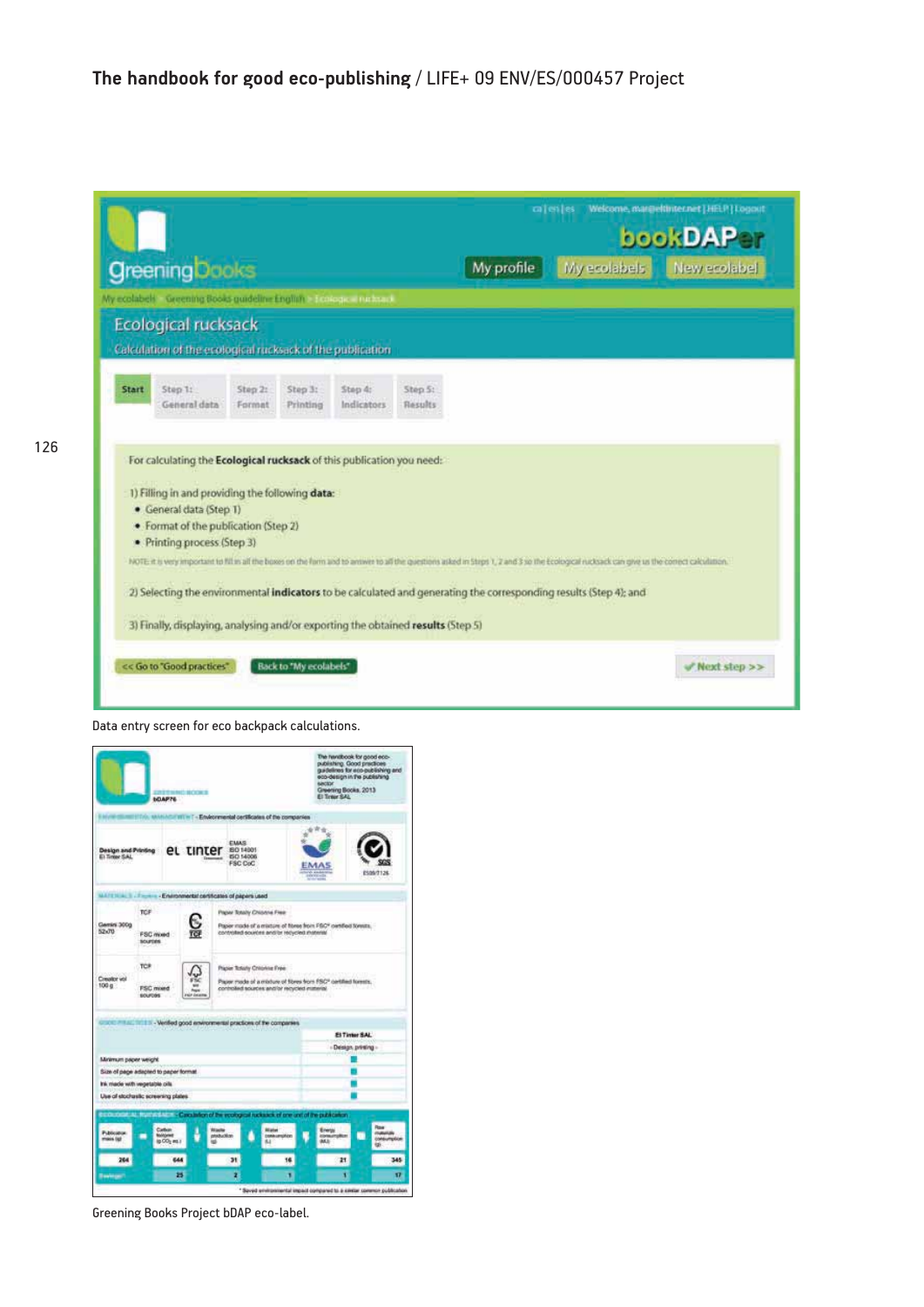# **11. Conclusions and Good Practices**

127 Following is a summary of the conclusions of the *The handbook for good eco-publishing. Good practices guidelines for eco-publishing and eco-design in the publishing sector (books and magazines)*, a key document for all those involved in the European project, Greening Books.

## **EMAS and eco-label**

It is advisable that companies have environmental management and audit schemes (EMAS). Whether they are printers, publishers, paper mills, design studios, etc, if they have an environmental management audit scheme they will have access to data that will then allow them to work better and improve. EMAS give the working system an order and provide stable data.

The best systems are the EMAS, which, as well as being backed by the European Union is transparent.

Mid 2012, the printed-paper Eco-label was published. This is a very important aspect, as it allows, with just one label, a summary of many of the requirements of a good environmental printing. This label is still (at the end of 2012) in its implementation process, but will be one of the best tools for improvement for books and printed products.

# **Recycled paper**

Recycled paper has radically different impact values. The fact that the material which makes up 95% of the weight of any publication is recycled is an important factor.

# **Chain of custody**

It is important for paper to follow a chain of custody. Out of the different custody chains the most well known, with the most serious criteria is the FSC. It allows control over the origin of the paper, as it guarantees that it comes from sustainably managed forests, from factories that have worked the paper pulp taking into account sustainable criteria, from distributors that have cared for it until it arrives at the printers and so on.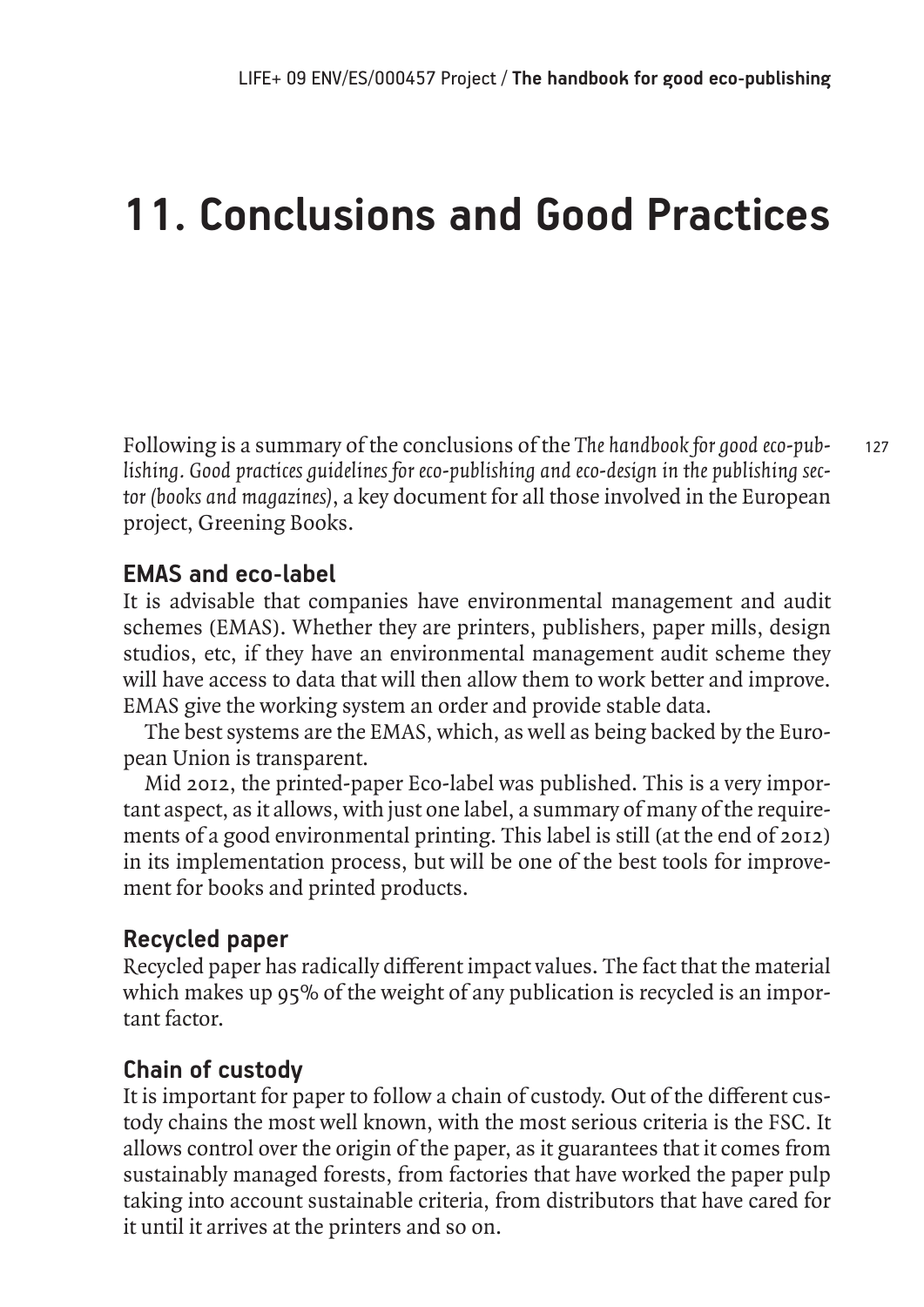It is also important to know that the paper from a custody chain can also be recycled, that it doesn't just have to come straight from the forest, but it can be mixed: forest and recycled or even just recycled.

### **Durability and Chlorine**

Paper must have a standard durability. And in the manufacturing process certain production systems must have been eliminated, i.e., contaminants like chlorine. Good paper is completely chlorine free.

As present there is a large supply of totally chlorine free paper and it can be used for many different products.

### **Inks and plates**

Less contaminating materials must be used. In the case of inks, they are made with vegetable oils. Evidently, with ink it still can't be said that the zero contamination issue has been resolved, because in some colours we still find heavy metals, etc.

Regarding the plates, presently we recommend the use of stochastic screening that minimizes the environmental impact both in the etching process and in the use of ink in the printing process.

#### **Eco-design**

ISO 14006 regulating eco-design allows for a thorough study of the product, and from there also offers the solution most suited to the consumers needs.

Eco-design allows for the study of material resources and energy used in the process, and to identify the incorporation of environmental criteria that contribute to the improvement of the products' connection with the environment; reducing the use of resources (energy and raw materials) and emissions (into the atmosphere as well as solid waste). Resources are getting more expensive by the day, therefore savings in this area helps providing more competitive offers.

#### **Formats**

In book, magazine or series design, there is an essential criterion that is to define the format taking into account the type of paper and the production process. It is, probably, one of the most complex processes, as the final size of the book or magazine needs to be taken into account, as well as the measurement of the paper and card in the manufacturing process and the formats of the plates and the printing press.

128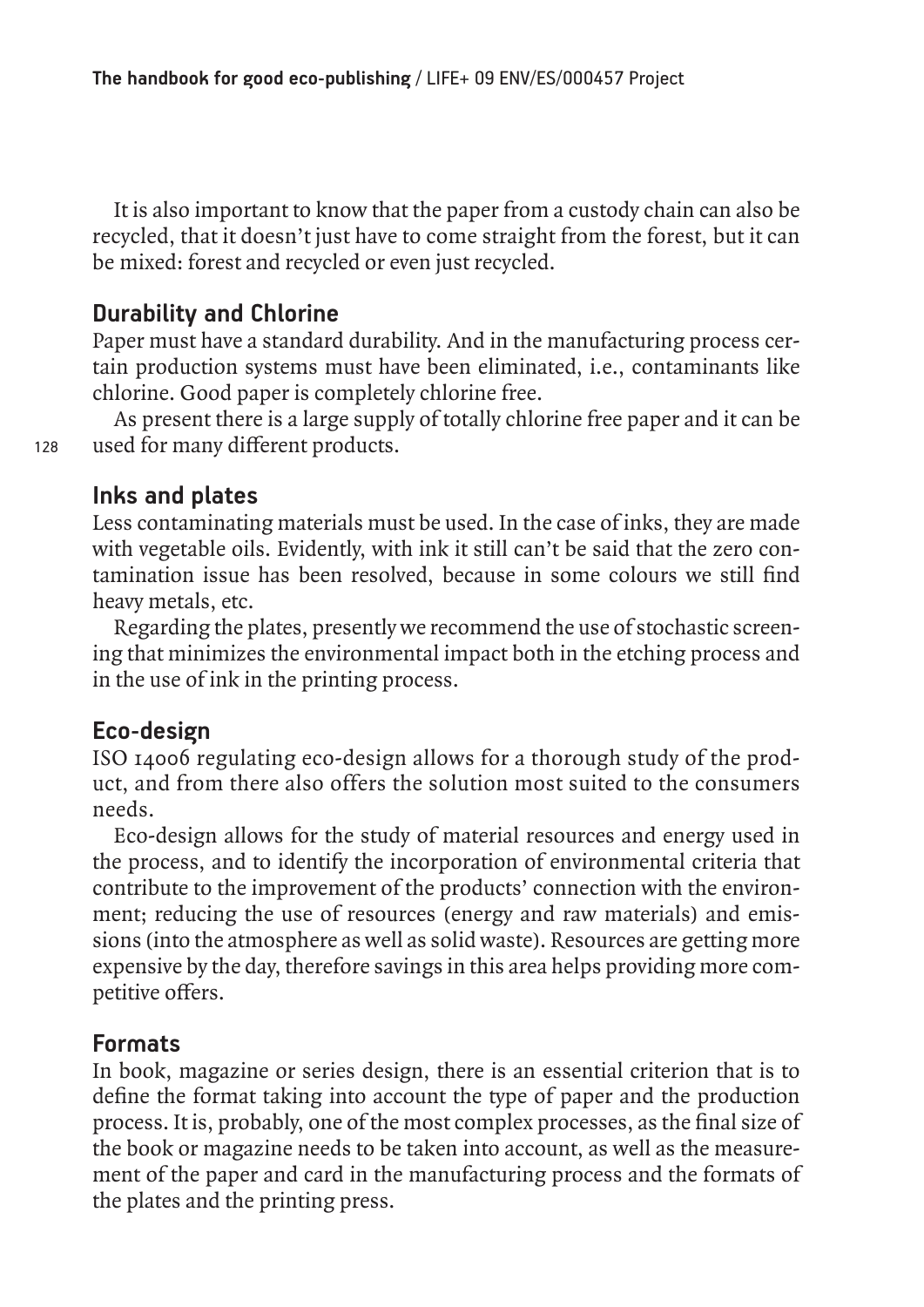# **Finishes**

The three most popular styles of binding are: paperback, hardback, and flaps. Each one has a different impact, depending basically on the weight of the paper or card. The impact of this weight must be considered. The binding systems include metal staples and vegetable thread, the second one being the more recommended of the two.

## **Waste management**

Is it possible to minimize waste? What can we do with waste? There is a practice that paves the way for improvement. Firstly the waste must be properly managed. Then plans to minimize it must be made (these are required by law when it comes to special waste) Third, zero waste must be considered, that is, thinking of waste as a nutrient in the metabolic process.

## **Distribution and logistics**

For logistics to function correctly, packaging is vital. Normally these boxes are made of recyclable cardboard.

When it comes to print runs, it is considered normal that the price per unit goes down as the amount of copies goes up. This concept is true but has terrible consequences when much more is printed than is needed.

One solution is that of pre-purchase, for example, using a crowdfunding process.

Another is to print on demand. Combining digital and offset printing are essential for this to work.

# **Useful till the end**

Where do books or magazines end up? We are lucky because today books do not go to landfills. But, where do they go and what do we do with them? What do they represent? They are in libraries, both public and private, used for bookcrossing…and finally handed over for selective collection.

# **Electronic books**

Paper format books and magazines live, and will live alongside the new electronic format. It is just a case of choosing well what format we want to use to communicate with others.

We must demand, however, that the same is done with electronic media as with paper books and magazines; that those responsible calculate, inform and attempt to minimize the environmental impact of books and magazines that are to be read electronically.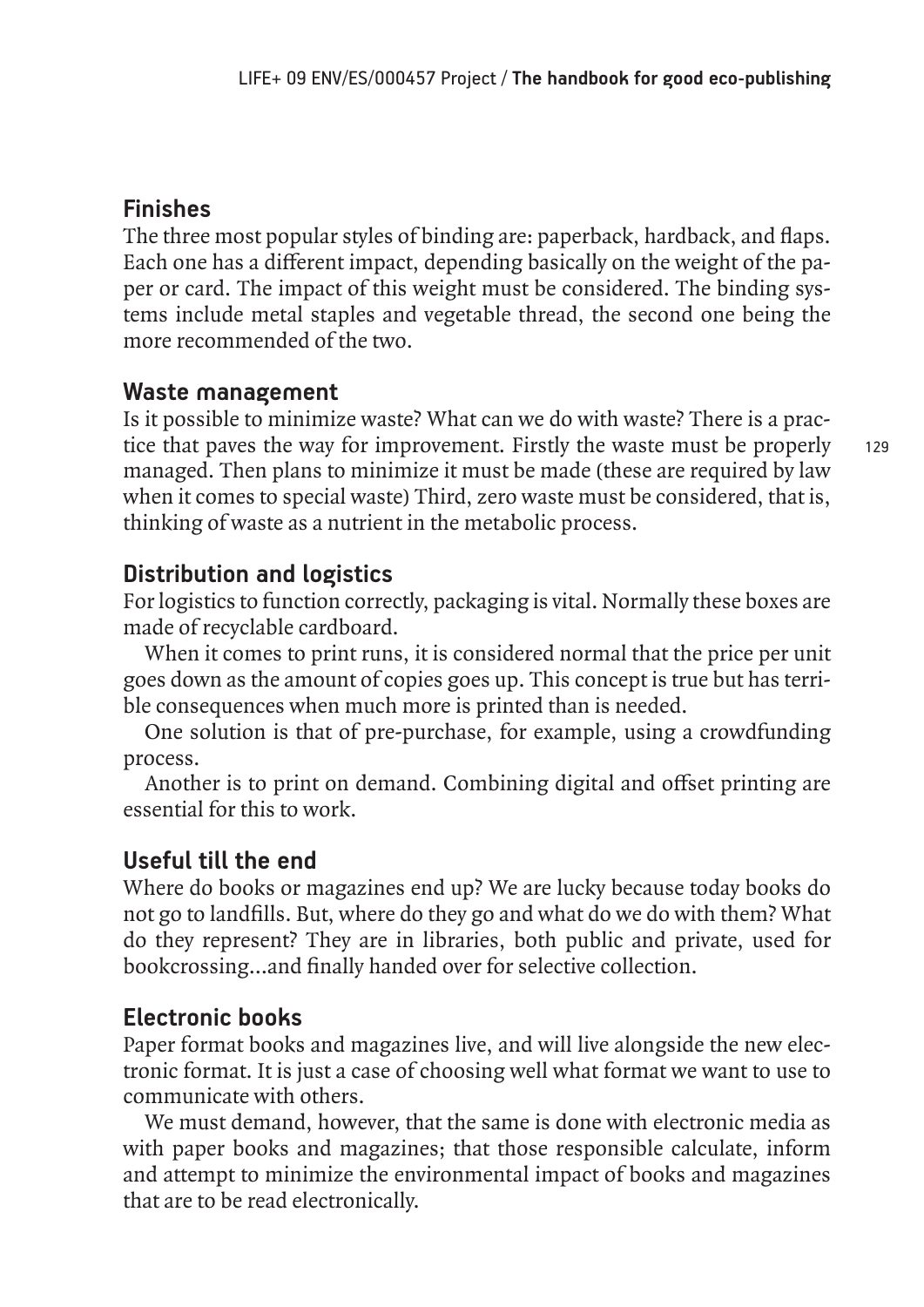## **Ecological backpack**

The ecological backpack is the crux of the matter, the mainstay of this proposal for improvement in the book chain value sector. As it allows us to assess the environmental impact that publications have and to quantify what is called the ecological backpack, that defines the energetic and hydraulic impact as well as waste, materials and CO<sub>2</sub> emissions.

The BookDAPer program allows calculations in grams, kilos, kWh, etc, and compare them with standard values and other parameters. It is therefore, an excellent tool for better management in this sector.

It is also an excellent tool for magazine readers, as it allows them to know what the environmental improvements in graphic production in the publishing field have been, and to make an informed decision.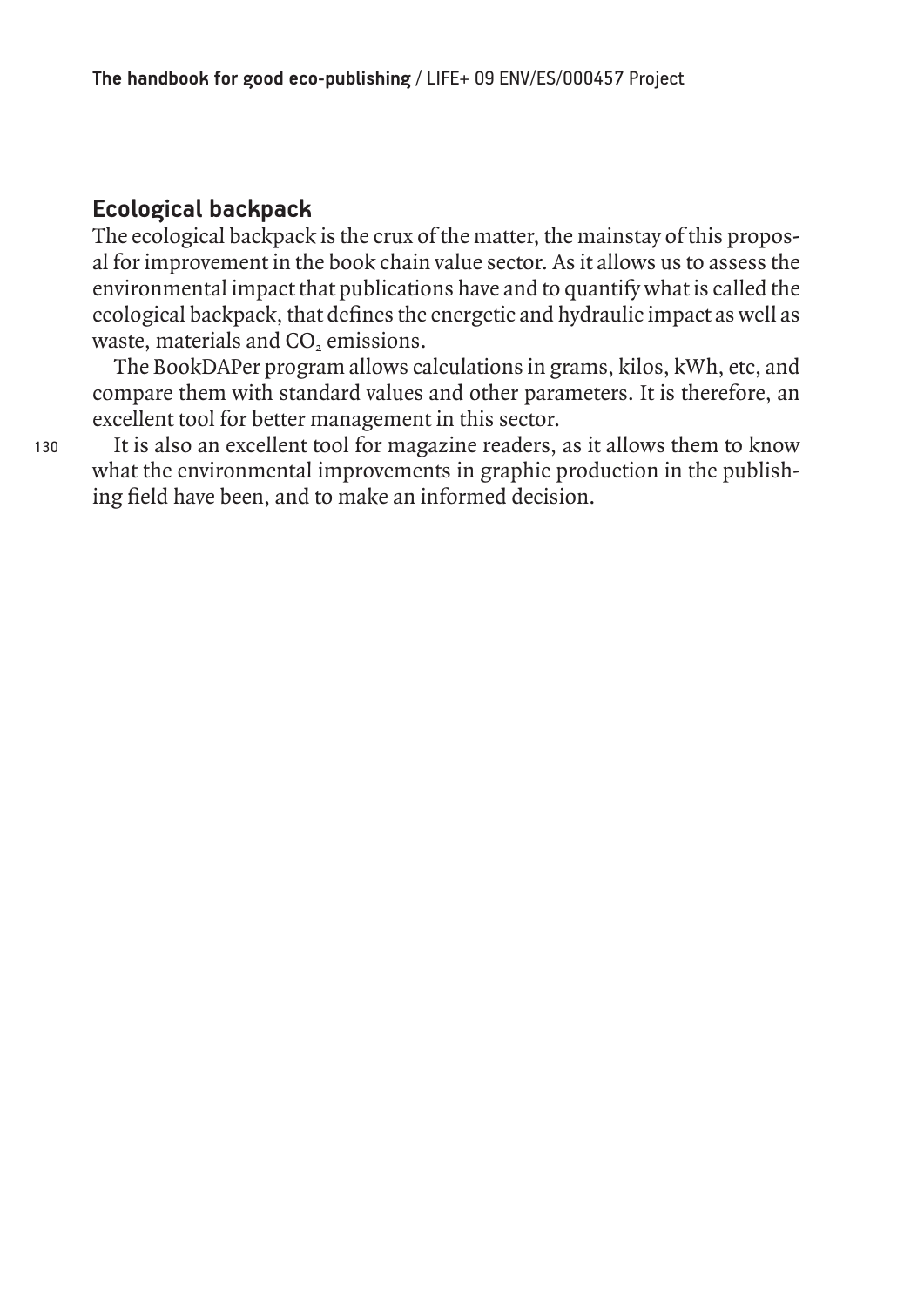# **Good Practices**

| $\mathbf{1}$   | Minimum paper weight                                                                                             |
|----------------|------------------------------------------------------------------------------------------------------------------|
| $\overline{2}$ | Size of page adapted to paper format                                                                             |
| $\overline{3}$ | Paper cut-offs to be viewed as useful by-products                                                                |
| 4              | Ink made with vegetable oils                                                                                     |
| 5              | Use of thin typefaces                                                                                            |
| 6              | Use of stochastic screening plates                                                                               |
| $\overline{7}$ | Replacement plan for all substances that are hazardous to human health<br>and the environment                    |
| 8              | Zero use of Isopropyl alcohol (IPA)                                                                              |
| $\overline{9}$ | Use of renewable energies                                                                                        |
| 10             | <b>Waste reduction</b>                                                                                           |
| 11             | Prudent print runs according to demand                                                                           |
| 12             | Packaging using recycled carton                                                                                  |
| 13             | Use of transport with low carbon dioxide emissions                                                               |
| 14             | Embrace the zero waste strategy                                                                                  |
| 15             | Embrace the voluntary $CO2$ emission reduction agreements                                                        |
| 16             | Good practices of Catalunya's Graphic Industry Guild                                                             |
| 17             | Sustainability report according to the guidelines established by the<br><b>Global Reporting Initiative (GRI)</b> |
| 18             | Equal opportunity plan for both sexes                                                                            |
| 19             | Book "Friend of the forests"                                                                                     |
| 20             | Made by cooperatives                                                                                             |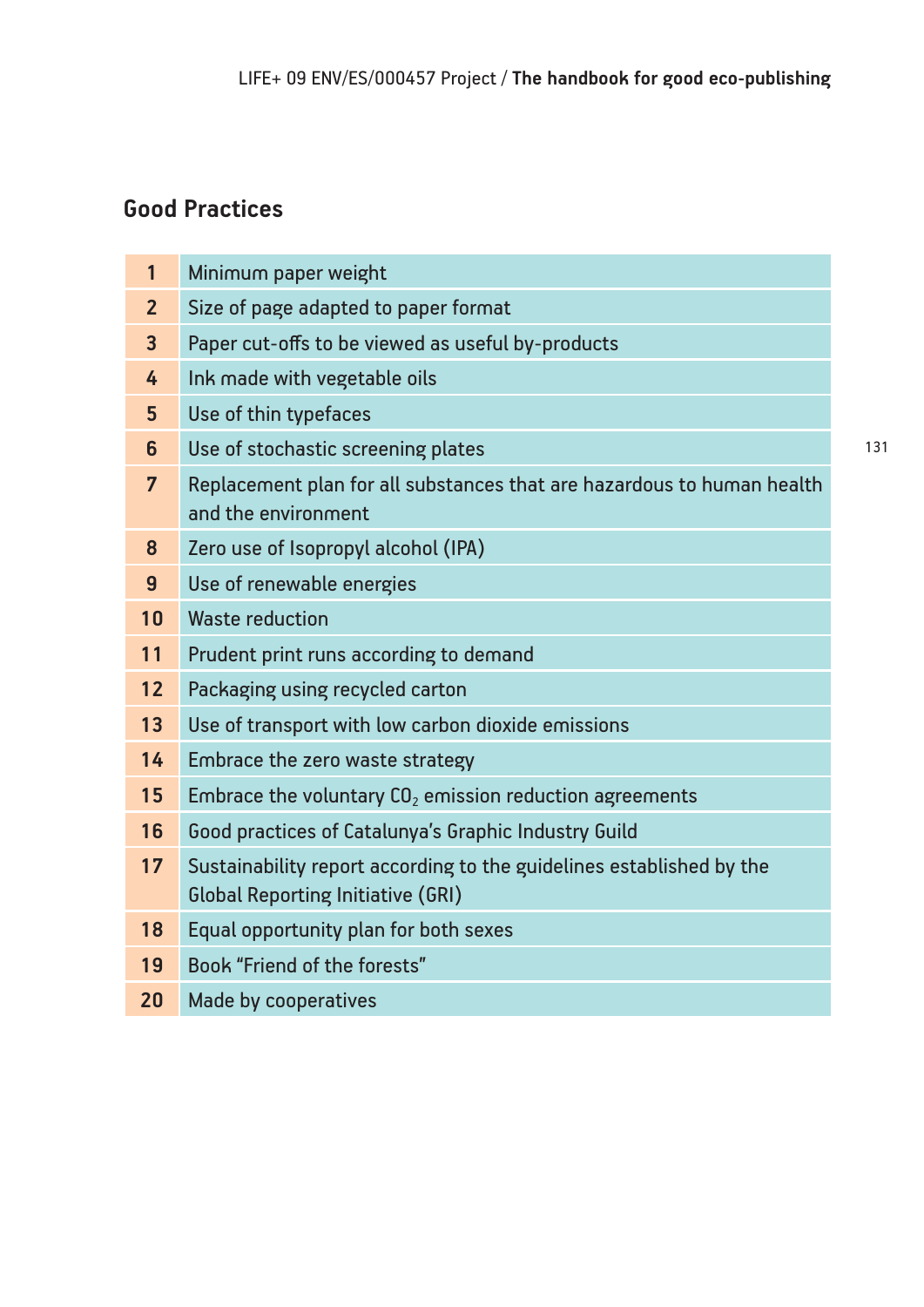# **12. Bibliography**

132 Most of the cited documents or those that refer to the items discussed can be found at www.greeningbooks.eu. Following however, is a list of general documents about these matters.

— Blount, Estefanía; Clarimón, Luis; Cortés, Ana; Rieschmann, Jorge; Romano, Dolores. *Industria como naturaleza. Hacia la producción limpia.* Madrid: Los Libros de la Catarata, 2003.

— *La situación del mundo. Informe del Worldwatch Institute.* Barcelona: Emecé, 1995.

— Bigues, Jordi. *Els secrets de l'ecoedició.* Barcelona: Pol·len Edicions, 2011.

— Decisión de la Comisión de 7 de junio de 2011 por la que se establecen los criterios ecológicos para la concesión de la etiqueta ecológica de la Unión Europea al papel para copias y al papel gráfico (2011/332/UE). eur-lex.europa. eu/LexUriServ/LexUriServ.do?uri=OJ:L:2011:149:0012:0024:ES:PDF

— Decisión de la Comisión de 12 de julio de 2012 por la que se establecen los criterios ecológicos para la concesión de la etiqueta ecológica de la Unión Europea al papel prensa (2012/448/UE). www.boe.es/doue/2012/202/L00026- 00037.pdf

— Decisión de la Comisión de 16 de agosto de 2012 por la que se establecen los criterios ecológicos para la concesión de la etiqueta ecológica de la Unión Europea al papel impreso (2012/481/UE). www.boe.es/doue/2012/223/ L00055-00065.pdf

— Institut Sindical de Treball, Ambient i Salut (ISTAS). www.istas.net/web/ index.asp?idpagina=3219

— *Compra y contratación pública verde: Incorporación de criterios ambientales en las compras y contrataciones de la administración vasca.* IHOBE, 2010.

— *Compra verde pública de productos industriales gráficos.* València: AIDO, Instituto Tecnológico de Óptica, Color e Imagen, 2009. www.eco-diseño.net/ script/photo/1325584651aido-compra-verde.pdf

— *Manual práctico de contratación y compra pública verde 2011. Modelos y ejemplos para su implantación por la administración pública vasca.* IHOBE, 2011. www.ihobe.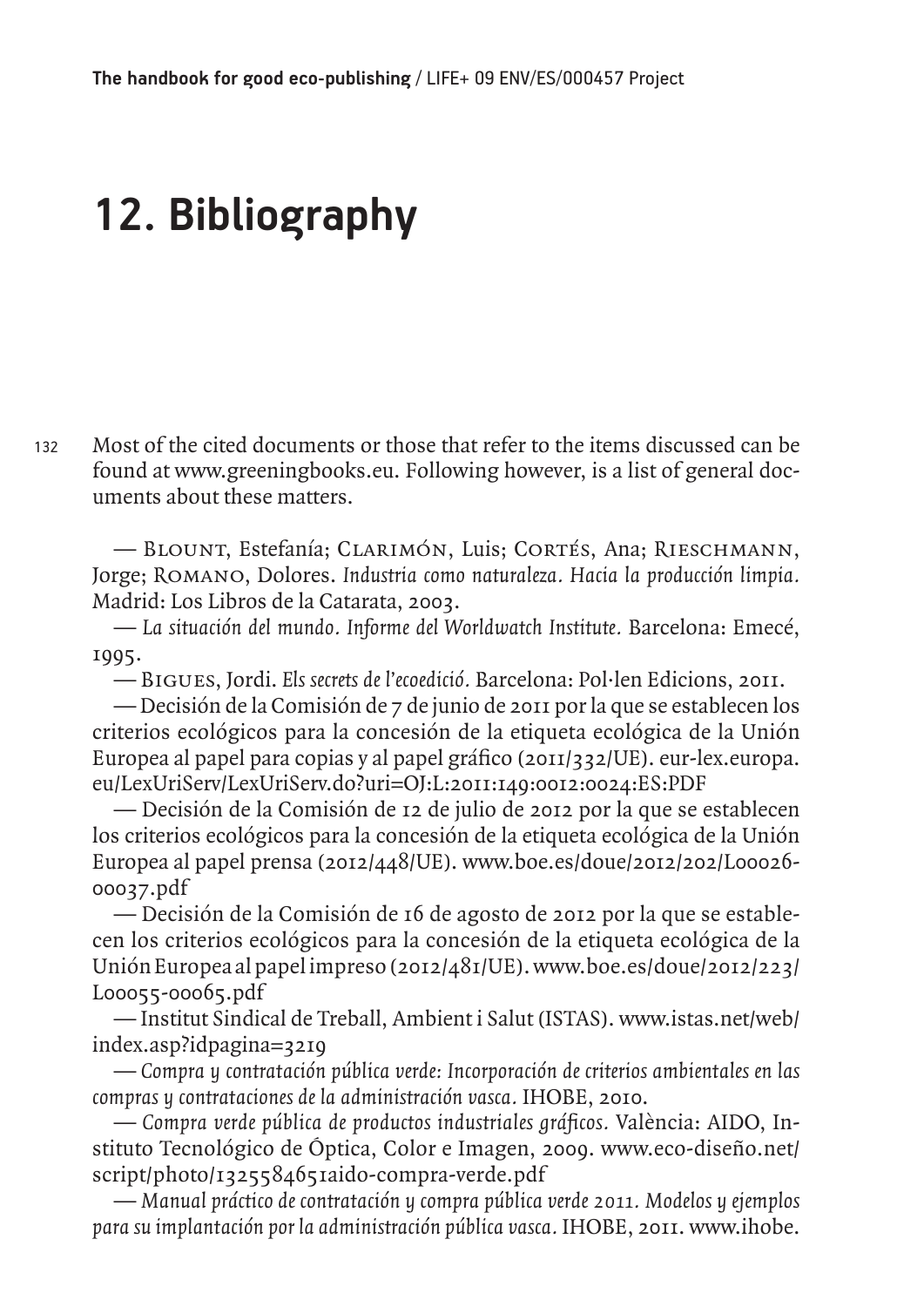net/Publicaciones/ficha.aspx?IdMenu=750e07f4-11a4-40da-840c-0590b91bc032&Cod=253b9e98-ff57-4dc5-82ce-6fc9269c6a8d&Tipo=

— *Guia de bones pràctiques per al reciclatge i la recuperació de paper i cartró a Catalunya.* Barcelona: Agència de Residus de Catalunya, 2012.

— *Life Cycle Assessment of a Book Report D.2.1* GREENING BOOKS LIFE+ project 2012.

— *Life Cycle Assessment of a Magazine Report D2.2* GREENING BOOKS LIFE+ project 2012.

— *Prevención de la contaminación en el sector de las artes gráficas.* Barcelona: Centro de Actividades Regionales para la Producción Limpia (CAR/PL), 2003.

— *Prevención de la contaminación en el sector papelero.* Barcelona: Centro de Actividades Regionales para la Producción Limpia (CAR/PL), 2005.

— "Compostos orgànics volàtils a l'atmosfera". *Revista Sam (Suport a la Gestió Ambiental d'Activitats en el Municipi).* Barcelona, 2004.

— López, José Manuel. *La química verde*. Madrid: CSIC i Los Libros de la Catarata, 2011 (¿Qué sabemos de?).

— *Disseny per al reciclatge. Producte reciclat, producte reciclable.* Centre Català del Reciclatge. Junta de Residus de Catalunya.

— *Manual sobre ecoedición. S*evilla: Consejería de Medio Ambiente de la Junta de Andalucía, 2010.

— A*rts gràfiques i sostenibilitat.* Barcelona: EcoConcern Innovació Social i El Tinter, 2007 (Papers de Sostenibilitat; 21).

— *El paper.* Terrassa: Museu de la Ciència i la Tècnica de Catalunya, 2006 (Biodiversitat i Tecnodiversitat).

— Garcia, Rebeca. *Història del paper.* Barcelona: Editorial La Mar de Fácil, 2010.

— *Guía de buenas prácticas para diseñadores de productos industriales impresos.*  València: AIDO, Instituto Tecnológico de Óptica, Color e Imagen, 2009.

— Guies per a un Consum Responsable de Productes Forestals. Greenpeace: 1. *Qué es un certificado forestal.*

- 2. *Compres públiques ecològiques. Manual per a convertir el seu ajuntament en Amic dels Boscos Primaris.*
- *3. El papel. Cómo reducir el consumo y optimizar su uso y reciclaje de papel.*
- *4. Cómo imprimir con papel FSC.*
- *5. Libros amigos de los bosques.*
- *6. Guia de la bona fusta. Com emprar fusta sense destruir el bosc.*

— *Manual práctico de ecodiseño. Operativa de implantación en siete pasos.* Bilbao: IHOBE, 2000.

— *Perspectiva ambiental.* Fundació Terra. Núm. 5: "El paper"; núm. 37: "Certificació forestal"; núm. 45: "Biomímesi".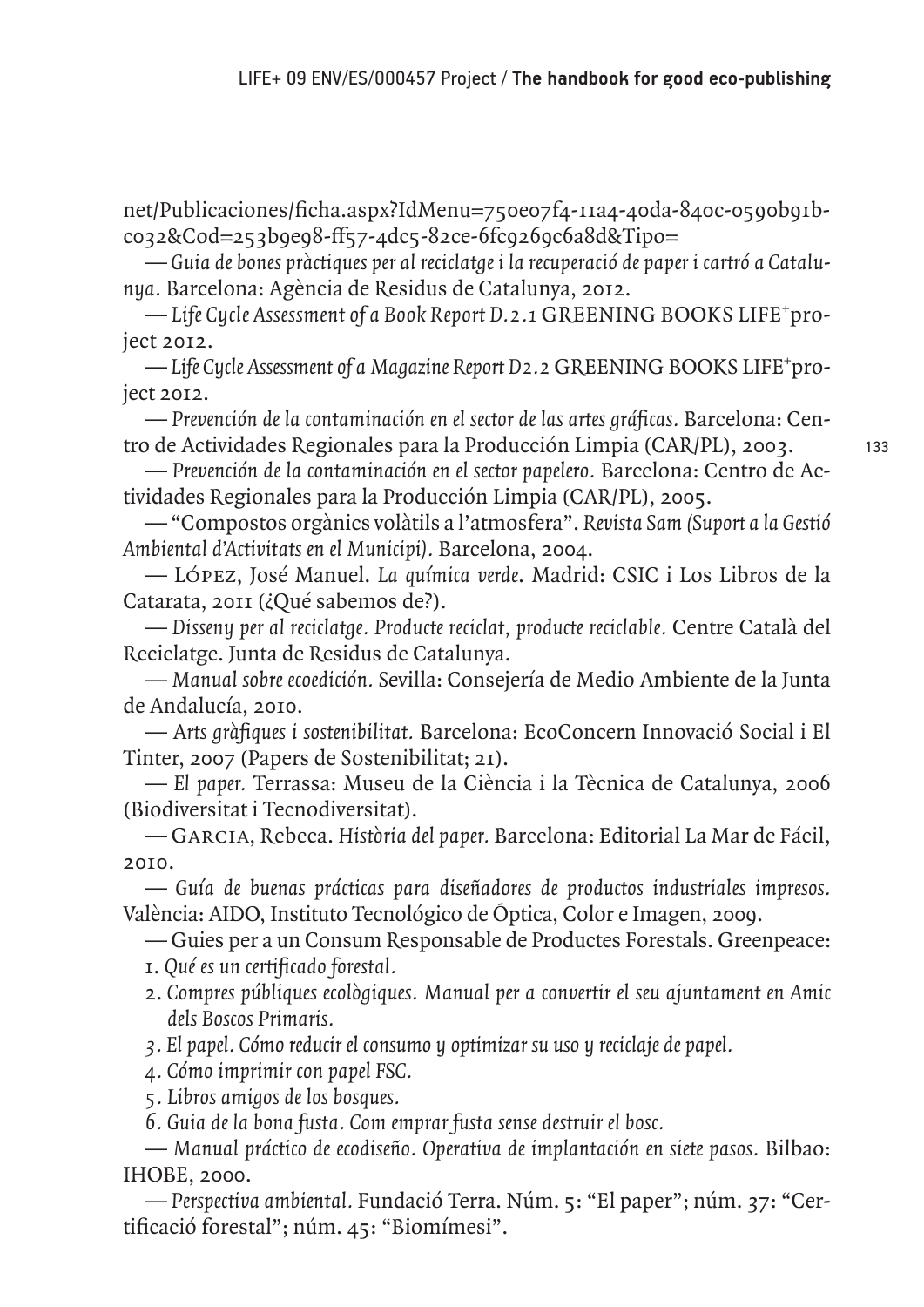— *Prevenció de la contaminació al sector d'arts gràfiques.* Barcelona: Departament de Medi Ambient i Habitatge de la Generalitat de Catalunya, 2003 (Manuals d'Ecogestió; 12).

— *Recomendaciones técnicas para la ecoedición.* Sevilla: Consejería de Medio Ambiente de la Junta de Andalucía, 2007.

— *Rethinking paper & ink. The Sustainable Publishing Revolution*. Portland, Oregon: Open Book, 2009.

— Roberts, Lucienne. *Good. Ética en el diseño gráfico.* Barcelona: IndexBooks, 2006.

— Sherin, Aaris. *Sostenible. Un manual de materiales y aplicaciones prácticas para los diseñadores gráficos y sus clientes.* Barcelona: Gustavo Gili, 2009.

— *Una visió comuna. Preguntes i respostes.* Brussel·les: Xarxa Europea Ambiental del Paper (European Environmental Paper Network, EEPN), 2005.

134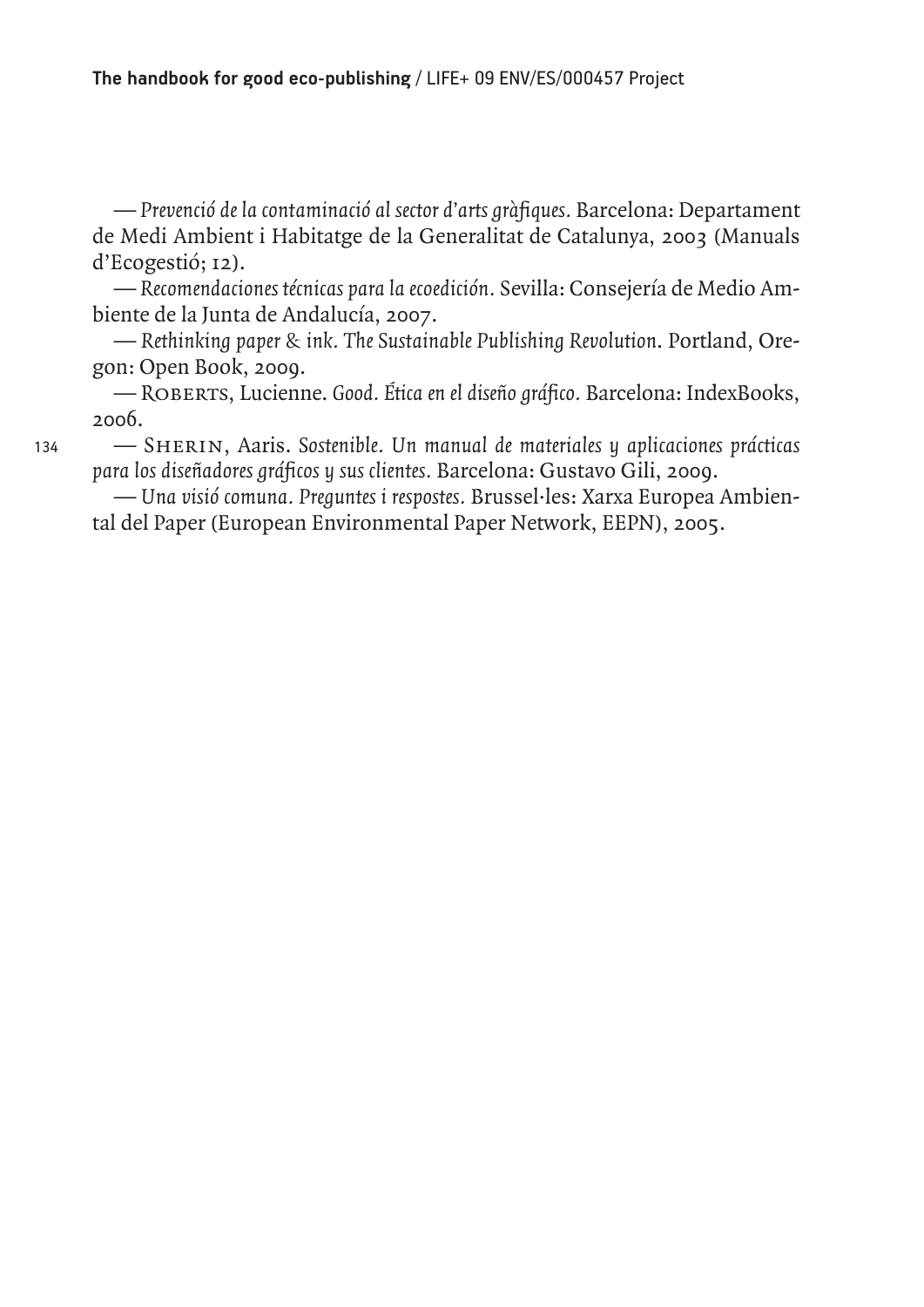

**GREENING BOOKS** bDAP76

The handbook for good ecopublishing. Good practices guidelines for eco-publishing and eco-design in the publishing sector Greening Books, 2013 El Tinter SAL

# **ENVIRONMENTAL MANAGEMENT - Environmental certificates of the companies**

**Design and Printing** El Tinter SAL



**GESTIÓ AMBIENTAL** VERIFICADA **ES-CAT** 

ES09/7126

| <b>MATERIALS - Papers - Environmental certificates of papers used</b> |                                    |                                                                          |                                                                                                                                                          |  |  |  |
|-----------------------------------------------------------------------|------------------------------------|--------------------------------------------------------------------------|----------------------------------------------------------------------------------------------------------------------------------------------------------|--|--|--|
| Gemini 300g<br>52x70                                                  | <b>TCF</b><br>FSC mixed<br>sources | $\frac{6}{\sqrt{100}}$                                                   | Paper Totally Chlorine Free<br>Paper made of a mixture of fibres from FSC <sup>®</sup> certified forests,<br>controlled sources and/or recycled material |  |  |  |
| Creator vol<br>100 <sub>g</sub>                                       | <b>TCF</b><br>FSC mixed<br>sources | $\sqrt{\mathbf{r}}$<br><b>FSC</b><br><b>MIX</b><br>Paper<br>FSC® C016706 | Paper Totally Chlorine Free<br>Paper made of a mixture of fibres from FSC <sup>®</sup> certified forests,<br>controlled sources and/or recycled material |  |  |  |

#### **GOOD PRACTICES** - Verified good environmental practices of the companies

|                                      | <b>El Tinter SAL</b> |
|--------------------------------------|----------------------|
|                                      | - Design, printing - |
| Minimum paper weight                 |                      |
| Size of page adapted to paper format |                      |
| Ink made with vegetable oils         |                      |
| Use of stochastic screening plates   |                      |



\* Saved environmental impact compared to a similar common publication